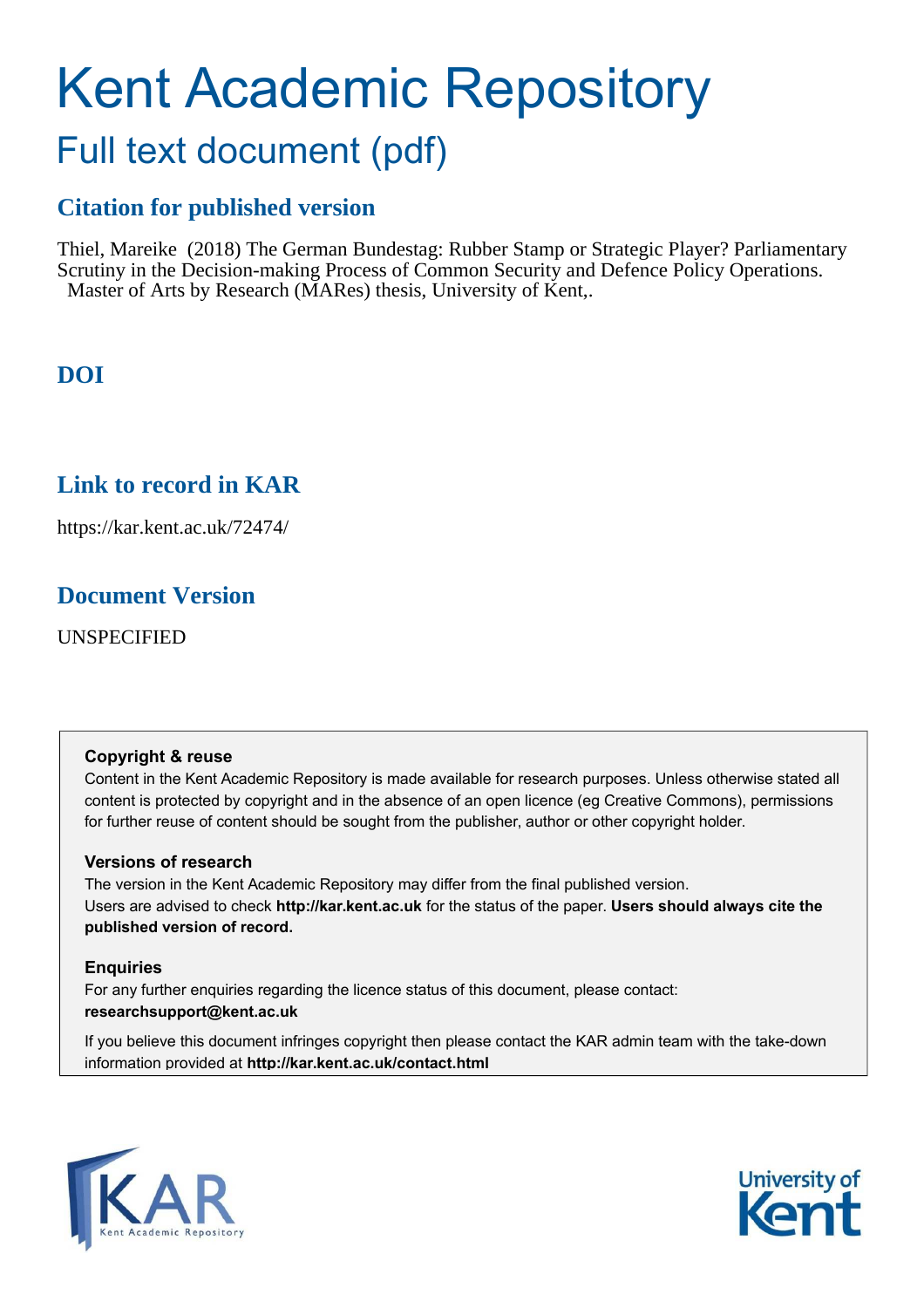# The German Bundestag: *Rubber Stamp or Strategic Player?*

# Parliamentary Scrutiny in the Decision-making Process of Common Security and Defence Policy Operations

*Parliamentary control of European security policy is a thorny issue…it is far from commonly accepted that parliaments should play a role in security at all…even if the idea was accepted that parliaments should be involved in security policy, how could this involvement be organised when both executive and parliamentary decisions are increasingly made at two interconnected levels, the European and the national one?*

(Peter, Wagner and Deitelhoff, 2008, p.1)

By Mareike Thiel

A dissertation submitted in fulfilment of the requirements for the degree of Master of Arts by Research in International Relations

> University of Kent School of Politics and International Relations 2018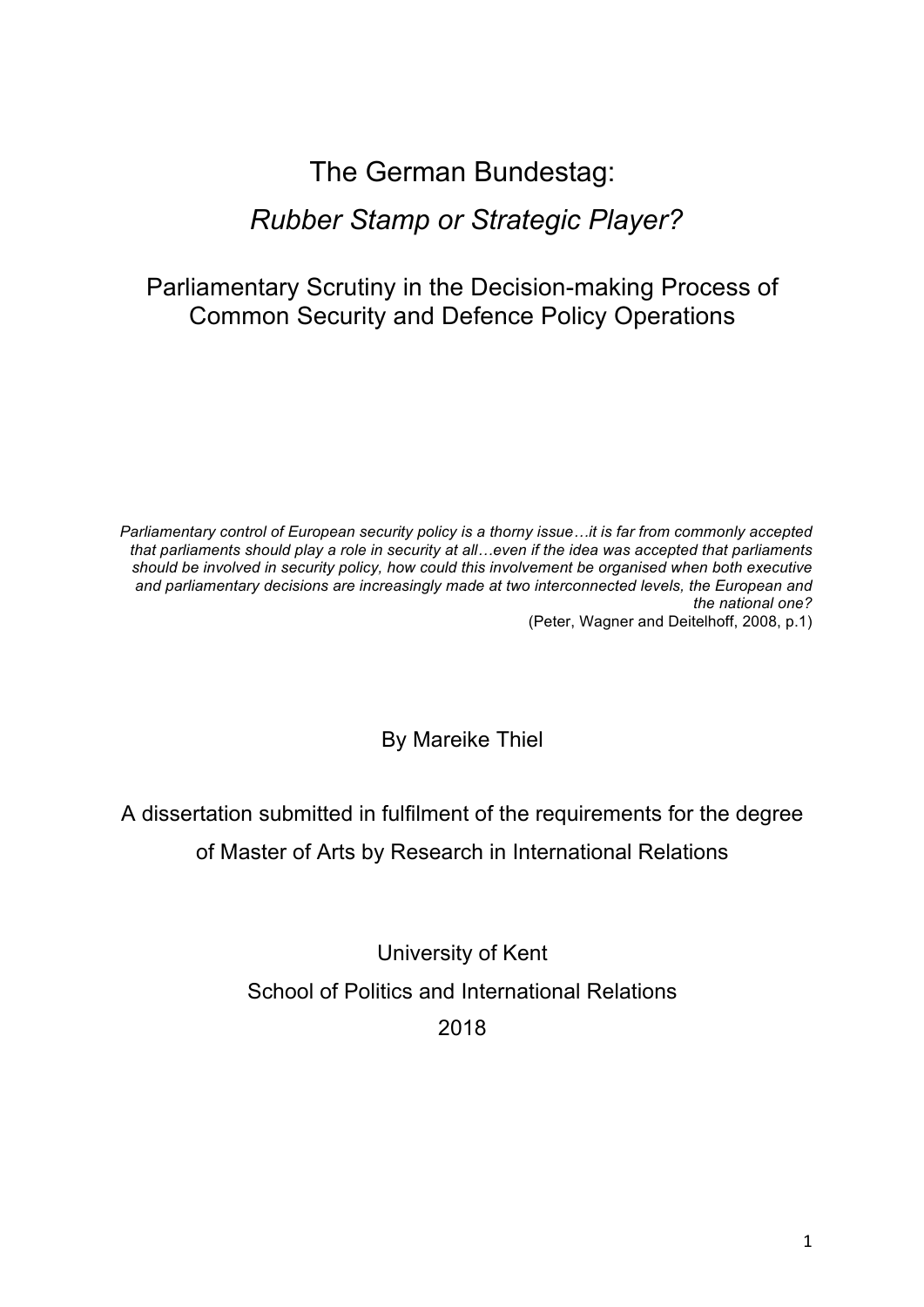### **Abstract**

The German Parliamentary Participation Act was introduced in 1994, and further established in 2005, by the German Constitutional Court. This was rooted in Germany's military past, granting the German Bundestag the right to give approval before military troop deployment. This parliamentary ruling suggests a role for parliament in the decision-making process on participation in Common Security and Defence Policy (CSDP) missions with German armed forces. However, security policy is often said to be in the domain of the executive as decisions on the CSDP are made at a European level, requiring a unanimous vote from all European national executives to launch a mission under the CSDP umbrella, leaving a rather marginal role for national parliaments in this decision-making process. The literature surrounding legislative-executive relations in the decision-making process of whether to deploy military troops is rather limited. Investigating the German case is particularly interesting given its geographical and economical size within the EU, and its constant contribution to missions within the CSDP framework.

The aim of this study is to determine to what extent the German Bundestag can scrutinise the German executive's decision to participate in missions within the CSDP framework, and thus the research question is as follows: To what extent can the German Bundestag influence decisions on CSDP operations? In this context, the parliamentary function scrutiny will lead this research as it offers a broad approach to parliamentary activities. This dissertation seeks to contribute to the existing literature on German security policy and EU integration, as well as EU security policy. The research question is answered primarily through exploration of Bundestag plenary debates as well as official documents and literature. The analysis indicates that that there is potential for the German Bundestag to actively scrutinise decisions by raising inquiries, and demanding that the executives give answers to raised questions about their decision to participate in operations under the CSDP umbrella with the German armed forces.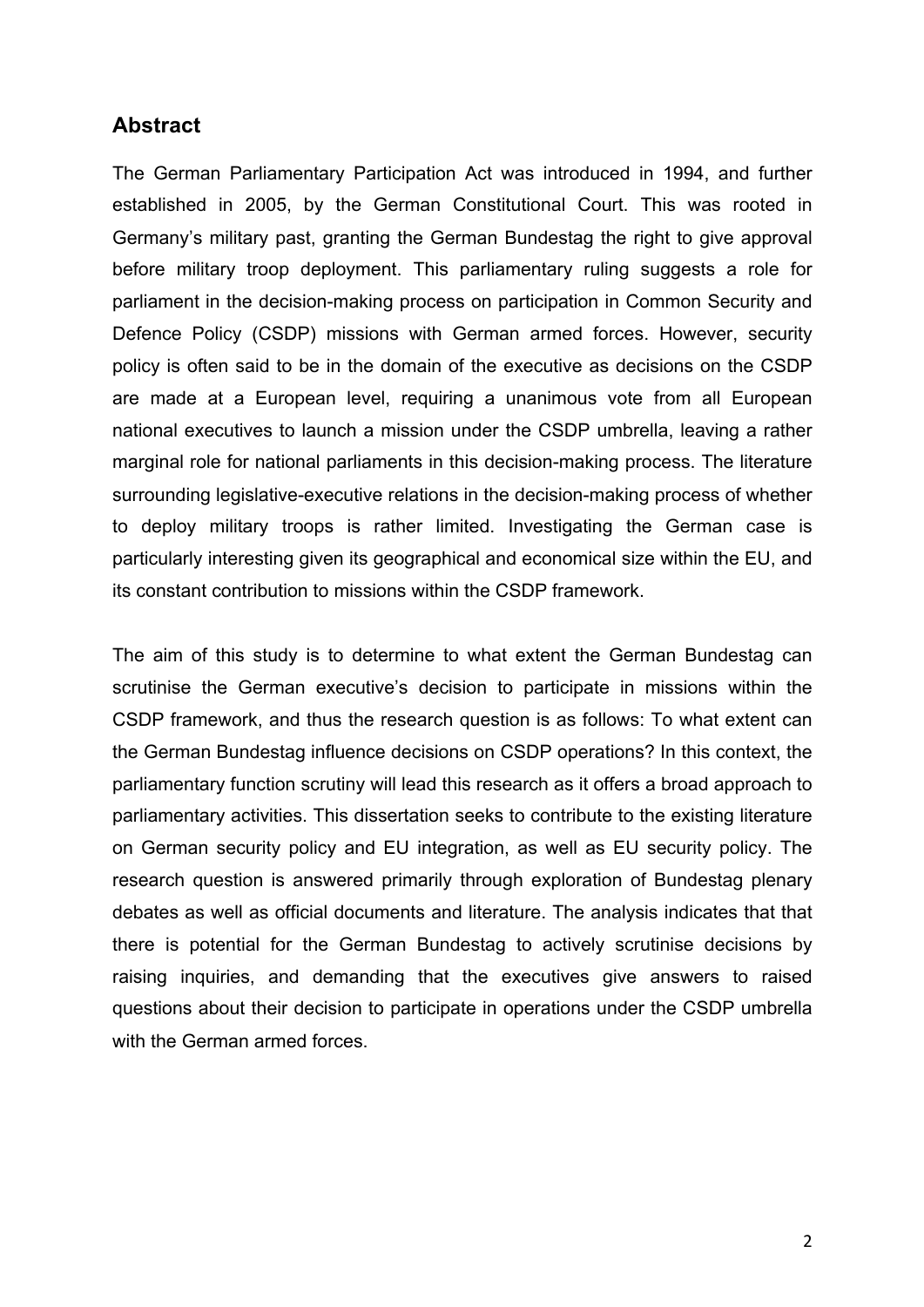## **Acknowledgements**

This dissertation has been both a challenge- a long and sometimes bumpy road- but at the same time a very rewarding experience which felt like climbing a high peak, step by step, and successfully reaching the top. I am indebted to many people for their encouragement, support and guidance that have helped me during my journey in many different ways. I take this opportunity to extend my sincere gratitude and appreciation to all who made this dissertation possible.

First and foremost, a very special gratitude to my supervisors, Dr Toni Haastrup and Professor Richard Whitman, both at the University of Kent for their immense knowledge, guidance, academic critique, advice, motivation and great patience. Their doors were always open whenever I felt I needed support or had a question about my research. I would like to thank my supervisors also for the hard questions to challenge my project which made me rethink my work, help me look at my research from various perspectives and made me grow as a young scholar to figure out the route of my project by myself. I owe genuine gratitude to my supervisors for their encouragement and understanding of my goals and ambitions.

Second, a very special gratitude to my fellow students and the academic staff at the University of Kent. In particular, I would like to thank my colleagues from the Global Europe Centre (GEC), who supported my journey through the exchange of knowledge and ideas. I would also like to express my gratitude to the School of Politics for organising the weekly Graduate Research and Training Seminar (GRTS), which strengthened my abilities and helped me grow as a researcher by presenting my work to fellow colleagues and receiving feedback. This opportunity provided very valuable support without which my journey would have been much harder.

Third, I would like to express my gratitude to the additional training and opportunities that were granted to me along the way. A very special thank you goes to Professor Ben Tonra and the School of Politics at the University of Dublin for taking me on as a visiting scholar for three months. They made me feel part of their team, helping me along the way by providing research facilities and immense knowledge. This trip was made possible through the scholarship of the Academic Association for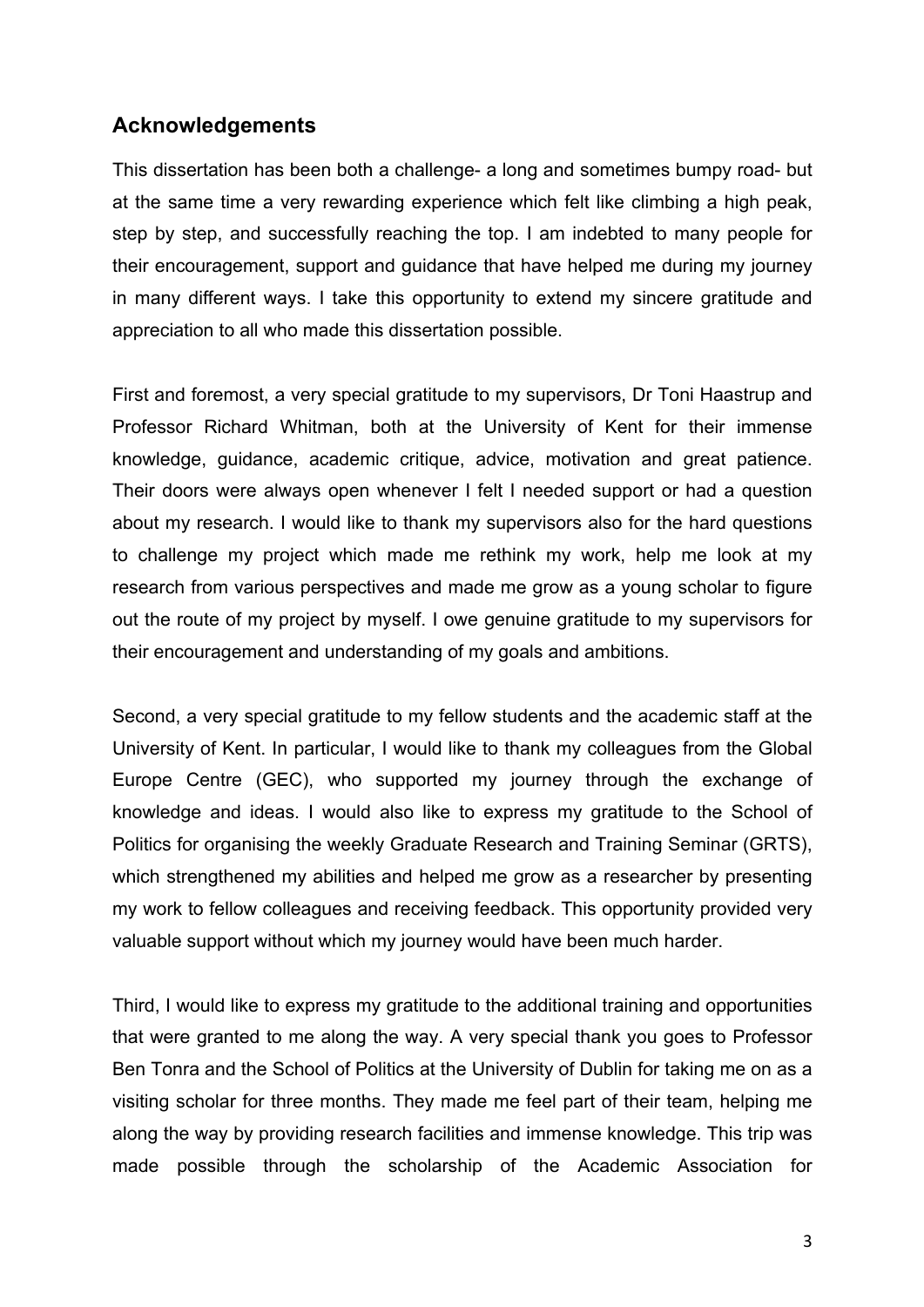Contemporary European Studies (UACES), to whom I would like to thank for this valuable opportunity and for providing the funding for the scholarship.

Last but not least, I would like express my heart-felt appreciation to my family, friends and my partner for their unfailing support- spiritually, motivational and financial- throughout my journey. Thank you for listening to me and being patient with me in those times when I felt stressed and worried. I always felt that you believed in me especially when I did not. The accomplishment of this dissertation would not have been possible without your help.

*To all of you, my sincerest and warmest gratitude!*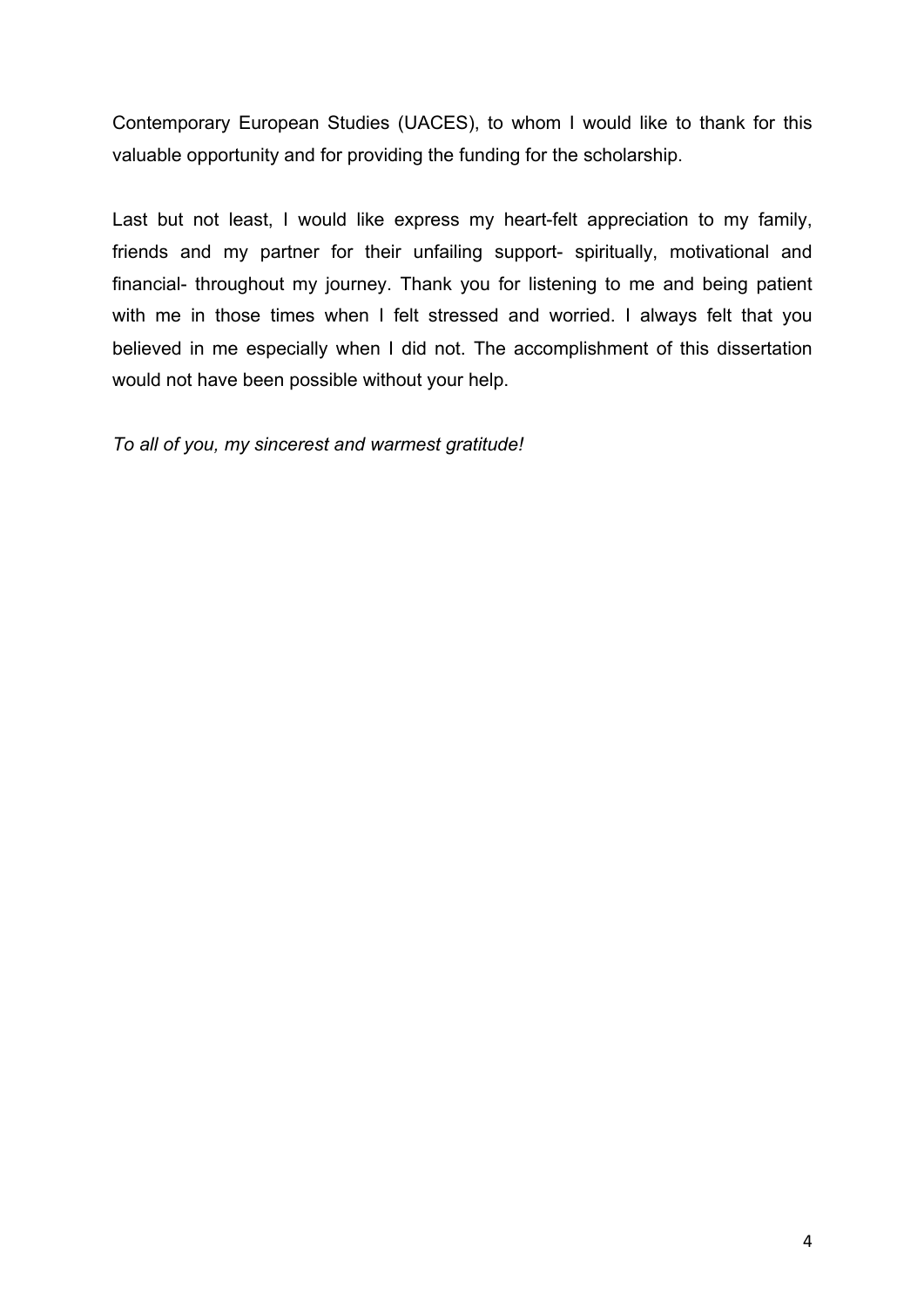# **Table of contents**

| <b>Chapter 1:</b><br>Introduction: The German Bundestag and its Parliamentary Prerogative 9 |                                                                                                                                |
|---------------------------------------------------------------------------------------------|--------------------------------------------------------------------------------------------------------------------------------|
|                                                                                             |                                                                                                                                |
| Historical Background of German Security Policy and its                                     |                                                                                                                                |
|                                                                                             |                                                                                                                                |
|                                                                                             |                                                                                                                                |
|                                                                                             |                                                                                                                                |
|                                                                                             |                                                                                                                                |
| <b>Chapter 2:</b>                                                                           |                                                                                                                                |
|                                                                                             |                                                                                                                                |
|                                                                                             |                                                                                                                                |
|                                                                                             |                                                                                                                                |
|                                                                                             |                                                                                                                                |
|                                                                                             |                                                                                                                                |
| Parliamentary Veto Power and parliamentary                                                  |                                                                                                                                |
|                                                                                             |                                                                                                                                |
|                                                                                             |                                                                                                                                |
|                                                                                             |                                                                                                                                |
|                                                                                             |                                                                                                                                |
|                                                                                             | National parliaments in EU integration and security policy<br>Conclusion: Room for parliamentary scrutiny on CSDP decisions?48 |

# **Chapter 3:**

| 3.3. Legal Background of the Decision of the Federal Constitutional Court |  |
|---------------------------------------------------------------------------|--|
|                                                                           |  |
| 3.4. Challenges and opportunities of the Parliamentary Prerogative on the |  |
|                                                                           |  |
|                                                                           |  |

# **Chapter 4:**

| The German Bundestag - scrutinising decisions on the CSDP |  |  |  |
|-----------------------------------------------------------|--|--|--|
|                                                           |  |  |  |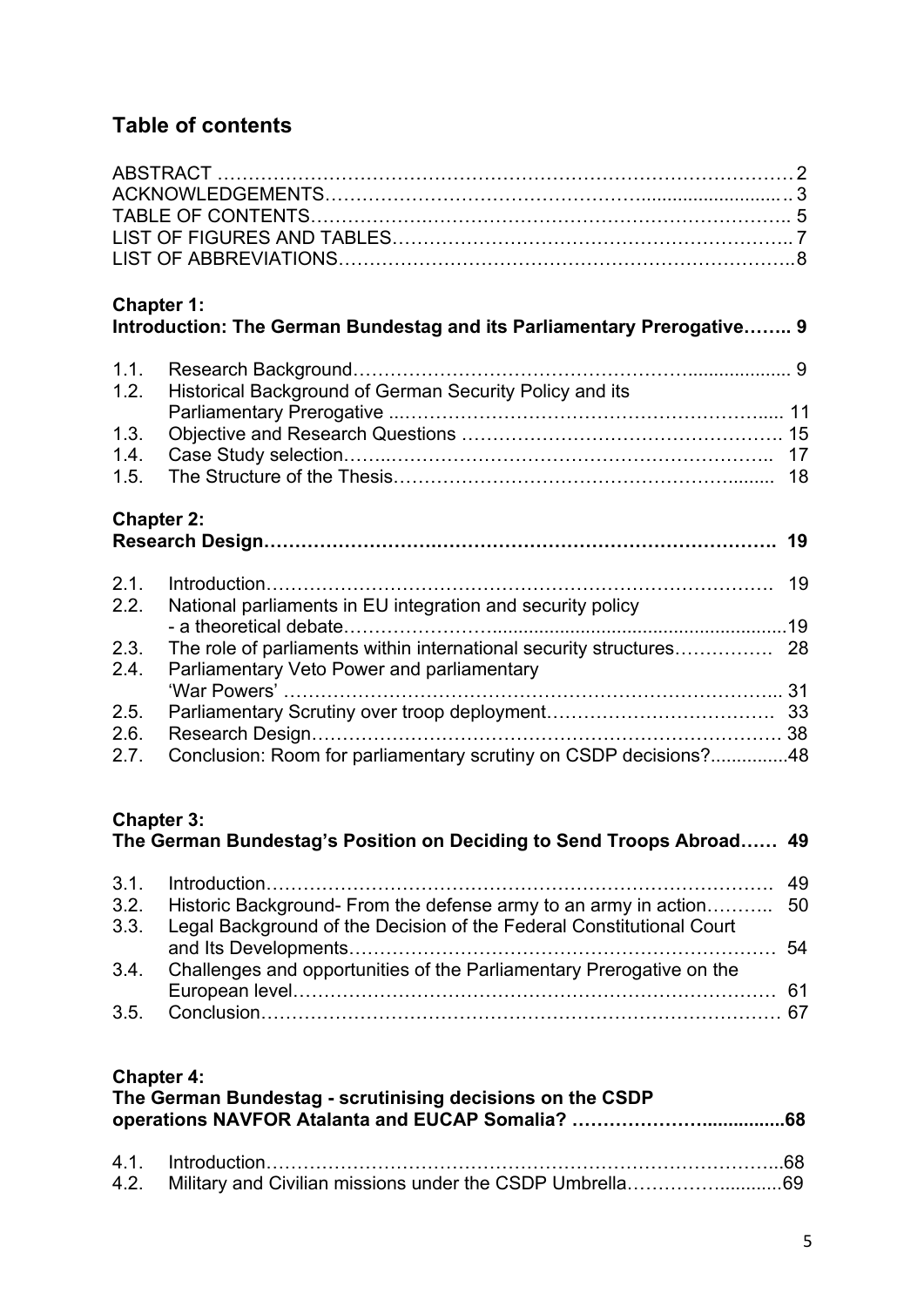|                   | 4.2.1. Background of the Operations NAVFOR Atalanta and EUCAP Somalia 74<br>4.3. The executive's proposal to deploy German armed forces and              |  |
|-------------------|----------------------------------------------------------------------------------------------------------------------------------------------------------|--|
|                   |                                                                                                                                                          |  |
|                   | 4.3.1. Plenary debates and discussions on whether to participate in                                                                                      |  |
|                   |                                                                                                                                                          |  |
|                   | 4.3.2. Parliamentary voting on participation in the Atalanta mission and the                                                                             |  |
|                   |                                                                                                                                                          |  |
|                   | 4.3.3. The German Bundestag's activities prior to both selected missions 88<br>4.4. Conclusion-Parliamentary influence over the decision- making process |  |
|                   |                                                                                                                                                          |  |
|                   |                                                                                                                                                          |  |
| <b>Chapter 5:</b> | Conclusion - a role for the German Bundestag in the decision-making                                                                                      |  |
|                   |                                                                                                                                                          |  |
|                   |                                                                                                                                                          |  |
| 5.1.              |                                                                                                                                                          |  |
| 5.2.              | Factors that can influence decisions about troop deployment96                                                                                            |  |
| 5.3.              | Parliamentary scrutiny mechanisms to influence decisions about                                                                                           |  |
| 5.4.              | Thesis findings: the German Bundestag's role in the decision- making                                                                                     |  |
|                   |                                                                                                                                                          |  |
| 5.5.              |                                                                                                                                                          |  |
| 5.6.              |                                                                                                                                                          |  |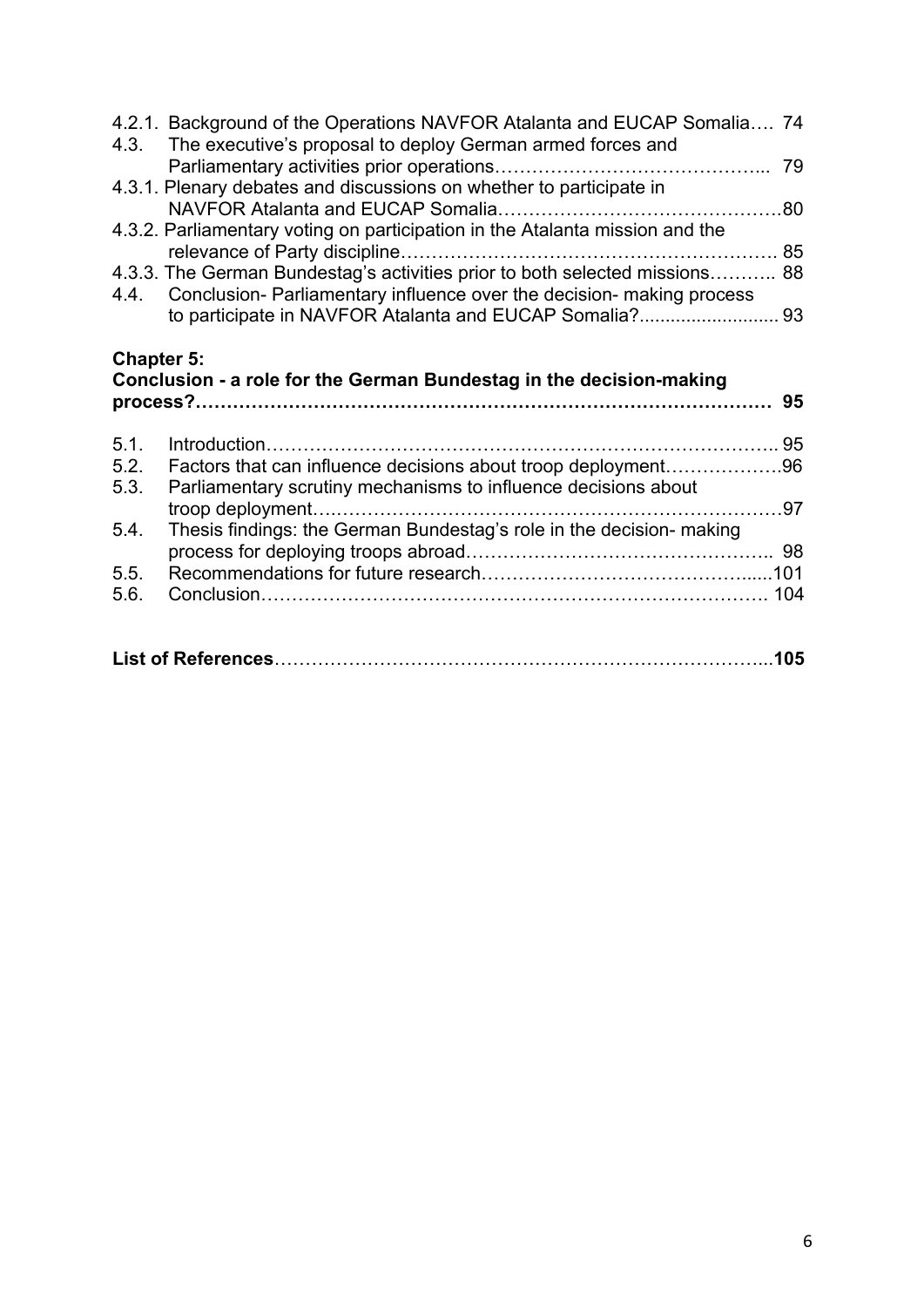# **List of Figures and Tables**

| Figure 4.1.       |                                                                   |  |
|-------------------|-------------------------------------------------------------------|--|
| Figure 4.2.       |                                                                   |  |
| Figure 4.3.       | Opinion on a common defence and security policy among EU          |  |
|                   |                                                                   |  |
| Figure 4.4.       | Opinion on a common defence and security policy among EU          |  |
|                   |                                                                   |  |
|                   |                                                                   |  |
| <b>Table 2.1.</b> | 'Paks' Typology of Parliamentary War Powers32                     |  |
| Table 2.2.        | National Parliaments and their aggregated war powers in 2003 32   |  |
| Table 2.3.        |                                                                   |  |
| Table 4.1.        |                                                                   |  |
| Table 4.2.        | Bundestag vote on Participation in the EU- led Atalanta Mission85 |  |
| Table 4.3.        | Parliamentary activities prior to German participation in         |  |
|                   |                                                                   |  |

**Keywords**: Common Security and Defence Policy, parliamentary scrutiny, German security policy, the German Bundestag, German security policy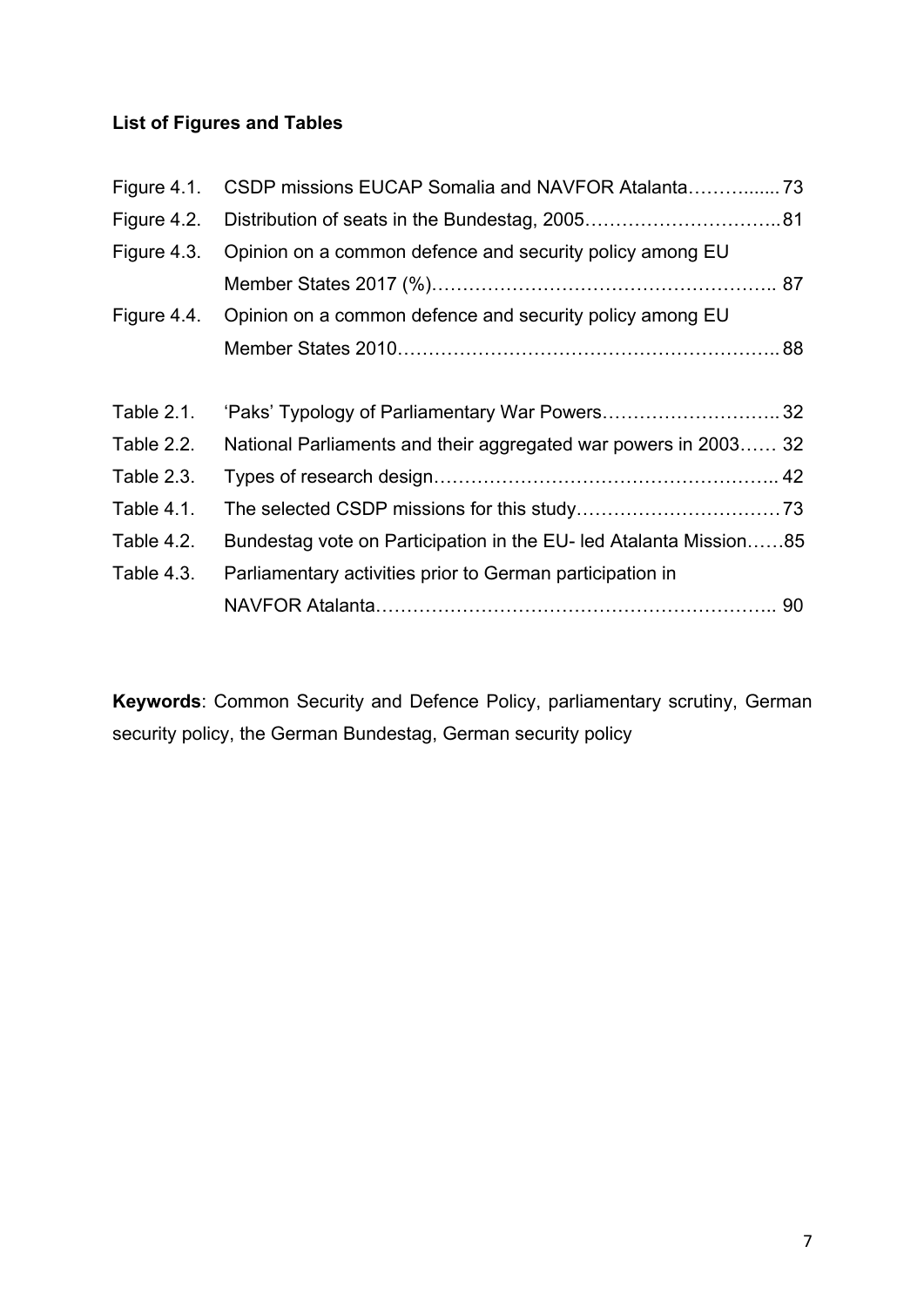# **List of Abbreviations**

| <b>AMISOM</b> | African Union Mission in Somalia                               |
|---------------|----------------------------------------------------------------|
| BT-Drs.       | Bundestagsdrucksache (Bundestag document)                      |
| <b>BVerfG</b> | Bundesverfassungsgericht                                       |
| <b>CDU</b>    | <b>Christian Democratic Union of Germany</b>                   |
| <b>CFDP</b>   | <b>Common Foreign and Defence Policy</b>                       |
| <b>CSDP</b>   | <b>Common Security and Defence Policy</b>                      |
| EC            | European Council                                               |
| <b>ESDP</b>   | <b>European Security and Defence Policy</b>                    |
| EU            | <b>European Union</b>                                          |
| <b>EUCAP</b>  | <b>European Union Capacity Building Mission</b>                |
| <b>EUMC</b>   | <b>EU Military Committee</b>                                   |
| <b>EUMS</b>   | <b>EU Military Staff</b>                                       |
| <b>NAVFOR</b> | <b>Naval Force</b>                                             |
| <b>FAC</b>    | <b>Foreign Affairs Council</b>                                 |
| <b>FCC</b>    | <b>Federal Constitutional Court</b>                            |
| <b>HHG</b>    | Helsinki Headline Goal                                         |
| <b>MP</b>     | <b>Member of Parliament</b>                                    |
| <b>NATO</b>   | North American Treaty Organisation                             |
| <b>OAU</b>    | Organisation of African Union                                  |
| <b>PBG</b>    | Parlamentsbeteiligungsgesetz (Parliamentary Participation Act) |
| Plen.- Prot.  | Plenarprotokoll (plenary protocol)                             |
| <b>PPA</b>    | <b>Parliamentary Participation Act</b>                         |
| <b>PSC</b>    | <b>Political and Security Committee</b>                        |
| <b>SPD</b>    | Social Democratic Party of Germany                             |
| <b>UN</b>     | <b>United Nations</b>                                          |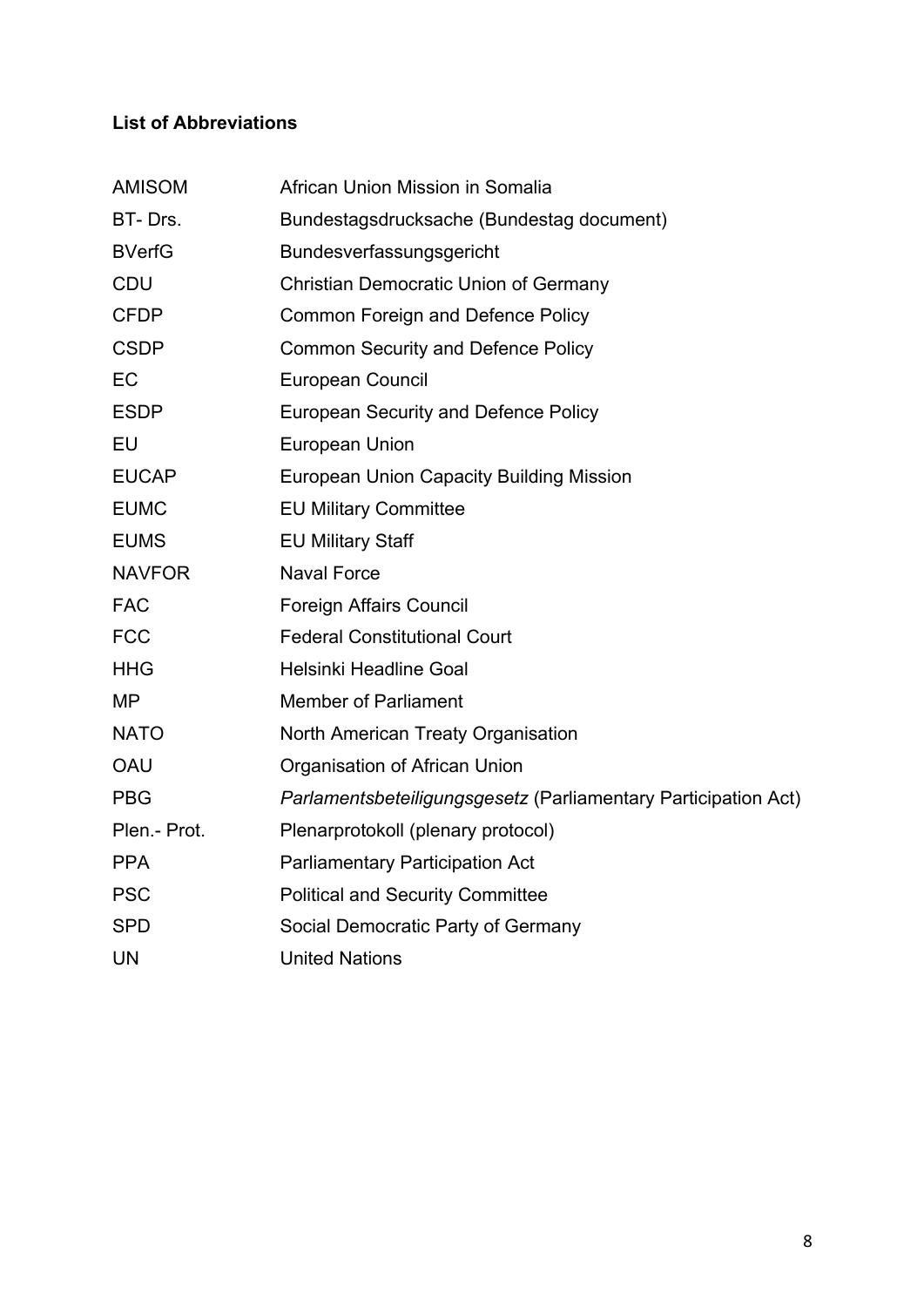Chapter 1: Introduction: The German Bundestag and its Parliamentary **Prerogative** 

#### **1.1. Research Background**

Since the 12 July 1994 'Armed Forces Decision' of Germany's Federal Constitutional Court (FCC), deployment of the German armed forces is subject to prior approval by the German Bundestag. This decision was reinforced with the implementation of a law known as the Parliamentary Participation Act (PPA) or *Parlamentsbeteiligungsgesetz* (PBG), issued on 18 March 2005, which formally regulates the form and extent to which German troops participate in missions abroad. This regulation granted the German Bundestag a strong participatory role in security policy, which was formerly the exclusive domain of the executive branch. Thus, this thesis will analyse the following question: *To what extent can the Bundestag scrutinise decisions about Common Security and Defence Policy operations?* 

Studies conducted by Dieterich, Hummel and Marschall (2008) show that the degree to which different national parliaments have a say in the decision-making process with regard to troop deployment is variable. The German Bundestag is classified as a strong parliament that can exercise its veto rights for any executive mandate prior to the deployment of troops abroad and as such, the German Bundestag has a strong role to play in security policy. However, a more detailed study and evaluation is so far missing, despite the fact that the German Bundestag presents a very interesting case, having been granted the parliamentary prerogative with regard to German troop deployment abroad. More in-depth research on the Bundestag has not yet been conducted, creating a gap in scientific knowledge concerning the role of the German Bundestag in German security policy. Generally, the literature on German security policy and the role of the German Bundestag in the legislative-executive decision-making process on troop deployment remains rather thin. This dissertation, therefore, conducts in-depth research into the role of the German Bundestag in security policy, thereby contributing to the existing scientific knowledge in an area of study in which the 'relationship between parliaments and security policy is not well understood' (Mello and Peters, 2018, p.3).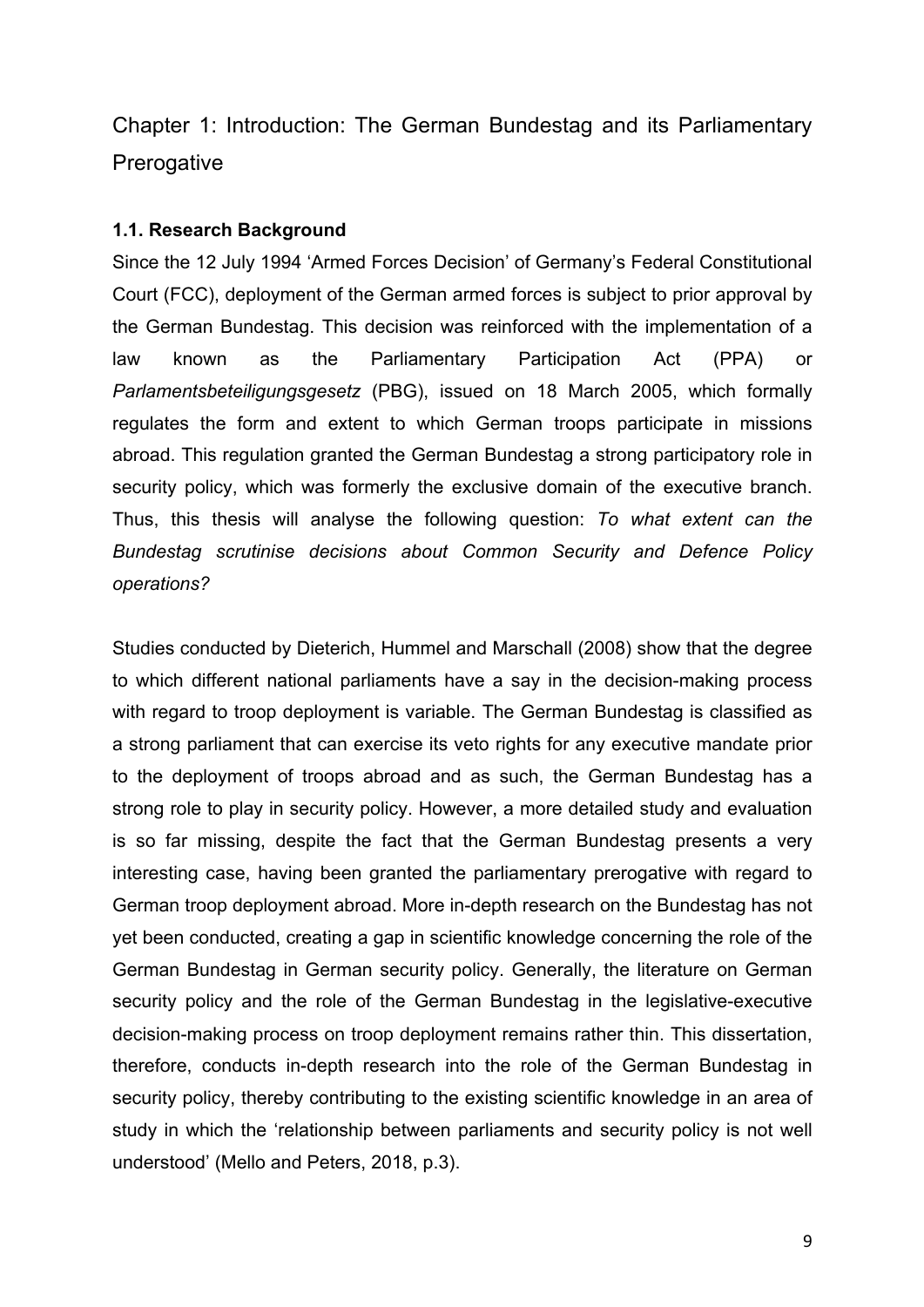Security policy has been defined as an area which is led by national executive bodies, and national parliaments have been seen to play a rather marginal role in security policy affairs. Additionally, there seems to be a lack of interest in the role of national parliaments in security policy, according to Mello and Peters (2018); the scholars argue that one reason for this is that public debates around security affairs are often inadequate due to reasons of secrecy. Therefore, there seems to be an imbalance in the executive-legislative relationship involved in the decision-making process on the issue of troop deployment. This seems to be true even in cases in which national parliaments such as the German Bundestag have the legal right to intervene in the decision-making process by giving approval prior to troop deployment. The focus of this research will therefore be on the executive-legislative relationship in the decision-making process regarding security affairs, and I will use this as a starting point to situate this study in the existing literature. Given that the German Bundestag is granted the parliamentary prerogative, this research will contribute to the scholarly literature on the decision-making process on troop deployment.

The literature on EU integration and EU security policy claims that the area of security policy is an executive- led domain. This is due to the fact that decisions are made by the executive regarding military missions under the CSDP umbrella on the intergovernmental level; thus, this may deprive parliaments of sufficient time and information to conduct proper scrutiny of proposed military missions (Huff, 2013) and the opportunity to increase their knowledge (Born and Haenggi, 2005). The German Bundestag, however, gained certain influential power through the Parliamentary Participation Act. The head of government, the Foreign Minister and the Minister of Defence form the 'classical' executive actors in foreign policy; therefore, scholarly foreign policy research with regards to Germany barely focuses on the role of the German parliament in the process of policy making (Jaeger, Oppermann, Hoese and Viehrig, 2009). Literature on the German parliament's role is reduced commonly to passing proposals made by the executive. The main reason for the lack of academic research could be due to the fact that German bureaucracy is not centred on the parliament but focused on the executive that generally controls policy making. Such lack of focus on the parliament could suggest a passive role for the Bundestag. The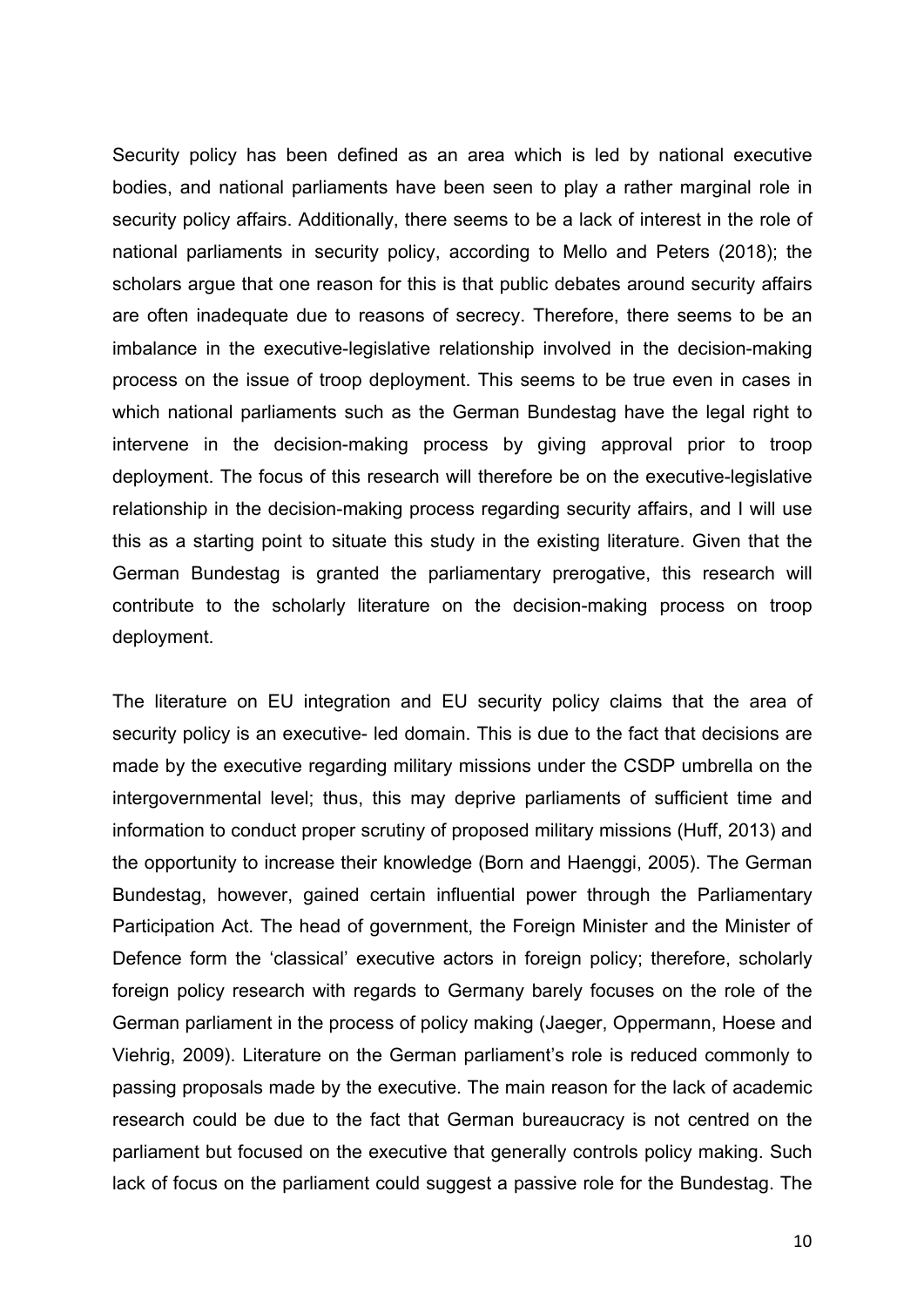German executive has to ensure that there is no fundamental difference between the executive and the political will of the parliamentarians. Such a phenomenon has been described as the 'trouble-avoidance principle' (Schwarzmeier, 2002:37).

# **1.2. Historical Background of German Security Policy and its Parliamentary Prerogative**

After being militarily overpowered in the Second World War, Germany was politically and economically overpowered by its aftermath. Germany's defeat in the Second World War resulted in a demilitarised and antimilitarist approach to German security policy. The German population developed a sense of 'never again' after the experiences of the lost War, and rearmament became a contentious issue as antimilitarism took root in German culture (Chappell, 2015). In the existing literature on post-war Germany, much focus has therefore been laid on the *Vergangenheitsbewältigung* —the long and challenging process of coming to terms with the socio-political experiences of the Second World War.

The first step in Germany's rearmament was its integration into the North Atlantic Treaty Organization (NATO) structures; as part of this agreement, the German armed forces were only to be deployed as part of multilateral cooperation. German reunification and the country's entry into NATO brought about a growing international consensus about German security policy, namely, that German armed forces should now actively participate in multilateral cooperation (Bundeszentrale fuer Politische Bildung, 2014). As such, multilateral cooperation became important and Germany's new, more active role called for new thinking, including in terms of European security policy. As Germany had developed to a major player on the European and international stage, it could no longer hide behind its 'checkbook diplomacy' that until then had shaped German security policy (Schweiger, 2004, p. 38).

The Kosovo mission in 1999 was the first mission in which the German armed forces participated since 1945. German participation in out-of-area missions still remains controversial even though Germany has developed from solely assisting in humanitarian aid to participating in international peacekeeping missions. German security policy was shaped by 'Never again' and 'Never again Ausschwitz' as stated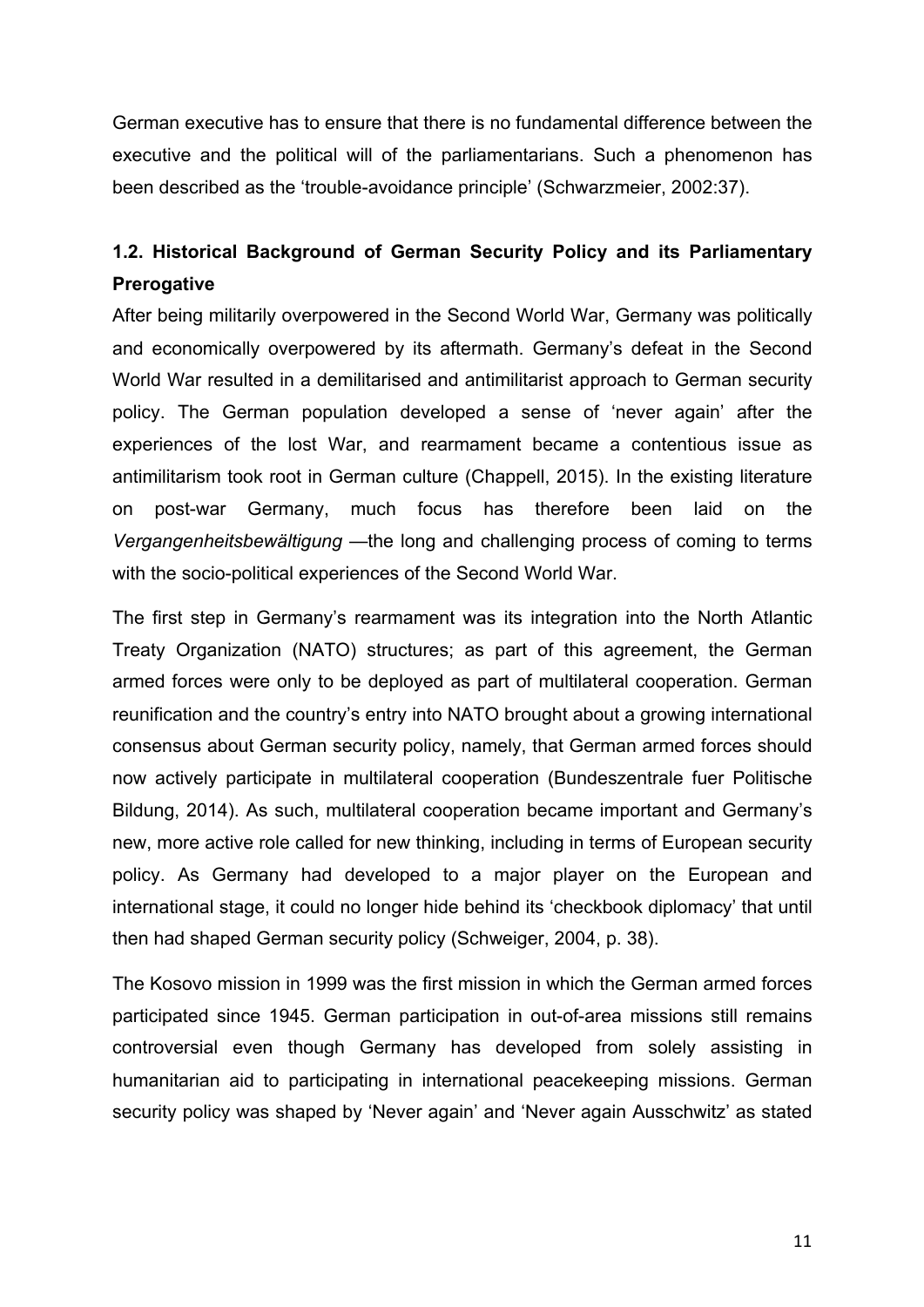by Foreign Minister Fischer in 1999<sup>1</sup>, that rejected the idea of participation of German armed forces. Based on Germany's war experiences, Foreign Minister Fischer highlighted the humanitarian focus of the German participation in the Kosovo conflict at the party convention of the Greens on 13 May 1999:

Of course, for me, too, this always brings up our history and that plays a role. And I have to ask myself, if all of us have always used this argument in domestic matters, then why aren't we using it now that expulsions and ethnic warfare have returned to Europe and bloody consequences have already been registered. Is that a moral arms race? Is that overkill? Ausschwitz is beyond comparison. But I believe in two principles: never again war and never again Ausschwitz<sup>2</sup>.

Based on the focus on the humanitarian aspect of the Kosovo mission, it was easy to overcome opposition of German participation (Schweiger, 2004). The humanitarian aspect of the mission was also highlighted by then chancellor Schroeder to the German public: 'We defend freedom, democracy and human rights. We cannot allow that only one hour away from here by air, these values are treated with contempt' (Schweiger, 2004, p. 38).

Justifying German participation in military missions for the sake of national economic interests is seen as highly controversial due to Germany's war past. In 2010, president Horst Koehler was criticised for his speech following his visit to German soldiers in Afghanistan. Koehler argued that the German participation was due to national economic interests:

A country of our size, with its focus on exports and thus reliance on foreign trade, must be aware that… military deployments are necessary in an emergency to protect our interests- for example when it comes to trade route, for example when it comes to preventing regional instabilities that could negatively influence our trade, jobs and incomes $3$ 

Due to the heavy criticisms that he received, he decided to resign from his position. Nevertheless, Germany continues to highlights its responsibilities to multilateral

 

<sup>1</sup> Speech by the Foreign Minister on the NATO Deployment in Kosovo, available at: http://germanhistorydocs.ghi-dc.org/pdf/eng/Ch8\_Doc07FIN.pdf

<sup>2</sup> Speech by the Foreign Minister on the NATO Deployment in Kosovo, available at: http://germanhistorydocs.ghi-dc.org/pdf/eng/Ch8\_Doc07FIN.pdf

<sup>3</sup> Spiegel online, German President Horst Koehler Resigns (online) available at: http://www.spiegel.de/international/germany/controversy-over-afghanistan-remarks-german-presidenthorst-koehler-resigns-a-697785.html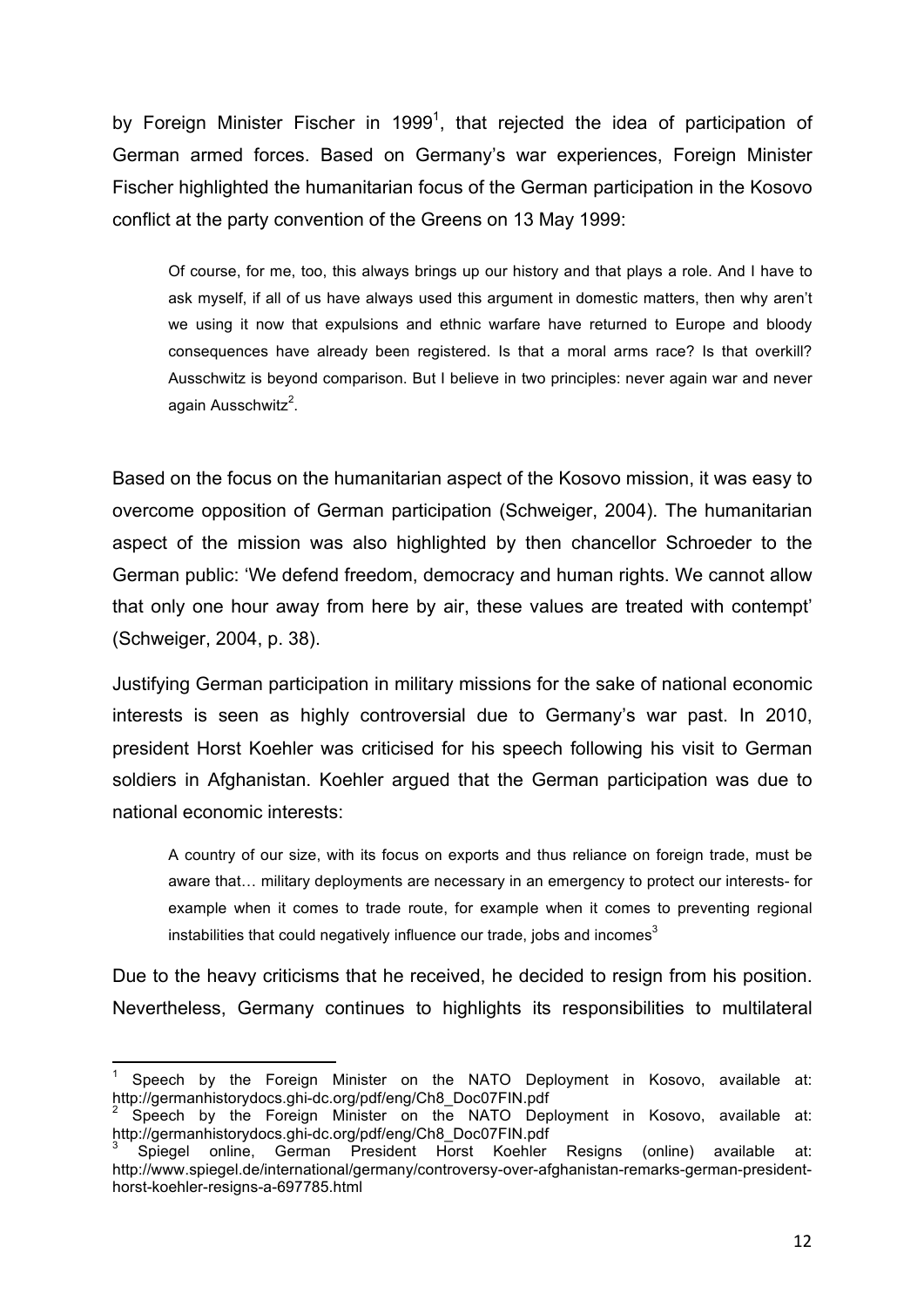cooperation. In 2014, the speech given by German President Joachim Gauck at the Munich Security Conference was much publicised, both at home and abroad. Gauck said that Germany should 'be ready to do more to guarantee the security that others have provided it with for decades' (Gauck, 2014). This was in light, as he pointed out, of the fact that 'some people at home and abroad… regard Germany as the shirker in the international community…Germany is all too ready to duck difficult issues' (Gauck, 2014). This perception had developed as a result of Germany's behaviour following the loss of World War II, which many described as a 'never again' attitude.

Germany is a committed partner in the EU's security structures, observing the 2011 Defence Policy Guidelines, and Germany's White Paper 2016 on German Security Policy and the Future of the Bundeswehr. Germany, along with France and the United Kingdom, 'was the core nation in the setting up of CSDP: it had prepared the Declaration on Strengthening the Common European Policy on Security and Defence, which was adopted by the European Council in Cologne 1999…[T]he country invested itself in the creation of both military and civilian headline goals and the establishment of the Battlegroups, as well as of the crisis management structures' (White Paper, 2016). However, 'for Berlin, the primary interest has always been the promotion of member states' integration in the area of security and defence policy…and CSDP missions and operations were much less a German priority' (White Paper, 2016).

Following Germany's reunification and regaining of its full sovereignty, the country began to participate in international military operations. However, German participation is distinct from that of other NATO or EU member states in terms of its participation in multilateral cooperation. In many EU member states, the executive has the final say on troop deployment, whereas in Germany it is obligatory for the German executive, under all circumstances, to bring the decision to deploy military troops before parliament, and a parliamentary vote is a prerequisite to deployment. The German Bundestag was granted the right to play a decisive role in the decisionmaking process to deploy military troops abroad, with the ruling of the Parliamentary Participation Act (PPA).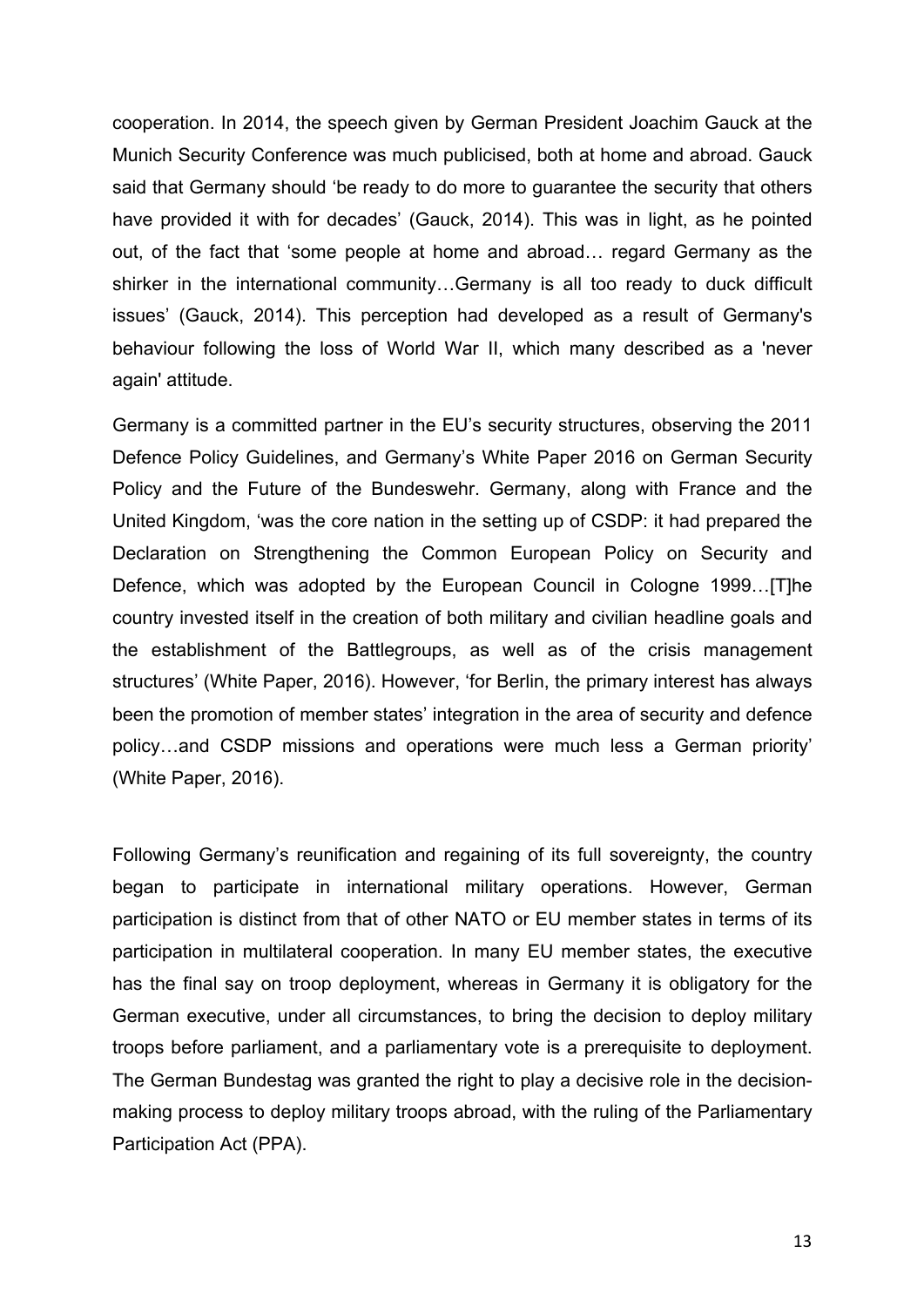The German PPA, consequently, has been the subject of various discussions in academia, as well as in domestic and EU politics. Stratulat, Emmanouilidis, Fischer, and Piedrafita (2014) argue that the Federal Constitution Court (FCC) ruling<sup>4</sup>, demanding an active role for the Bundestag in key EU decisions, has significantly enhanced the role of the German parliament in EU security affairs. Colvin (2015) agrees, arguing that the ruling has strengthened the role of the Bundestag by placing the German Bundestag at the heart of EU affairs, and that the powers of control for the parliament that were established provide new opportunities for political involvement. On the other hand, von Krause (2015) argues that the parliamentary prerogative opens up a discussion on whether Germany can be seen as a reliable partner, as this parliamentary structure could constitute a hindrance to multilateral security cooperation due to a lengthy decision-making process at the national level.

Generally, in the current literature, the role of national parliaments within the area of security policy remains rather marginal. This is because the legislature's position in the field of security mirrors the traditional view that parliamentary participation in the decision-making process is rather redundant, as plenary debates of security affairs are problematic, due to the necessity of secrecy. Parliamentary discussion is seen as bogging down an area of rapid decision making; indeed, the area of security in general is seen as less of a concern for the public than general domestic affairs (Mello and Peters, 2018). However, evaluation of the role of national parliaments in security affairs is particularly interesting within the framework of the EU's Common Security and Defence Policy (CSDP). This is because the CSDP is in many ways the exemplar of the 'multi-level' and 'multi-layered' nature of EU policy-making (Wouters & Raube, 2012, p. 3). The CSDP has a structure that operates at both the national and European level. The decision-making process for CSDP-related matters (e.g., whether to launch a mission and the details thereof) is one that necessitates unanimity among the foreign ministers of all the member states in the Foreign Affairs Council and heads of state and government in the European Council at the pan-European level (Howorth, 2011).

The challenge for national parliaments is that 'the authority which has been transferred to the EU resides in the European Council or the Council of Ministers, so

 4 BVerfGE 90, 286, 387 f, the 12 July 1994 Armed Forces Decision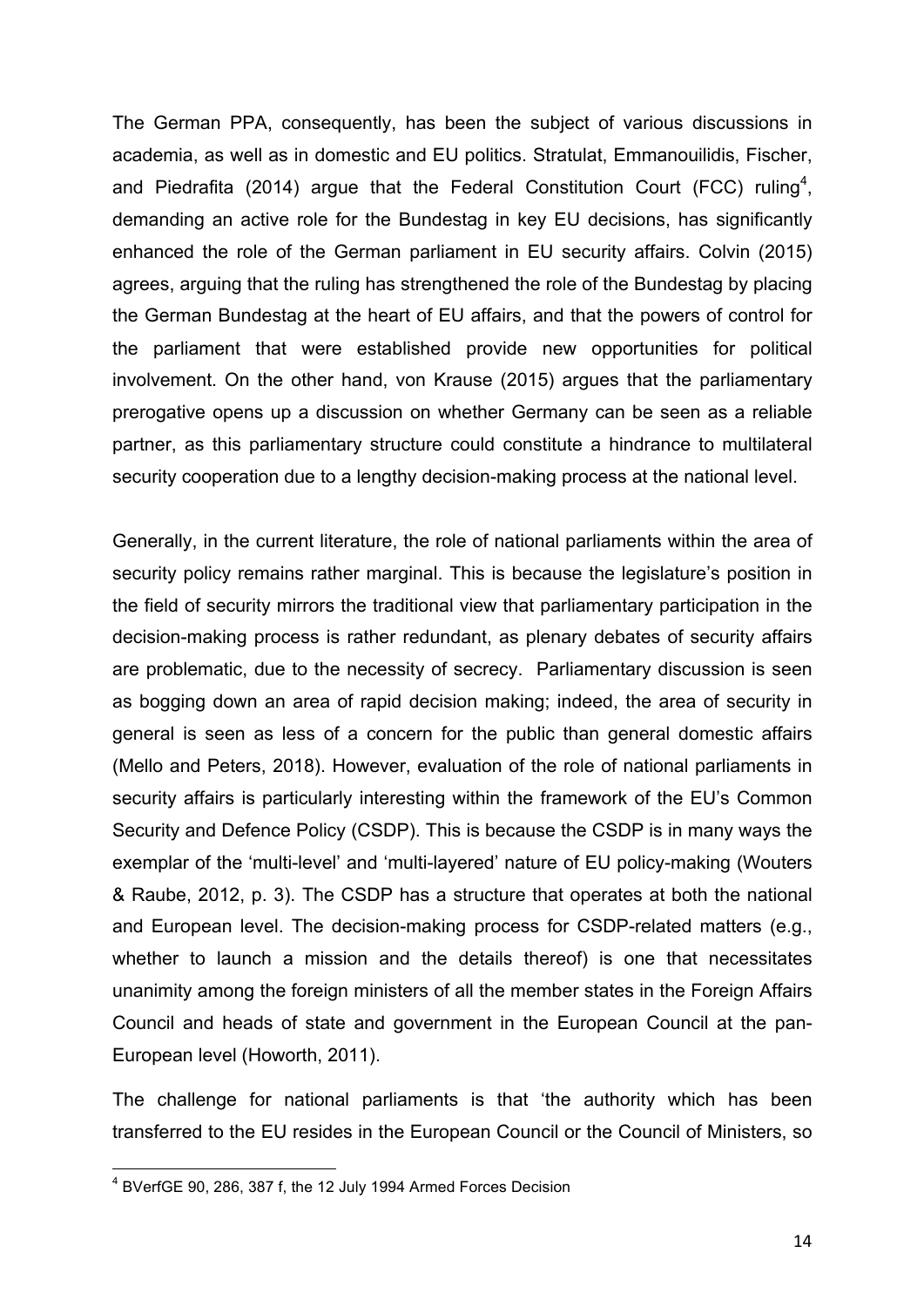there has been a transfer of decision-making authority from the parliamentary level to the member states' executive [level]' (Holzacker, 2008, p. 142). In addition, it is the executive that decides at the national level on individual member states' participation (with some exceptions, in that parliaments are granted a veto right), leaving national parliaments a rather marginal role to play in security policy, which lies outside the normal scope of parliamentary involvement (Peters, Wagner & Deitelhoff, 2008).

In the literature on the role of national parliaments in EU policy-making, the German parliament is considered to have strong powers of scrutiny compared to those of other national parliaments (Wendler, 2016; Auel, 2017), yet makes little use of it (Sprungk, 2010). The question thus arises as to whether the Bundestag is a 'rubber stamp' or an 'active scrutiniser' in this particular area of security policy, which is widely held to be executive-led. Whether a formal regulation alone (such as the BVerfGE 90 286, 387 f.) can enable active parliamentary scrutiny over decisions made at the supranational level, or whether informal factors play a role in the legislative-executive relationship (and thus, whether the Bundestag is a 'rubber stamp' or an 'active scrutiniser') is the subject of this thesis.

#### **1.3. Objective and Research Questions**

Based on the previously mentioned argument, the objective of this study is to gain knowledge about the role the German Bundestag plays in the decision-making process in EU security affairs, specifically German troop deployment. As such, this dissertation aims to identify the mechanisms that the Bundestag can activate to participate in decisions on EU security affairs in general, and for this study, the two chosen CSDP mission in particular.

In order to answer the research questions, a literature review and document analysis will be implemented to shed light on the questions, which will be further evaluated in section xx. The purpose of the literature review is to lay the foundations of this research, to understand and to identify what has been written so far in scholarly literature on the role of the German Bundestag in decisions on EU security matters , and finally, to pinpoint the gap in the literature that creates the question around its actual role and the peculiarity of the parliamentary prerogative. The empirical part of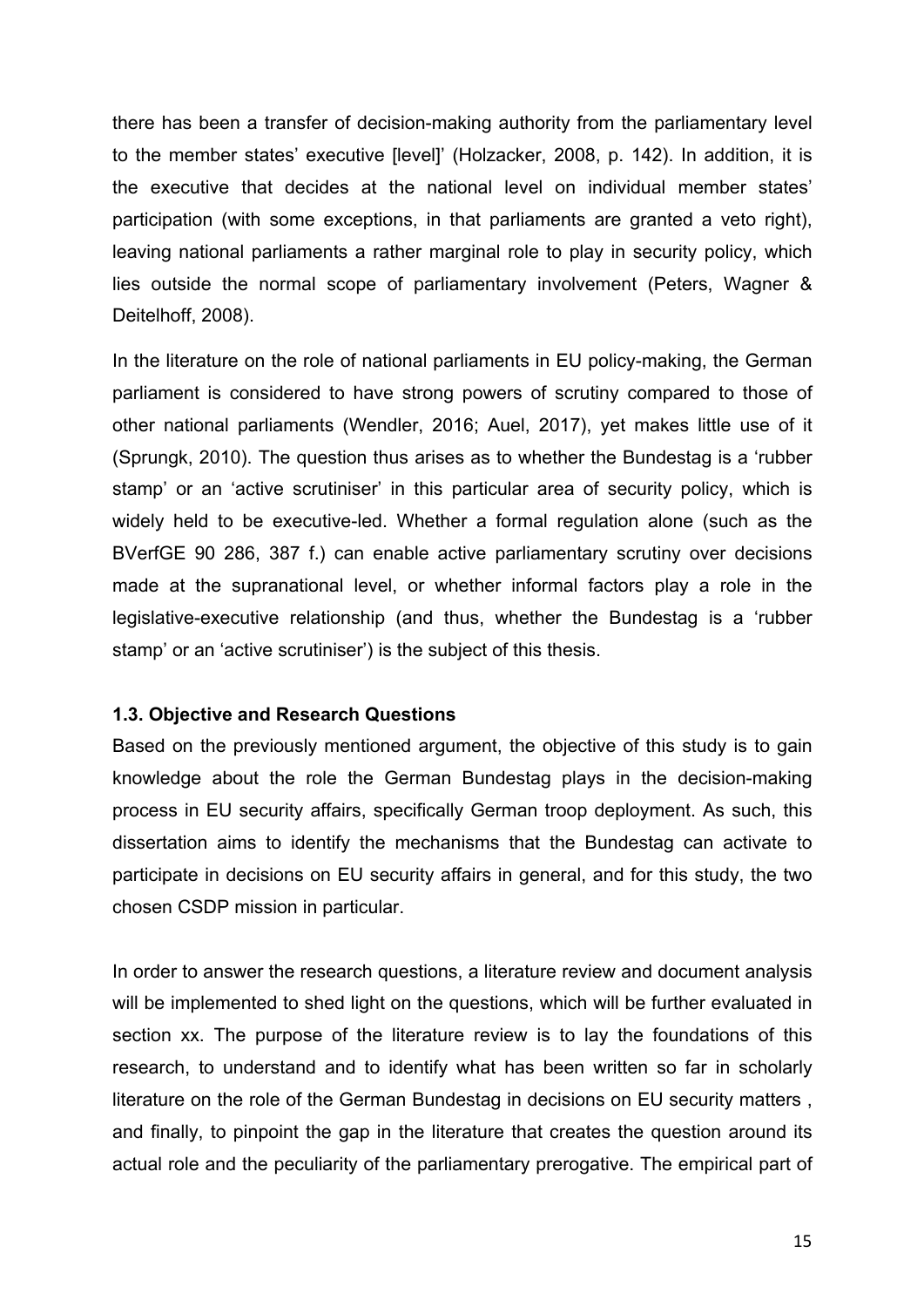the document analysis is based on the plenary protocols of the German Bundestag. The purpose of the document analysis is to explore what is being discussed during the plenary debates in the German Bundestag, and to understand the different positions of parliamentarians, thus shed some light on the questions posed by this research.

In particular, this thesis seeks to analyse the role of the Bundestag on two levels: (a) On the intergovernmental level, the Bundestag's "parliamentary prerogative" offers various perspectives for analysis, such as Germany's obligations to multilateral cooperation (b) On the national level, it is worth noticing that the PPA grants the Bundestag several rights of participation in decisions to deploy German armed forces abroad (such as the right of information from the executive and the right to recall German troops even after they are deployed). To help answer the primary research question, namely *to what extent can the Bundestag scrutinise decisions about Common Security and Defence Policy operations?* This paper will address the following sub-questions:

1. The legislative-executive relations in security policy: What are the factors that the Bundestag can use to exert influence the executive in decisions about deployment of troops?

2. The scope of the Bundestag to influence security policy: Which parliamentary scrutiny mechanisms can influence decisions about the deployment of troops?

**The first sub-question** aims to discover the balance between the executive and the legislative branches of the German government. The literature on EU integration and EU security policy has already evaluated the extent to which legal regulations can constrain the government's decisions on troop deployment. Even though the area of security affairs is thought to be executive-led, parliaments have developed ways of influencing the decision-making process, mainly by the legislative authority to priorveto troop deployment. The German legislative right to prior approval relates only to military missions and not to civilian missions (which include the provision of police forces or the establishment and reinforcement of a country's legal system, for instance). Thus, as Mello and Peters (2018) argue, the absence of a formal veto right does not mean that the legislature has no competence over sending troops abroad; parliaments can be informed prior to troop deployment and can state their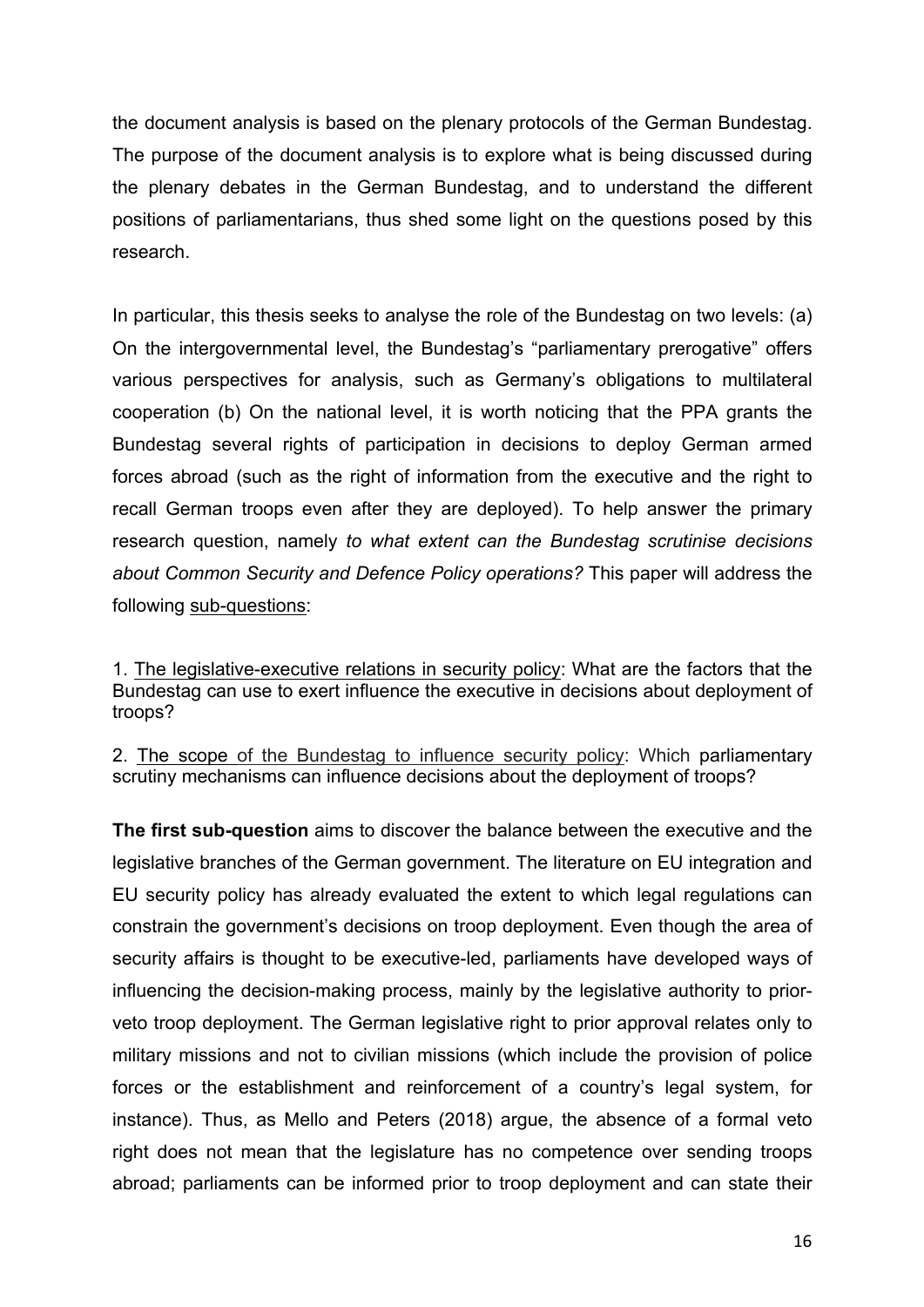position. For civilian missions, Germany does not require any parliamentary approval; analysing both a military and a civilian mission comparatively might tell us whether the German can exert some sort of influence even without exercising a formal prior approval of troop deployment.

**The second sub-question** focuses on the mechanisms of scrutiny. To understand how the German parliament can exert influence over CSDP-related matters, it is important to consider the specific mechanisms that can be activated by the relevant actors. Auel and Benz (2005, p. 374) conceptualise the term 'mechanisms' as meaning the 'patterns of causes and effects that determine social processes and explain how institutions work in practice'. National parliaments have several such mechanisms, unique to each member state and thus varying in degree and effectiveness (Cygan, 2013). This research will particularly focus on the three mechanisms established by Born and Haenggi (2005) in order to institute the Bundestag´s scrutiny influence.

#### **1.4. Case Study selection**

This thesis applies a case study approach in order to analyse the role of the German Bundestag in security affairs decision making. This section will outline the reasons why the German case is particularly interesting case to observe in the interplay between executive and parliament in the decision- making process on security affairs.

#### *Country selection- Germany*

Why is the German Bundestag a good case to examine? Parliamentary literature on EU foreign and security policy often focuses on the European Parliament (cf. Rosen, 2015) and little attention has been paid to member states' parliaments. The German Bundestag is particularly interesting because it has the legal right, based on the German basic law and known as the Parliamentary Participation Act, to give approval before military troop deployment (no approval needed for humanitarian missions). Contrary to the belief that parliaments may have lost parliamentary influencing power due to the EU integration process, the fact that the Bundestag has the last say on a very important subject that includes civilian lives symbolises legislative responsibility and a strong position in influencing the executive domain.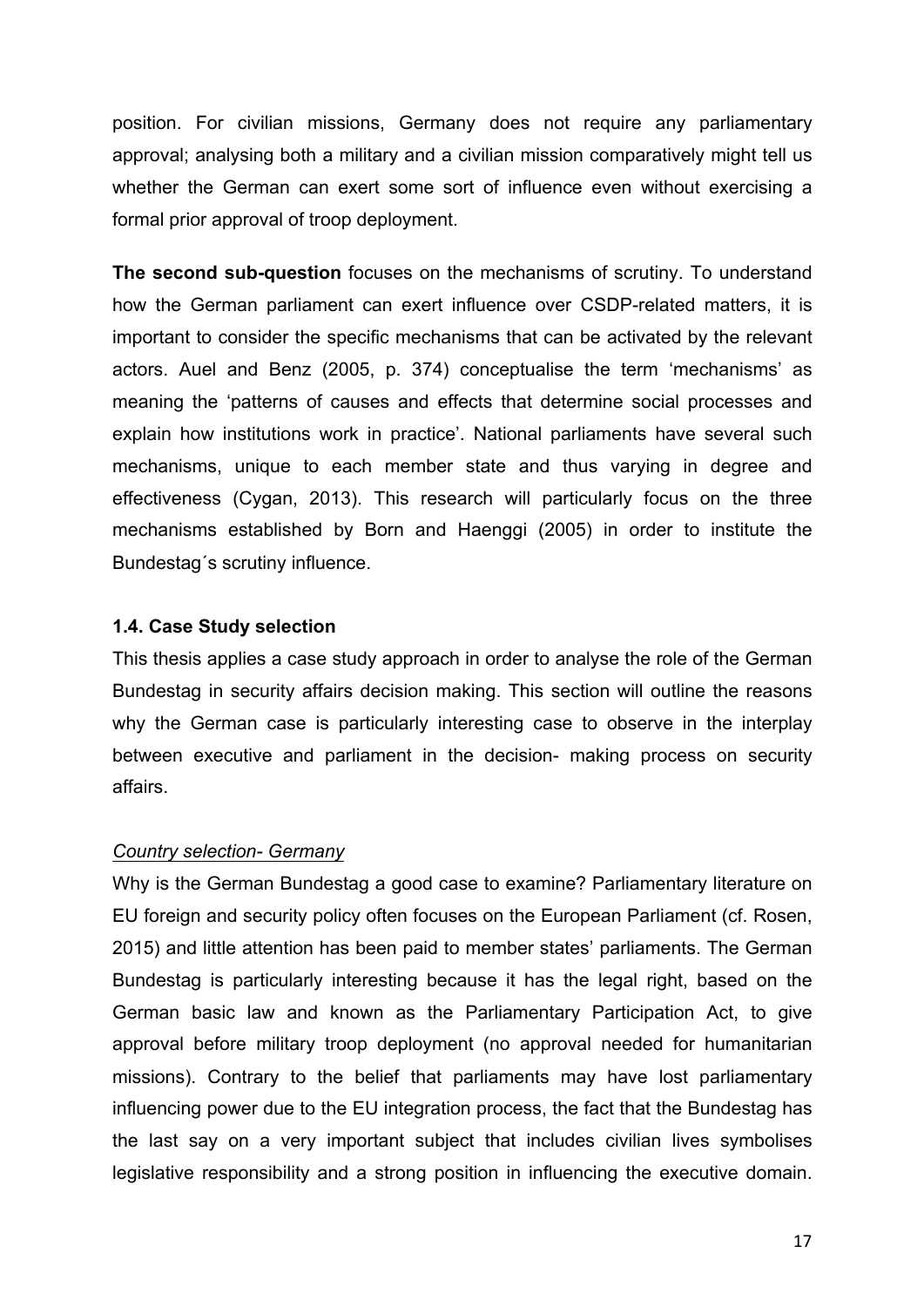The German Parliamentary approval prior troop deployment is not unique in the EU as several countries have this legislative right build in their constitution (see Table 2.2.). Yet, the role of the German Parliament in decisions on the deployment of military troops offers various starting points for a closer examination that justify the country selection: Germany's *emerging role* as a supporter and supplier of troops to out- of- area operations and with this, the significant change in the reunited German security policy. Germany is *the largest EU country*, both economically and population-wise and forms a vital part in EU politics. Lastly, Germany's focus on *multilateral cooperation*, in particular alongside Germany's closest EU' partners Britain and France, two countries in which no parliamentary approval is required before troop deployment and the decision to deploy troops lies in the hands of the British and French executive. It is intriguing to me how these aspects work in combination with the German parliamentary prerogative.

#### **1.5. The Structure of the Thesis**

In the following chapters, I will to set the stage for this study and answer the research questions. To do this, I will start with establishing a theoretical discussion on the role of national parliaments in EU policy and within the CSDP structures, highlighting the discussion of the de- and reparliamentarisation thesis in Chapter 2. This chapter also establishes the research design which is based on Born and Haenggi's (2004) Triple A framework. Chapter 3 evaluates the German security context, thus, the German parliamentary prerogative, its historical roots and its legal background. The chapter 3 also discusses problems arising from legislative involvement in decisions on troop deployment as well as opportunities for the parliament to get involved. In order to put theory into practice, Chapter 4 will analyse two chosen CSDP operations, namely the military mission NAVFOR Atalanta and the civilian mission EUCAP Somalia. The final chapter (Chapter 5) presents the overall conclusions of this thesis.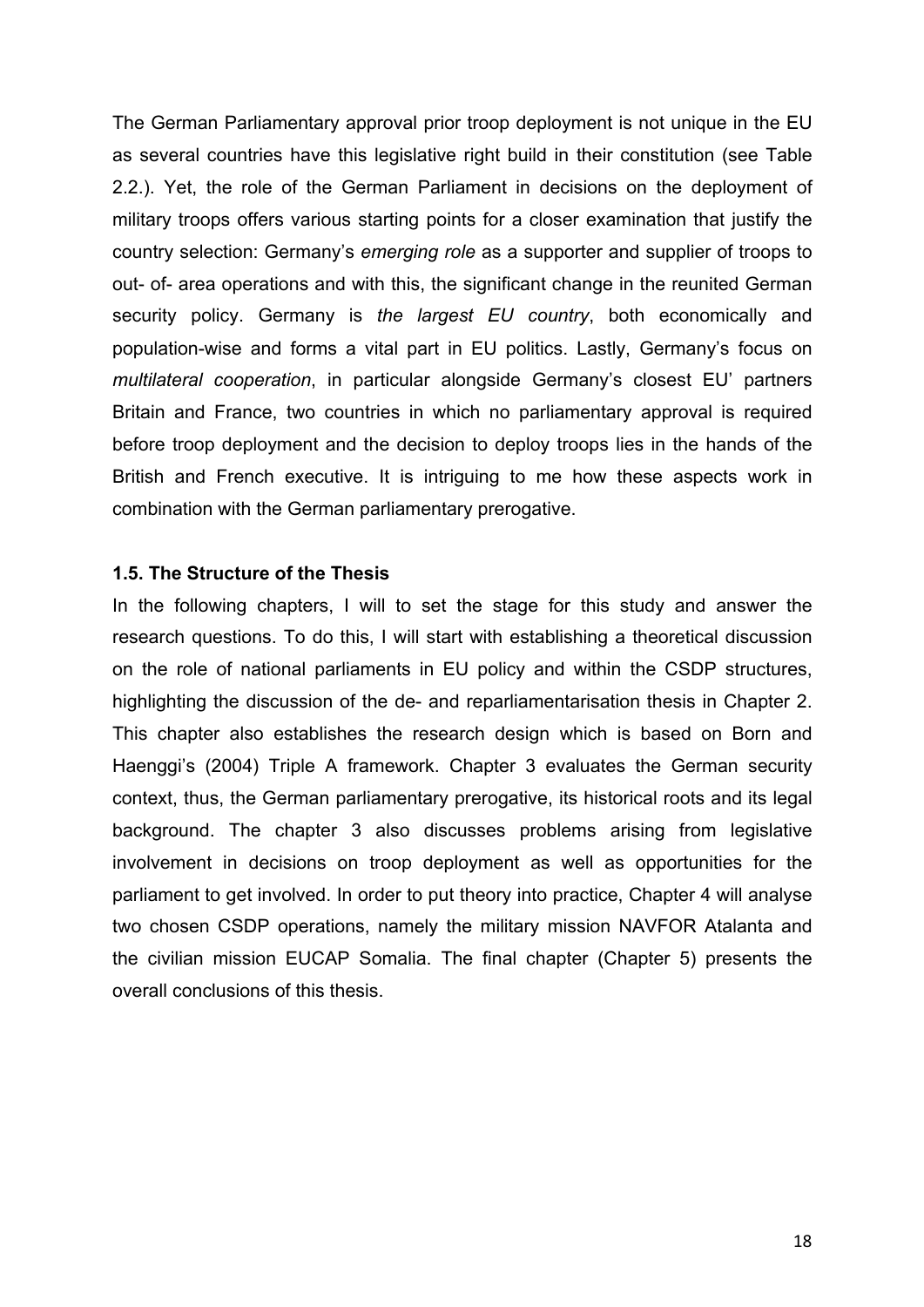# Chapter 2: Research Design

#### **2.1. Introduction**

In order to answer the question whether the German Bundestag has a say in the decision- making process, it is necessary to address the theoretical debates of national parliaments in EU integration and the role of parliaments within security structures first, with the aim of laying the foundations of the operationalisation of the framework of analysis of the thesis. Traditionally, national parliaments play a rather marginal role in security policy as it is said to be an executive- led domain. Like Germany, some European national parliaments are granted a parliamentary prerogative to engage in security policy decisions such as the deployment of troops. Within the settings of the CSDP framework and since its introduction in 1999, the role of national parliaments was raised in light of the democratic accountability. The area of security policy differs though from other policy areas in three particular points: the high level of secrecy, decisions in security affairs require a fast decisionmaking process and the area of security happens on the intergovernmental level. The latter is in particular interesting for the scope of this thesis and this chapter that is to analyse the discussions in existing literature on the role of national parliaments within the area of security affairs and in particular the CSDP architecture.

The aim of this chapter is twofold: The first part seeks to set the stage for the analysis of the EU security framework for a better understanding of the role of national parliaments in EU integration, security policy as well as international security structures. The second part outlines the research design for this thesis and argues why the Triple A- framework (Born and Haenggi, 2004) fits best for the purpose of this thesis.

# **2.2. National parliaments in EU integration and security policy- a theoretical debate**

This section outlines the theoretical discussion on the role of national parliaments in the existing literature on EU integration and security policy. The discussions highlight that the role of national parliaments and their empowerment in EU integration and security affairs often cannot be sufficiently explained.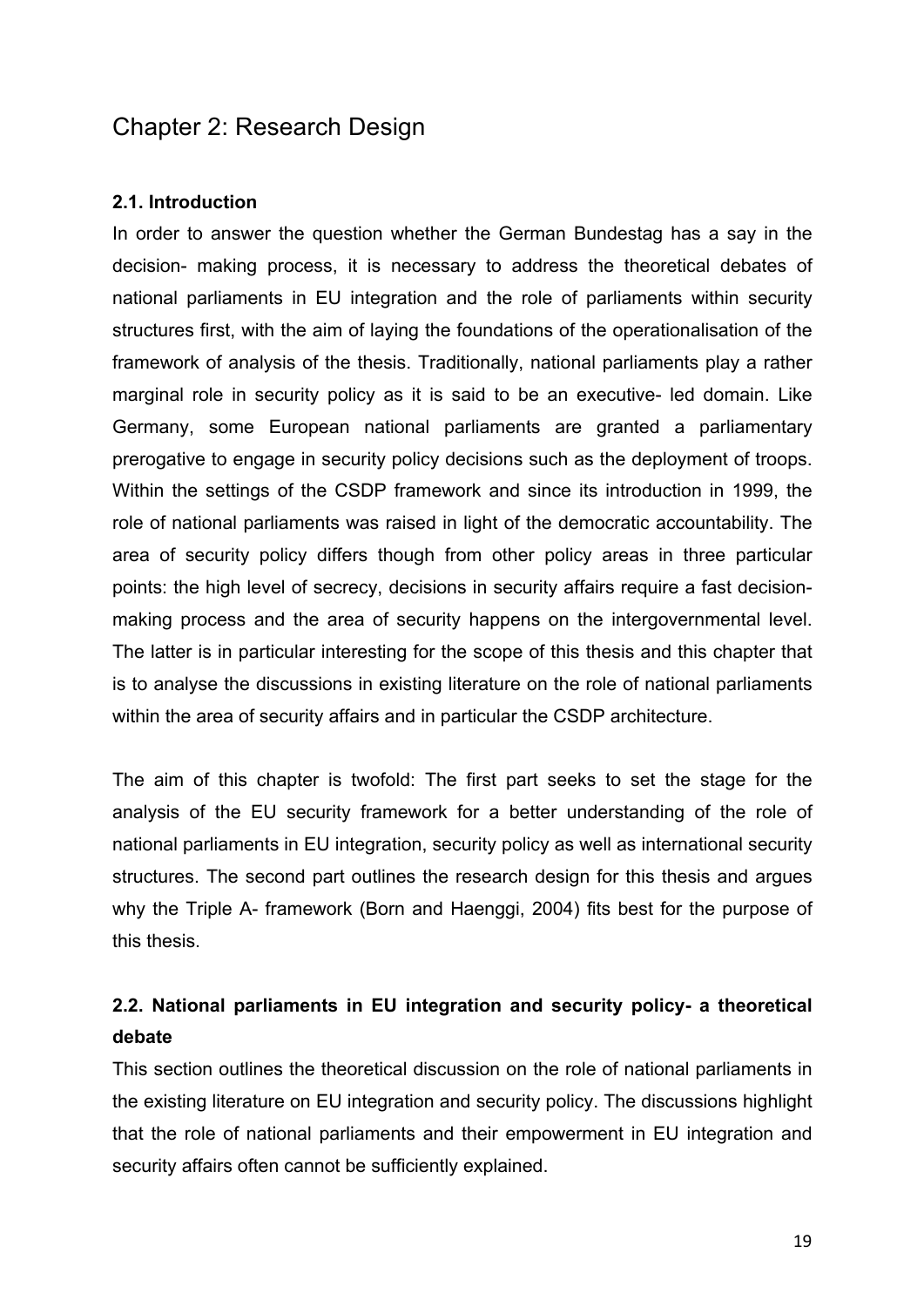Legislative involvement in the area of security policy remains rather marginal for parliaments and under 'the firm control of national governments' (Wagner and Kantner, 2014, p. 384). National parliaments are accustomed to deal with security matters within the national context; thus, it does not come naturally for legislatures to scrutinise matters on the supranational level (Maatsch, 2016). The decision to deploy military troops abroad within the CSDP framework involves the Council and the Political and Security Committee on a European level as well as the member states' executives. Scholars argue, however, that parliaments can exercise a say in security policy in their role as veto players.

When examining the development of the EU, the roles of national parliaments have become more important over time. It is interesting to observe such a development when dealing with theories of European integration and whether such an increased role of national parliaments in EU affairs can be explained with established integration theories. European integration is often described from two different viewpoints: neofunctionalism (Haas, 1958; Lindberg 1963) and the liberal intergovernmental approach (Moravcsik, 1993). Interesting for the scope of this thesis is to examine the role that formal and informal legislative power of European national parliaments play in EU security integration. Neofunctionalism focuses not only on the member state as the key actor, but also on the state as a non-unitary actor. The concept of spillover is seen as the key mechanism of EU integration and argues that the integration in one policy area will lead to integration to other policy areas. From a liberal intergovernmental perspective, the member states are seen as the most important actors and further integration will mean benefits for the member states.

In terms of the increasing parliamentary power from a neofunctionalist perspective, i.e. the spillover effect, parliamentary influence has increased in some policy areas leading to the assumption that this would apply to other policy areas as well. While national parliaments have gained more rights to participate in EU policymaking (granted by the Treaty of Lisbon), the area of security policy still has limited parliamentary influence. This suggests that neofunctionalism may not be sufficient in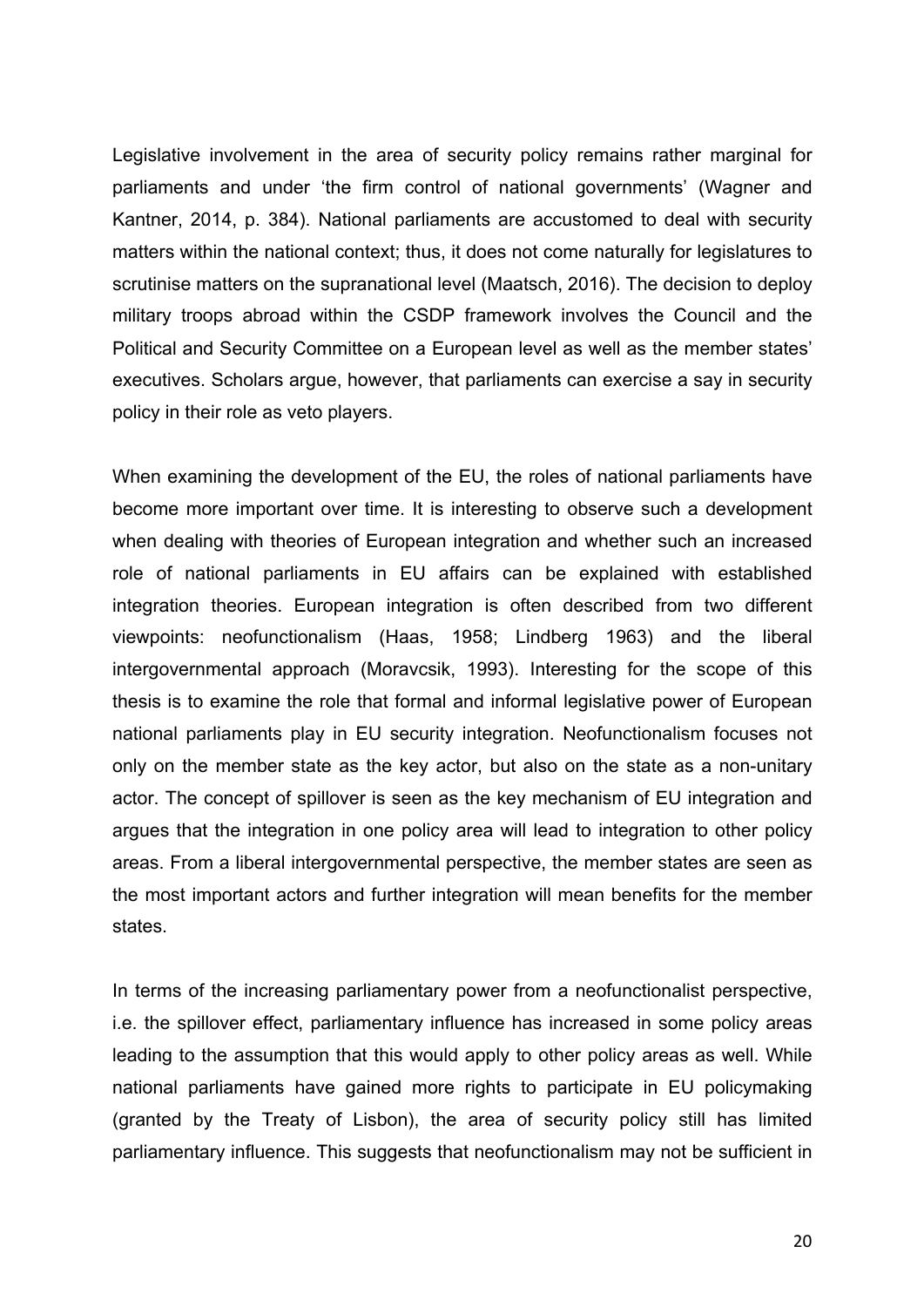order to understand an empowered national parliament and the participation rights in the area of security policy.

The intergovernmental approach was developed by Stanley Hoffmann (1964) as a counter-perspective to neofunctionalism of EU integration. This approach is built on the realist perspective about states and, more precisely, about the states' executives playing the ultimate role in key decision-making (Bache, et al., 2015). In 1993, Andrew Moravcsik presented a new approach known as liberal intergovernmentalism, a theory which built on the existing intergovernmentalist approach. The liberal intergovernmental perspective sees the EU member states executives as the main actors in the EU (Hix, 2007, p. 576). National executives share different policy preferences, which they transfer to the EU level. In economic policy, for instance, governments have usually been preferring economic integration over political integration, in the German case, the executive has been in favour of both policy areas equally (Hix, 2011). European integration is a process which results from the member states' interests and benefits. As a result, Moravcsik argues that supranational institutions reflect the member states' interests (Bache, et al., 2015). Security policy is even more restricted to national parliaments as the decisionmaking process is made solely on the EU level.

In security policy, from the intergovernmentalist view, the power lies with the executive. Some European national parliaments have the legal authority to veto their government's proposal to send troops abroad. However, such parliamentary veto power does not secure efficient power of scrutiny over CSDP-related affairs. Especially in the area of security policy and European military cooperation (such as under the CSDP umbrella), the decision-making right lies with the executive. Once the national government has decided on a proposal to deploy military troops abroad, security policy procedures may restrict the opportunity to impose a veto to this decision (Moravcsik, 1994). If the parliament would reject the executive's proposal, it 'may be costly, sometimes prohibitively so, for national parliaments, publics or officials to reject, amend or block ratification of and compliance with decisions reached by national executives in international fora' (Moravcsik, 1994, p.11). Liberal intergovernmentalism may only offer a limited explanation of the growing role of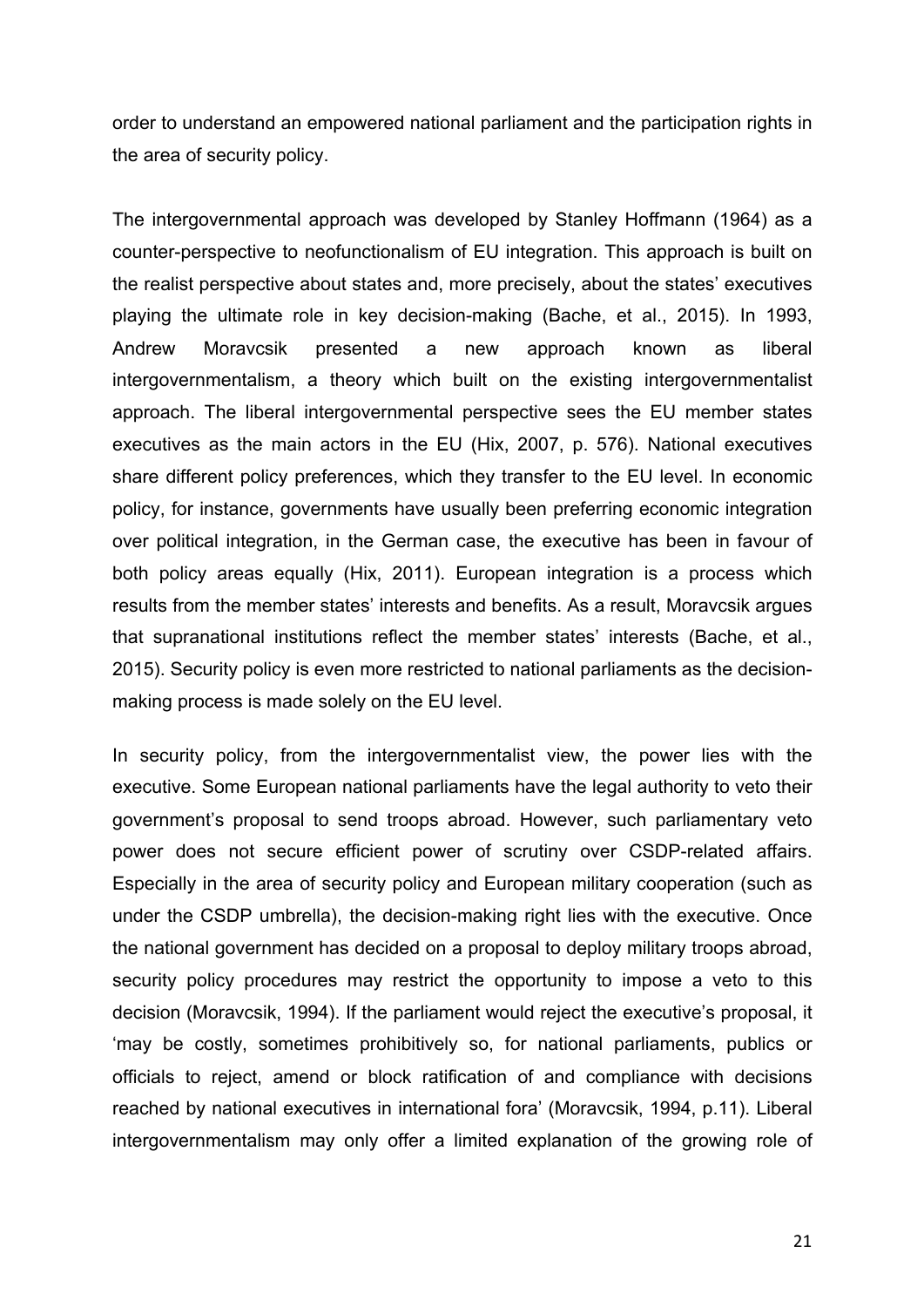parliaments in the EU integration process as the focus is on the executive rather than the legislature.

A different perspective to the traditional approaches of neofunctionalism and liberal intergovernmentalism to European integration is the new institutionalist approach. In the existing literature, institutions such as parliaments are often considered from a neoinstitutionalist perspective. The neoinstitutionalist view elaborates on the mechanisms that define how parliaments work (such as by means of their committees) and defines the interplay between the legislature and the executive (Auel and Benz, 2005). Parliaments, including parties, politics and policies, are not necessarily separable from the European level, and the new institutionalist approach provides an opportunity to shed light on these parliamentary structures, as in parliaments institutional as well as individual aspects play an important role (Obrecht, 2006).

The new institutionalist approach consists of several approaches, with the main focus on rational choice institutionalism, historical institutionalism and sociological institutionalism. The main aim is to examine the role that institutions play in the determination of political outcomes (Hall and Taylor, 1996). Among these approaches, there is substantial understanding that all three approaches agree to acknowledge that institutions are based on rules that structure behaviour. Generally, institutionalists emphasise the role of institutions and the role they play in structuring behaviour (Steinmo, 2008). Definitions may suggest a starting point to differentiate between the different approaches, and although at times borders may be blurry and overlap, they are distinct at the same time and differ in the understanding of the term institutions and the relationship between actors and structures. One main difference can be found in the way 'the nature of the beings whose actions or behaviours is being structured' is understood' (Steinmo, 2008, p. 126).

Hall and Thelen (2009, p. 9) conceptualised institutions as 'sets of regularized practices with a rule-like quality in the sense that the actors expect the practices to be observed; and which… cases are supported by formal sanctions'. The neoinstitutionalist approaches share the view that behaviour can be determined by the institutional context and the acotors' preferences. They all consider that

22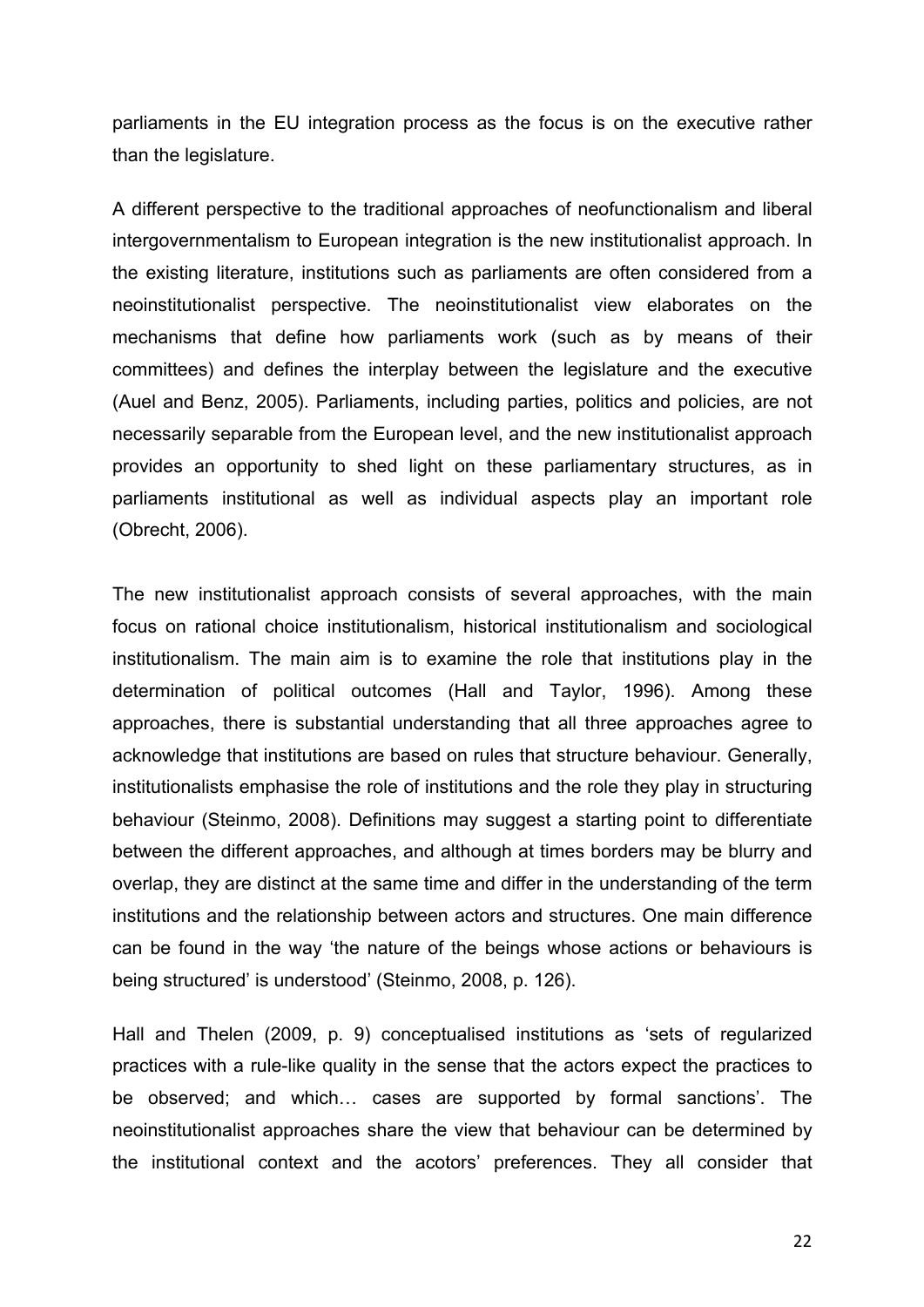'institutions matter'. However, they differ in their perceptions of institutions and the basis of actors' preferences, which may include the different explanations of how actors interpret rules and the motivational drivers (Auel and Christiansen, 2015). According to the new institutionalist approach, institutions are able to form political behaviour through the institutional features of 'standard operating procedures, socalled soft-laws, norms, and conventions of behaviour' (Bulmer, 1993, p. 355).

Based on March and Olsen (1995), the parliamentary role in the EU can be explained by either the *logic of consequentiality* or the *logic of appropriateness*. The logic of consequentiality argues that actors' behaviour considers the consequences of the actors' actions in their preferences based on rationality, whereas the logic of appropriateness considers their actions according to cultural norms and rules (March and Olsen, 1995, p. 154). From a rational choice institutionalist perspective, 'institutions represent a strategic operating environment, actors have less ability to set priorities independent of the institutional context. In this view, human action is more context-driven than goal-driven' (Aspinwall and Schneider, 2000, p. 6-7). Meanwhile, the approaches of historical and sociological institutionalism understand an institution as a 'political environment or cultural context which alters the individual's sense of what is in her best interests-in other words, actors are conditioned by the accumulation of procedures, rules, and norms over time… (in which) identities, priorities, interpretations of reality are all created by this context' (Aspinwall and Schneider, 2000, pp. 6-7).

Rational choice institutionalism analyses 'the choices made by rational actors under conditions of interdependence' (Immergut, 1998, p. 12). From this perspective, the logic of consequentiality sees actors as rational effectiveness maximisers with fixed preferences. Members of parliament (MPs) are mainly motivated to increase their chance of re-election and to improve their careers (Auel and Christianse, 2015). An individual is an actor who acts to maximise effectiveness driven by strategic calculus: 'an actor's behavior is likely to be driven, not by impersonal historical forces, but by a strategic calculus and, second, that this calculus will be deeply affected by the actor's expectations about how other are likely to behave as well' (Hall and Taylor, 1996, p. 945). The rational choice view assumes that social action is formed by 'social actors, their preferences and interests' in which social actors are involved in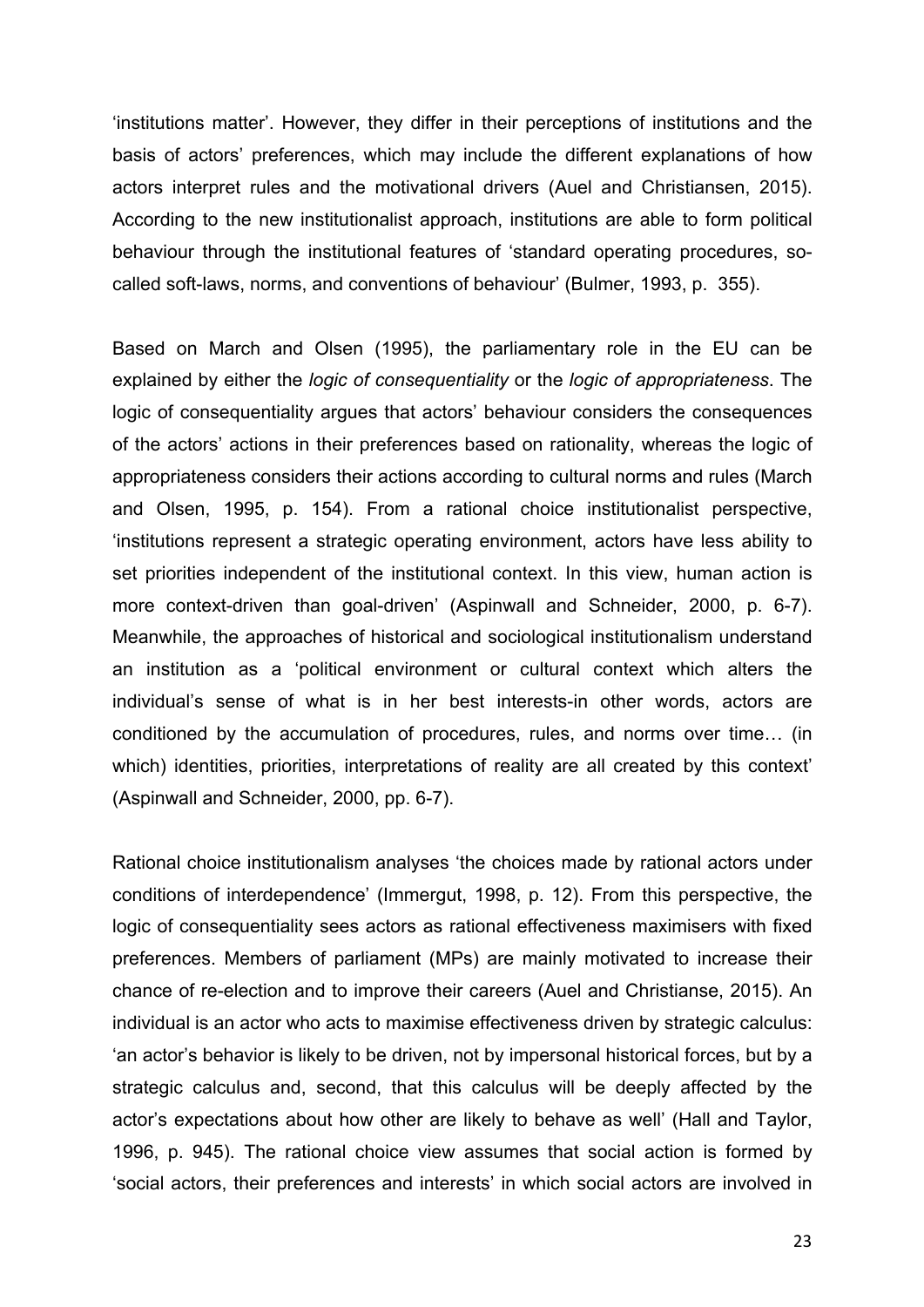institutions if they see benefits in terms of their own preferences (Rittberger, 2005, p. 16). The principal-agent analysis has become a key rationalist aspect of EU affairs (Rosamond, 2016, p. 85). This approach underlines the striving of principals, in this case national governments, in directing their agents i.e. national executives. The main aim of this model is to describe the asymmetry of information between both actors (Auel and Benz, 2005). Rosamond (2016, p. 85) argues that, as rational choice institutionalism focuses on formal rules, the approach falls short in acknowledging the various informal processes, which may enlighten the understanding of policy outcomes. In addition, the preferences of actors are seen to be rather inflexible within processes that can frame interests and identities (Rosamond, 2016).

Historical institutionalism emphasises institutional choices based on their long-term impact, known as path dependency. This approach argues that previous decisions made will reflect on future decisions i.e. following the same path 'inherited from the past' (Hall and Taylor, 1996, p. 941). Path dependency explains the 'lock-in' factor when certain patterns which have evolved during previous decision-making processes have become ongoing processes (Rosamond, 2016). As historical institutionalism builds on the path dependent logic, the role of national parliaments in EU related affairs may not be explained well as MPs' preferences may change over time and are unlikely to be resistant to change under new circumstances, such as newly gained rights in treaties. Historical institutionalism focuses on the long-term effects of institutional decisions.

The sociological institutionalist approach is focused on the roles of the institution on behaviour defined by norms. The logic of appropriateness stresses that preferences are not established and are, therefore, flexible (March and Olsen, 1989). Sociological institutionalism is similar to the constructivist approach with regards to EU-related studies (Bache, et al., 2015). Although sociological institutionalism is closely linked to constructivism, it differs in some respects. Constructivism, according to Adler (1997, p. 322), reflects 'the manner in which the material world shapes and is shaped by human action and interaction depends on dynamic normative and epistemic interpretations of the material world'. Both sociological institutionalism and constructivism start with the rejection of some of the features of rational choice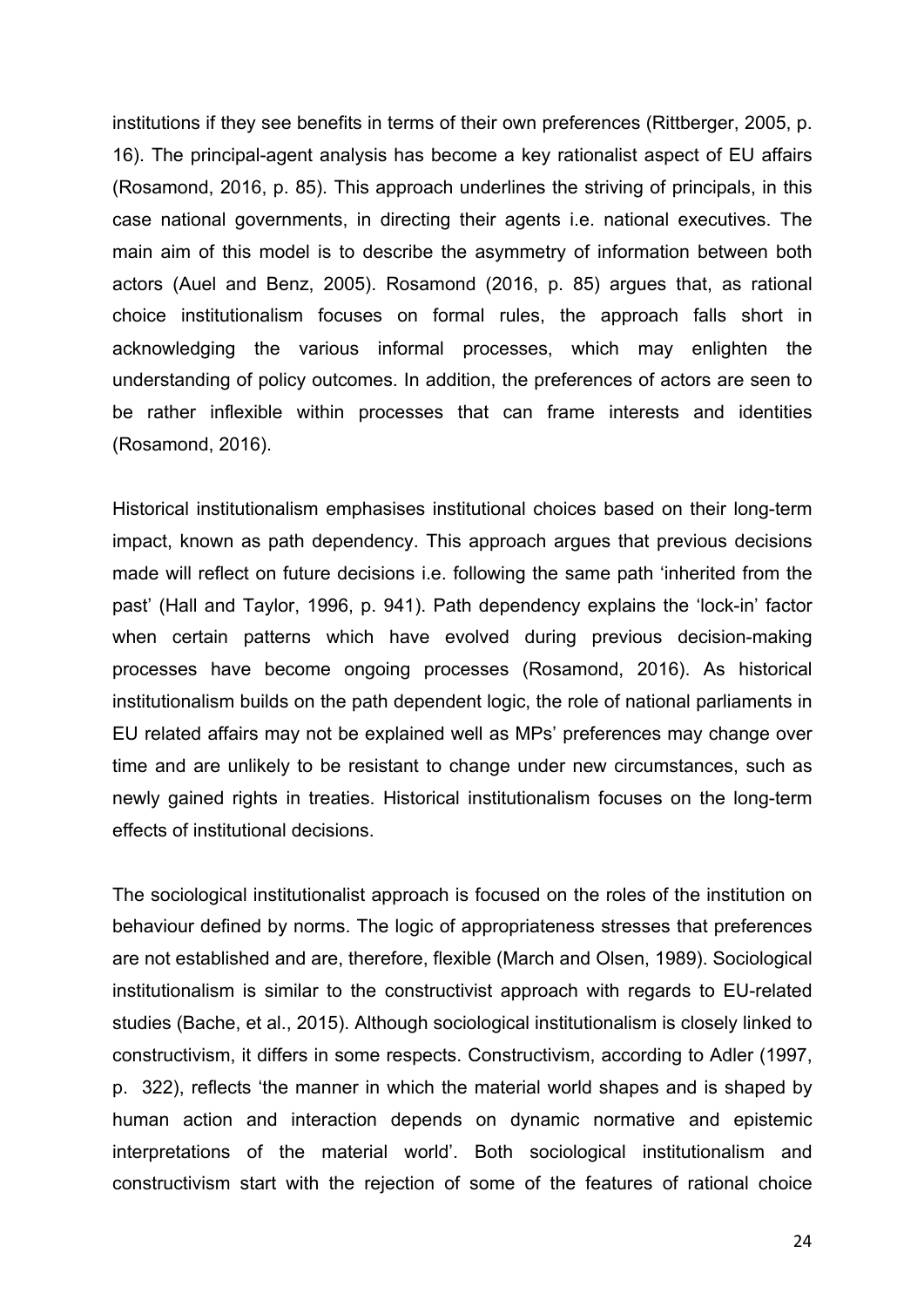institutionalism and emphasise on the facet of culture (Bache, et al., 2015). Sociological institutionalism is rooted in considerations of the consistency of the actors' actions with cultural and political norms and rules (March and Olsen, 1995, p. 154). This approach derives from the perspective that parliamentary activity is guided by the logic of appropriateness that includes formal and informal rules and norms for parliamentary behaviour. Rittberger (2005) uses the new institutional approach to explain the empowerment of the EP in the EU integration process. In parliamentary studies, the sociological institutionalist approach provides an understanding of the 'constitutive effects of domestic norms of democratic governance on states and their behaviour' (Rittberger, 2005, p. 23).

From a realist perspective, for the executive to be more efficient in the area of security policy, the executive requires greater independence from parliament (Bajtay, 2015). The area of security policy is specifically an area in which parliaments may only play a role in preventing the weakening of the executive's room for manoeuvre (Peters, et al., 2008, p. 4). Consequently, the relationship between the executive and the legislature in security affairs has attracted much literature (Wagner, Herranz-Surralles, Kaarbo and Ostermann, 2017; Raunio, 2016; Scott and Carter, 2014). The area of security policy is very much dominated by the executive and parliament is said to play a rather marginal role therein. This is because decisions of security policy are considered to have limited openness and a high level of secrecy.

The role of national parliaments and the EP in security policy has become the focus of debate in scholarly literature. Specifically, in terms of the EU integration process, a growing interest in the involvement of parliaments in security policy after the Cold War has been observed. Scholars of EU security policy focus on the role of individual national parliaments in CSDP operations (Born, et al., 2008), by which it becomes visible how national parliaments can contribute to EU security policy. Despite the fact that there has been a growth in democratisation and parliamentary legitimacy, parliamentary involvement in security policy still falls short in terms of its oversight of policies.

The fact that parliaments play a marginal role in security policy, however, contrasts the rather strong role in exercising traditional functions that parliaments are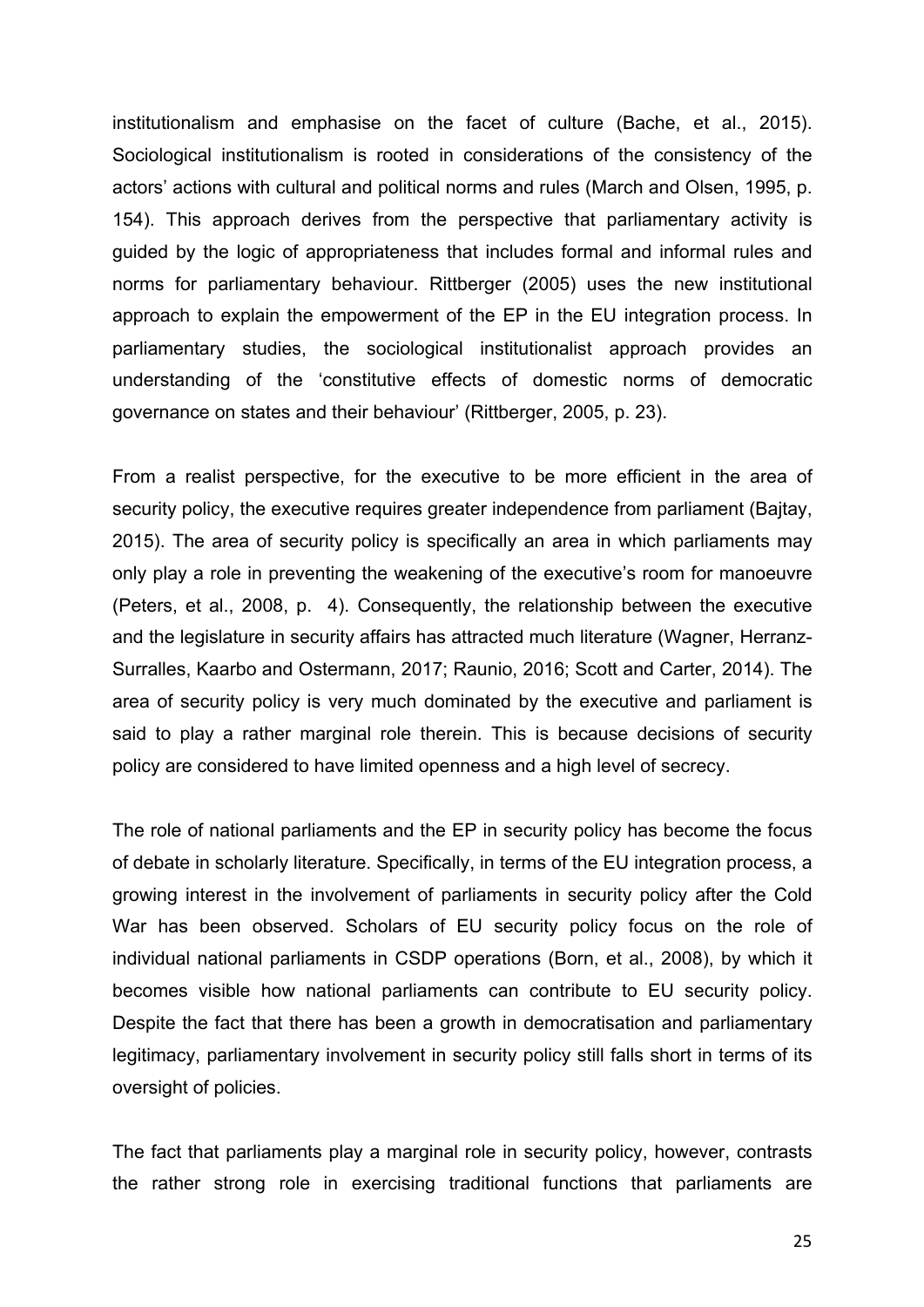appointed to in other domestic policy-making areas concerning executive oversight (Raube and Wouters, 2016). Despite the fact that the domain of security policy is regarded to be executive-led, there is no valid argument regarding why this should be the case and different to other policy areas (Peters, Wagner and Deitelhoff, 2010). In fact, the role of national parliaments may not be so marginal after all, even though perhaps not directly linked to the decision- making process as such. According to Noulas (2011), parliamentary participation in security policy occurs at two levels: the institutional level, which includes the ratification of treaties and the enactment of laws that are related to the field of security, including the approval of budget, and the diplomatic level, which serves to build and strengthen cooperation with other parliaments in the form of bilateral diplomacy and multilateral diplomacy by delegations in meetings, such as the Council of Europe, and in interparliamentary and friendship groups. Fahey and Curtin (2014, p. 44) defined the role of parliament as the 'institutional competence' in the international arena and its role in the enactment of a state's foreign and security policy. When both are combined, it can be seen that parliaments carry out different activities at an international level that include both institutional competences as well as being a 'central factor of internal political scene' (Fahey and Curtin, 2014, p. 44).

#### *De- versus Reparliamentarisation of European Affairs*

As the before mentioned section highlights, the role of national parliaments has been vastly discussed in the literature. The CSDP is a particularly interesting case as it is situated at the heart of two fields that have challenged the role of national parliaments- European integration, and the area of security policy (Huff, 2013). Thus, this section will focus on the de- and reparliamentarisation debate, that discusses the loses of parliamentary competences on the European level while certain mechanisms have been identified in literature for the opportunity for parliaments to regain control over EU related matters.

To begin with, when discussing the role of national parliaments and their ability to scrutinise the executive's decision over troop deployment in EU affairs one has to determine the general possibility for parliament to engage in the decision- making process. In scholarly literature, two dominant discussions come to mind: the *de*parliamentarisation thesis on the one hand, and the *re*parliamentarisation thesis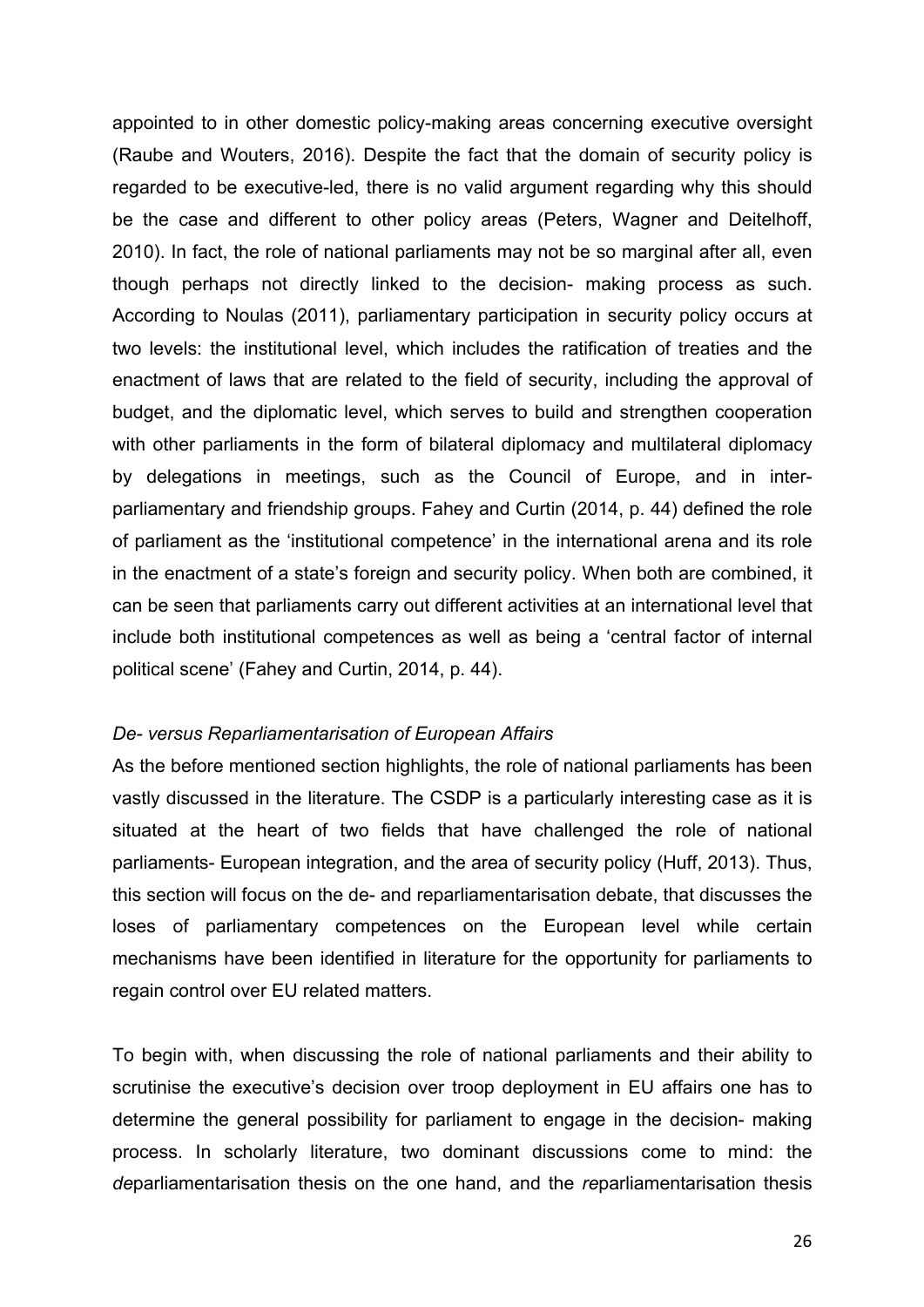on the other. The former refers to a loss of parliamentary influence in policy making as legislative competences are continuously shifted to the EU level whereas the latter argues that national parliaments developed influencing powers and gained a stronger position to exert influence decisions over EU related affairs (Auel and Christiansen, 2015).

One discussion centres on the issue of whether parliaments have become the victims or losers of EU integration due to the so-called deparliamentarisation process, which is seen to lead to a democratic deficit in the EU policy process (Norton, 1996; Maurer and Wessels, 2001; O'Brennan and Raunio, 2007). The European integration has enabled the transfer of the rights of national member states to the supranational level. The integration process has been particularly noticeable for national parliaments as they have lost a large number of their original functions to the supranational level, causing a loss of their legislative competence (Andersen and Burns, 1996; Schuettemeyer, 2003; Labitzke, 2016).

National parliaments are believed to have lost constitutionally because power has been delegated to EU institutions, creating a stronger role for executives at the cost of national legislatures (Raunio and Hix, 2000). The main argument is that the EU has gradually undermined the relevance of national parliaments, resulting in them being the victims of the European integration process. Raunio and Hix (2003) argued that the integration process is only one aspect of the broader issue of deparliamentarisation and stated that factors like a strong role of executive have actively contributed to the fact that national parliaments have lost their capability. Much of the literature has dealt with the post-parliamentarism (Benz, 1998; Marschall, 2002; 2016) idea that is based on the assumption that one aspect why parliaments have lost constitutional power is due to the "spread of co-operative forms of policy making" (Denters, et al., 2003, p. 213), i.e. the EU integration process. Studies in the area of security policy in particular argue for an executive-led domain whereby parliaments are considered insufficient or ineffective regarding the exercise of parliamentary scrutiny over the executive's decisions.

Baldwin (2004, p. 297) analyses various factors that have reinforced the deparliamentarisation process, such as: a) the growth in the activity and scope of the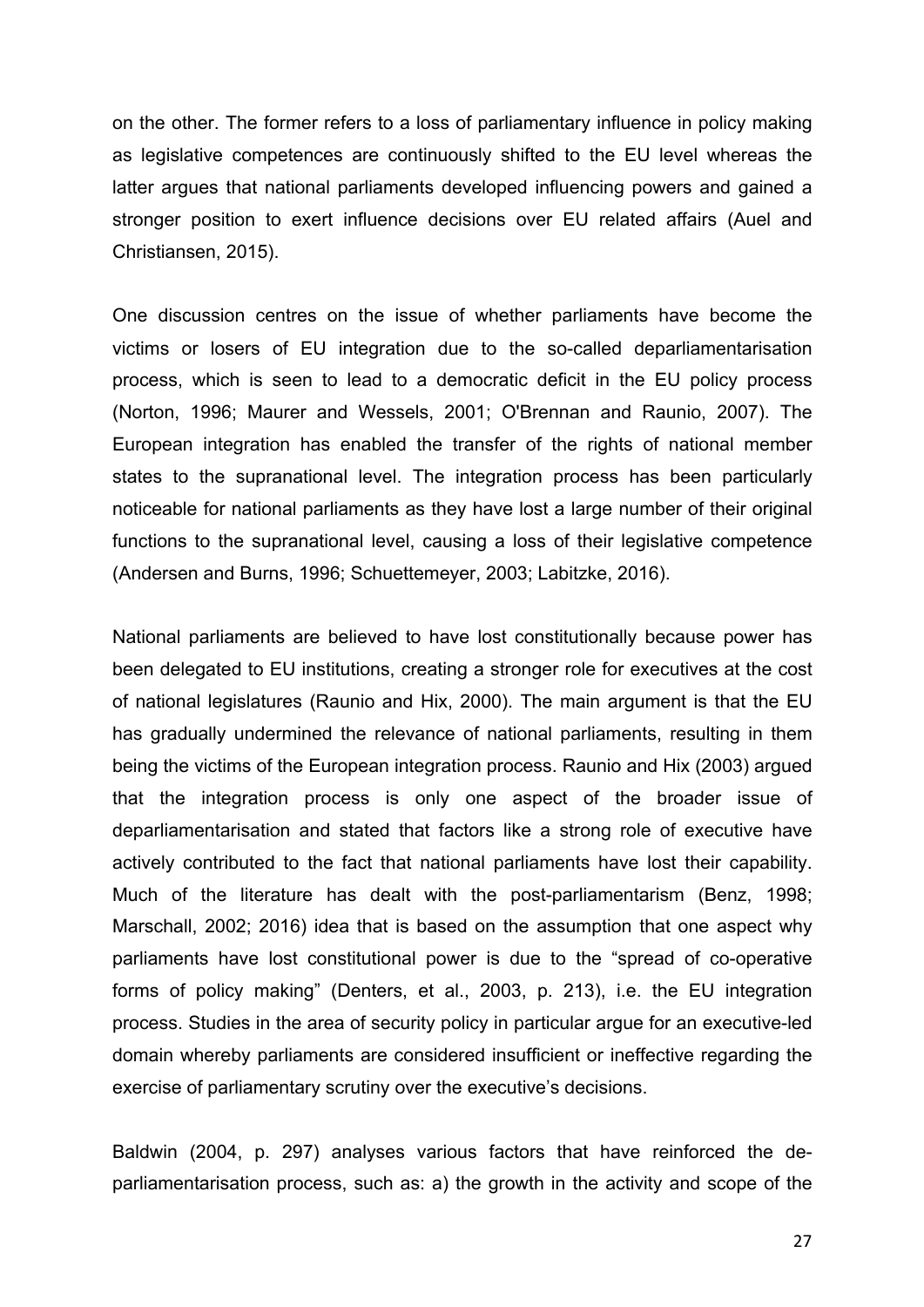government at both the national and international level and the resulting increase in the size of governmental bureaucracies, and b) the greater capacity of an executive to respond to developments in a timely fashion, formulating policy and providing leadership on the national stage and in the international arena. To Jans and Piedrafita (2009, p. 19), the marginalisation of national parliaments includes a reduced national policy autonomy, a shift in the domestic executive- legislative balance, and information asymmetries.

Contrary to the de-parliamentarisation thesis, studies have focused on the process of *reparliamentarisation* or neo-parliamentarism (Marschall, 2002; 2016), which reflects newly gained methods of influencing and scrutinising European politics and obtained new prospects for participation in national policy making (Auel and Christiansen, 2015). Scholars, however, have criticised this notion and argued that changes in the EU treaties have helped parliaments to increase their influence and control over EU affairs (Raunio, 1999; Raunio and Hix, 2000). One way of strengthening the role of national parliaments in the EU is through network activities, which often include cooperation between the European Parliament (EP) and other national parliaments in order to exchange information and expertise. A resilient parliamentary position would strengthen the neo-parliamentarist theory (reparliamentarisation), a theoretical assumption that national parliaments have 'fought their way back' by exercising their influence to shape EU policymaking (Auel and Benz, 2005; O'Brennan and Raunio, 2007; Auel and Christiansen, 2015).

#### **2.3. The role of parliaments within international security structures**

This section starts by setting out the challenges for parliaments in international structures by elaborating on the much discussed democratic deficit debate that highlights the lack of parliamentary legitimacy due to the decision- making process on the EU level in which parliaments have only a limited role to play.

The dynamic development of the EU crisis management challenges the democratic legitimacy of the CSDP framework (Schmidt- Radefeldt, 2009). The role of parliaments in EU integration and the loss of legitimacy due to the fact that decisions are made on the EU level has been classified as the concept of *democratic deficit*.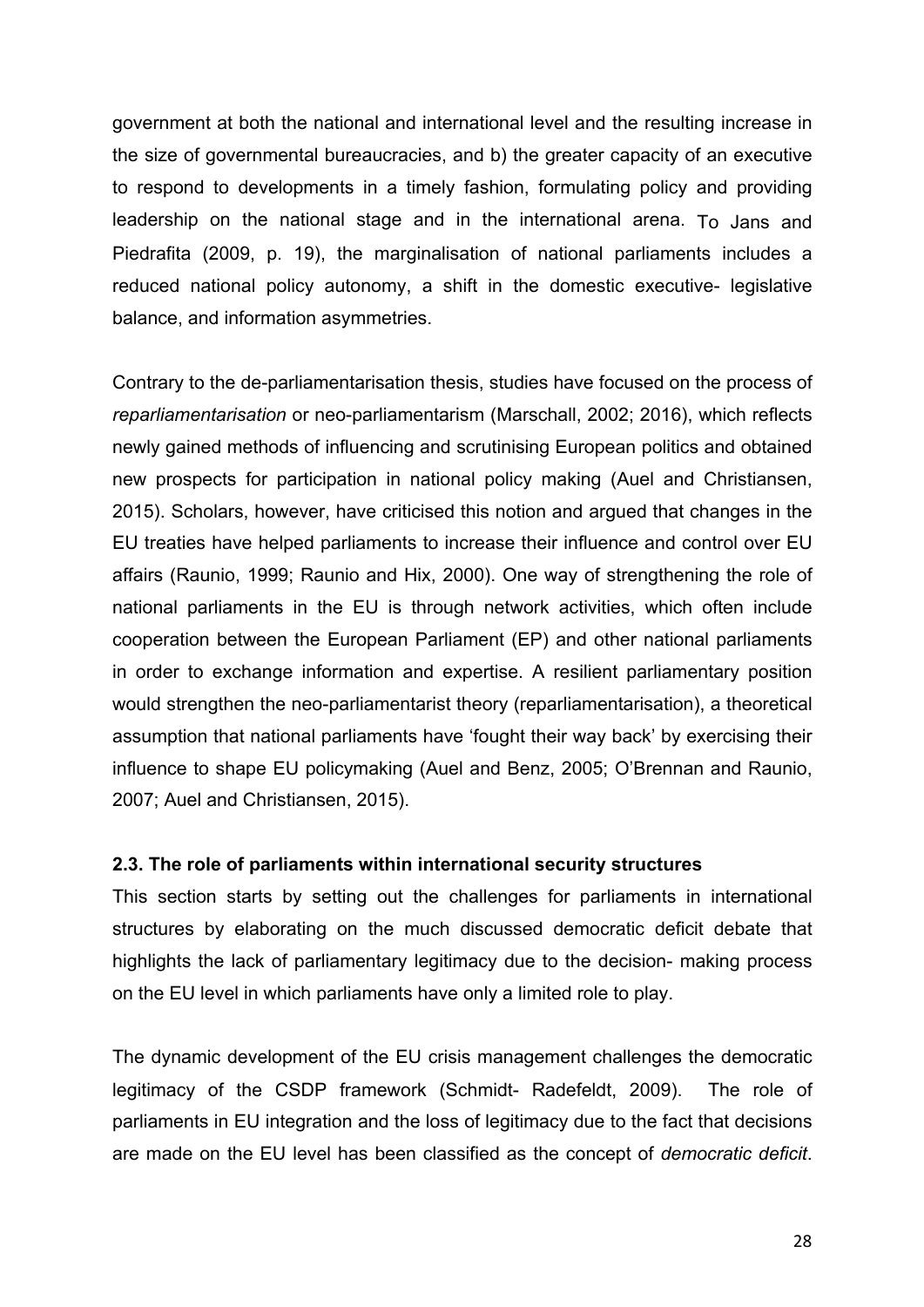There is a broad agreement among scholars that national parliaments have lost democratic legitimacy due to the fact that decisions are made on the EU level. Other scholars go a step further and refer to the *double* democratic deficit. This is because national parliaments are neither involved in the scrutiny of policies nor in the decision-making process. Moravcsik (2002) is critical of the idea of a democratic deficit and argues that parliaments do not lose authority if the EU takes controls of affairs which were not influenced by national parliaments beforehand. Moravcik (2002, p. 612) rejected the idea of a European 'democratic deficit' as national parliaments have a say on EU policies, yet their de facto capability to contribute to EU policies differs greatly among the different member states.

Yet, security policy falls into the area in which national executives make decisions on the EU level and, therefore, the argument that national parliaments suffer from a democratic deficit may be valid. Parliamentarians may have the opportunity to engage in the decision-making process in international organisations through established parliamentary assemblies. Kraft-Kasack (2008) examines the EP, the Nordic Council, and the Baltic Sea Parliamentary Conference and concludes that a parliament can enhance its democratic legitimacy and assemblies can provide additional legitimacy in international cooperation. There has been growing interest in the research of inter-parliamentary cooperation in the area of security policy, particularly in the EU.

While it is important to examine the role of national parliaments and the EP separately, literature on the role of parliaments in international organisations has recently increased. One method of engaging in international organisations is via the interaction between parliaments beyond the national level. The interaction on a transnational level is focused on formal bodies of parliamentary cooperation, such as transnational parliamentary assemblies like the WEU Assembly and NATO Parliamentary Assembly. This interaction on the transnational level has been labelled the 'multilevel parliamentary field' (Crum and Fossum, 2009). Research in this area of parliamentary interaction contributes to the democratic scrutiny of EU security policy (Peters, et al., 2013). On the same note, such interactions may enhance 'competitive dynamics' caused by a mismatch of daily EU policymaking practice and formal powers (Herranz-Surralles, 2014, p. 971). Scholars refer to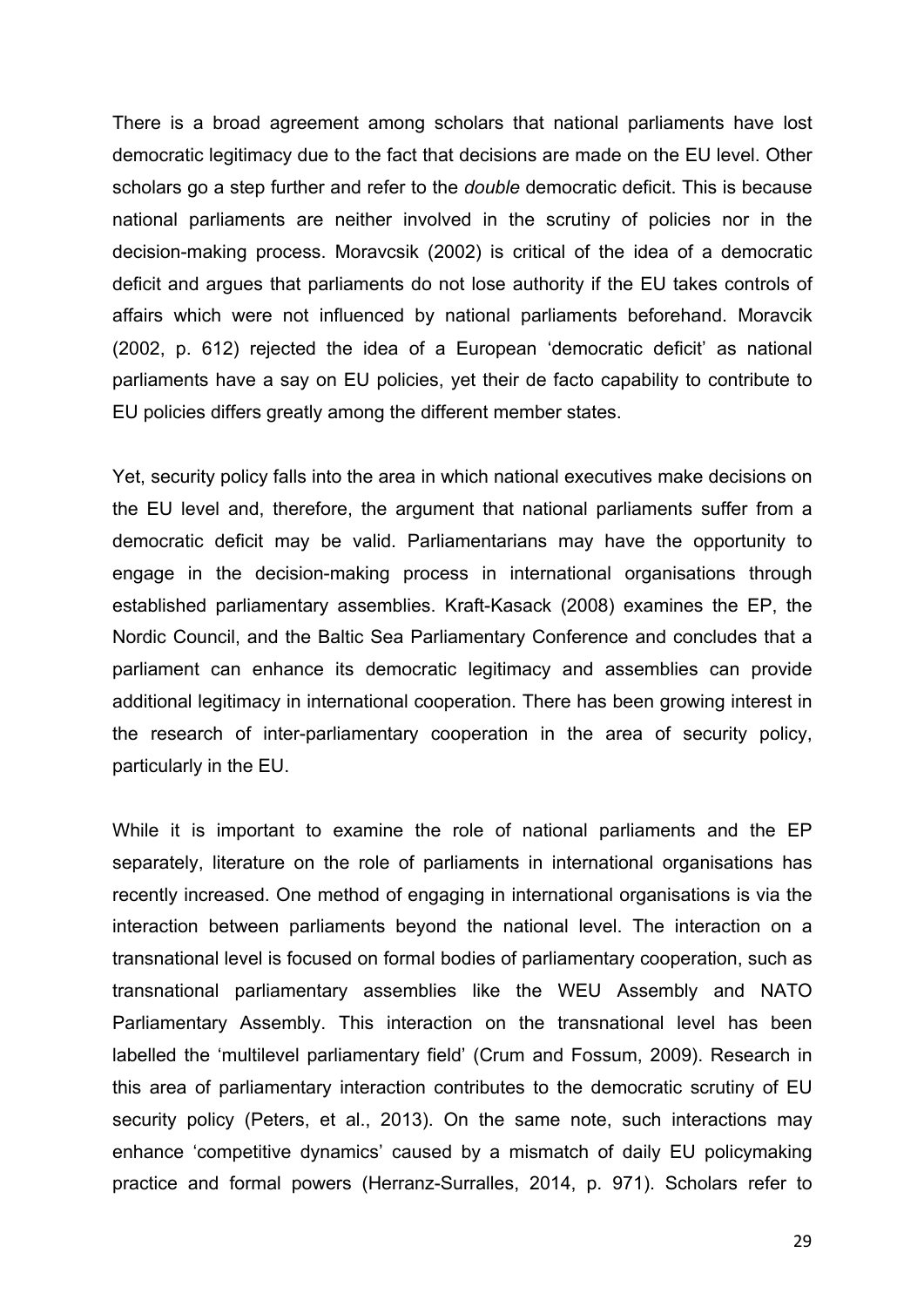'collusive delegation' and argue for an empowerment of national executives by which executives try to secure autonomy over national parliamentary control and scrutiny (Jorgensen and Laatikainen, 2013). In addition, although intergovernmental cooperation may reduce a state's autonomy, it may also strengthen the executive's position in another policy area, which is under government control (Costa and Jorgensen, 2012).

The CSDP is an interesting case in form of the decision- making process. The decision to deploy military troops abroad within the CSDP framework involves the Council and the Political and Security Committee on a European level as well as the member states' executives. Parliamentary influencing power seems to be limited to the national level if parliaments have a say at all. Studies in the area of security policy in particular argue for an executive-led domain where parliaments are considered insufficient or ineffective regarding the exercise of parliamentary influence (Raunio and Wagner, 2016). There is a particular challenge for such influence and control of EU security policy due to the intergovernmental nature of the decision-making of the CSDP. The field of security policy is said to be an executive domain because decisions are made by the executive on the supranational level and thus 'far away from national parliaments' (Wouters and Raube, 2012), providing a challenge to parliamentary scrutiny over the decision- making process. This is a very interesting case in terms of parliamentary involvement as only on national level, national parliaments are able to play a role and scrutinise and this only if they are formally granted a parliamentary prerogative.

In regards to parliamentary rights to, and possibilities for, participation in security affairs, the subject of parliamentary veto power has become one of the main discussions in the existing literature (Crum and Fossum, 2013). Veto power has been described as the 'ability to determine details of an operation. National parliaments have different instruments at hand by which they can exert control over decisions on troop deployments' (Moelling and von Voss, 2015, p.6). Such veto power is exercised to different degrees in different national democracies, meaning that the legislatures have different experiences in exercising their power (Dieterich et al., 2009), Peters and Wagner (2011) refer to the authorisation of military deployment as the concept of parliamentary 'war power'. The following section will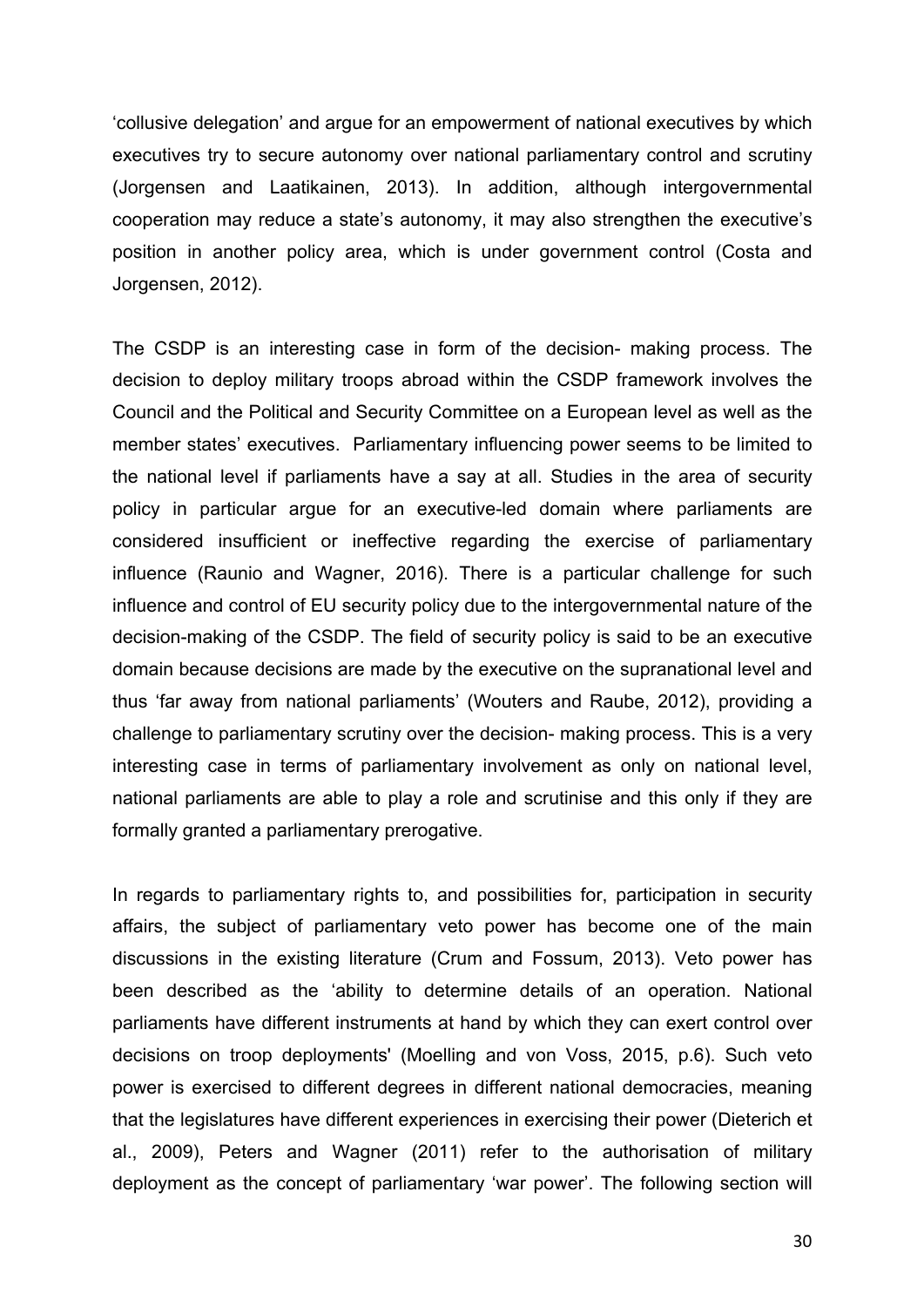take a closer look at parliamentary veto power opportunities to scrutinise the executive.

#### **2.4. Parliamentary Veto Power and parliamentary 'War Powers'**

One key aspect of parliamentary scrutiny is the legal right to veto decisions on troop deployment. Scholars have examined the presence of parliamentary veto rights (Wagner, et al., 2010; Born, et al., 2008) and the various parliamentary control competences in security policy (Peters and Wagner, 2014). In some national member states, decisions on CSDP missions are in the hands of the national executive, whereas in others, the national parliaments have a veto right prior troop deployment. In light of the previous discussion on the importance of reparliamentarisation of national parliaments in EU politics, it can be argued that national parliaments do play an important role in the CSDP structures as well given the fact that national parliaments have the right to give approval in military troop deployment in 17 European member states. Thus, their influence is not only important to their own national security policy but also in respect to security policy of other member states and to a successful CSDP (Moelling and Vos, 2015).

Evaluating the legislative- executive relationship in decisions on CSDP is important for reasons as the parliamentary veto right is regarded to be vital in this policy area. Research has focused primarily on the parliamentary prerogative e.g. the right to veto the deployment of armed forces abroad and found that a prerogative can be regarded as the most powerful tool to scrutinise security policy (Wagner, et al., 2010; Born, et al., 2008). In a 2011 study<sup>5</sup>, Peters and Wagner analysed the causes for the different decision- making process in the use of force. Peter and Wagner questioned why in the case of military participation of national armed forces, some democracies grant their parliaments a veto right while the decision in other democracies is reserved for the government alone. The scholar used a data set of 49 democracies and they concluded that the variance does not influence whether a country has a presidential or a parliamentary system, and that there are parliamentary veto rights in democracies that are under British constitutional tradition. One particular aspect,

 5 See also Peters et al., (2010)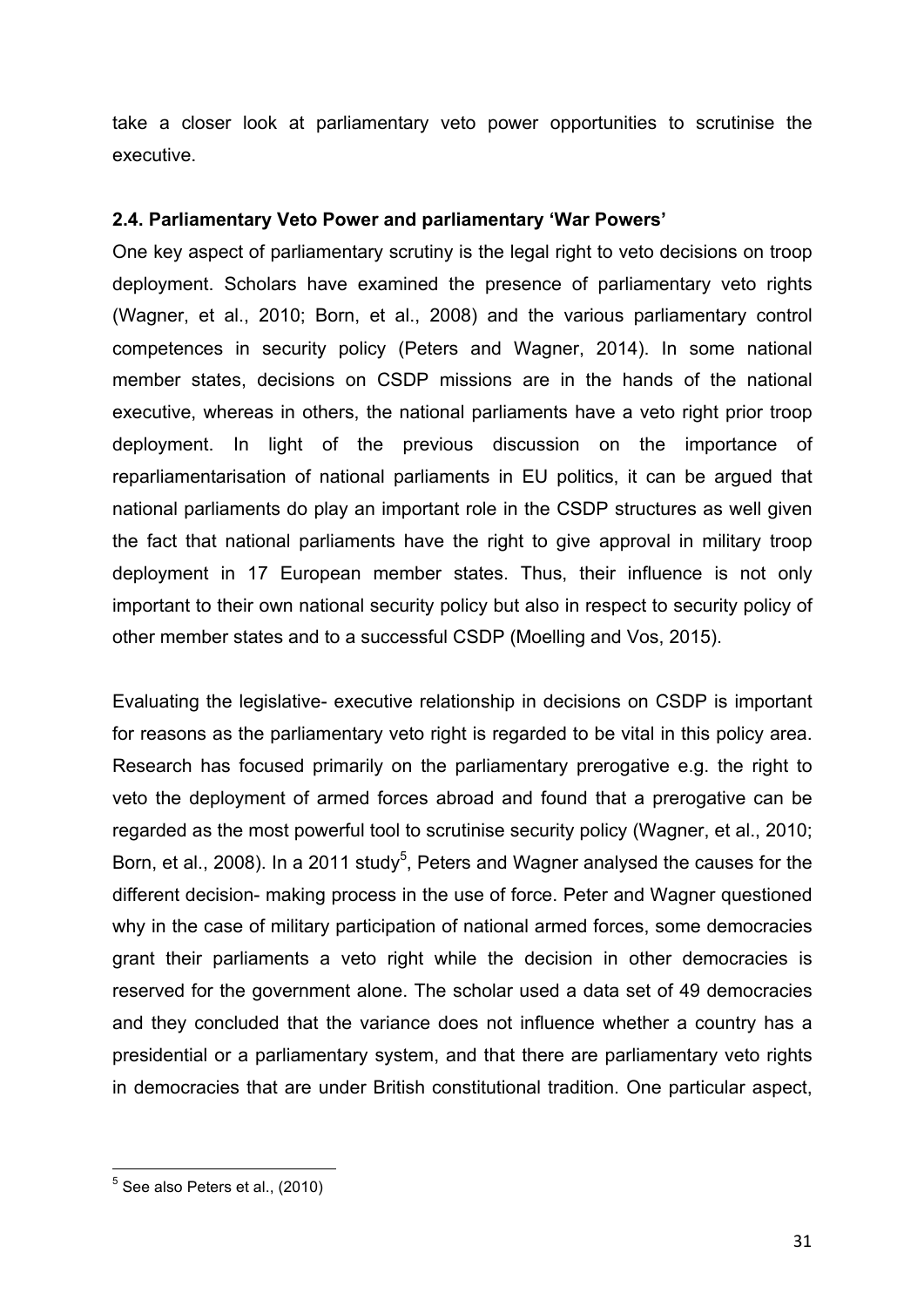however, among others, was that a parliamentary prerogative dates back to histories of war times (Peters and Wagner, 2010).

According to a study by Dieterich, Hummel and Marschall, 2008, the German Bundestag is classified as a strong parliament (type 1) that can exercise its veto rights for every executive mandate prior to deploy troops abroad (**see Table 2.1. + 2.2.**).

| Degree of parliamentary war powers |                                                                                                                                                                                                                                                                                                                            |      |  |  |
|------------------------------------|----------------------------------------------------------------------------------------------------------------------------------------------------------------------------------------------------------------------------------------------------------------------------------------------------------------------------|------|--|--|
| type 1                             | prior parliamentary approval required for every governmental<br>decision relating to the use of military force;<br>parliament can investigate and debate use of military force                                                                                                                                             | high |  |  |
| type 2                             | prior parliamentary approval required for governmental<br>decisions relating to the use of military force but exceptions<br>for specific cases (foreign troops on national territory, minor<br>deployments, arrangements with international organizations);<br>parliament can investigate and debate use of military force |      |  |  |
| type 3                             | ex post parliamentary approval, i.e. parliament can demand<br>troop withdrawal;<br>parliament can investigate and debate use of military force                                                                                                                                                                             |      |  |  |
| type 4                             | no parliamentary approval but deployment notification to<br>parliament required;<br>parliament can investigate and debate use of military force                                                                                                                                                                            |      |  |  |
| type 5                             | no parliament-related action required for use of military force;<br>no specific control or debate initiated by parliament relating to<br>the use of military force                                                                                                                                                         | low  |  |  |

 **Table 2.1.: 'Paks' Typology of Parliamentary War Powers** (Dieterich, Hummel and Marschall, 2008*)*

**Table 2.2.: National Parliaments and their aggregated war powers in 2003** (Dieterich, Hummel and Marschall, 2008)

| type 1                                                                                                                                   | type 2                                               | type 3            | type 4                                        | type 5                                               |
|------------------------------------------------------------------------------------------------------------------------------------------|------------------------------------------------------|-------------------|-----------------------------------------------|------------------------------------------------------|
| <b>AUT</b><br><b>EST</b><br><b>FIN</b><br><b>GER</b><br><b>HUN</b><br><b>ITA</b><br>LAT<br><b>LIT</b><br>LUX<br><b>MAL</b><br><b>SLO</b> | <b>DEN</b><br><b>IRE</b><br><b>NED</b><br><b>SWE</b> | CZK<br><b>SLK</b> | BEL<br><b>ESP</b><br><b>POL</b><br><b>POR</b> | <b>CYP</b><br><b>FRA</b><br><b>GBR</b><br><b>GRE</b> |

Parliamentary scrutiny though means more than just the formal right to veto decisions on the deployment of troops. There has been growing recognition that effective parliamentary scrutiny over CSDP related matters should be grounded in an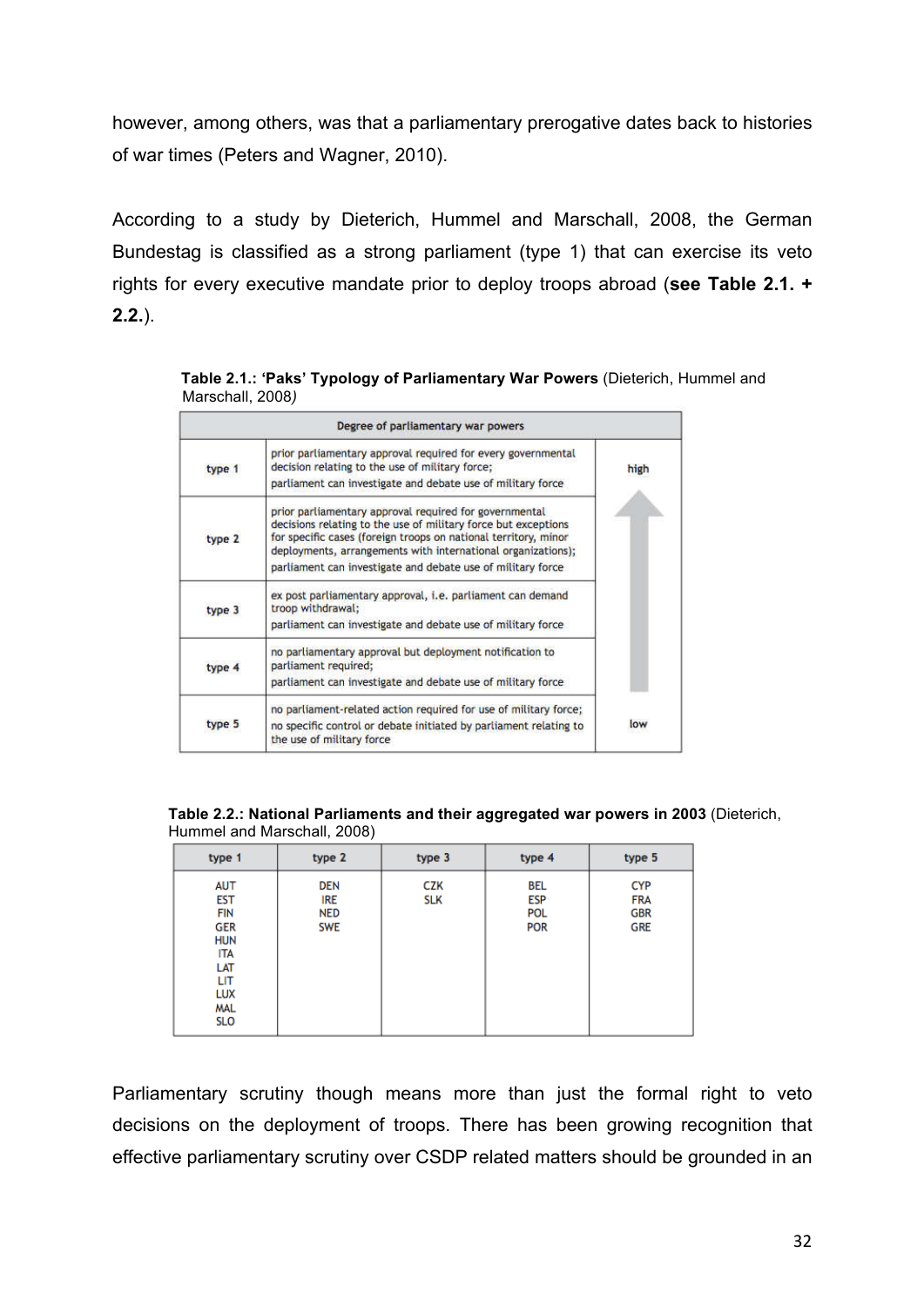understanding of the institutional factors such as a parliamentary prerogative (Maurer and Wessels, 2001; Huff, 2015), the resources available to MPs including staff expertise (Maurer and Wessels, 2001; Huff, 2015), and the social factors that drive MPs to engage in security policy matters including the various mechanisms that parliamentary actors can activate (Sprungk, 2003; Finke and Herbel, 2015; Huff, 2015).

While the legal authority may be a strong influential factor in such decisions, Mello (2012, p. 446), having analysed democratic legislative participation in the Iraq War, found that it is critical not only to look at institutional rules but also at the executivelegislative relationship. Mello (2012: 446) further argues that 'mandatory parliamentary approval is unlikely to amount a legislative veto point'. Hence, the parliamentary role in the CSDP frameworkk requires further analysis as parliamentary engagement does not only reflect legal authorities and it is yet unclear whether this means actual influence on the government's decision to the use of force. Born and Haenggi (2005) have asserted that parliamentary scrutiny in security policy should take three aspects into account: authorities, abilities, and attitudes. The three elements of authority, ability, and attitude are considered to be interlinked and equally important with regards to parliamentary scrutiny (Born and Haeggi, 2005). Huff (2013) applied this 'Triple A' framework in the context of the CFSP and argued that too much attention has been paid to formal parliamentary scrutiny powers, and too little to the way in which these powers are applied in practice.

#### **2.5. Parliamentary Scrutiny over troop deployment**

Emerging from discussions on the ways in which national parliaments can actively participate in security policy, the function of parliamentary scrutiny over EU security policy has received broad attention. Parliamentary scrutiny over the decision-making process for CSDP-related matters is considered necessary to provide democratic accountability to the actions of the executive, and thereby reduce the democratic deficit. Holzacker (2008, p. 143) has stated that parliamentary scrutiny consists of ways to influence the executive, and is 'the exercise of power by the legislative branch to control, influence, or monitor government decision- making.' In terms of the scope of this thesis, an analysis of parliamentary scrutiny helps to identify the ways in which parliaments can involve themselves in security policy decision-making.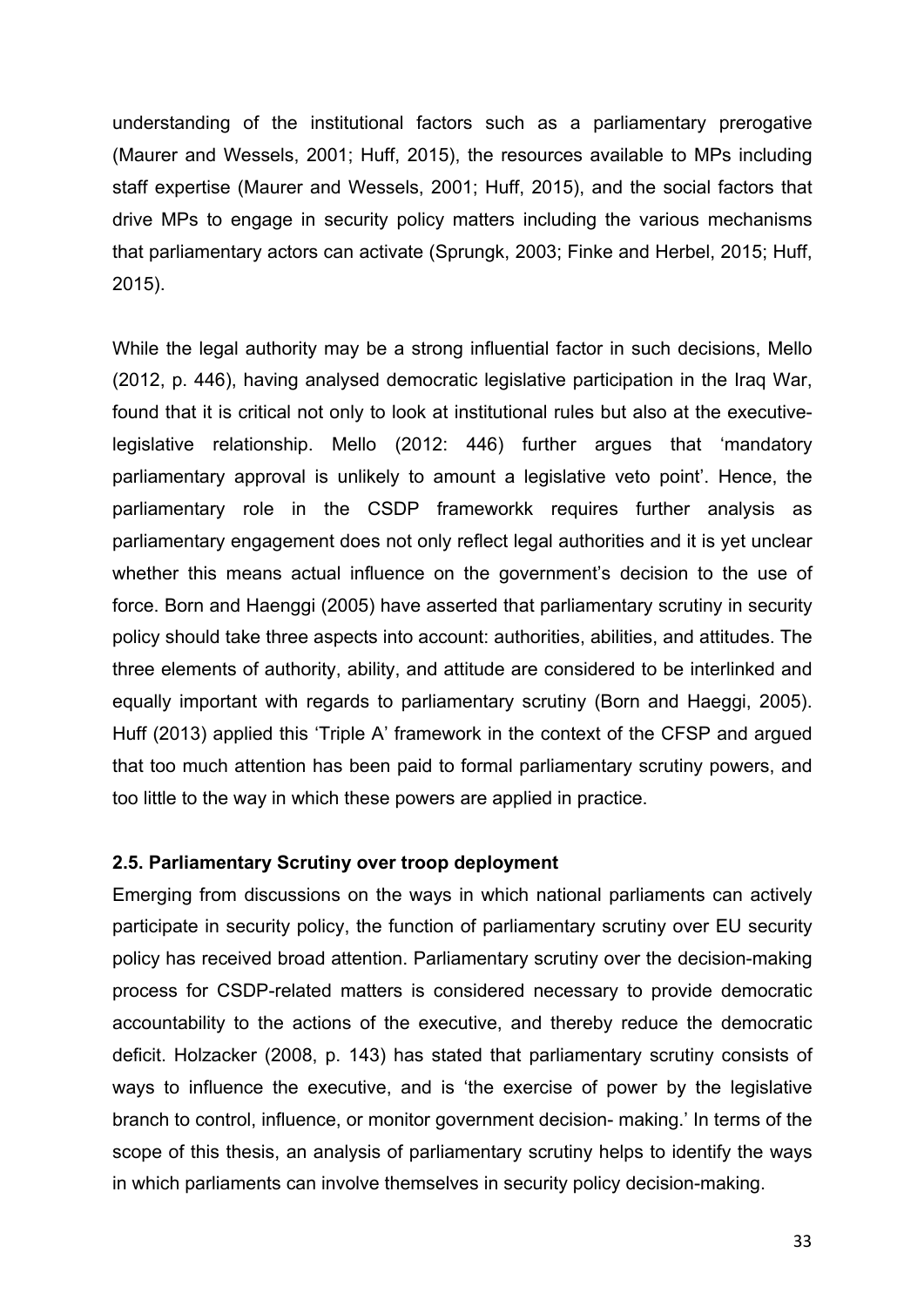The core of this research is thus based on the legislative function of *scrutiny*. In the existing academic literature, the function of parliaments is often split into two categories: (a) control over the executive or holding the government to account; and (b) public consideration, or providing a platform where the preferences and expectations of national citizens can be represented. and Thus, the parliament can be considered a vital link between the public and the executive, as the acting agent of the public and the acting principal of executive (Auel, 2007). Parliaments fulfil several functions, some of which may be restricted at the supranational (EWU) level, as legislative activity mostly relates to national policy-making (Sprungk, 2003).

Auel and Raunio (2011) also evaluated the role of political parties and EU issues in terms of electoral competition and found that, in particular, Eurosceptic public opinion may increase the likelihood of stronger legislative scrutiny of the executive in EU-related affairs (Raunio, 2005). It is the *information gap* which has generated specific research interest. Raunio and Hix (2000: 163) argue that, especially during the 1990s, parliaments developed mechanisms for holding the executive accountable with regards to EU policies. This development was caused by the wish of, in particular, the non-governing parties to address the 'information gap' between the executive and the legislature. A study of non-governing parties undertaken by Auel and Benz (2005) argues that the government and the opposition parties may have different incentives for scrutinising EU matters. The opposition party may be more active in compensating for the power asymmetry and the government party may have fewer intentions to question the will of their government.

For parliaments to be able to scrutinise the governmental activities in a policy field which is of a 'closed nature', legislatures need staff expertise. Thus, parliaments consist of several committees which are equipped with expertise (Born and Haenggi, 2005, p. 9). The Literature on the parliamentary actors involved in security policy often focuses on the two dominant committees that are relevant to security policy: the foreign affairs and the defence committees. In addition, in order to establish parliamentary powers of scrutiny, one must analyse the instruments available to parliamentary majorities, parliamentary minorities, and individual MPs (Dieterich, Hummel, and Marschall, 2008).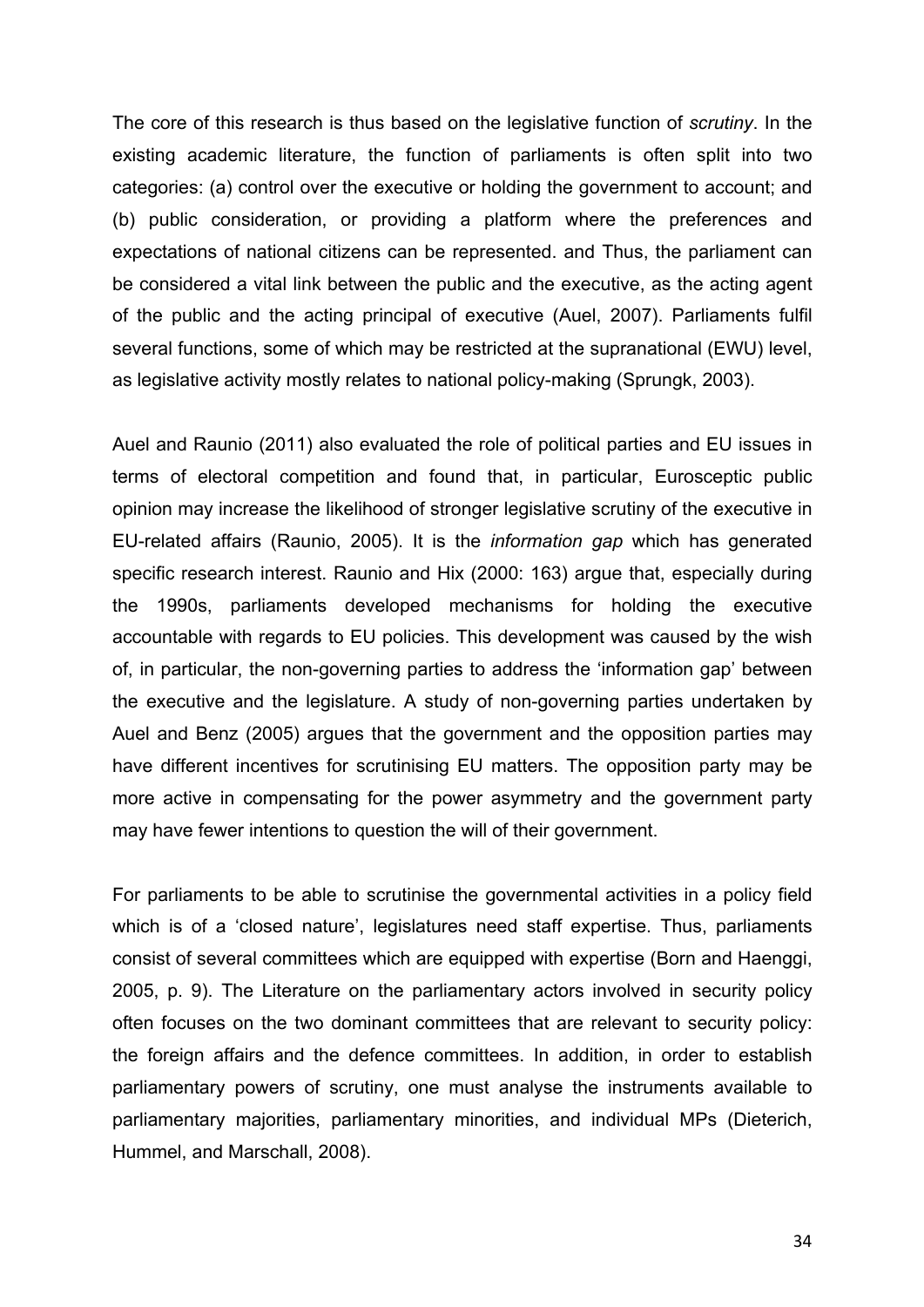In the field of security policy, scholars argue that national parliaments are effective in their scrutiny of the executive, measured in terms of formal rights of participation (Auel, 2007), i.e., through a parliamentary prerogative. Dieterich, Hummel, and Marschall (2015), surveying the role of national parliaments in terms of parliamentary effectiveness commensurate with the extent of their prerogative war powers, argue that parliaments can effectively limit the executive's room to manoeuvre when the public disputes the deployment of military troops. While legislative influence through the parliamentary prerogative may be more transparent because regulated by law, far less obvious informal factors may also be at work.

There is a range of different functions that are typically known to be undertaken by parliaments, such as elections: the parliament elects and dismisses the government. Another function is the legislative one, the main democratic task of the parliament, originally based on its budgetary powers. The essence of this function is law making, which is reflected in the German word for parliament, *Gesetzgeber* (lawmaker) (Blum & Schubert, 2013). The distinction between *making* laws and *giving* laws is, however, an important distinction to consider when analysing the parliament as an institution as well as the separation-of-powers arrangement (Blum & Schubert, 2013). There is, however, no common definition of the parliamentary functions.

In the literature on EU integration and foreign and security policy, scholars often use the terms 'oversight', 'accountability', 'control', and 'scrutiny' to describe parliamentary activities. There are no clear distinctions between these terms, and their meanings may overlap. Bajtay (2015) defines the parliamentary function of 'oversight' as the activities that serve to evaluate policy implementation. Wouters and Raube (2012) describe 'accountability' as holding the executive 'accountable for policy decisions and policy implementation…. parliaments can go as far as sanctioning them…by turning down their decisions' (p. 150). Parliamentary 'control', again according to Wouters and Raube (2012), 'entails the power to sanction and become decisive actors determining final policy outputs' (p. 150); while Holzhacker (2002) defines it as 'the exercise of power by the legislative branch to control, influence, or monitor government decision-making' (p. 4).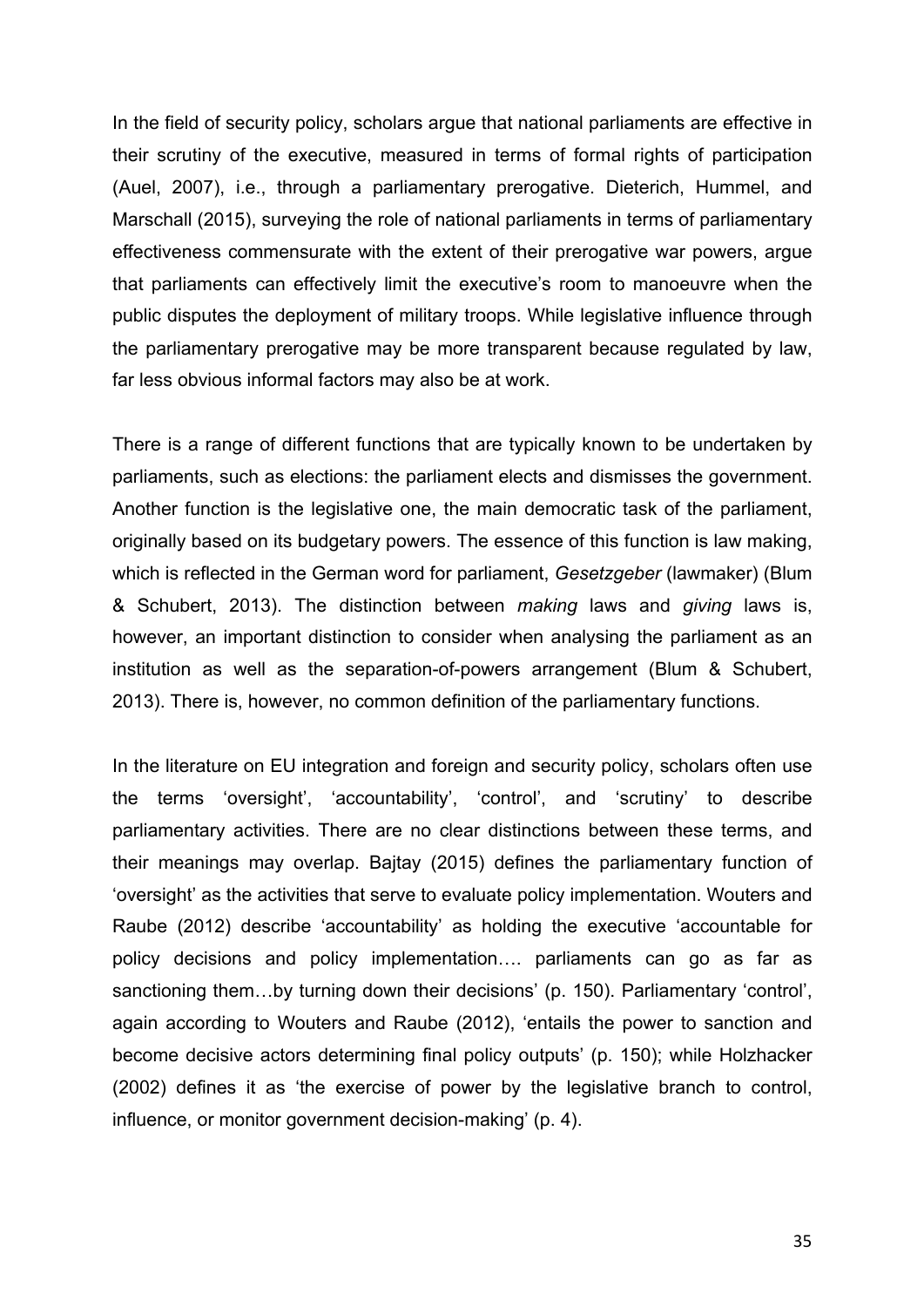Formal legal arrangements are required to fully exercise parliamentary control, such as a parliament's prerogative to approve deployment of military troops (Wouters & Raube, 2012, p. 150). Parliamentary 'control' can be classified as either *ex ante* control or *ex post* control (de Wilde, 2009). *Ex ante* control gives the parliament the opportunity to control the executive's performance before a final decision is made, while an *ex post* control arrangement can hold the executive accountable only in retrospect. Parliaments may exercise control through the parliamentary prerogative prior to the deployment of military troops, but cannot amend such a proposal once initiated by the executive. Despite the fact that decisions to authorise deployment of military troops are made on the national level, the ultimate decision to launch missions is made at the supranational (EU) level (Comelli, 2011).

Parliamentary 'scrutiny' is a key aspect of national security policy, on a par with parliamentary control, though not at the level of individual policy-making (Wouters & Raube, 2012). In some security policy research, much interest has been shown in the processes of parliamentary control (Auel, 2007; Peters, Wagner & Deitelhoff, 2008) and parliamentary scrutiny (Sprungk, 2010; Huff, 2013), particularly over missions within the CSDP (Peters, Wagner & Deitelhoff, 2008; Wouters & Raube, 2012). Parliamentary **'**scrutiny' is seen as offering a broader scope for parliamentary participation, while parliamentary 'control' exercises parliamentary participation mainly through the legislative function, based on the legal mechanisms of the parliamentary prerogative. For purposes of this study, such a function may be too limited. Whereas parliamentary control often focuses on the legal aspects of formal parliamentary procedure, scrutiny focuses on the ability and willingness of parliamentarians to get personally involved. The point here is that the parliament is informed. Parliaments may seek formal or informal ways to exercise scrutiny power. Parliamentary scrutiny in the area of security and defence policy may occur even though there is no formal mechanism at hand (Wouters and Raube, 2012). One problem that may arise in executing parliamentary scrutiny is that decisions on the intra-governmental level are made by the executive, which may deprive a parliament of sufficient time and information to conduct effective scrutiny of proposed military missions (Huff, 2013).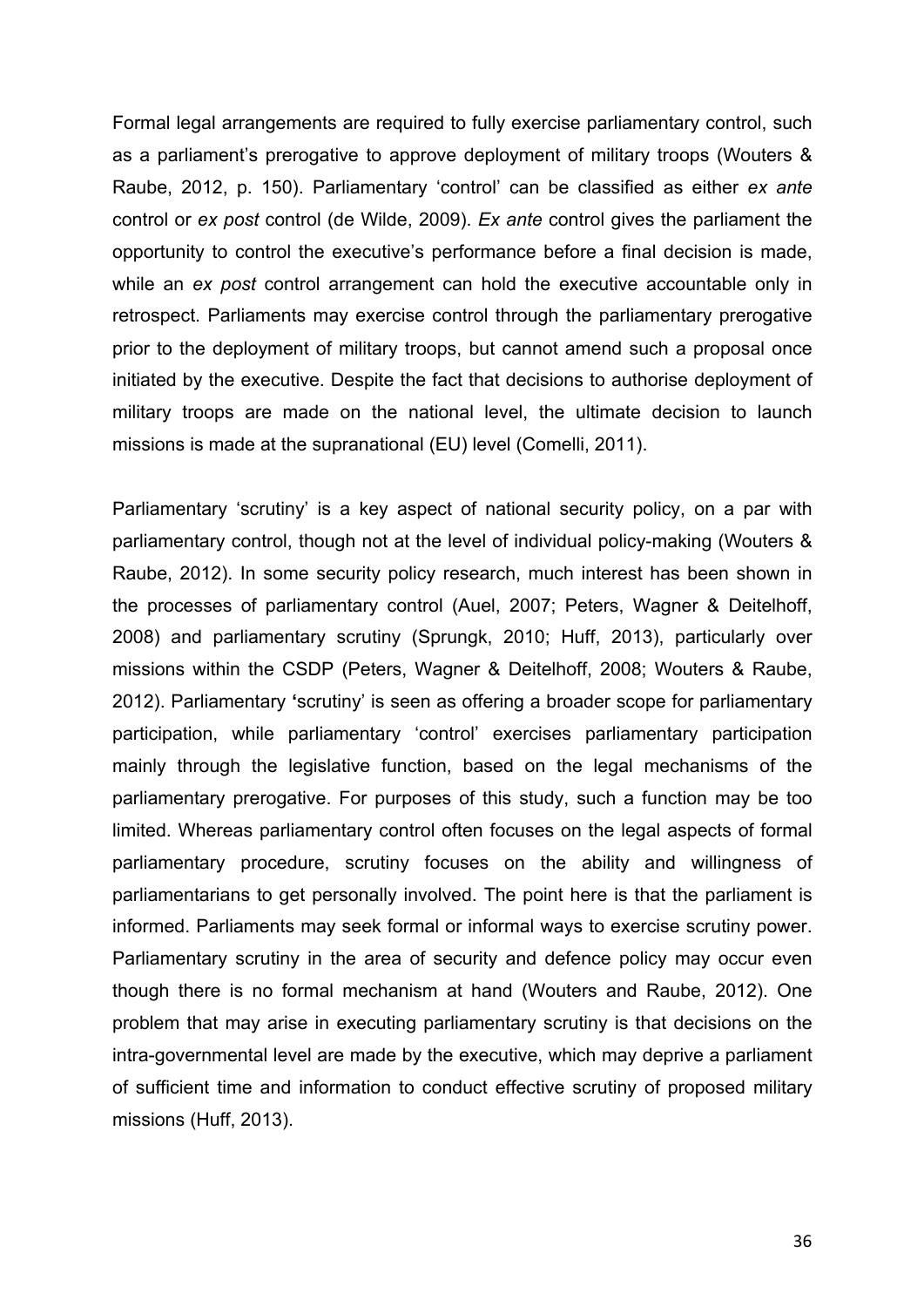How can parliamentary scrutiny be measured? Assessing the effectiveness of parliamentary provisions in EU affairs is challenging, as there is no established framework or 'uniform model' (Maurer and Wessels, 2001). As scholars have been increasingly interested in measuring parliamentary effectiveness in EU affairs, there is still a debate as to whether parliaments play an effective role in EU policymaking at all or whether their role is simply 'symbolic' (Auel, 2007, p. 487). Despite the large amount of literature on the importance of national parliaments holding their executives accountable, only a miniscule portion thereof has investigated how parliaments can have an impact (Sprungk, 2010). An effective national parliamentary participation in the scrutiny process may affect not only the national but also the supranational (EU) level. Auel (2007) argues that, if parliaments were able to increase their role of scrutiny of the executive in EU affairs, that might decrease the overall effectiveness of EU policymaking, as parliamentary involvement might then result in a prolonged EU decision-making process overall.

Gay and Winetrobe (2003, p. 26) conceptualise parliamentary effectiveness as 'public legitimacy and approval' and refer to the fact that measurement of parliamentary activities generally relies 'on public opinion surveys, voter turnout, public participation in parliamentary activities and so on'. Parliamentary effectiveness can be measured from an 'internal perspective', referring rather to the process than the outcome (Gay and Winetrobe, 2003). Parliamentary effectiveness may also be measured with regard to the outcome, i.e., the extent to which the executive is likely to be influenced by parliamentary actions (Gay and Winetrobe, 2003). For measuring parliamentary effectiveness, Gay and Winetrobe (2003) suggest the following indicators: (a) a list of all of the functions of the parliament; (b) a list of the procedures used to discharge these functions; (c) criteria for assessing the effectiveness of each procedure; and (d) a single performance indicator for each criterion. With regards to the first indicator, this research has already established in the previous section that the function of parliamentary scrutiny is the most suitable and is sufficient for the scope of this research. Thomas (2007) established indicators, referring to the Canadian Parliament, who analysed the number of government bills at the committee stage before the second reading and the total number of bills amended by the committees to establish the effectiveness of a minority parliament (p. 23). While both sets of indicators may be suitable for measuring general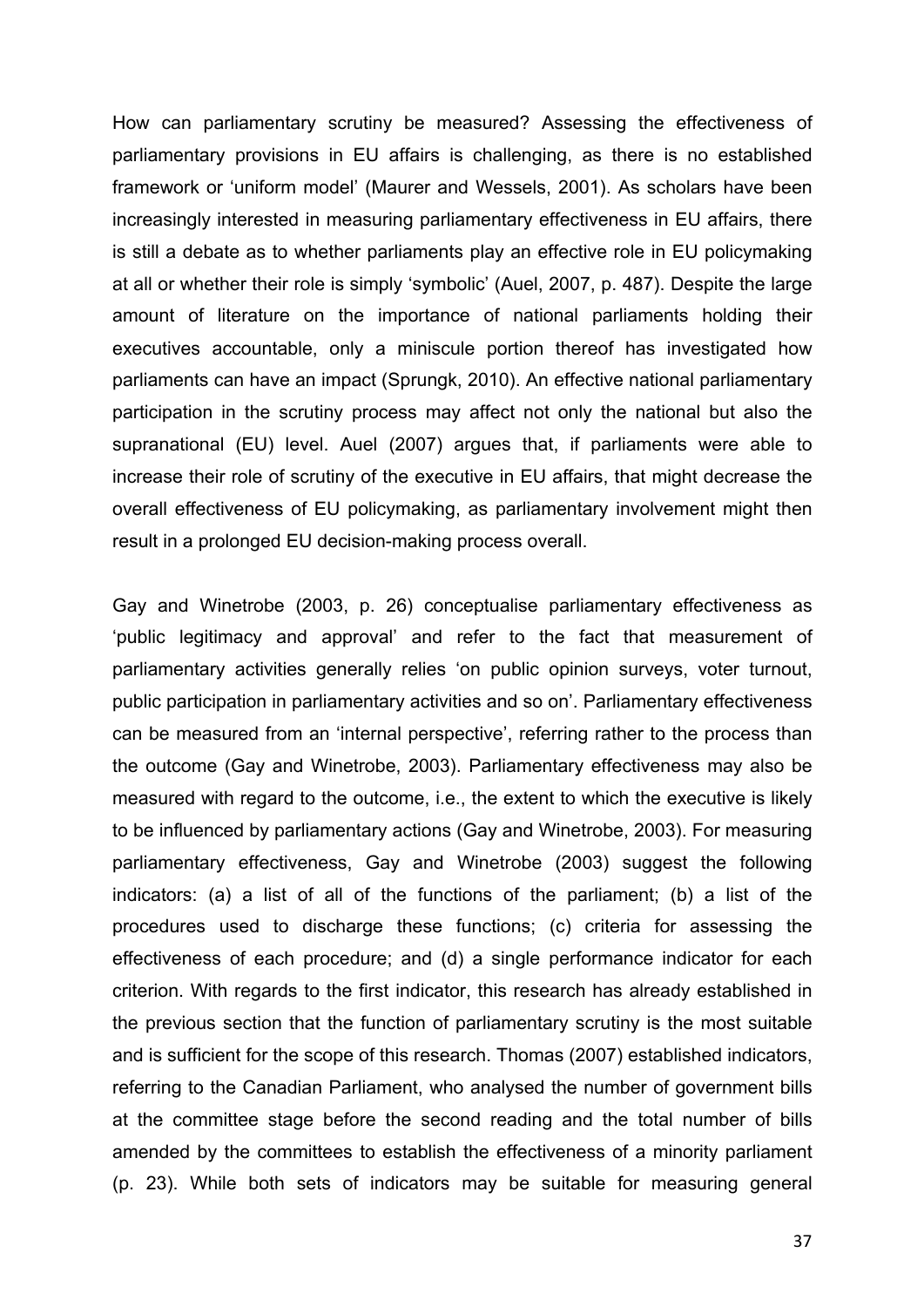parliamentary effectiveness, the area of security policy may require a different set of indicators. This is due to the 'special nature' of foreign and security policy as it has different procedures than domestic politics with a high level of secrecy to protect national security and the access to information to exercise successful scrutiny over the executive (Rosen, 2014).

## **2.6. Research Design**

As this chapter outlines, there are many theoretical discussions on the role of national parliaments in EU security policy and in security security structures in existing literature. These discussions, though, seem to fail to define the role of parliaments and whether parliaments are able to shape security policy. As a result, the best fit for the scope of this research and to answer the research questions is the framework developed by Born and Haenggi (2005) which the scholars applied in their research to three criteria: authority, ability an attitude.

Born and Haenggi (2005) argue that the parliamentary prerogative is important, but so is the right amount of information, and that the willingness of parliamentarians to engage in security policy is important for the parliament to be effective in both its scrutiny and control of the executive. In addition, Maurer and Wessels (2001) argue that the effectiveness of parliamentary scrutiny also depends on the available resources, such as trained staff and experts. As there is no formal assessment (in the current literature) of parliamentary effectiveness in its scrutiny of the executive in CSDP-related affairs, the following criteria will serve as the basis for this dissertation.

The formal institutional power to participate in security affairs alone may not guarantee successful parliamentary scrutiny. The literature on national parliaments in the EU has indicated that there is a significant difference between the ability and willingness of parliamentarians to apply their formal rights (Maurer and Wessels, 2001; Auel and Benz, 2005; Sprungk, 2010; Huff, 2015; Maatsch and Galella, 2016). However, there are challenges to measuring parliamentarians' attitudes or the will to participate because this requires an extensive analysis of political dynamics (Born and Haenggi, 2005). Moreover, attitudes should be analysed within the context of the parliament's general perception of the executive-legislature relationship (Huff, 2013).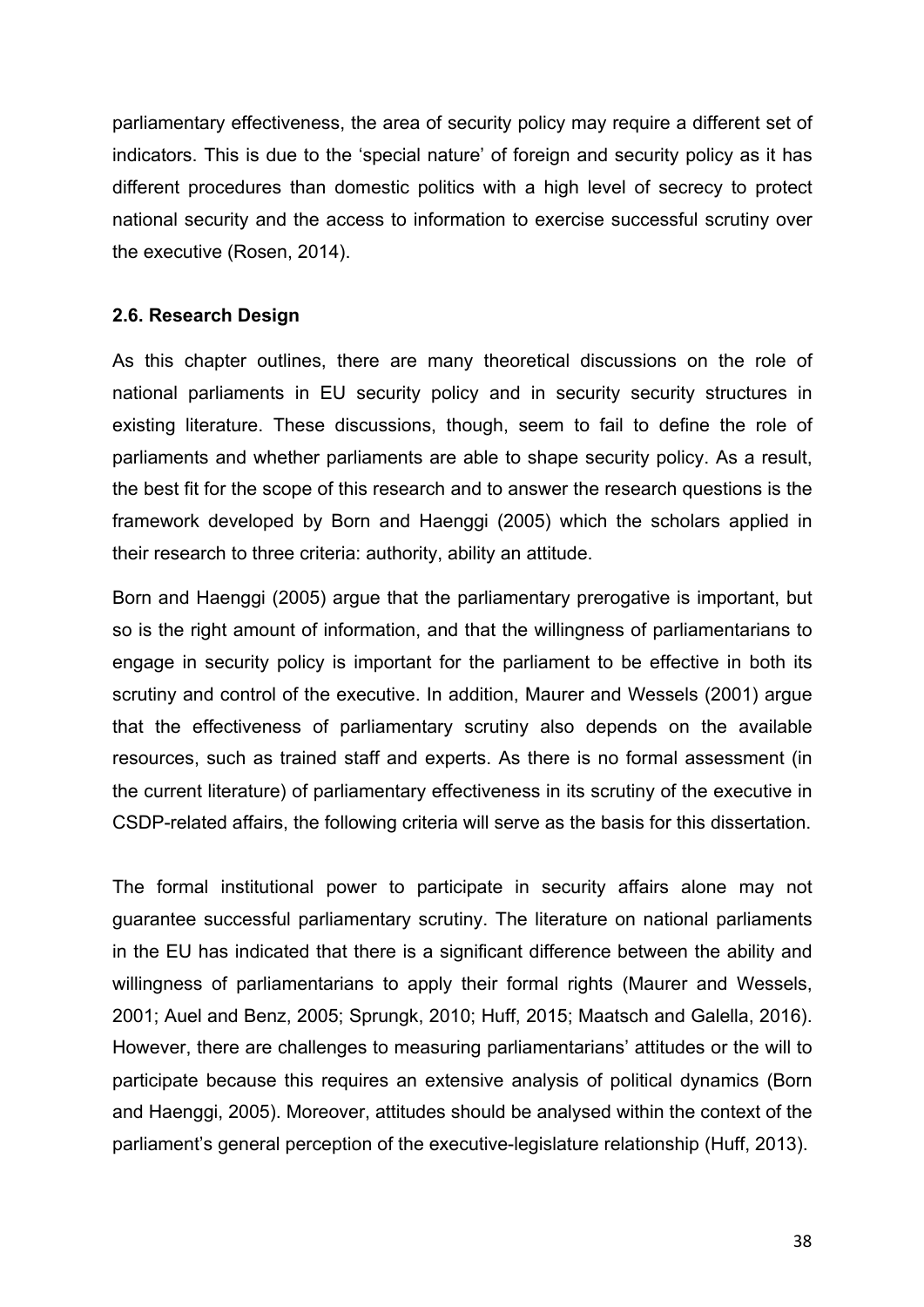According to Born and Haenggi (2005), successful parliamentary influence on CSDP depends upon the following three mechanisms:

(a) parliaments should have the legal authority to participate in security policy (such as through the parliamentary prerogative prior to troop deployment), based on basic laws and/or constitutions;

(b) parliaments should have the ability to fulfil their roles effectively by having access to sufficient resources and information; and

(c) parliamentarians should have the right attitude.

### *The Authority, Ability and Attitude Triad Framework*

In order to evaluate whether parliaments may be able to influence and scrutinise aspects decided under the CSDP umbrella, parliaments require 'effective procedures, sufficient resources and the political will' (Huff, 2013). Or as defined by (Finaud, 2011:10):

Parliaments need the necessary constitutional authority to effectively oversee and influence governments in the area of security policy. They also need the necessary know-how as well as the political will to fulfil their roles and live up to their responsibilities.

The three elements of authority, ability and attitude are considered to be interlinked and equally important in regards to parliamentary scrutiny (Born and Haeggi, 2005). Scholarly literature, however, often focuses on the first aspect authority alone regarding parliamentary scrutiny of the CSDP, often called parliamentary 'war powers' (Peters and Wagner, 2011; Wagner at el, 2010; Anghel *et al*, 2008). Such literature is often very detailed in a comparative format between the different EU member states' parliaments and their strengths and weaknesses measured on whether they have the legislative authority to approve military troop deployment. The missing link to get a better assessment of parliamentary scrutiny in those comparisons are the aspects of ability and attitude. Dieterich *et al*. (2010, 2008) established a comparative study among 25 national parliaments and strengthening parliamentary war powers that include both elements of authority and the ability to control using tools such as interrogations and questions time. The focus on attitude or willingness of parliamentarians in exercising scrutiny is not only on the formal but also on the informal parliamentary channels. The influence of informal channels on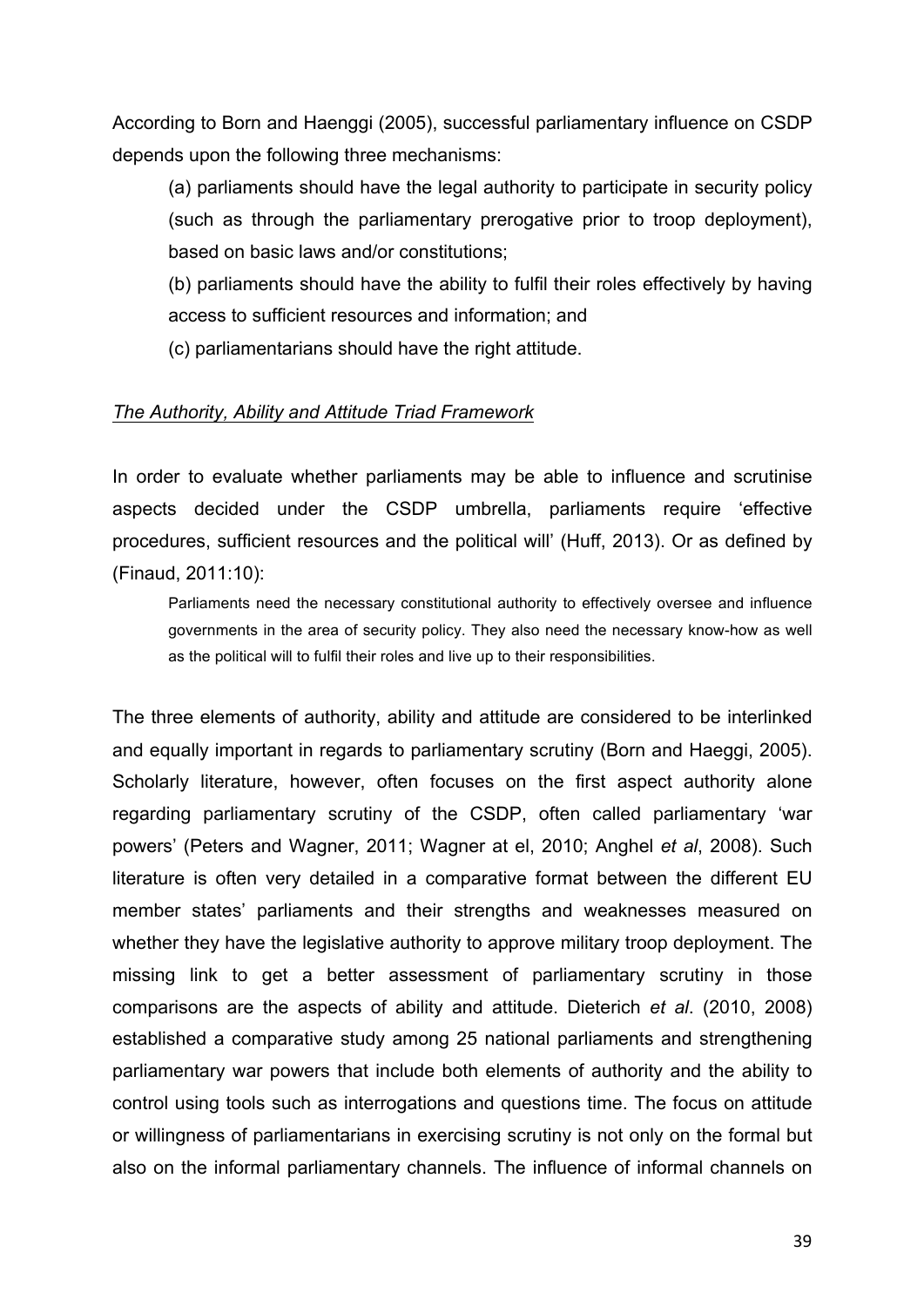transnational level is subject to studies on specific CSDP missions (Peters *et al*., 2014) and on inter-parliamentary cooperation.

**Authority** refers to the formal right given to parliaments in the area of security policy of approval prior troop deployment and planning military budget. The right to approve or reject the government's proposal for troop deployment is the strongest asset to parliamentary oversight (Born and Haenggi, 2005). Born and Haenggi further argue that especially the right to *prior* authorisation of the use of force is a key facet as it may be difficult to withdraw troop from a mission once deployed which may put the success of a mission at risk and may harm the credibility of the country. Born and Haenggi (2005) established four models regarding parliamentary involvement in troop deployment and examines the German Bundestag as a 'strong' parliament, belonging to group that has the right or prior authorisation of military troop deployment. While the aspect of authority forms a key part in effective parliamentary scrutiny, parliaments also need the ability and the attitude to get involved in this process. Parliaments, therefore, ought to have certain resources that allows to increase effective scrutiny. Additionally, parliamentarians ought to get engaged in exercising their authority and resources (Wagner et al., 2010).

The concepts of ability and attitude have been subject to limited research (Huff, 2015). Yet, whereas formal powers form a key feature, the factors of parliamentarians' abilities and attitudes may essentially adjust the scrutiny process (Maatsch and Galella, 2016). To fully utilise the opportunities given to parliaments to scrutinise the executive, parliamentarians ought to have the *ability (resources)*, that is, adequate resources and the possibility to increase their own knowledge (Born and Haenggi, 2005). The Treaty of Lisbon provides national parliaments with direct access to a large amount of EU documentation, which is likely to increase the role of parliamentary administrators in organising the flow of documents, selecting policy proposals for scrutiny, and providing MPs with a necessary proposal analysis. For parliaments to be able to scrutinise the governmental activities in a policy field that is of 'closed nature', legislatures consist of several committees that are equipped with personnel expertise. (Born and Haenggi, 2005:9).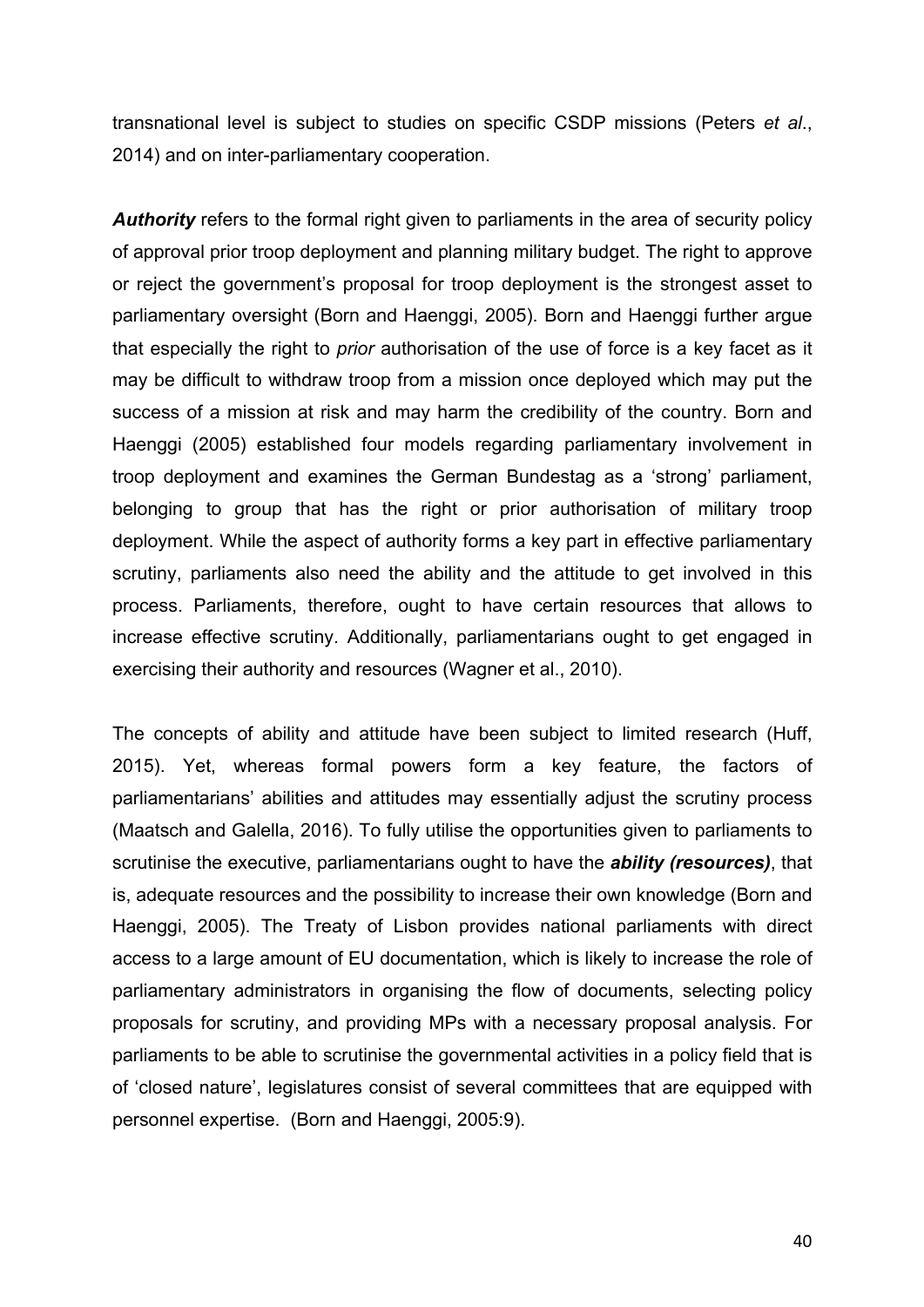The picture of parliamentary scrutiny may not be complete by solely looking at parliamentary authority and parliamentarian expertise, it is equally important to consider the political *attitude* (*willingness*) of parliamentarians and the tools available to them in the process of parliamentary scrutiny (Born and Haenggi, 2005). Scholars have looked beyond parliament's role as a unitary actor (Sprungk, 2016). As parliaments cannot be seen as unitary actors, scholars have investigated the roles of party politics and public opinion in security policy (Kaarbo and Kenealy, 2016). Scholars have also examined the role of parliamentary administrators and their importance in EU affairs (Hoegenauer and Neuhold, 2013; Neuhold and Dobbels, 2015). Parliamentary staff play an important role in the scrutiny of EU affairs (Hoegenauer and Neuhold, 2013).

The UK House of Lords' report on the role of national parliaments in the European Union (2014:5) suggests that 'Treaty change is not necessary to enhance the role of national parliaments in the EU. More than anything else, this is a matter for the will of parliamentarians'. The willingness of parliamentarians may be influenced by the executive, the media, public opinion and certain aspects in the proposal for a planned military mission abroad (Born and Haenggi, 2005). Despite the fact that MPs can influence the scrutiny process, the ultimate decisions are made by MPs, for instance, in the plenary (Hoegenauer and Neuhold, 2013).

## An Explorative Case Study Approach

Applying a case study design has become an essential part of social science research (Yin, 2012) and has a number of advantages. One is that it enables the researcher to gain an in-depth understanding of a topic: for example, a case study investigates a phenomenon within a given context, even if the boundaries are not obvious (Yin, 2009). Another advantage is that it can have many different forms and still be flexible enough to suit many variations, such as using a qualitative or a quantitative approach, and investigating a single case or multiple cases (Cavaye, 1996). Although the case study approach is highly reliable when carefully implemented (Tellis, 1997), it has its limitations as an applied method because a single case exploration may challenge the aim of reaching a general conclusion (Tellis, 1997). Yin (1984, p. 23) defines the case study research method as 'an empirical inquiry that investigates a contemporary phenomenon within its real-life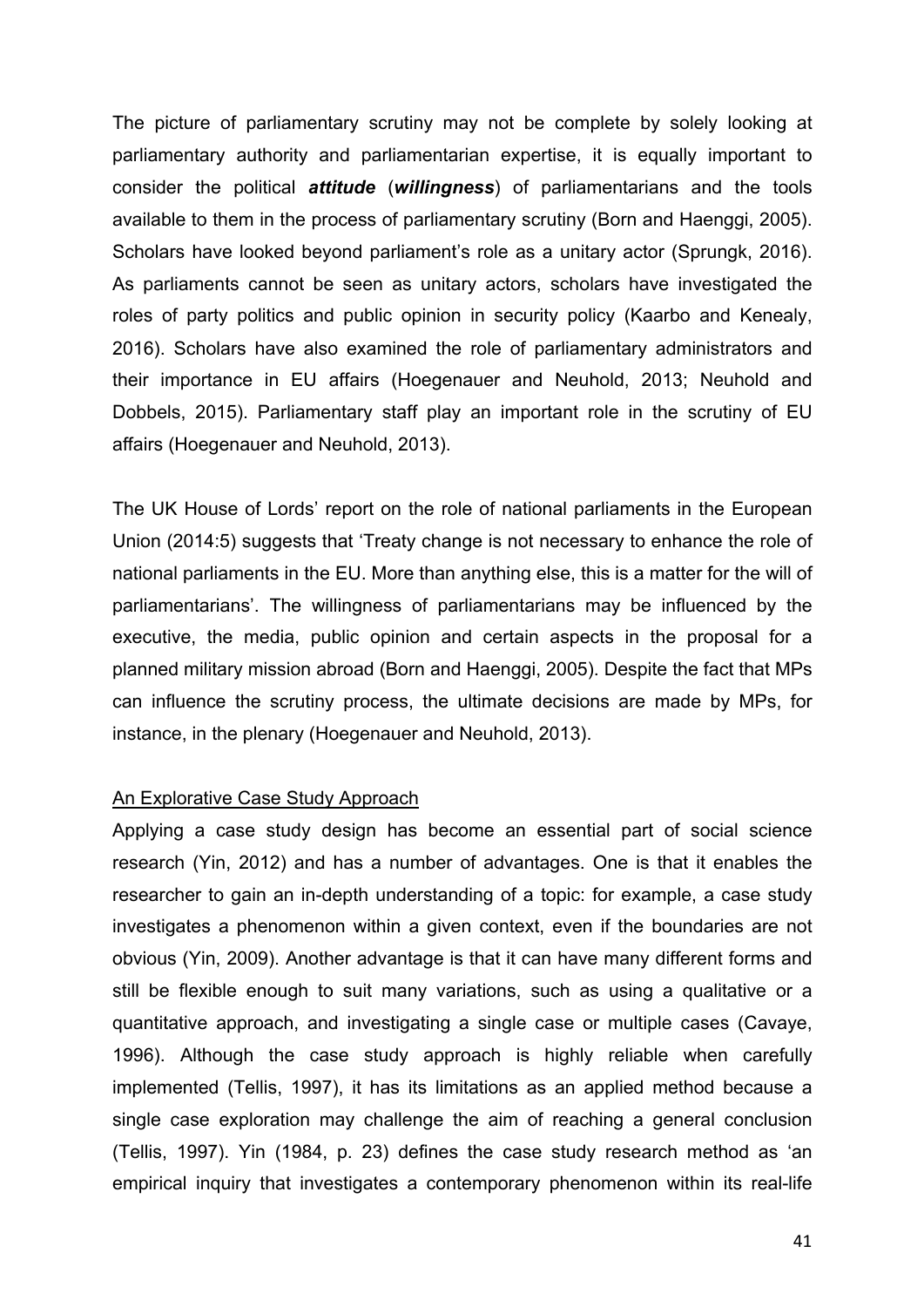context; when the boundaries between phenomenon and context are not clearly evident; and in which multiple sources of evidence are used'. Thus, a single case study is the preferred method for this study to gain an in-depth understanding of the role of the German Bundestag's role in the CSDP framework.

The exploratory case study approach is suitable for the scope of this thesis because a qualitative researcher can thereby examine the behaviour of members of the Bundestag more accurately. A descriptive case study design would limit this study to purely describing phenomena concerning the role of national parliaments through charts and rankings, such as for parliamentary prerogatives and early decisionmaking. While this would help to understand the overall role of national parliaments in security affairs, mainly from a legal standpoint, it would not provide much of an explanation about the other ways in which parliaments can get involved (e.g,, the personal motivations of parliamentarians). An explanatory case study is also not suitable because this study does not seek to explain the cause of the phenomena (e.g., why national parliaments have a limited say) (see Table 1.2).

| <b>Exploratory</b> | Exploratory approach allows a preliminary investigation into relatively<br>unknown areas of research:<br>The literature assesses the role of national parliaments in security affairs as<br>relatively marginal. Thus, an exploratory study seeks to establish the ways in which<br>the Bundestag can activate various mechanisms to enhance parliamentary<br>involvement. Its aim is to establish whether such mechanisms offer new techniques<br>to actively open new channels for parliamentary involvement in the executive-led<br>domain of security policy. |
|--------------------|-------------------------------------------------------------------------------------------------------------------------------------------------------------------------------------------------------------------------------------------------------------------------------------------------------------------------------------------------------------------------------------------------------------------------------------------------------------------------------------------------------------------------------------------------------------------|
| <b>Descriptive</b> | A descriptive approach helps to describe a phenomenon accurately through<br>narrative-type description and classification:                                                                                                                                                                                                                                                                                                                                                                                                                                        |
|                    | To describe the role of national parliaments in security affairs (e.g., strong/weak<br>parliamentary involvement through parliamentary prerogatives and early decision-                                                                                                                                                                                                                                                                                                                                                                                           |
|                    | making); see Dieterich, Hummel and Marschall, 2008).                                                                                                                                                                                                                                                                                                                                                                                                                                                                                                              |
| <b>Explanatory</b> | An explanatory approach provides a causal explanation of a phenomenon (e.g.,<br>Why is the role of national parliaments relatively marginal)?                                                                                                                                                                                                                                                                                                                                                                                                                     |

According to Yin (2009), case studies are often not very thorough and 'too many times, the case study investigator has been sloppy, and has allowed equivocal evidence or biased views to influence the direction of the findings and conclusions' (2009, p. 14). Yin also argues that a case study offers a limited foundation for generalisation and prompts the question, 'How can you generalise from a single case?' (Yin, 2009, p. 15) While this may be a valid question, this study does not aim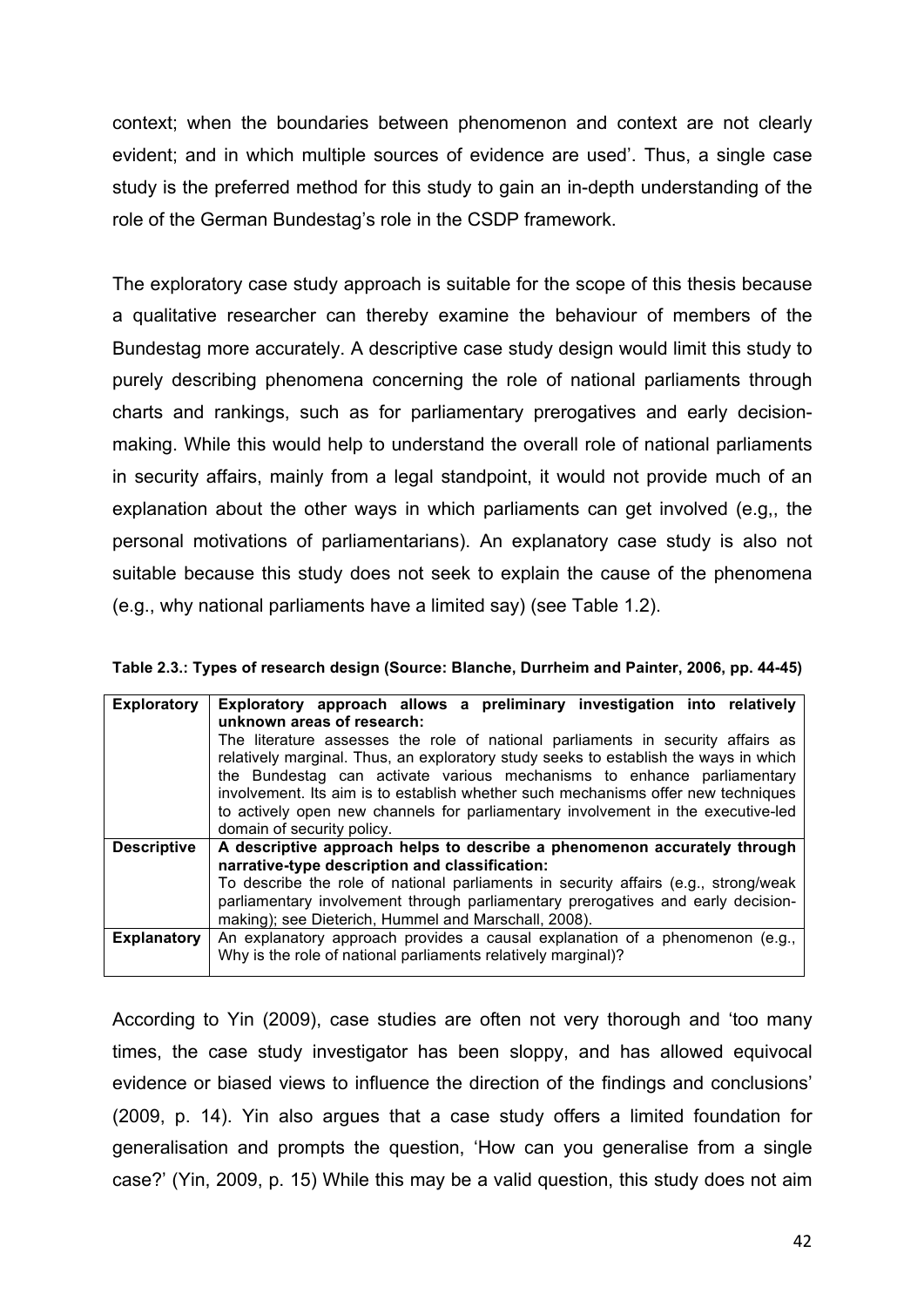to generalise about whether national parliaments play a role in security affairs, because this issue has already been discussed in the scholarly literature; it rather aims to stimulate a discussion about the different ways in which parliaments can contribute to this policy area. The particular objective is to analyse the German case, which cannot only contribute to parliamentary literature and EU integration literature in general, but also enrich the literature studying German security policy.

### Research Methods

Crotty (1998) defined research methods as 'the techniques or procedures used to gather and analyse data related to some research question or hypothesis' (p. 3). The choice of methods arises from the nature of the research to help to answer the research question. Research often begins with a document analysis, which is based on primary and secondary data and a literature review to set the stage for the subsequent investigation. This section also includes the justification for the chosen longitudinal method of process-tracing and data triangulation to ensure the validity and reliability of the collected data.

## *Document Analysis*

For the purpose of this study, document analysis is ideal as it gives an opportunity to analyse information contained in documents such as reports and the plenary protocols of the Bundestag. These protocols are easily accessible via the Bundestag online database, which allows the researcher to obtain publicly available web video documentation of plenary sessions.

Information and evidence about parliamentary scrutiny is gathered from numerous sources, including parliamentary plenary debates, EU regulations, and national constitutional acts, such as The 'Armed Forces Decision' by the FCC. The collected information is analysed using process-tracing, a method of examining the 'sequential processes within a particular historical case' (Georg & Bennett, 2005, p. 13). In particular, investigations over a longer period of time are in line with the method of process-tracing, which uses a longitudinal research approach in which the data involved are based on sequences of events that are drawn from a single unit (Waldner, 2012).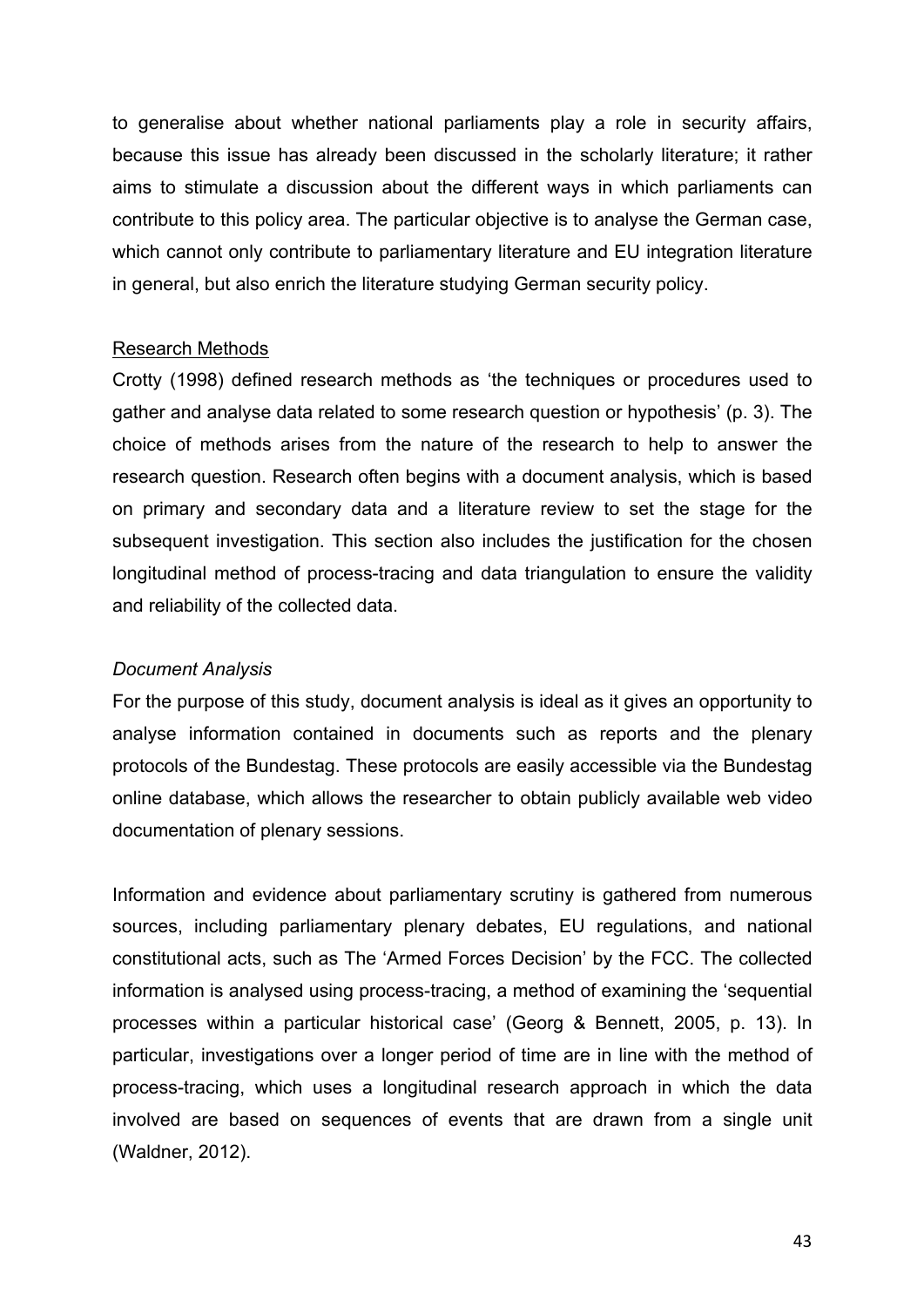Document analysis is a method that is regularly applied in case study approaches, and therefore plays a key role in the data collection for this research. The analysis of documents is often the first step in undertaking research because it provides insight into and a first impression of the phenomena being researched. Dencombe (2003) identified factors as to why official documents are key sources: they include official data and statistics, which guarantees that the sources of information have been authorised and published by the state authorities; this means they have been checked for credibility, which means official documents can be considered 'objective' and 'impartial.' (pp. 227-228). Choosing the analysis of documents as part of a research investigation has several advantages.

Denscombe (2003) identifies several advantages of documentary research (pp. 244- 245). First, there is the issue of accessibility: 'to get hold of the material the researcher needs only to visit the library or go online via a home computer.' Bundestag documents such as plenary protocols are all available to the public via the Internet. One challenge, however, is when the sources are considered *secret*. When sensitive data and documents are considered to be secret, the owner of the information may deny access, such as when the executive branch of government chooses to keep certain data confidential 'in the national interest' (Denscombe, 2003, p. 232). Another advantage of document analysis is the low expense; whereas conducting interviews may entail high travel costs, large-scale data provided by documents can be accessed via the Internet or at a library.

While there are many advantages to document analysis, Denscombe (2003) further argues that it also has a number of disadvantages, such as the credibility of the sources (pp. 244-245). The researcher needs to carefully evaluate the authority of sources, especially when data and documents are downloaded from the Internet. The Internet provides a platform with few restrictions to and control over the publication of sources, so any form of data or documents that are used for academic research should be evaluated with care and diligence, as regards their authenticity and credibility (Denscombe, 2003). Denscombe (2003) suggests four criteria that help the researcher to make a decision as to whether relevant sources are credible: (a) the authoritativeness of the site, such as a university or government website; (b)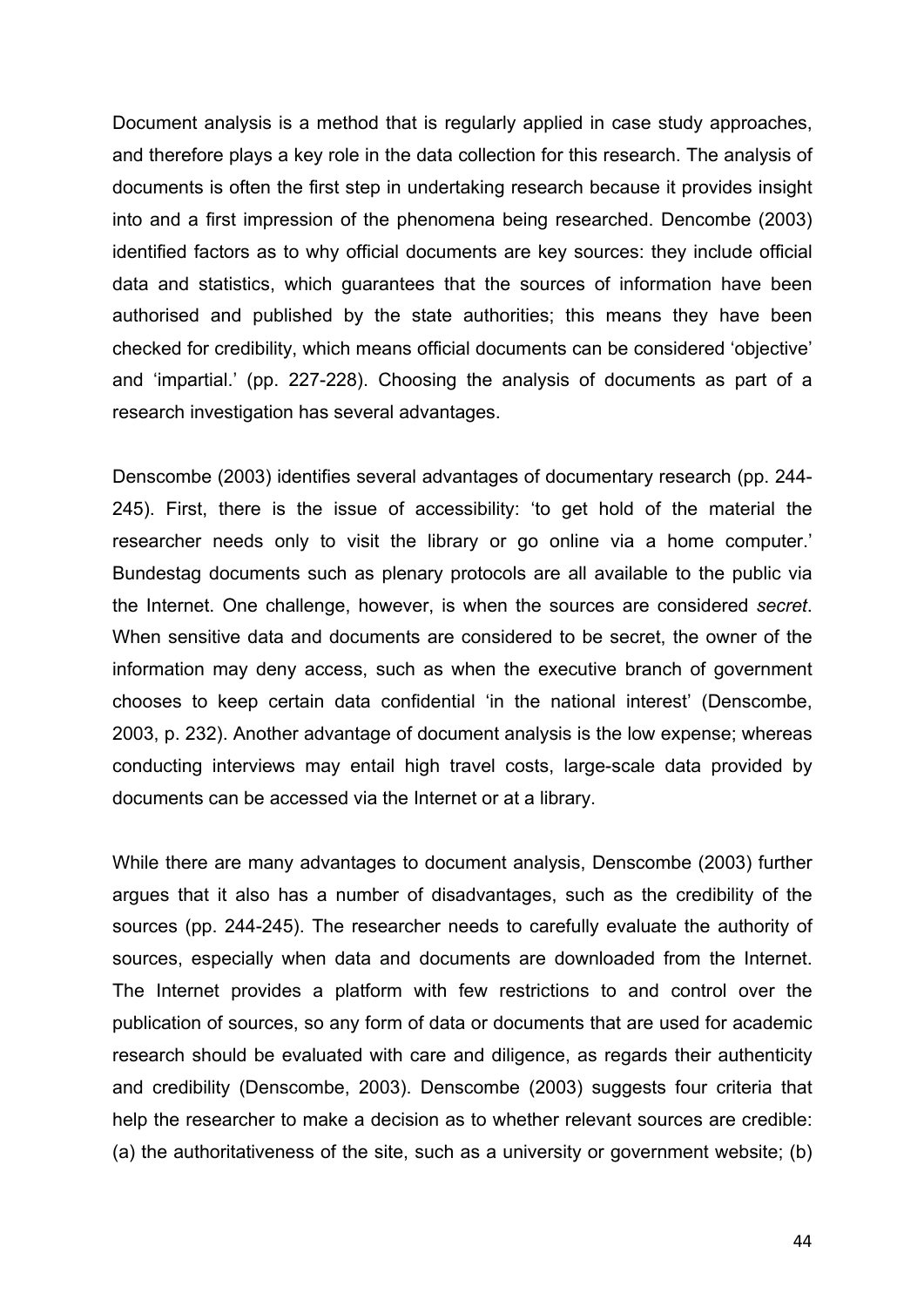the trustworthiness of the site; (c) how up-to-date the site is; and (d) the popularity of the site (p. 234).

Important data, such as legislative documents which record plenary debates are provided on the Bundestag website, making it possible to trace the plenary sessions and look at occasions where German MPs may have influenced the legislative decision-making process, and consequently, the outcome on whether or not military troops are deployed. The discussions of the executive- legislative relations are concerned with the relationship between veto players and non- veto players, i.e. the governing parties and the opposition. In order to analyse whether the German Bundestag has an influence in the executive- legislative relations, the methods applied include several plenary debates in the German Bundestag on the two chosen missions, NAVFOR Atalanta and EUCAP Somalia. A special focus is paid to the opposition parties during the debates to establish to what extent the Bundestag uses its ability to scrutinise the executive by raising questions and requesting information on the planning process of the chosen missions.

Secondary sources for the document analysis conducted in this study include (among others) German foreign and security policies, literature on the CSDP, and the German policies towards this framework, as well as research on the selected CSDP missions. The starting point of the thesis is a thorough review of the literature, looking at the available information and data from books and academic journals to allow an initial overview of German foreign policy literature, EU integration literature and EU security literature, which was then extended to legislative reports. Of particular interest are studies on the role of national parliaments in EU affairs and security policy matters, and the oversight functions of national parliaments. The secondary data, such as press releases and Internet sources, can be obtained through the Bundestag's home page. Further information was also gained from the writings of academic and policy observers, in the form of research papers by think tanks such as the German Konrad- Adenauer-Stiftung, an institute that focuses in particular on the field of research of my thesis.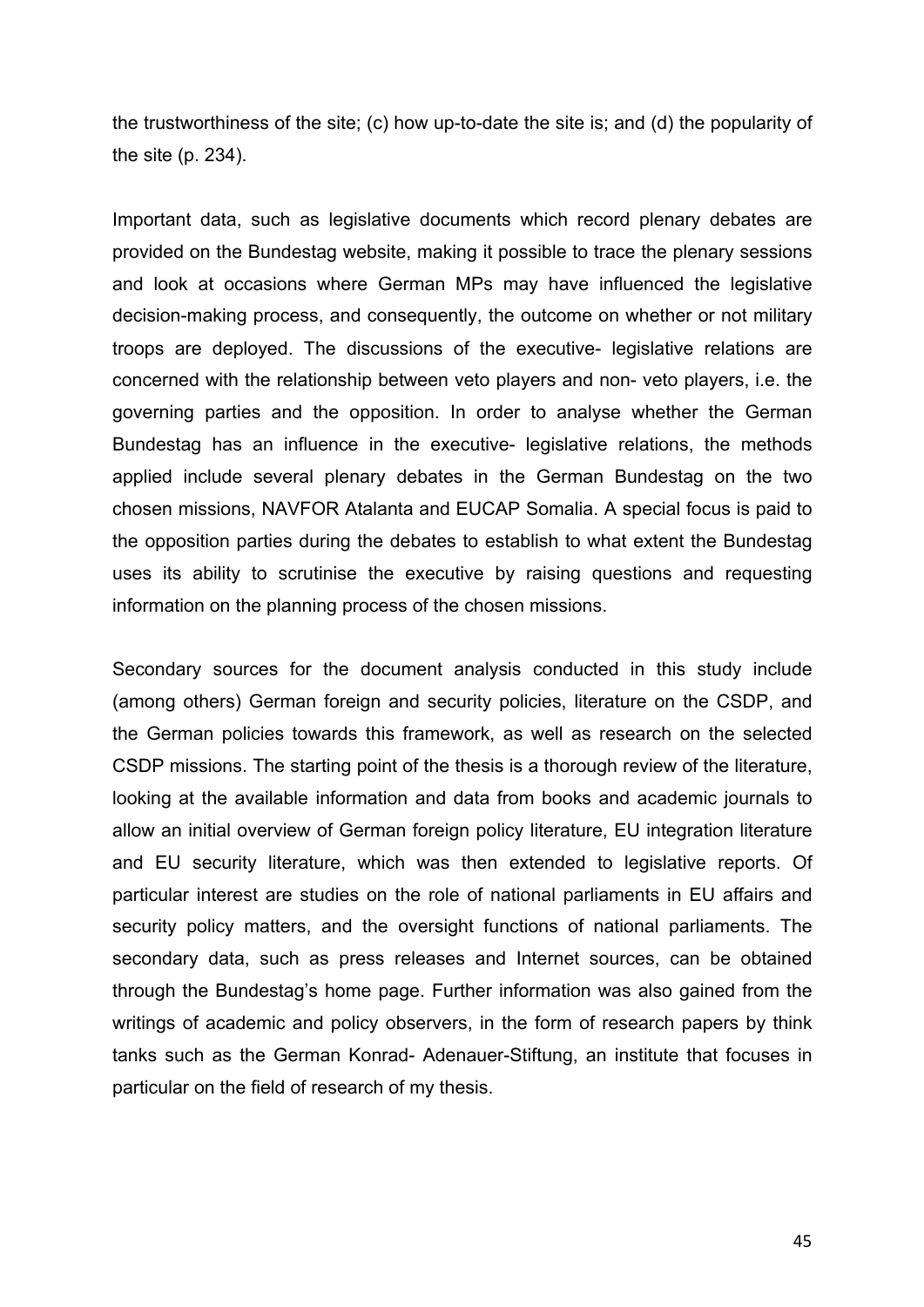### *Process-tracing*

This thesis applies process- tracing to explore to what extent the German Bundestag can influence missions under the CSDP framework. A longitudinal analysis of chronological sequences fits best for this type of research. This is because processtracing allows an examination of the decision- making process and the development of the German institutional structure that influence the decision- making process such as the Constitutional Court's decision in 1994 and the ruling of the Parliamentary Participation Act in 2005, followed by an examination of the role of the German Bundestag in the decision- making process to deploy troops abroad in the selected missions of this study.

Unlike studies that apply statistical analysis and focus on correlations of data across cases, process-tracing is not just 'another means of increasing the number of observable implications of a theory'; rather, it examines the 'sequential processes within a particular historical case' (Georg & Bennett, 2005, p. 13). Process-tracing is a method that allows the researcher to pinpoint the chain of events in a 'theoretically informed way' (Checkel, 2006, p. 363), and it shows how ideas inform certain actors because it enables the researcher to use different sources such as 'historical memoirs, interviews, press accounts and documents' (Checkel, 2005, p. 6) and to organise the collected empirical data in a systematic way. As Checkel (2005) points out, process-tracing has a strong focus on inquiries that are based on 'how' and 'interactions' (p. 6), and therefore is suitable for a piece of research that is looking at the different actors that interrelate on a number of levels to generate a positive outcome. Process-tracing is thus well-suited to a study on EU integration and security affairs that is based on different levels and actors; it allows the researcher to pinpoint events and 'trace the process in a very specific, theoretically informed way' (Checkel, 2006, p. 363).

A number of definitions of process-tracing have been put forward. According to Collier (2011), it is the 'systematic examination of diagnostic evidence selected and analysed in light of research questions and hypotheses posed by the investigator' (p. 823). Process-tracing aims to trace the relations between 'possible causes and observed outcomes' (George & Bennett, 2005, p. 6), and, by doing so, the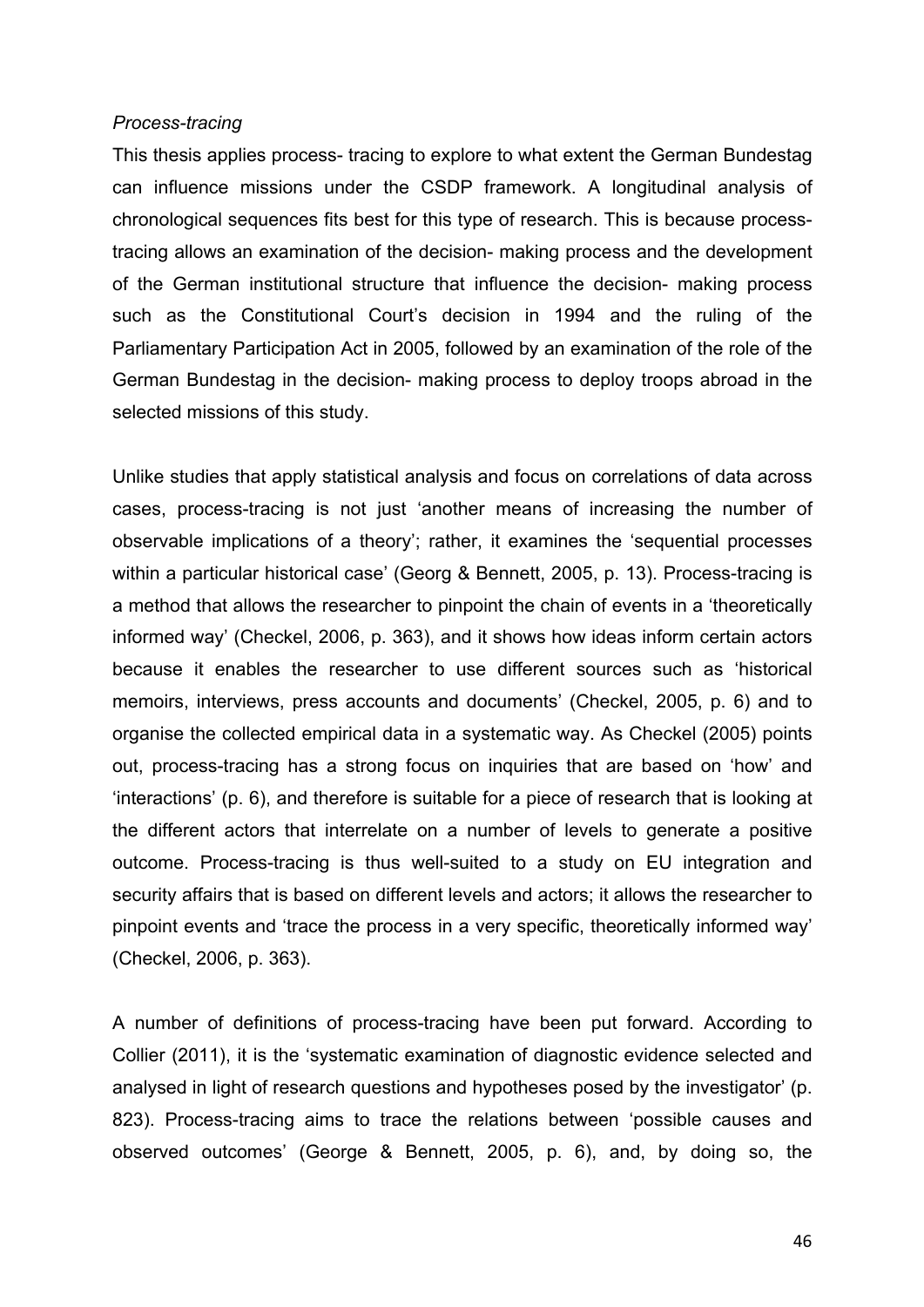investigator can enhance knowledge of the relationship between different aspects. Process-tracing differs from the narrative and storytelling approach in three ways:

First, process tracing is focused. It deals selectively with only certain aspects of the phenomenon. Hence, the investigator is aware that some information is lost along with some of the unique characteristics of the phenomenon. Second, process tracing is structured in the sense that the investigator is developing an analytical explanation based on a theoretical framework identified in the research design. Third, the goal of process tracing is ultimately to provide a narrative explanation of a causal path that leads to a specific outcome. (Vennesson, 2008, p. 235)

Despite the fact that process-tracing is popular among scholars for studying causal mechanisms and that it is an 'invaluable method that should be included in every researcher's repertoire' (George & Bennett, 2005, p. 224), it does have its limitations. One such limitation is that it 'can require enormous amounts of information' (George & Bennett, 2005, p. 223) that can cause 'data overload'; this is when such a large amount of data has been collected that it can lead to the researcher losing sight of the research context and requires making decisions about 'what would count and what would not' (Dunn, 2006, p. 375). Researchers, therefore, should carefully evaluate 'financial limits and temporal constraints' (Checkel, 2006, p. 367). A number of different methods can show the researcher what data are missing and 'how much data is enough' (Checkel, 2006, p. 366).

### *Data Validity, Data Reliability, and Triangulation*

A challenge of using more than one method and research strategy is that the researcher has to carefully ensure the validity and reliability of the collected data. Validity can be divided into internal and external aspects. Winter (2000) defined internal validity as when the findings of an investigation are related to the phenomenon that is under investigation, whereas external validity concerns the extent to which the findings of the investigation can be generalised. Therefore, to strengthen validity, the research findings need to be examined from a number of angles, including double-checking interview transcripts to ensure the collected data is as accurate as possible. The reliability of the findings is extremely important in research, and this depends on the 'likely recurrence of the original data and the way they are interpreted' (Ritchie & Lewis, 2003, p. 271).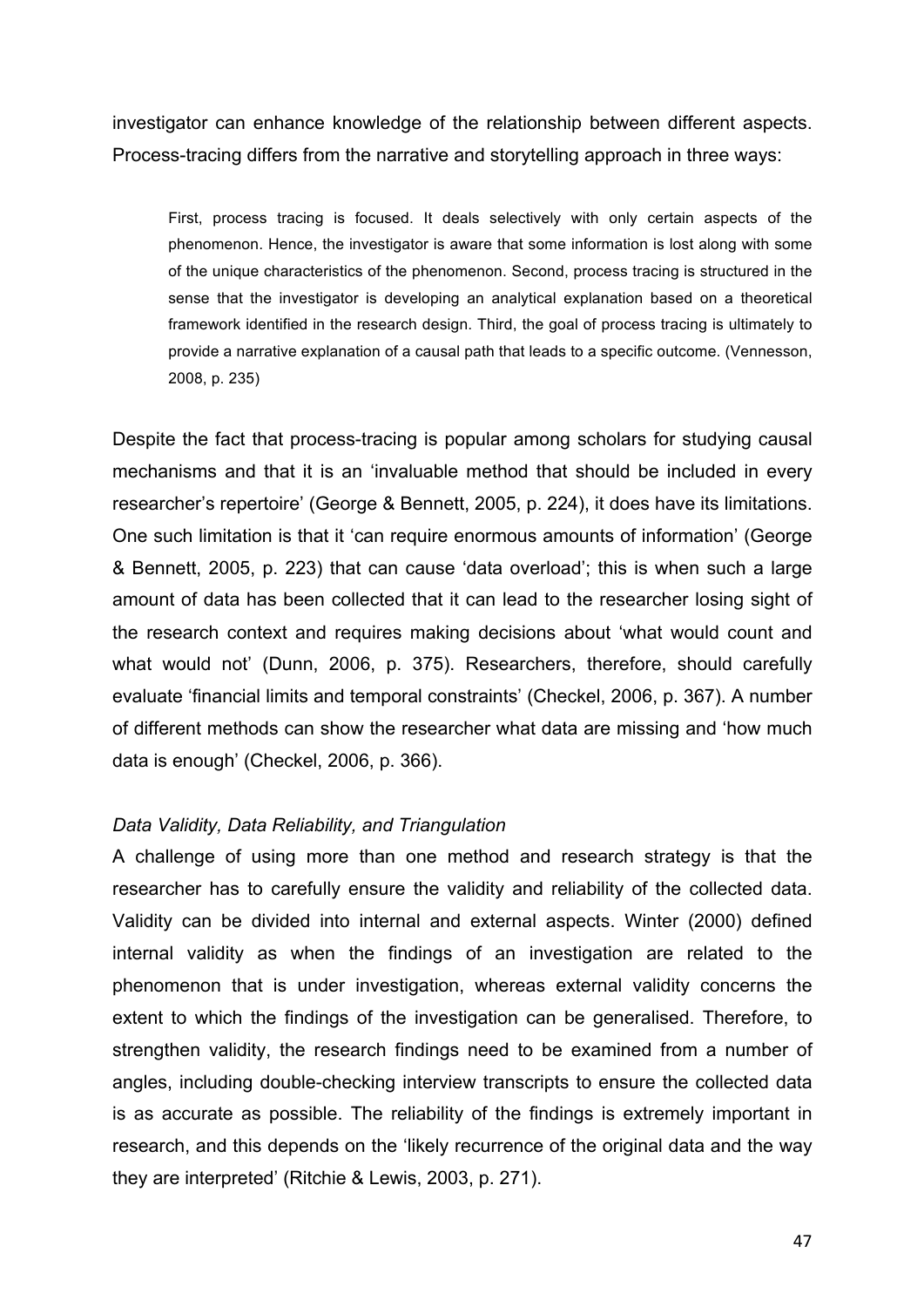The method of triangulation, which is done in the 'phase of data collection' (Flick, 2014, p. 12), helps to ensure validity and reliability, especially when data are collected using more than one method. Webb et al. (1966) has stated that the 'most persuasive evidence comes through a triangulation of measurement processes' (p. 3). The purpose of triangulation is not only to cross-validate the collected data, but also to broaden the researcher's understanding (Yeasmin & Rahman, 2012). Thus, applying this method allows the researcher to understand the phenomenon in question in more depth. In the social sciences in particular, it may be more challenging to make a precise prediction than in hard sciences because social scientists observe and understand through ideas and theories (Yeasmin & Rahman, 2012). Research in the social sciences involving human behaviour is challenging because 'various elements influence and change the social phenomena and most of the time, those cannot be measured microscopically' (Yeasmin & Rahman, 2012, p. 155).

### **2.7. Conclusion: Room for parliamentary scrutiny on CSDP decisions?**

The chapter has examined the opportunities and challenges of parliamentary scrutiny of the CSDP. First, the various discussions on the role of national parliaments were outlined and analysed. The chapter has shown that the most suitable theoretical discussion to answer the research question and to discover whether national parliaments are able to influence the decision- making process is by the de- and reparliamentarisation thesis which include discussions around the loss of parliamentary power and the reparliamentarisation, thus regaining parliamentary strength to get involved in EU security affairs. The discussions outlined in this chapter are of rather theoretical nature, thus Chapter 4 will put theory into practice by by analysing the parliamentary scrutiny involvement in the CSDP mission NAVFOR Atalanta and EUCAP Somalia. This chapter has also outlined the research design of the thesis and its operalisation.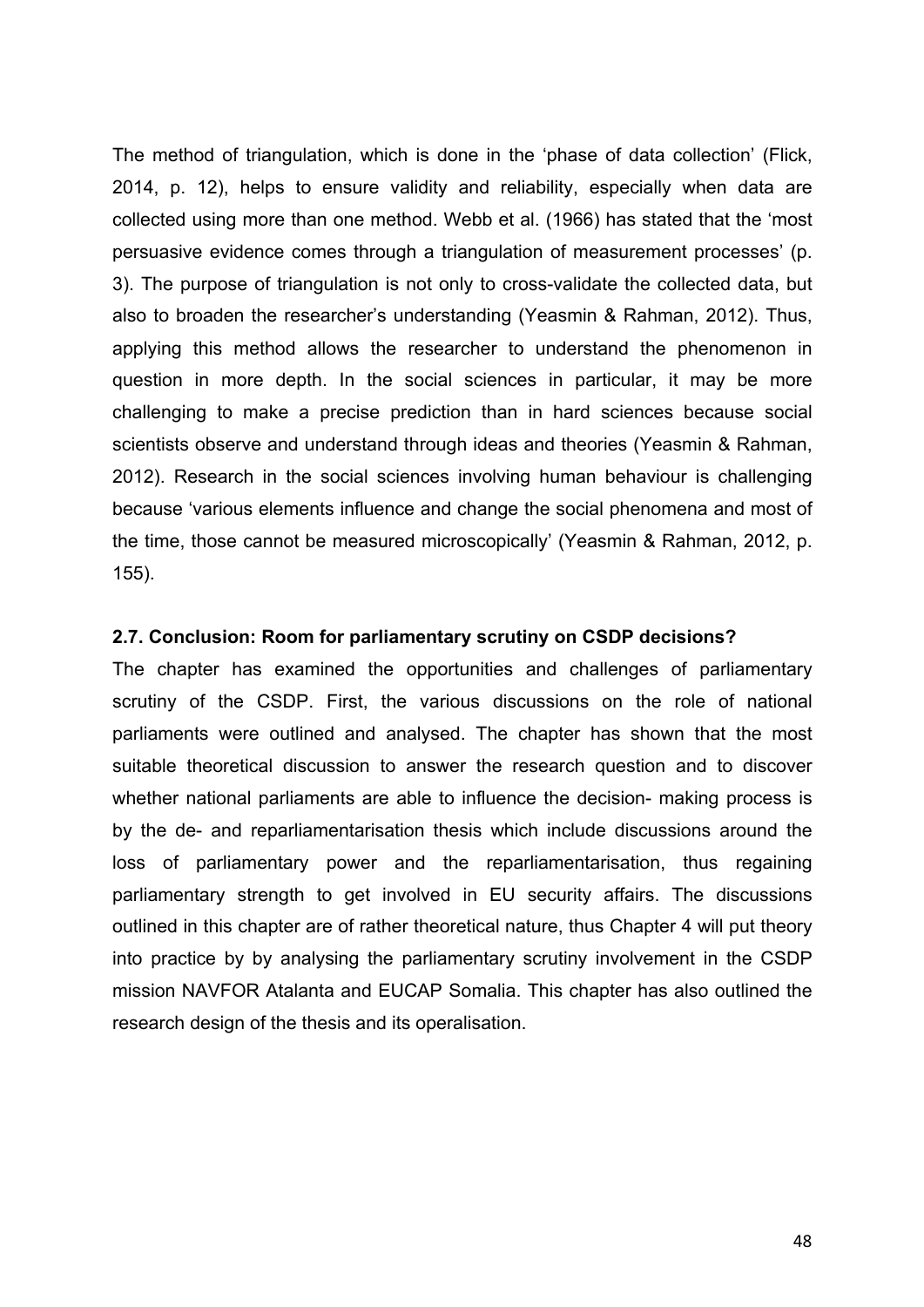# Chapter 3: The German Bundestag's Position on Deciding to Send Troops Abroad

*The parliamentary prerogative is indeed a special German characteristic; this special characteristic*  has proved itself. Today it is part of our legal culture. It remains the case: The Bundeswehr is and will *be a parliamentary army<sup>6</sup> --Gernot Erler (SPD<sup>7</sup> )*

*Parliament's prerogative (Parliamentsvorbehalt) has been described as the 'holy grail' of German politics and symbolises the redemption of German from a dark past. In that sense, a rational calculation of whether this prerogative is conducive to effective defence policies seems almost irrelevant: it is part and parcel of German's post- war political culture* (Drent, 2014, p. 12)

## **3.1. Introduction**

 

German security policy changed during the Cold War period and again during the German re-unification of 1990, which entailed a transformation of the use of German armed forces (*Bundeswehr*) from a *Verteidigungsarmee* (defence army) to an *Armee im Einsatz* (army in action). This transformation, however, has not changed the fact that the German Bundestag has the right to prior approval, based on the 2005 Parliamentary Participation Act.

Von Bredow (2015) argues that one cannot imagine that the approval of the German Bundestag for an armed deployment abroad of the Bundeswehr—at least in response to danger of a certain size and a recognizable degree in terms of soldiers deployed—is an easy matter, either for the parliament or for the executive. This is because the *Yes* or *No* to participation in a multinational mission always has numerous consequences of a politico-diplomatic, security, and often vitally economic nature. The traditional conception of the state requires that the executive have farreaching scope in foreign policy. The Federal Constitutional Court, ensures, by regulation, that the parameters of the mission fit the executive's area of authority. Such limitations are justified by the realistic assumption that, typically, only such a permanent political institution as the government has adequate human, material, and organizational resources to respond swiftly and appropriately to changing external

<sup>6</sup>Originall text: *Dieser Parlamentsvorbehalt ist in der Tat eine deutsche Besonderheit, aber diese Besonderheit hat sich bewaehrt. Sie ist heute Bestandteil unserer Rechtskultur. Es bleibt dabei: Die Bundeswehr ist und wird ein Parlamentsheer sein* (Author's own translation)

<sup>7</sup> Social Democratic Party of Germany / *Sozialdemokratische Partei Deutschlands*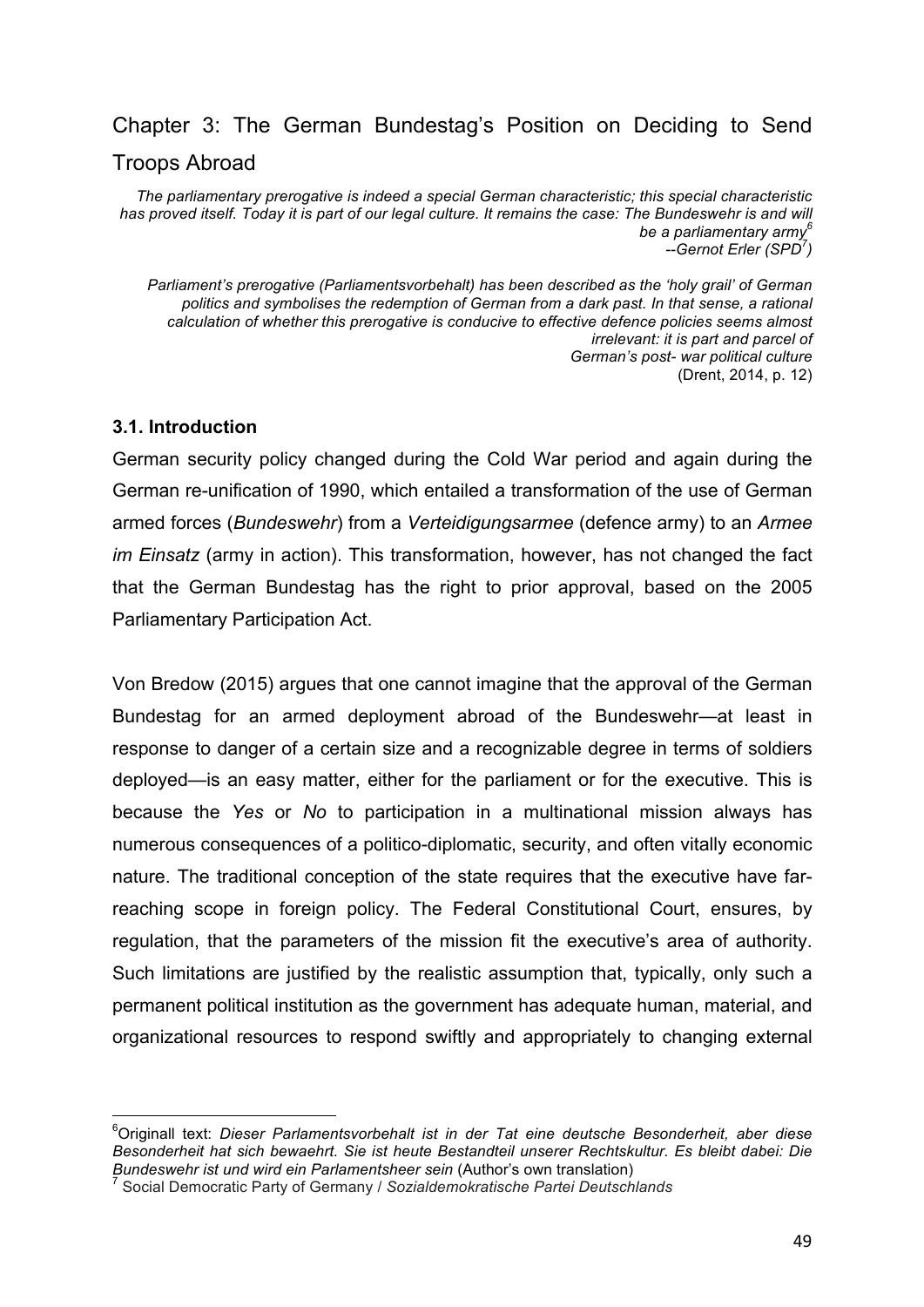situations and thus fulfil the state's task of responsibly managing foreign affairs in the best possible way (BVerfGE 68, 1 [87]).

The PPA grants the Bundestag several avenues of influence, which will be evaluated in this chapter. Thus, this chapter will set the stage by outlining the historical steps introducing the parliamentary prerogative, including its legal regulations. It will then discuss the executive-legislative relations in the deployment of German armed forces before proceeding to discuss the parliamentary prerogative in situations of multilateral cooperation, rapid deployment, and partnership between Germany and its European security partners, France and Britain (the 'Big Three').

## **3.2. Historic Background- From the defense army to an army in action**

*Keeping in mind the general constitutional climate in Germany since the Holocaust and World War II, one can be hardly surprised to hear that the deployment of the military requires a consenting vote of the Bundestag. (Ziegler, p. 147)<sup>8</sup>*

The main purpose of the German Bundeswehr is the national defence in the sense of territorial defence, as spelled out the in the *Grundgesetz für die Bundesrepublik Deutschland* (Basic Law [Constitution] for the Federal Republic of Germany): *Der Bund stellt die Streitkraefte zur Verteidigung auf* (The federal government sets up the armed forces for defence). Yet, since the legal rulings/regulations of 1994 and 2005 to grant the legislature with the parliamentary prerogative, the Bundestag has the 'upper hand' by virtue of its active say and its right to approve or disapprove the executive's mandates to deploy the Bundeswehr abroad.

Before the PPA was enacted, the German armed forces were engaged solely in territorial defence and in non-armed actions in emergency relief. During this time, Germany was regarded as a 'Civilian Power' (Maull, 1990), the German armed forces having faced restrictions on the use of force after the Second World War and during the Cold War, which shaped German security policy in terms of how and when to use military force. German reunification, together with the increasing distance in time from the Second World War, came to pose a rather significant challenge to the constitutional consensus that Germany's armed forces could be

 $^8$  Ziegler, K. (2007) Executive Powers in Foreign Policy. The decision to Dispatch the Military. In: Ziegler, Baranger and Bradley. *Constitutionalism and the Role of Parliaments*. Oxford: Hart Publishing.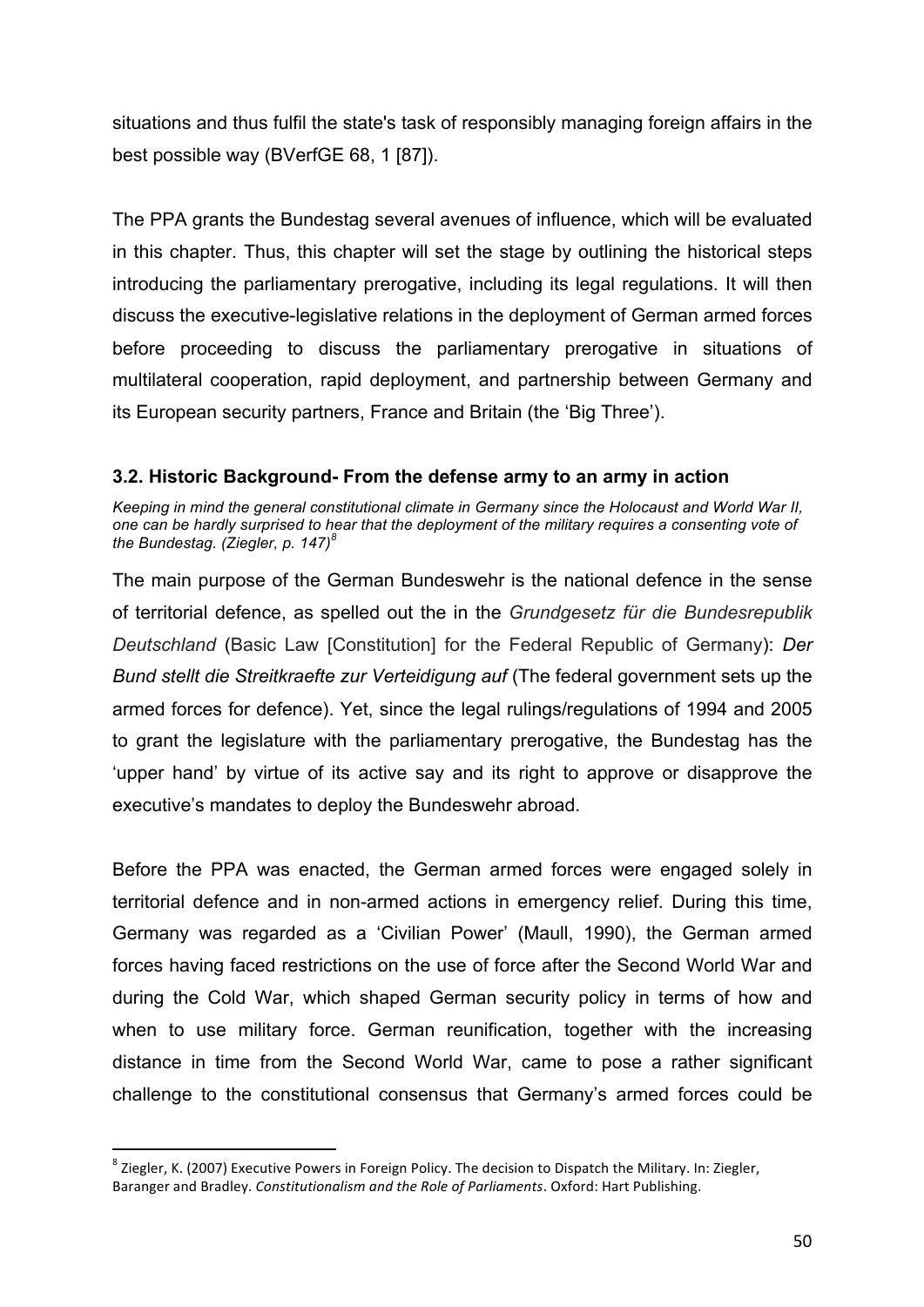used only for defence of NATO territory. Germany's Chancellor, Gerhard Schroeder (he served 1998- 2005), tactfully but resolutely advocated a 'normal' role for the Federal Republic in world affairs. The year 1991 marked the first indirect participation in war operations, when the Bundeswehr engaged in the Iraq War. In 1993, the Bundeswehr participated in the UN mission in Somalia for the first time in an armed war.

The Federal Constitutional Court's 1994 ruling $9$  established, in accordance with the Grundgesetz, that German troops are allowed to be deployed only after the Bundestag gives approval: '*The Constitution obliges the Federal Government to seek enabling agreement by the German Bundestag, as a rule in advance, before committing the armed forces to action'* (BVerfGE 90, 286, July 12, 1994). This ruling, together with the PPA, has been described by Helms (2005) as legislative influence for the German Bundestag in security affairs despite the wide scope of the executive's decision-making power in this policy area.

The FCC ruling (BVerG, 1994) laid down the principle that the Bundeswehr functions as a 'parliamentary army' and that foreign assignments require parliamentary approval because they constitute a move from territorial defence to 'wars of choices' (Wagner et al., 2017). In its decision of 12 July 1994, the Court began to develop a legal framework to regulate different aspects of deploying Germany's armed forces. The framework should uphold parliament's right of approval but also sustain Germany´s ability to engage in multilateral cooperation. It was argued (Ziegler, 2007) that the legal basis for the deployment of the Bundeswehr for other than territorial defence served the purpose of integrating Germany into just such collective multilateral cooperation (see Art 24 (1) and (2) GG, which gives the authority for participating in such cooperation).

The basic framework of the parliamentary participation procedure in concrete decisions on the deployment of German armed forces in a foreign deployment was

 $9$  For more information of the historical and political background on German security policy and the Constitutional Court's ruling see Nolte, Georg (2003) Germany: ensuring political legitimacy for the use of military forces by requiring constitutional accountability. IN: KU & Jacobson, *Democratic Accountability and the Use of Force in International Law*. Cambridge: Cambridge University Press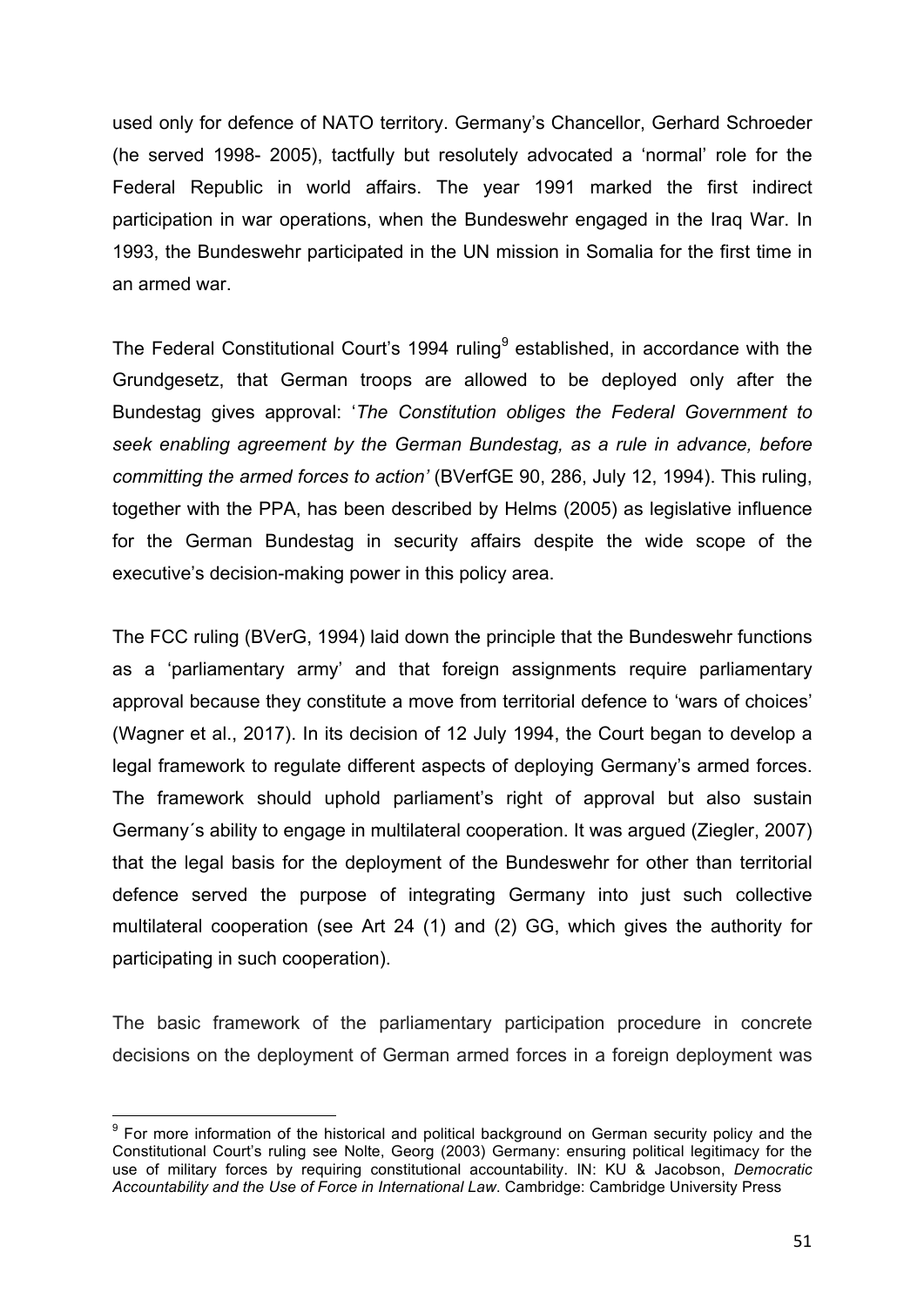given by the Karlsruher judges in the *Streitkraefteurteil* (Armed Forces Decision, BVerfGE 90 286, 387 f):

The Bundestag has to decide on the deployments of armed armed forces in accordance with Art. 42 (2) Basic Law… prepared in the relevant committees and discussed in plenary sessions of the Bundestag<sup>10</sup>

In March 2004, after 10 years of practice without any legal basis, the German Social Democratic Party (SPD) and The Greens presented the draft of a parliamentary participation law, a law that was intended to regulate proceedures for the participation of the German Parliament in decisions on the armed deployment of German armed forces abroad. Since the 1994 FCC ruling, there was already a wellestablished practice on deployment of the German armed forces. Nevertheless, according to Gernot Erler (SPD), it made sense to have a federal law with detailed, binding rules, to provide legal certaintyand guidance for all parties involved, because:

*… there are uncertainties as to where the parliamentary prerogative starts and where it finds its limits…<sup>11</sup>*

Erler argued that, over time, certain aspects have become a bit blurry, for example, when the federal government had obtained the approval of the political groups in informal talks and it was not clear anymore as to whether the parliament still had to be heard and give a final approval.<sup>12</sup> The law was adopted in December 2004. The 'law on Parliamentary participation in the decision on the use of armed forces abroad' came into force on 25 March 2005, more than ten years after the 1994 Armed Forces Decision until the formal participation of the Bundestag in such decisions was made concrete in the PPA.

The literature on EU security policy has determined that public opinion on such political decisions is no longer debateable (von Krause, 2011). The German parliamentary prerogative offers the opportunity to the German public to engage in

 $^{10}$  Bundesverfassungsgericht (1994), p. 388

<sup>&</sup>lt;sup>11</sup> Plenarprotokoll 15/ 100

 $12$  Plenarprotokoll 15/100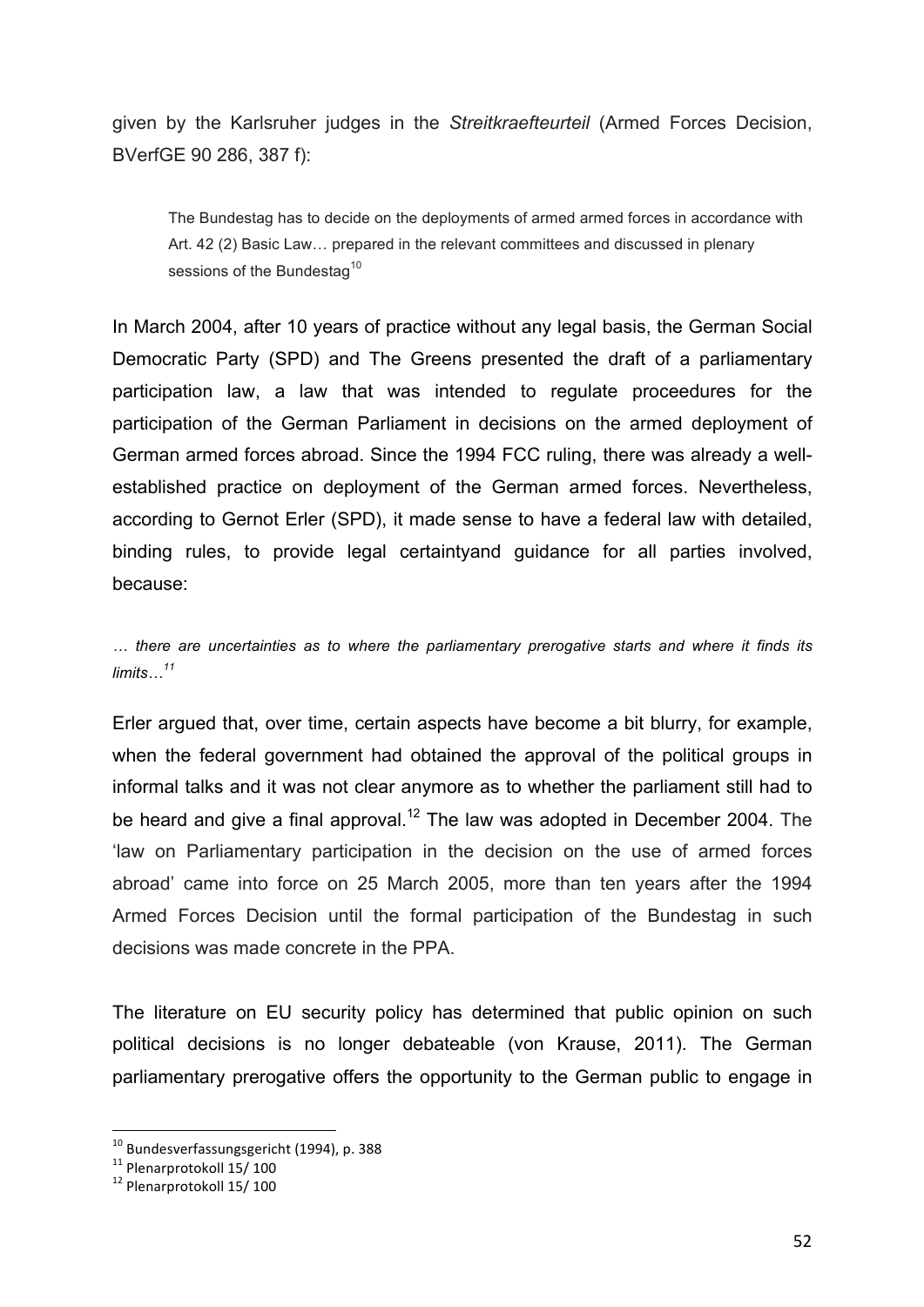the decision- making process of troop deployment as parliamentarians are representatives of electoral districts (Jund & Daase, 2013). Jund and Daase (2013) argue that public opinion can even become a 'game-changer' during electoral campaigns, ever since former Chancellor Gerhard Schroeder publicly stated his concerns about the Iraq intervention in 2002 during the elections. This is because elections are seen as a tool to align politicians' decisions with those of their constituents (Brettschneider, 1996).

The fundamental judgment of the Federal Constitutional Court stands in incontrovertible contradiction to the functional logic of a parliamentary governmental system. In the functional logic of parliamentary government, the parliamentary majority is continuously part of government action. Between the parliamentary majority and the government there is a private political interest. Due to the institutional integration with the executive, the parliamentary majority does not show any pronounced inclination to direct the government it chooses, which means it withholds consent, which is an abdication of institutional integration between the two (Brummer & Froehlich, 2011). Marschall (2009) complains of a lack of clarity and a tendency to under-regulate the parliamentary participation law and points to the choice of words specifically the 'use of armed forces'. Marschall (2009) says that the law here does not go into detail, which opens up a wide range of interpretation and action for the government, and continues to argue that the ambiguity of the federal government can create facts that can influence the parliament's decision-making authority.

In summary, while the primary goal of implementing the parliamentary prerogative was to have a 'double check' before deploying German armed forces abroad, the role of parliament has been strengthened by including the legislative branch in the decision-making process. Yet the discussions in the literature show that, despite the legislative prerogative, different stages in history, such as the new regulation of 2005, show that the first concern has been that the role of the German armed forces be in line with multilateral cooperation, thus the argument whether the parliament could hinder multilateral cooperation may not be valid.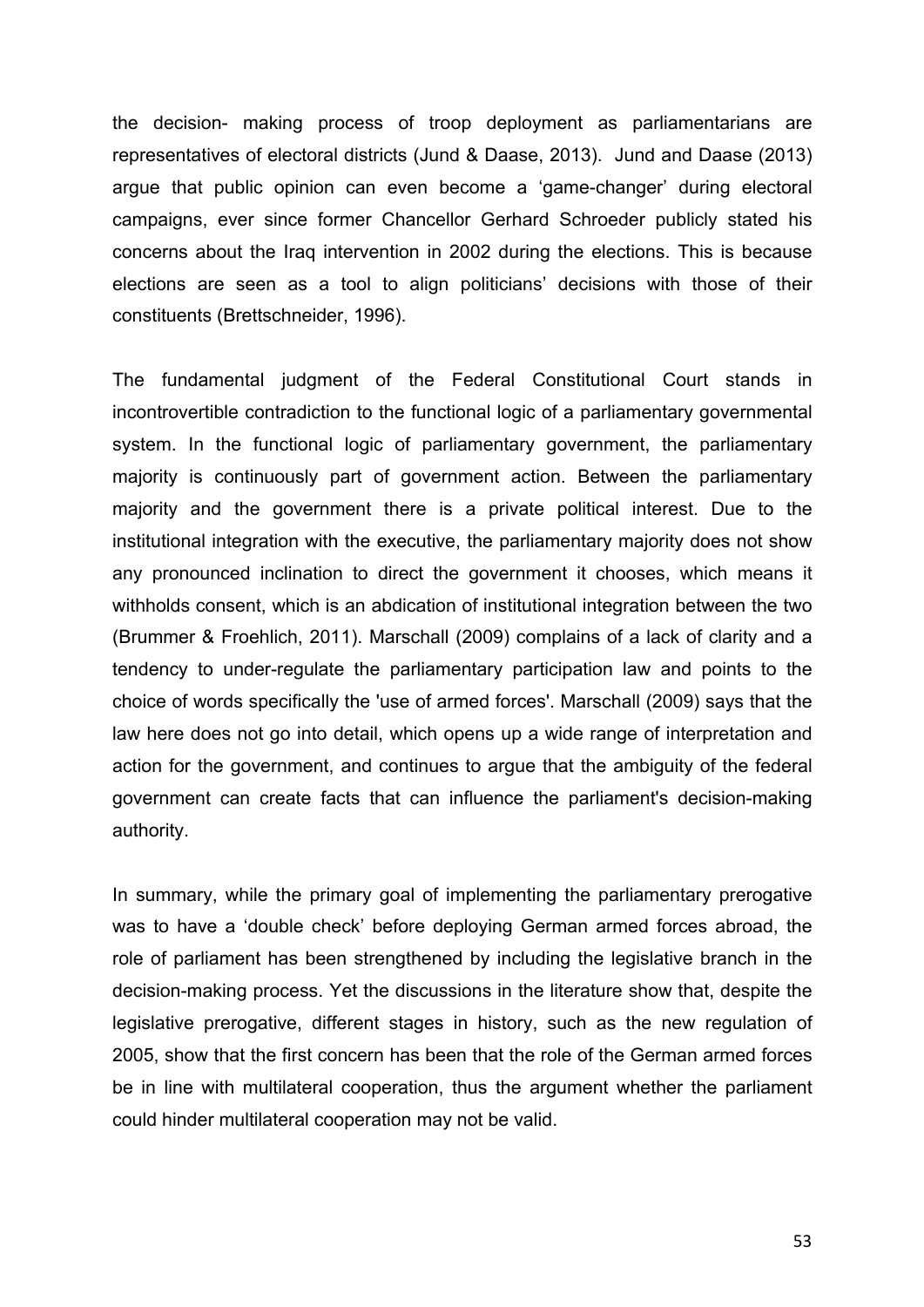# **3.3. Legal Background of the Decision of the Federal Constitutional Court and Its Developments**

The thesis will now analyse the role of the Bundestag in terms of legal regulations and how the regulations can help in order to exercise parliamentary influence over decisions on troop deployment. That is, which influential ways emerge on the deployment of military troops emerge in the context of the legal regulations of the parliamentary prerogative and whether the role of the legislature can be strengthened through the legal regulation. The focus is in particular on the interpellation rights, that is, the parliamentary procedure of demanding that the executive explains some act or policy, and other control instruments before the executive's mandate to deploy troops as well as during ongoing missions and at the end of operations.

According to the *doppelter Schluessel* (double key) principle (Wiefelspuetz, 2008 p. 204), the German executive and legislative branches share the responsibility for military deployment. However, the right of initiative lies solely with the Federal Government as a whole. The government decides whether and to what extent military troops can be deployed abroad. The legal regulation § 3 (3) PBG states that the Bundestag can only approve or reject the executive's proposal.

The basic structure of the role of the German Bundestag procedure for concrete decisions on the deployment of armed Bundeswehr forces in a foreign mission was given by the Karlsruhe judges in the "Armed Forces Decision":

The Bundestag has to decide on the use of armed forces in accordance with Art. 42 para. 2 GG15. The importance of the decision to be taken… that it will be prepared in the relevant committees and to be discussed in the plenum. $^{13}$ 

Since then, as a rule, the following standard procedure has been used in parliamentary practice. After the first consultation of the government bill in plenary, the application, which is available as a 'Bundestag Printed Paper' (BT-Drs), is subsequently sent to the committees. The parliamentary consultation process is co-

<sup>13</sup> Bundesverfassungsgericht (1994) p. 388. Original text: *Der Bundestag hat ueber Einsaetze bewaffneter Streitkraefte nach Massgabe des Art. 42 Abs. 2GG zu beschliessen. Der Bedeutung des zu fassenden Beschlusses wird es, so es die Lage irgend erlaubt, entsprechen, dass er in den zustaendigen Ausschuessen vorbereitet und im Plenum des Bundestages eroertert wird*.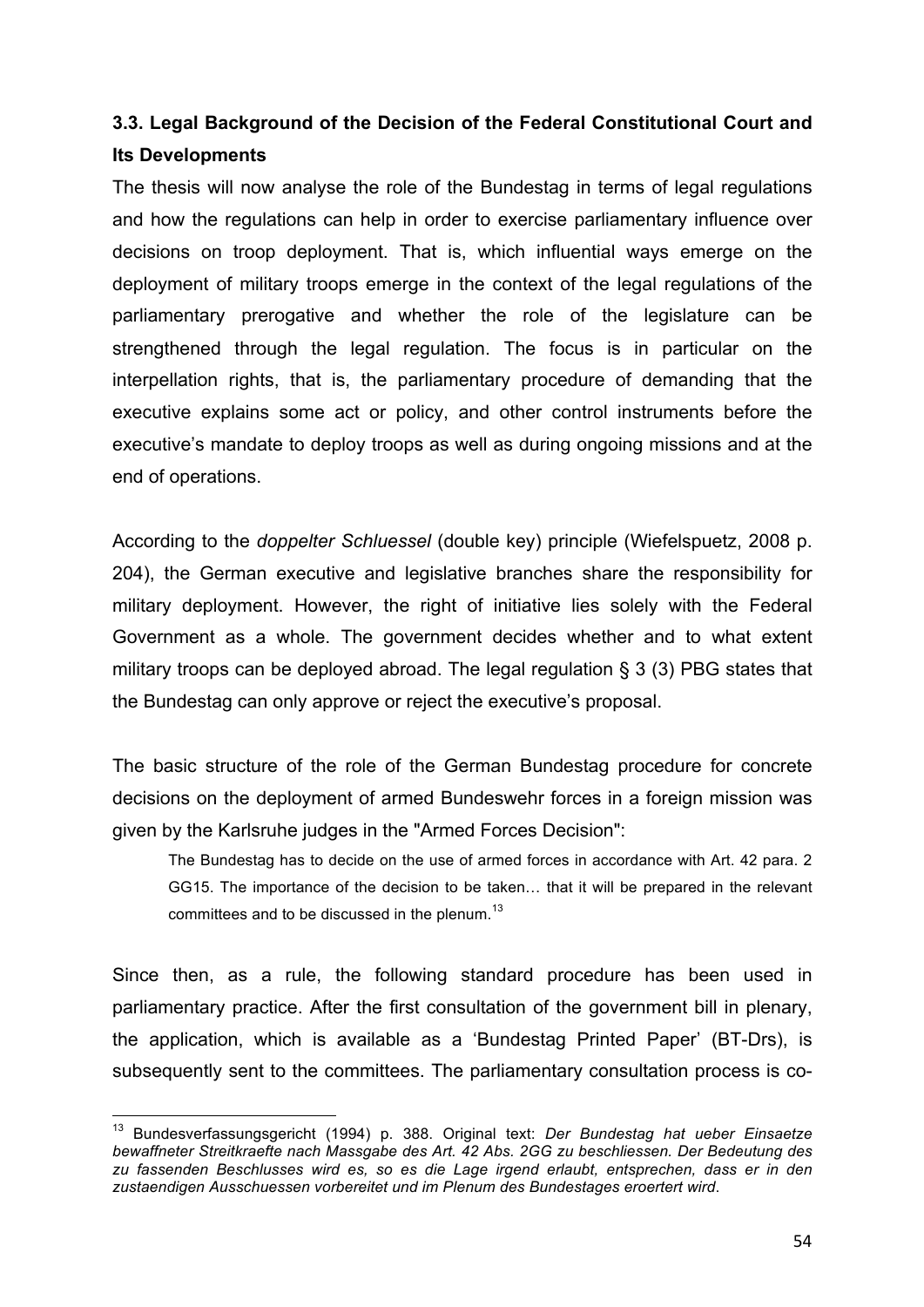ordinated by the Foreign Affairs Committee, which, if required, collects the opinion of the other committees. On this basis, the Foreign Affairs Committee makes a decision and reports back to the plenary of the Bundestag. In the context of the second consultation, the parliamentary procedure will be called by a vote and, with a simple majority, decide whether the Bundeswehr—in accordance with the requirements of the executive's mandate—will be deployed.<sup>14</sup> The parliament is to be sent the mandate in ample time before the beginning of the mission and, according to  $\S$  3 (2) PBG, should contain the following information: the mission itself and the area involved, the legal foundation of the mission, the maximum number of soldiers deployed, the capabilities of the deployed forces, the planned duration of the mission, and the expected costs as well as the budget. The Bundestag can approve the request in full accordance with § 3 (3) PGB or reject it.

For missions of low intensity and scope (*geringer Intensitaet und Tragweite*), a simplified approval procedure (*vereinfaches Zustimmungsverfahren*) is possible. Thus, according to § 4 (1) PBG, the consent of the Bundestag is granted if not within seven days of distribution of the executive's proposal the Bundestag rejects the proposal. Another aspect is the subsequent approval (*nachtraegliche Zustimmung*) of the Bundestag in situations of danger (*Gefahr in Verzug*). In such cases, the prior consent of the Bundestag according to §5 (1) PBG can be set aside to secure Germany's alliance capability. At the same time, it is demanded that the Bundestag in a suitable manner (*geeigneter Weise*, § 5 (2) PBG), prior to and during a mission, give the parliamentary approval subsequently. In § 6 (1) PBG, it is the executive's duty to inform the Bundestag frequently about ongoing missions abroad, which also includes developments in the area of operations.

Although the Parliamentary Participation Act allows the secrecy of the government when troops are deployed, there has been no instance in which the parliament has refused to approve a government bill nor prevented the Bundeswehr from participating in any number of campaigns. Thus, although the Bundestag has a right to veto decisions, there does not seem to be a general restraint on the part of the legislative in matters of armed conflict (Dieterich, Hummel, & Marschall, 2008,

<sup>&</sup>lt;sup>14</sup> Ordentliches Zustimmungsverfahren (ordinary assent procedure)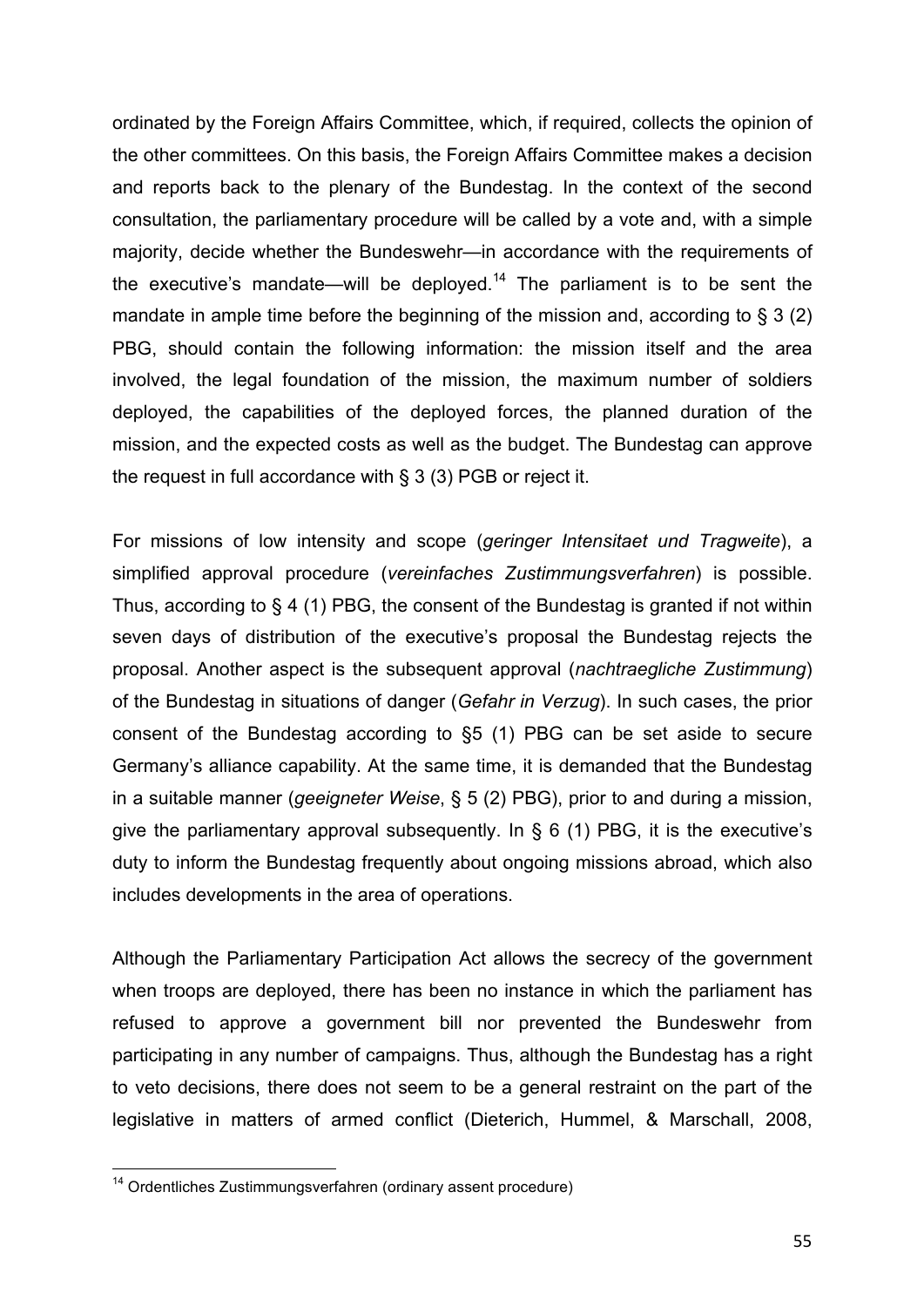p.187). The government has generally secured parliamentary approval of its actions by the involvement of the relevant parliamentary parties (the majority and the opposition) in preliminary decisions. This once again draws attention to the fact that the demarcation between the executive and the parliament in classical democracies seems rather flexible (Dieterich, Hummel, & Marschall, 2008, p.187). It is worth noting that the same Constitutional Court has granted the Bundestag the power of parliamentary reservation on troop deployments, while in its verdicts it still strongly adheres to the traditional understanding of the executive prerogative (Dieterich, Hummel, & Marschall, 2008).

The *Rueckholrecht* enables the Bundestag to revoke its consent to any deployment of armed forces. Doerfler-Dierken & Portugall (2010) argue that this right provides the most powerful control instrument for the parliament in the executive-legislative relations. Doerfler-Dierken & Portugall (2010) further argue that should the Bundestag make use of the *Rueckholrecht* against the will of the executive, the executive and the leading party have no options that could cause severe consequences. Given these consequences, as well as the fact that the Federal Government is supported by the majority in parliament, it must be considered highly unlikely that the Bundestag would make use of this right. It should further be noted that this right should not be taken lightly, as the interests of multilateral partners should be coinsidered before withdrawing German armed forces during ongoing missions (Blumenthal & Broechler, 2009). The *Rueckholrecht* has been identified in literature as a powerful tool for the parliament to influence the decision-making process over sending troops abroad.

# The Bundestag's right of information versus the executive's *Informationsvorsprung* (information advantage)

In order to provide partial parliamentary influence, the Bundestag has been granted a weekly *Unterrichtung des Parlaments* (informing the parliament) (Deutscher Bundestag, 2006). The newly installed regulation entitles the German parliament's MPs to receive the information of current German armed forces missions. Despite this right of information for the German Bundestag, the executive is well aware of the advantage in information flow and, on top of that, even makes use of it (Gareis, 2010). One method of taking advantage is noticeable in the reports to the German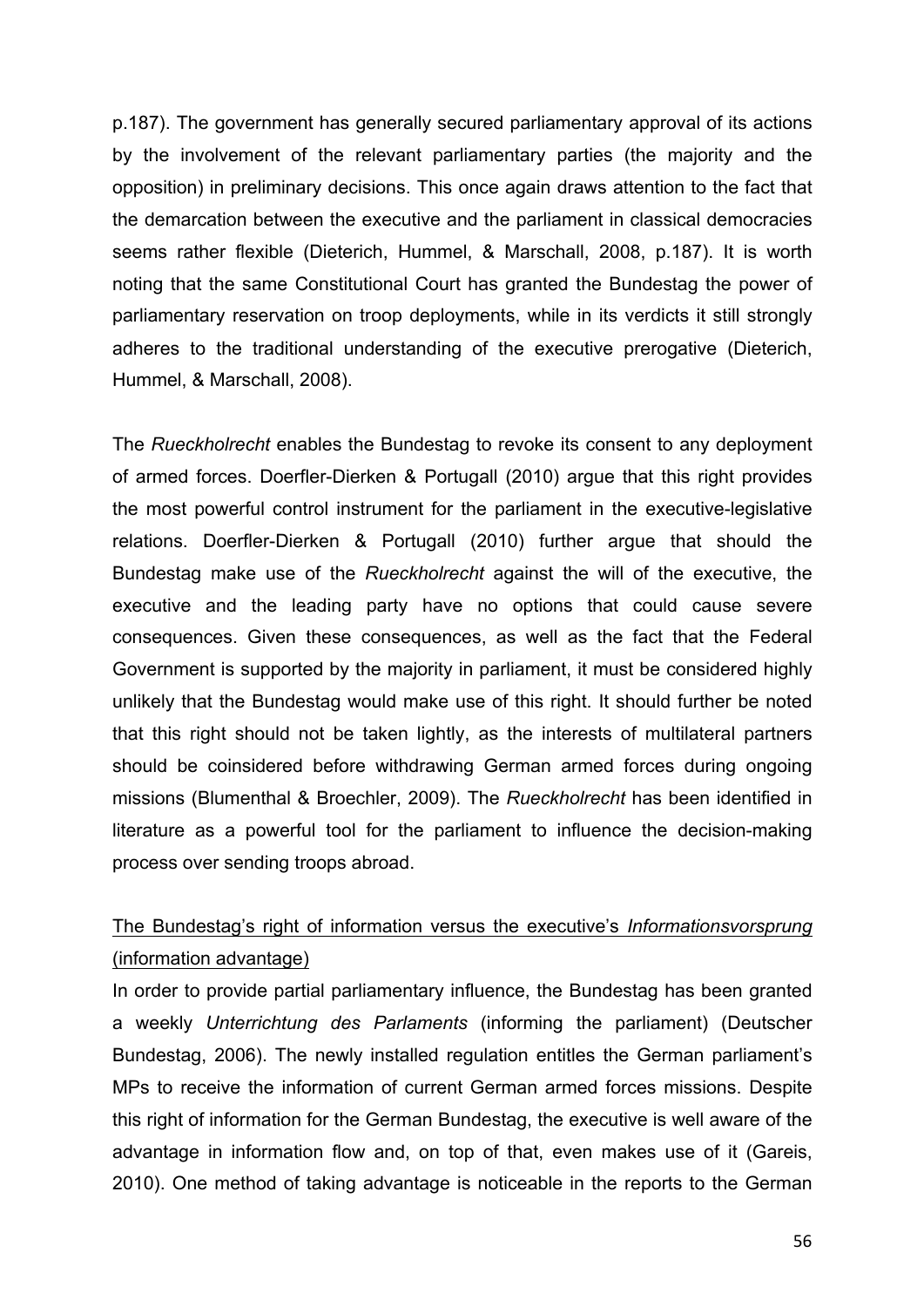Bundestag committees that are often kept very plain and basic, and information has to be gathered through parliamentary requests (Gareis, 2010).

Parliamentarians have different channels available to obtain information about the missions' planning process. Peters, Wagner and Glahn (2014) identify that the executive frequently briefs the parliamentary defence committee, provides answers to questions posed by parliamentarians to the executive such as the numbers of participating armed troops. In case of the Atalanta mission, parliamentarians were able to inquire about the the mission first hand: German parliamentarians visited the armed forces on site in the mission's headquarters in Djibouti (Peters, Wagner and Glahn, 2014).

The literature on German security policy has discussed the role of the German Bundestag in security policy decisions. Dieterich, Hummel, and Marschall (2008, p.183) argue that the highest German court has granted the Bundestag such a strong role that, by mere fiat, it can set such narrow limits on the government's power to make decisions about foreign missions. With the ruling by the Federal Constitutional Court on the parliamentary prerogative, the Bundestag is now fully involved in the decision making-process on the deployment of military troops; thus, all decisions must be debated 'substantially' in the Bundestag (Dalgaard-Nielsen, 2006, p. 16), which makes the Bundestag the key platform for German security decisions. Even though the Bundestag is not the ultimate platform on which the decisions on troop deployment of German armed forces are made, as these decisions are made by the executive on the supranational level in the European Council among all member states' executives, it is yet the forum in which decisions have to be explained, defended, and, most importantly, approved (Dalgaard-Nielsen, 2006).

The existing literature argues against a strong role for the parliament in terms of information content and argues that the executive has an 'information advantage' (Schmidt, Hellmann & Wolf, 2007). This is because of the mere fact that the decisions are ultimately made at the intergovernmental level, which is far away from the national parliaments. This is despite the fact that the German Bundestag has a general right to be informed vis-à-vis the Federal Government.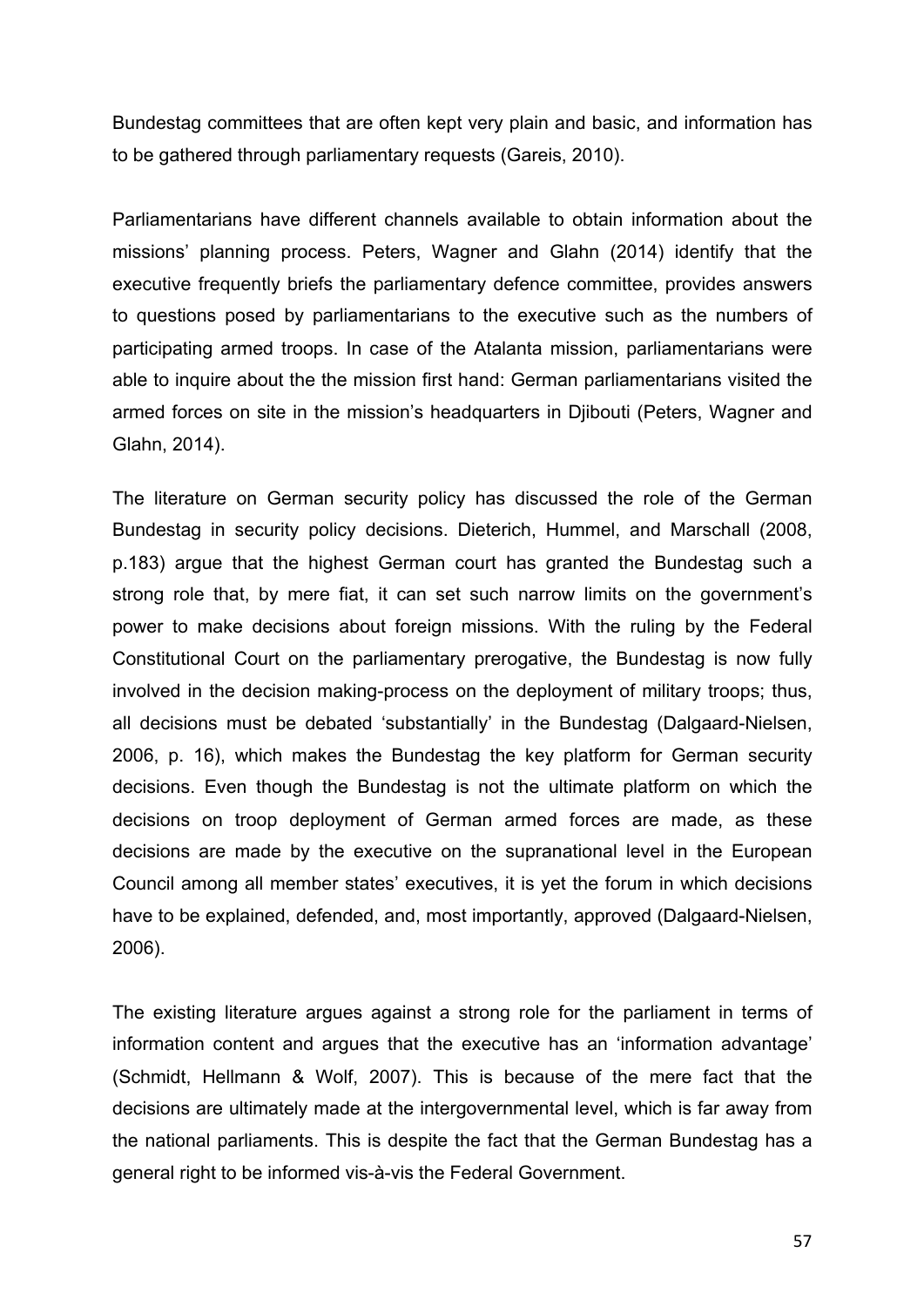The exchange of information between the German executive and the legislature is important for successful cooperation in security policy. One of the main problems for parliamentary involvement is the fact that the executive generally has an advantage in the flow and scope of information process, known in scholarly literature as the as *Informationsvorsprung* (informational advantage) (Herzog, Rebenstorf and Wessels, 1993; Marschall, 1999; Schwab, 1999; Kirschniok-Schmidt, 2010). Such advantage in information flow on EU developments makes it difficult for the German parliament to hold the executive accountable (Saalfeld, 2004).

Adequate access to information is an essential prerequisite for the exercise of parliamentary scrutiny and symbolizes a decisive step on the effective participation of the Bundestag in EU affairs. Already in July 1957, the first law to ensure parliamentary participation was enacted. Articles 2 and 3 of the German Law of Ratification of the EEC Treaty, 25 July 1957, established the duty of the Federal Government to inform Parliament about any deliberation of the Council leading up to the adoption of community decisions directly applicable to Germany or which require the modification or the approval of domestic legislative measures (Martinez, 1996). Art. 23 GG establishes the general duty of the Federal government to inform the Bundestag in detail and at the earliest as possible:

*(2) In matters of the European Union the Bundestag and through the Federal Council the Federal States participate. The Federal Government shall inform the Bundestag and the Federal Council comprehensively and at the earliest possible date<sup>15</sup> and*

*(3) The Federal Government gives the Bundestag an opportunity to comment before participating in legislative acts of the European Union. The Federal Government takes into account the opinion of the Bundestag during the negotiations<sup>16</sup> .* 

Thus, the legal provisions imply the requirement for the German executive to inform the German Bundestag on objectives that it intends to decide at the EU level.

<sup>15</sup> Own translation, original: *In Angelegenheiten der Europaeischen Union wirken der Bundestag und durch den Bundesrat die Laender mit. Die Bundesregierung hat den Bundestag und den Bundesrat umfassend und zum fruehestmoeglichen Zeitpunkt zu unterrichten.*

<sup>16</sup> Own translation, original: *Die Bundesregierung gibt dem Bundestag Gelegenheit zur Stellungnahme vor ihrer Mitwirkung an Rechtsetzungsakten der Europaeischen Union. Die Bundesregierung beruecksichtig die Stellungnahme des Bundestages bei den Verhandlungen.*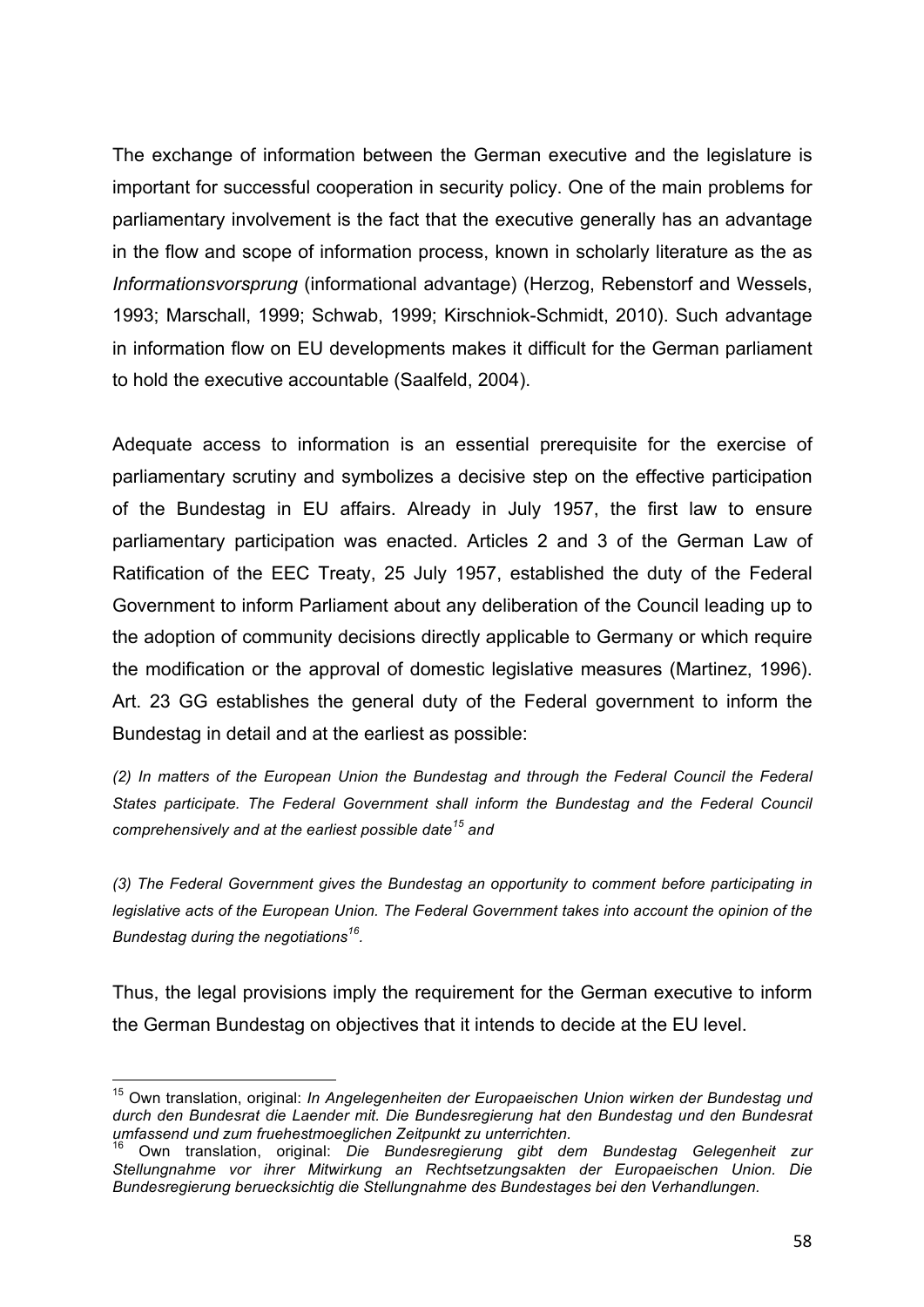The German parliament requires and has the right to be fully informed by the executive about their engagement in EU affairs. As discussed, the Basic Law requires the provision with a comprehensive information flow about every EU legislation process and as early as possible. The working process of such information flow is as follows: every ministerial department has to send every EU document according to their area of responsibility. The official documents that relate to the CSDP framework have to be passed on to the Foreign Office. The core responsibility of the European Affairs Committee is to send the documents to the related Committee that is in charge of observation (Comelli and Zanon, 2009). To support the German Bundestag in the flow of information, it was granted the 'Unterrichtung des Parlaments' which informs MPs in operations abroad. The executive makes effort to inform the Bundestag over missions: *Die Bundesregierung sichert zu, den Deutschen Bundestag entsprechend bisheriger Praxis regelmaessig ueber Einsaetze auf der Grundlage dieses Mandats zu unterrichten*<sup>17</sup> .

Though the German Bundestag has the right to be informed theoretically, it does not mean that it is in practice. In previous military mission participation, for example, during the Operation Enduring Freedom, the German executive was accused of not informing the Bundestag on 05.12.2006: The final update of the joint notification by the Foreign Office and the Federal Ministry of Defence on the participation of German armed forces dates back to the October 2005 and covers the period April until October 2005 to which the Federal government has not submitted any further information to the German Bundestag up to the present day . Thus, the federal government… broke a central commitment, the obligations to the German Bundestag roughly violated and the confidence shouted .

The Bundestag also has the right to get a briefing frequently in order to inform it about current operations of the German armed forces. The executive is obligated to thus inform the parliament on a regular basis and to provide regular information about the ongoing missions abroad (§6 (1) PBG):

 $17$  Bundestag Drs. 16/3150, 25.10.2006, own translation: The Federal Government shall ensure that the German Bundestag is regularly informed about the activities on the basis of this mandate, in accordance with the current practice.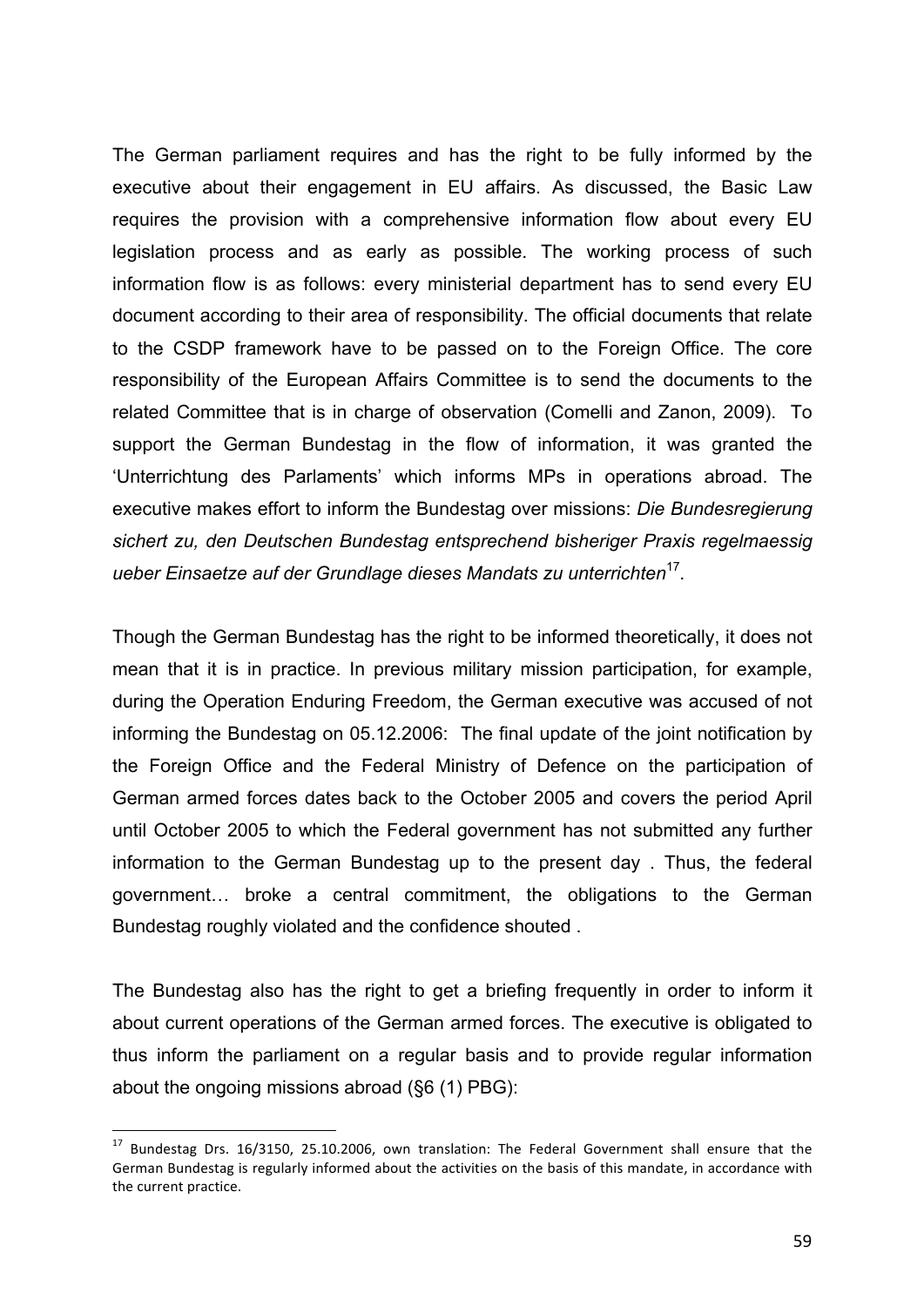The Federal Government regularly informs the Bundestag about the process of operations and the development in the area of operation.

Further, the ParlBG §3 (2) specifies the level of information that a mandate of the Federal Government must contain in order to allow the Parliament to make an informed decision (von Krause, 2015).

The German Bundestag has the ability to influence the decision-making process in the setting up of the mandate in an exchange between parliamentarians and the executive, in which the latter has a general interest in finding out the overall opinion of the majority party in parliament, which normally attracts more interest than the parliamentary opposition (von Krause, 2013). In addition to increasing the transparency of operational decisions, parliamentary reservation serves above all to control government action by legislative power, without, however, eliminating the operational prerogative of the federal government in deploying the armed forces abroad (von Krause, 2011). Von Krause (2013) also argues that, although the parliament's power is formally reduced to simple yes/no decisions, in parliamentary practice, however, there are various informal influences the Bundestag can have on the formulation of the government's mandate.

The government and parliament have developed practical procedures for dealing with the parliamentary reservation on the basis of informal agreement. This exchange of information can be beneficial for both. On the one hand, this can also mean influence on the part of the Bundestag in the process of formulating the mandates through a close exchange of information with the executive; on the other hand, the government can recognize what its own parliamentary camp is ready to support, so that the information exchange is essentially limited to the coalition faction and the opposition is rather less involved. However, this leads to the situation that, especially in times of a large coalition, one part of parliament is very much restricted (von Krause, 2011).

Thus, the parliament has the right to be fully informed about ongoing military missions, according to the Parliamentary Participation Act, which generally could strengthen the position of the legislature. Yet, the executive, according to the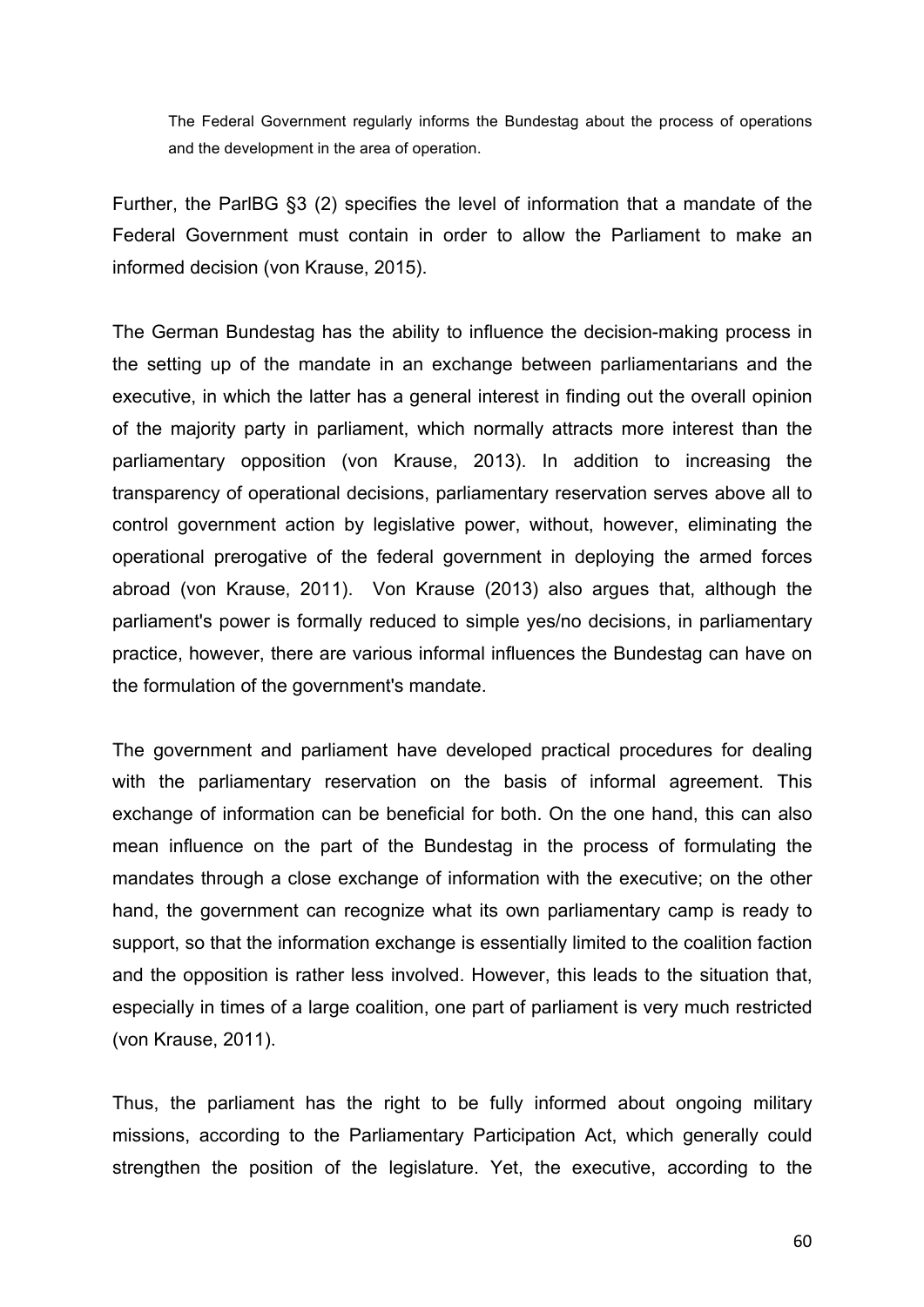literature, seems to have an information advantage, which causes an asymmetry in the decision-making process, resulting in an advantage for the executive.

# **3.4. Challenges and opportunities of the Parliamentary Prerogative on the European level**

Though the current literature has argued that there is a role for the parliament to play in security matters, the current literature also identifies three key aspects that pose opportunities and challenges for legislative-executive relations:

(a) Problems occurring in multilateral cooperation and a possible hindering of participation caused by the parliamentary prerogative. Does the parliamentary reservation affect the reliability of German security policy among its partners and allies?

(b) Problems with the EU's rapid deployment force ('battlegroups') when a national parliament requires a lengthy time to decide on participation. Does the commitment to first get the approval of the Bundestag lead to delays in the decision-making process?

(c) Possible conflicts of interest among Germany's security partners (France and Britain)?

## *Multilateral cooperation*

 

The German Bundeswehr is, in various ways, involved in multinational cooperation. Multilateral cooperation is a key element in building successful security capabilities for the EU. Germany was one of the key players in setting up the the CSDP, it prepared the Declaration on Strengthening the Common European Policy on Security and Defence<sup>18</sup>, adopted in 1999. Yet is more active in participating in civilian missions and is seen to be rather reluctant to contribute to missions that are of military nature.

In 2012, Vice-Chancellor Sigmar Gabriel stated that Germany would consider constitutional change for the benefit of an effective common EU security and defence

<sup>&</sup>lt;sup>18</sup> Cologne European Council, Presidency Conclusions. Annex III. (online), Press: 0 Nr: 150/99. Available on http://ue.eu.int/en/info/eurocouncil/.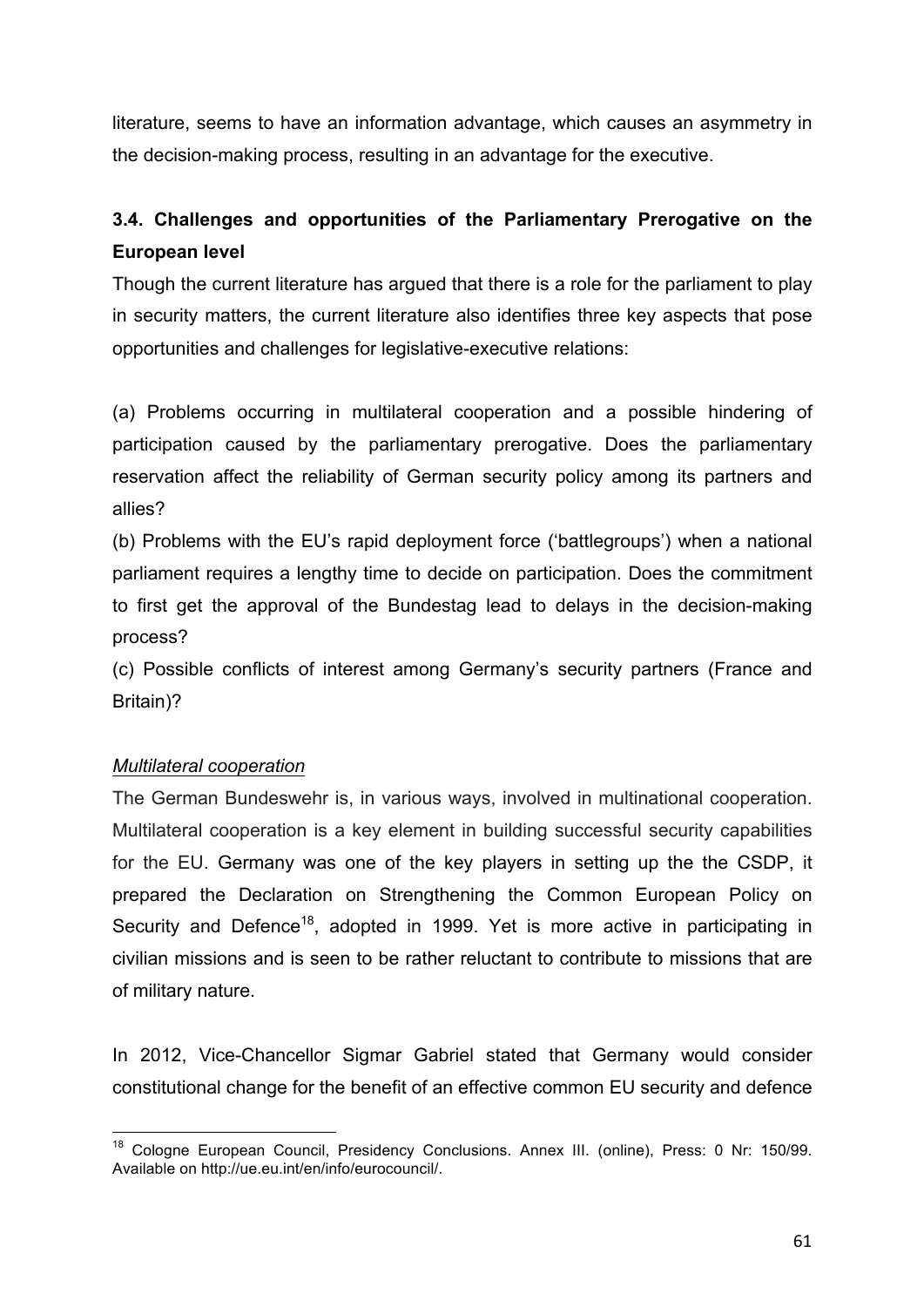policy: 'even when it is difficult, we have to be prepared, as we have done in other policy areas, to incrementally give up sovereignty in the area of security and defence' (Drent, 2014, p. 13). The *Frankfurter Allgemeine* (FAZ, 2013) reported that the SPD insists that the parliamentary reservation remains compulsory for troop deployment. SPD president Sigmar Gabriel, however, stated in a speech at the 8th Petersberg Discussions on the Development of a Common European Security and Defence Policy, in Bonn, that Germany is ready to engage in a viable common policy with the associated ultimate objective of a European army, even if this means a change in the German constitution (SPD, 2012).

Additionally, parliamentarians Schockenhoff and Kiesewetter (2012) agreed that although the Bundestag should continue to have the last say in troop deployment, it would be a clear signal of reliability towards partners if the decision-making system was more flexible. As a result, it can be argued that, by keeping the parliamentary prerogative, not only is German parliamentary involvement in EU security affairs relatively intense compared to that of other EU member states (Douglas, 2014), but the parliament's role is also recognised at the national level.

The fact that the parliament has to give approval for military troop deployment is not always an easy decision for the Bundestag to make, as Florian Hahn (CDU) argued in a Bundestag speech on 26 February 2015 (Deutscher Bundestag, 2015b). Hahn further commented that this is also the case in the debate over the extension of the EU Training Mission (EUTM) Mali mission. The legal requirements were given with the Council of the European Union decisions of February 2013 and April 2014. Germany approved the extension through the end of May 2016 and, to Hahn, Germany's acceptance of taking the lead in this mission will send a signal of trust to its European partners and to Mali (Deutscher Bundestag, 2015b).

As Eckart von Klaeden aruged during a Bundestag debate: An alliance like NATO will only become so strong and the EU's CFSP will only be so successful as its weakest member. Whoever, through their own domestic-decision requirements, makes the decision in the alliance more difficult, will weaken the alliance and perhaps force others to go their own way. Though it cannot be argued that the parliamentary prerogative hinders multilateral cooperation (to which Gernot Erler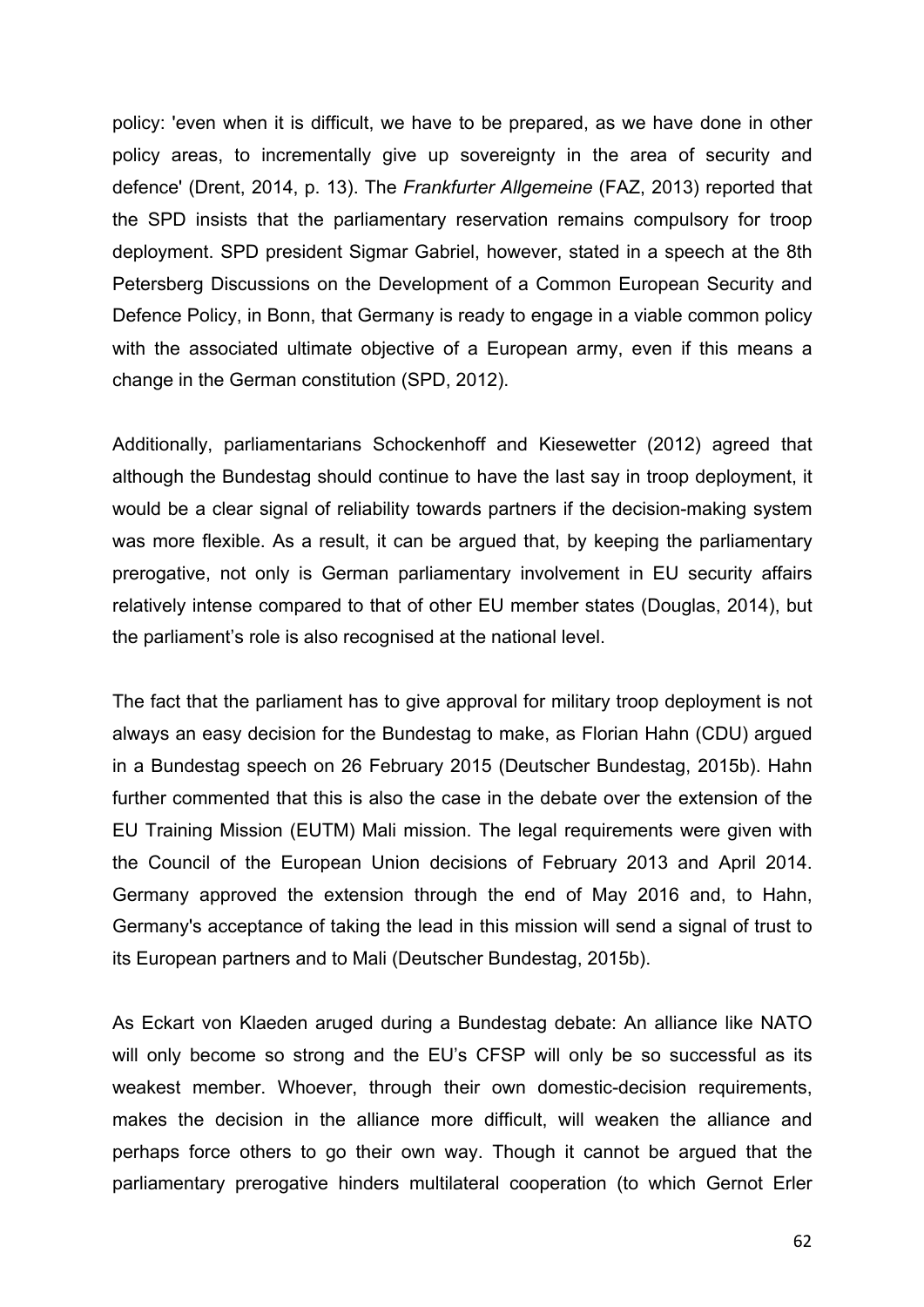(SPD) argues that many overlook that the normal parliamentary practice does not require more than three days), the first day the cabinet decision is made, on the following day the first reading, the transfer to the committees, and the deliberations in the committees take place; and already on the third day the parliament makes the decision. It is very important to know that. In the question of future multilateral operations, the following argument is to be considered: Within the time limits set by both the EU and by NATO, it is possible for the German Bundestag to hold on to the parliamentary prerogative without any cutbacks on participation in such joint operations.

The right to influence the decision-making process is a form of *ex post* control, which means that even though the Bundestag has the right to veto decisions on German troop deployment, such decisions are made after the decision is made on the (supranational) European level. It thus raises the question, to what extent the German Bundestag can restrict multilateral cooperation. Though there may be some influence on the EU's rapid-deployment force ('battlegroups'), which form one part of the EU's multilateral cooperation, this may be an area in which parliamentary participation can influence an efficient cooperation in which a quick decision-making process is vital.

## *The parliamentary prerogative and the rapid-deployment*

The EU security policy literature discusses whether the parliamentary prerogative has an effect on rapid- deployment of military forces by the lengthy decision- making process when parliamentary approval is required (Wagner, 2006; Peters, Wagner and Deitelhoff, 2008, 2010). The battlegroups are the EU's rapid-deployment force. The battlegroups aim to fulfil the purpose of *providing the EU with a specific tool in the range of rapid-response capabilities, which contributes to making the EU more coherent, more active, and more capable.<sup>19</sup>* The report, issued by EU External Action in 2011, highlights the purpose of the battlegroups:

*Setting up a Battlegroup package is an opportunity for enhanced military cooperation between Member States. This improves mutual knowledge of each other's capabilities with regard to military means and political decision-making.*

<sup>&</sup>lt;sup>19</sup> EU External action (2013) EU battlegroups www.consilium.europe.eu/uedocs/cmc\_data/docs/pressdata/en/esdp/91624.pdf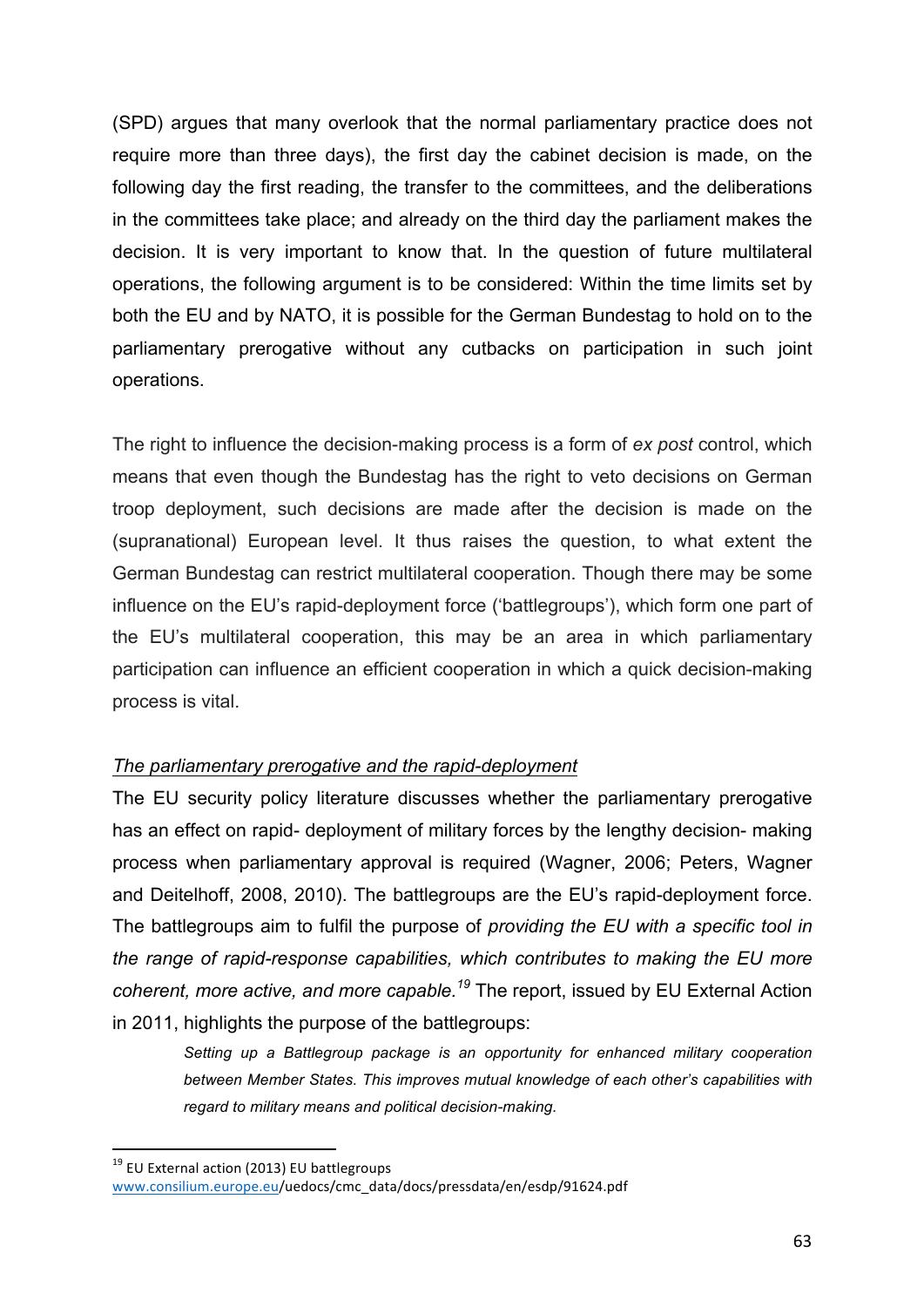Yet, the report also highlights the need for a rapid decision-making process in the deployment of military troops:

*…the concept emphasises the need for accelerated decision-making. Not only do the EU bodies need to be ready but the national decision-making processes need to be synchronized to meet the demanding timelines.* 

Germany faces a fundamental conflict of interest in rapid crisis response efforts. The federal government enters into commitments for the battlegroups with political commitments to its international partners in the EU. However, before a concrete operation, the Bundestag must first agree to the posting of German contingents. The EU rapid- deployment are meant to be deployed within 5-10 days<sup>20</sup>. In the case of NAVFOR Atalanta, the German Bundestag approved participation on 19 December 2008 which means 11 days after the mission was launched (Peters, Wagner and Glahn, 2014). As a result, the Bundestag and the Federal Government are caught in the tension between the appropriate speed of the decision-making process, their democratic-parliamentary legitimacy at the national level, and international obligations (Moelling, 2007).

The concern was linked to the lengthy and time-consuming process, when decisions are not taken directly by the executive but rather when decisions have to pass several stages in parliament, that could possibly hinder alliance cooperation regarding the EU battlegroups within a common European security approach (Chappell, 2012) and could also lead to the perception that Germany is rather slow or unassertive in international affairs (Wuerzer, 2013). Germany has promised to supply the EU battlegroups with fixed units, which should be ready within five to seven days of a request. For such operations, decisions must be made within a very short time if the Federal Government wants to fulfill the German obligations within the framework of NATO and the EU (Noetzel and Scheer, 2007).

Two aspects come to mind when discussing the role of the Bundestag and the prospect of battlegroup deployment:

 $20$  EU Council Secretariat (2006) Factsheet EU Battlegroups, EU BG 02 https://www.consilium.europa.eu/uedocs/cms\_data/docs/pressdata/en/misc/91611.pdf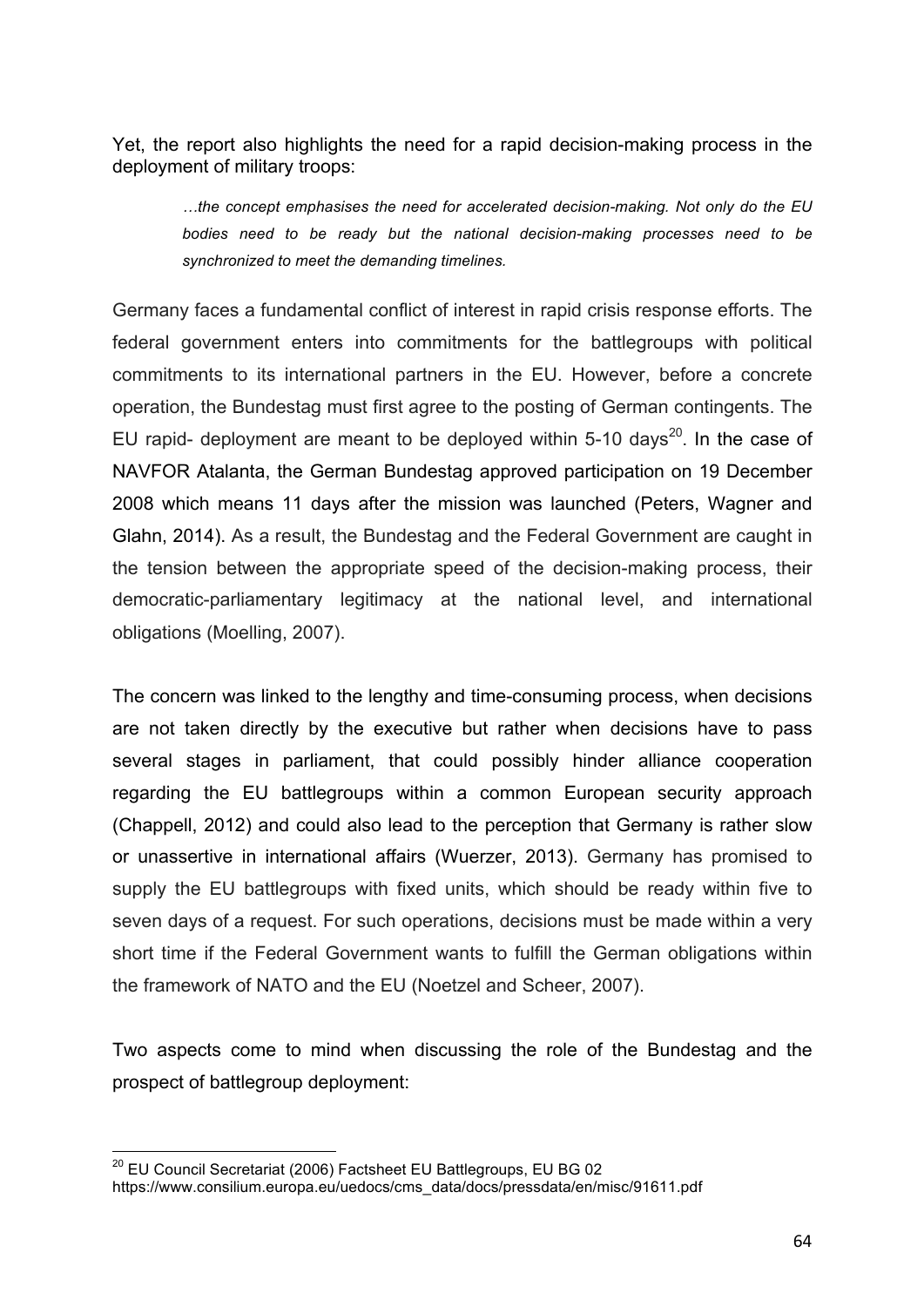(a) Decisions on whether to deploy the battlegroups are like any other decision in regard to the CSDP and subject to a unanimous decision by the Council. This means the German Bundestag would have to approve before this decision.

(b) While there is the discussion that the German Bundestag could hinder the rapid deployment of the battlegroups, one needs to consider that the EU battlegroups so far have not been deployed. Since 2007, the battlegroups have been fully functioning, yet issues of political will, usability, and financial solidarity have prevented them from being employed so far (European External Action Service, 2017). Thus, a discussion as to whether the Bundestag could hinder cooperation is for now rather theoretical.

In terms of a lengthy and time- consuming process, it is worth noticing that Germany's close partners Britain and France do not have the legal requirement to bring decisions of troop deployment before parliament which may result in a possible conflict of interest when deploying troops as part of rapid deployment in multilateral operations. Britain and France have a strong executive component in troop deployment (*il domaine réservé* and the 'royal prerogative').

Germany has always had a partnership with France and a strong connection to Britain. Both France and Britain are more focused and more active in participating in military missions than Germany, while neither Britain nor France are legally bound to a parliamentary prerogative. In Germany, the stringent parliamentary prerogative is essential in every deployment, whereas, in France, the executive is not required to be involved with the *assemblée nationale* in regard to military troop deployment abroad. The same applies to Britain: there is no constitutional requirement to obtain parliamentary approval; this is known as the 'royal prerogative', in which the decision to deploy military troops abroad lies in the hands of the prime minister. In order to avoid a possible hindrance in rapid- deployment and multilateral cooperation, a commission was set up to review the Bundestag's 'control rights' in security policy, suggesting in the final report ways for restructuring such rights. (This will be discussed in more detail in the following section.)

# *The commission for the review and safeguarding of parliamentary rights in troop deployment*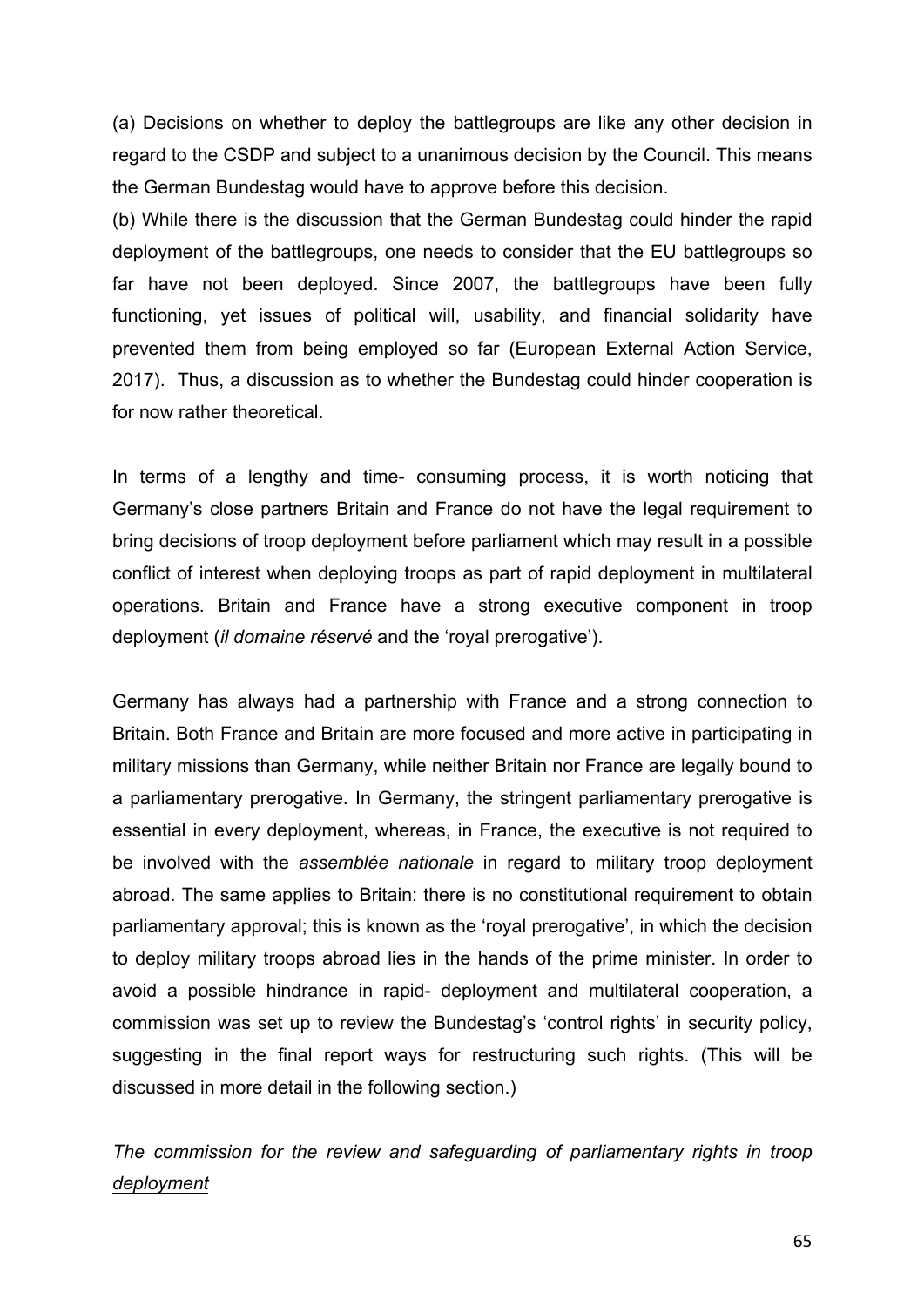To overcome the aforementioned three challenges to the German parliamentary prerogative, a commission was set up. Another fact that highlights the importance of parliamentary involvement in German security affairs was the formal revision of this prerogative to adapt to the changing security environment, in which rapid decisionmaking is becoming increasingly more important for successful security cooperation. On 11 March, 2014, the German government asked for a revision of the Bundestag approval requirement, called the *Kommission zur Ueberpruefung und Sicherung der Parlamentsrechte bei der Mandatierung von Auslandseinsaetzen der Bundeswehr* (Commission for the Review and Safeguarding of Parliamentary Rights in the Mandate of Foreign Assignments of the German Armed Forces) (Haid, 2014). In 2014, a coalition agreement between the Christian Democratic Union of Germany (CDU) and the Social Democratic Party of Germany (SPD), driven by former Defence Minister Ruehe, was set up to investigate this issue (von Krause, 2015). The PPA remains in place, however.

The Commission, led by former Minister of Defence Volker Ruehe, is to investigate whether this act still has a place in today's security international setting with a growing alliance security integration (*Bundeswehr-Journal*, 2013). Niels Annen (SPD) argued that the aim of this Commission should be to develop proposals on securing legislative rights for the Bundestag in the development of the EU integration process (Stuetzle, 2014). Overall, the task of the Commission was:

…to examine how the parliamentary rights can be secured on the path of progressing Alliance integration despite the diversification of tasks. The aim of the Commission is to investigate the legal and political examination of a corresponding need for action for the adjustment of the  $a$  consensus that may be brought into a formal legislative procedure.<sup>21</sup>

Despite the concerns raised about the Parliamentary Participation Act and the Commission that was set up to review the Bundestag's participation rights, the dispute is perhaps not rational, as, thus far, no approval has been declined by parliament to deploy military troops abroad. If Germany decides not to participate in

 $21$  Bundestag, Report of the commission on the review and safeguarding of parliamentary rights regarding mandates for bundeswehr missions abroad. Summary of proposals and recommendations made by the commission (online) Available at:

https://www.bundestag.de/blob/379388/77470ddaa155f14a75c62db6667c452f/zusammenfassungbericht-engl-data.pdf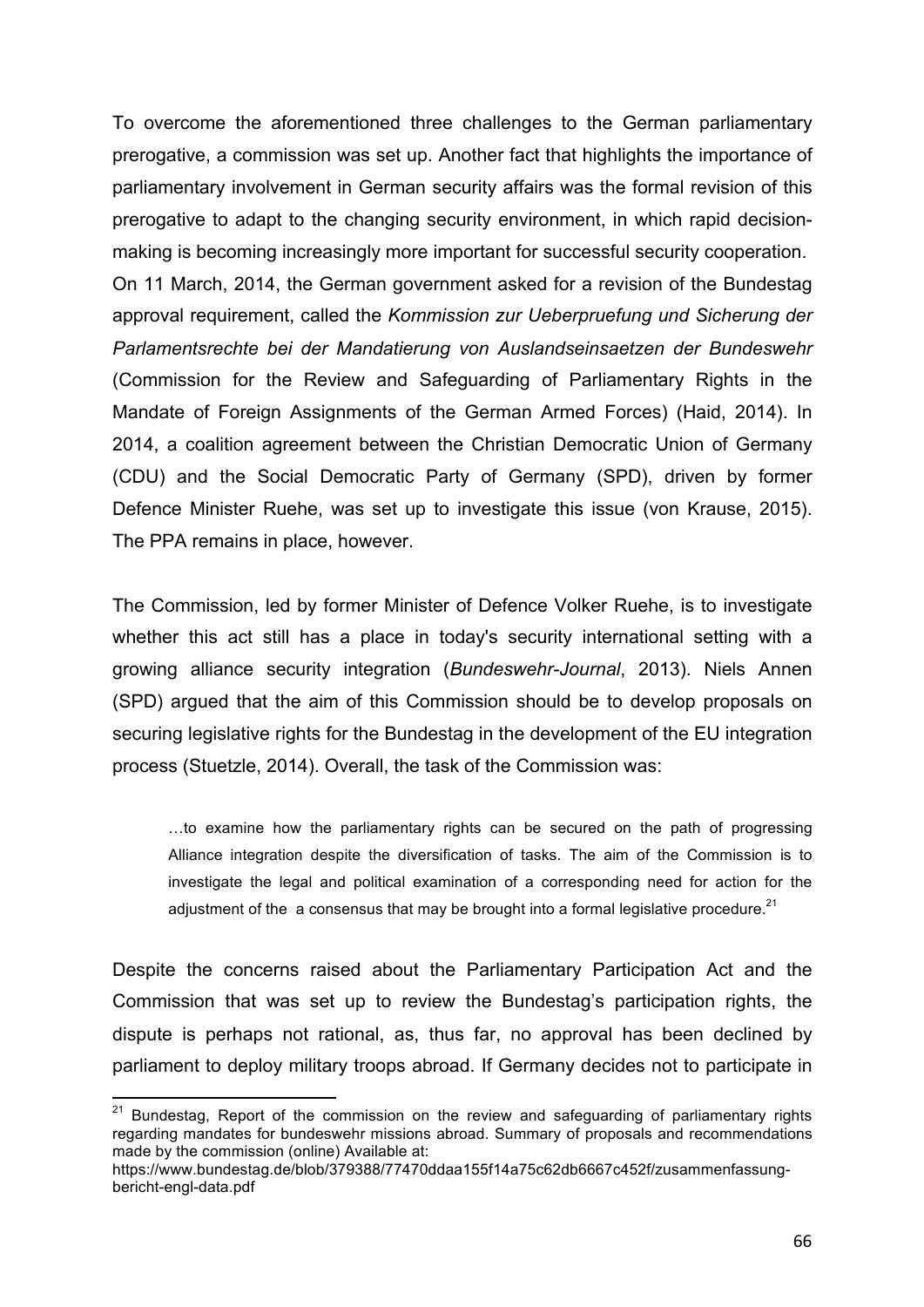multilateral military cooperation, it is a decision made by the German executive and not by the Bundestag. However, this does not mean that the discussion about the role of parliament is not important. Instead, the parliament's internal voting behaviour may be partial, given that the parliamentary majority belongs to the same political party as the government and thus, would most likely support the government's decision (Raube & Wouters, 2016). The Bundestag has not rejected any proposal initiated by the executive so far, with the political parties of the leading coalition in full support of the government. 'While the prerogative is a powerful tool, it is rarely used to reject proposals. This does not mean that parliaments are passive takers of decisions, but rather that influence takes place less visibly in the process of legislative-executive interactions' (Winzen, 2010).

A new law was intended to implement the results of the Ruehe Commission (*Zeit online*, 2017). Certain training assignments, provided that they take place in a safe environment, should in future be possible without Parliament's mandate. The government should also be able to decide on the assignment of officers to EU and NATO international bodies in the future, provided that they are deployed outside combat zones. The Ruehe Commission further suggested that the information and control rights of the Bundestag should be strengthened through the exchange of information with the executive on the overall direction of military engagement.

## **3.5. Conclusion**

This chapter has outlined the historical roots of the German Parliamentary Participation Act and its legal regulations. This was done in order to get an overall understanding of the possibilities that the Bundestag has to participate in the decision-making process on the deployment of troops. One aspect in particular was mentioned: the Bundestag's right of information contrary to the information advantage of the executive, with the result that even the parliament is required to be informed about ongoing missions, the executive having an advantage, as the ultimate decision on CSDP operations is made on the supranational level. This chapter also looked at the challenges that could arise within multilateral cooperation, in the EU rapid deployment battlegroups, and within security cooperation among Germany's security partners, France and Britain, with the result that the Parliamentary Prerogative does not seem to be an obstacle per se.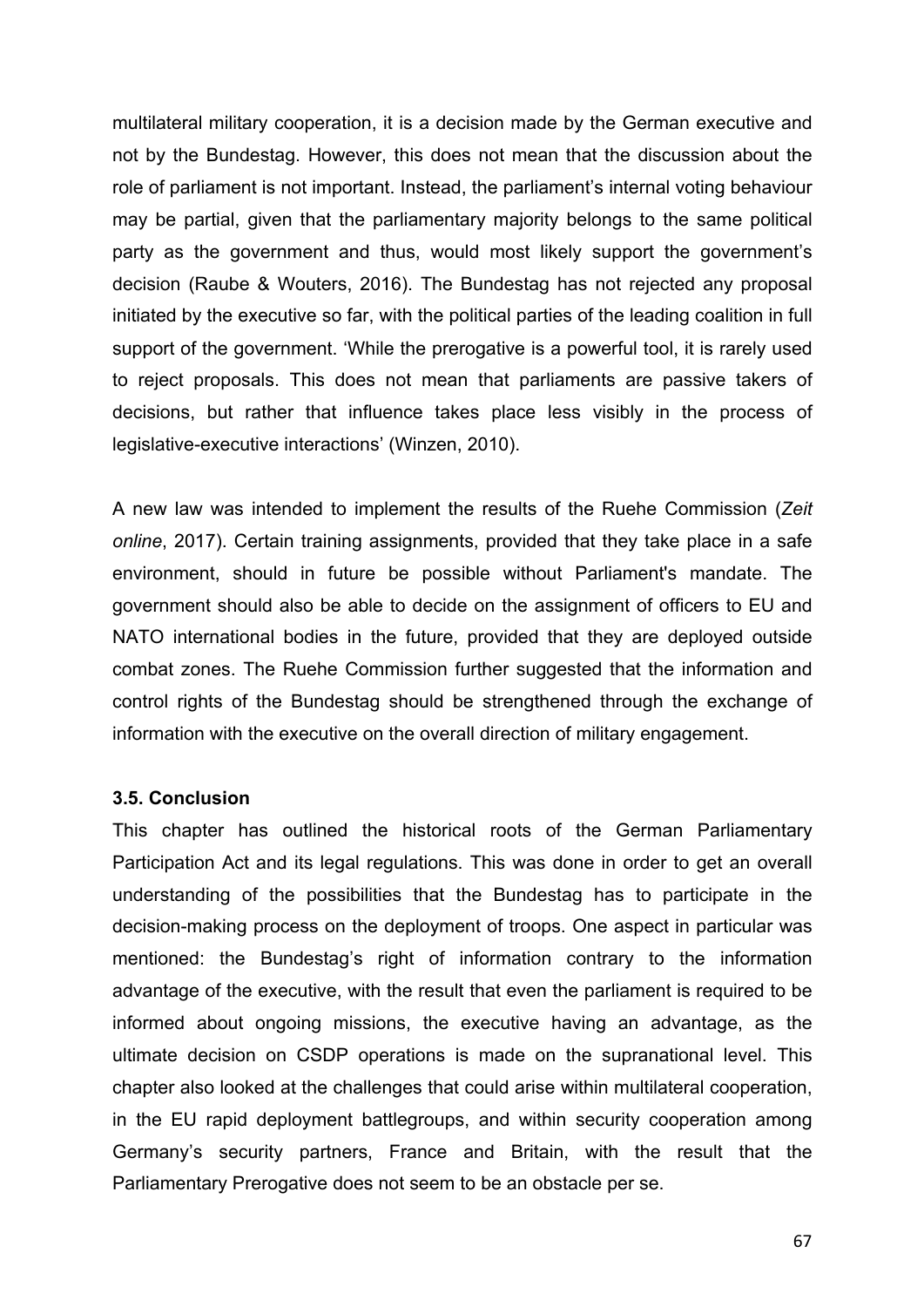# Chapter 4 - The German Bundestag - scrutinising decisions on the CSDP operations NAVFOR Atalanta and EUCAP Somalia?

## **4.1 Introduction**

Having discussed the theoretical aspects of the role of national parliaments in EU security policy in Chapter 2, this chapter puts theory into practice. As in Chapter 3 outlined, the landmark ruling of the Federal Constitutional Court in 1994 granted parliamentary scrutiny authority to the German Bundestag, in relation to the decisionmaking process on CSDP-related matters. Although the academic literature argues that formal veto power grants parliaments a key instrument in the scrutiny process, as it grants the parliamentarians a certain degree of competence (Peters, Wagner & Glahn, 2014), those formal competences are more complex than parliament being seen as a rubberstamp.

There are several influences that matter in the decision-making process, as this chapter will outline. Party discipline, for instance, is one aspect besides the parliamentary prerogative. Parliamentarians of the leading coalition were more willing to support the mandate, with a clear majority vote in the decision whether to participate in the NAVFOR Atalanta mission. The opportunities given to parliamentarians to engage in security affairs, and the willingness to do so, are interrelated; parliamentarians are 'more willing to become involved in EU affairs if they have the institutional means to do so at their disposal' (Auel, Rozenberg & Tacea, 2015, pp.300-301).

This chapter will focus on the legislative-executive decision-making process in both chosen missions, NAVFOR Atalanta and EUCAP Somalia. First, the chapter will explain why the two chosen missions best fit the scope of this thesis and will provide a small summary of background information for both operations. The chapter concludes with the analysis that the German Bundestag has several options for scrutinising the German executive's decisions on participation in missions abroad, in form of raising inquiries to the German executive on their decisions to deploy troops abroad.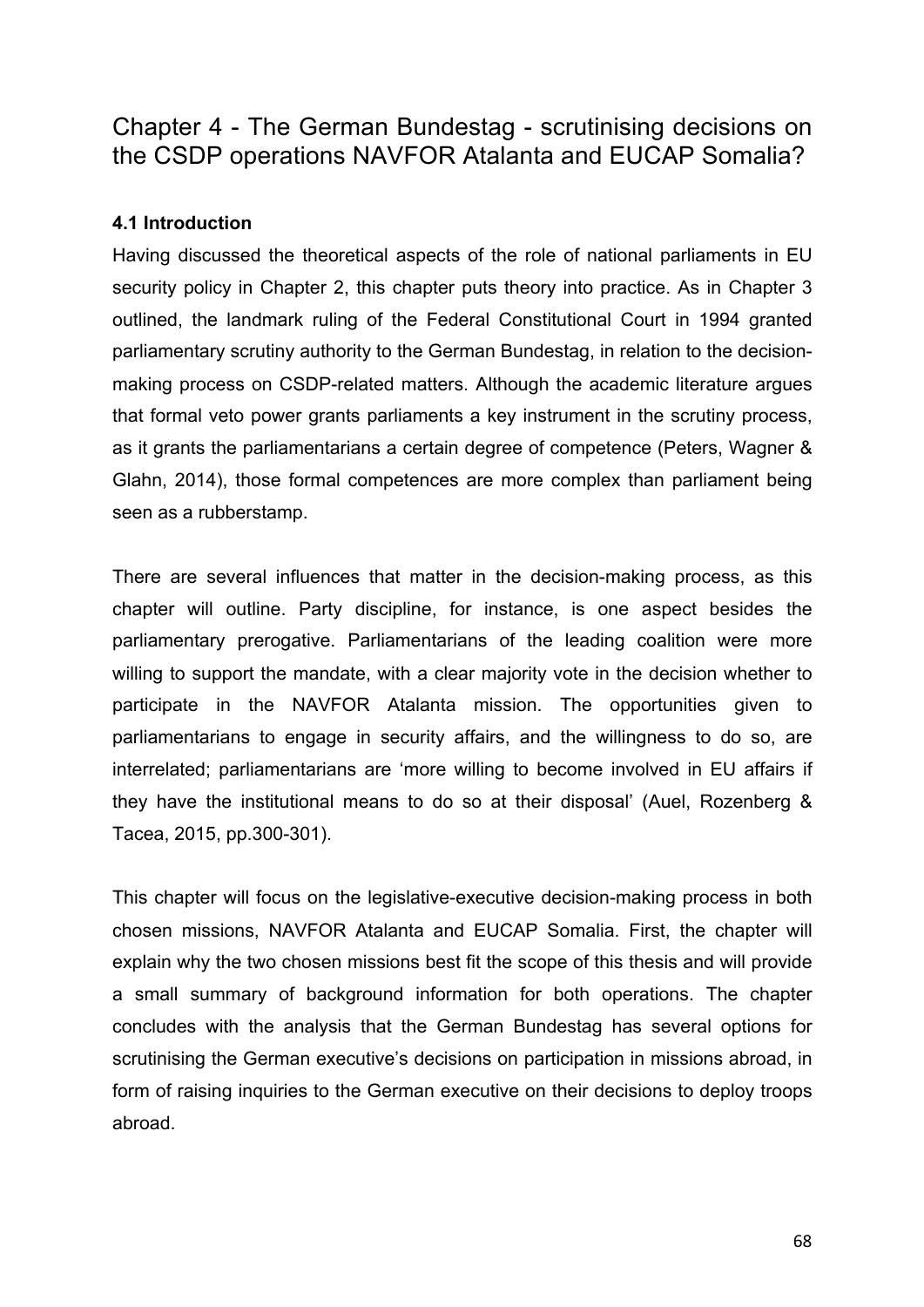### **4.2. Military and Civilian missions under the CSDP Umbrella**

Before exploring the missions chosen in this research and the role of the German executive and legislative in the decision-making process, it is important to highlight the important historical steps in the creation of the CSDP to then understand the structure of the CSDP in the decision-making structure to launch missions.

In December 1991, the CFSP was established, with the objectives to safeguard the common values, interests, independence, and integrity of the Union per the principles of the UN Charter; to strengthen the security of the Union in all ways; to preserve peace and strengthen international security, and to promote international cooperation as well as develop democracy and respect for human rights<sup>22</sup>. The Maastricht Treaty (1992) states that the EU's CFSP

shall include all questions relating to the security of the Union, including to a common defence, should the European Council so decide. It shall in that case recommend to the Member States the adoption of such a decision in accordance with their respective constitutional requirements.

At that time, according to Fritsch (2006), the EU lacked, however, a military capability to act autonomously, and the Petersberg Tasks<sup>23</sup> manifested the recognition of a new security environment in the EU after the Cold War, becoming the heart of the European Security and Defence Policy (ESDP), later to be named the CSDP. The CSDP forms a part of the CFSP and composes one of the main pillars of EU external action, initiated by the Treaty on European Union (TEU). The CSDP allows for the development of civilian and military missions that includes peacekeeping, conflict prevention and enhancing international security.

The CSDP framework is built on the premises that the EU High Representative for Foreign and Security Policy (currently Federica Mogherini)<sup>24</sup>, proposes the launch of

 $22$  European Union, Treaty on European Union (Consolidated Version), Treaty of Maastricht, 7 February 1992.

<sup>&</sup>lt;sup>23</sup> The Petersberg Tasks, agreed upon in 1992, form part of the CSDP and define the spectrum of military action within the scope of the European Union operations. Source: European Union External Action (2018) Shaping of a Common Security and Defence Policy (online) Available at: https://eeas.europa.eu/headquarters/headquarters-homepage/5388/shaping-common-security-anddefence-policy\_en (Accessed 03.03.2018)

 $24$  in collaboration with the Political and Security Committee (PSC), the EU Military Committee (EUMC), and the EU Military Staff (EUMS) that consists of personnel from the EU member states in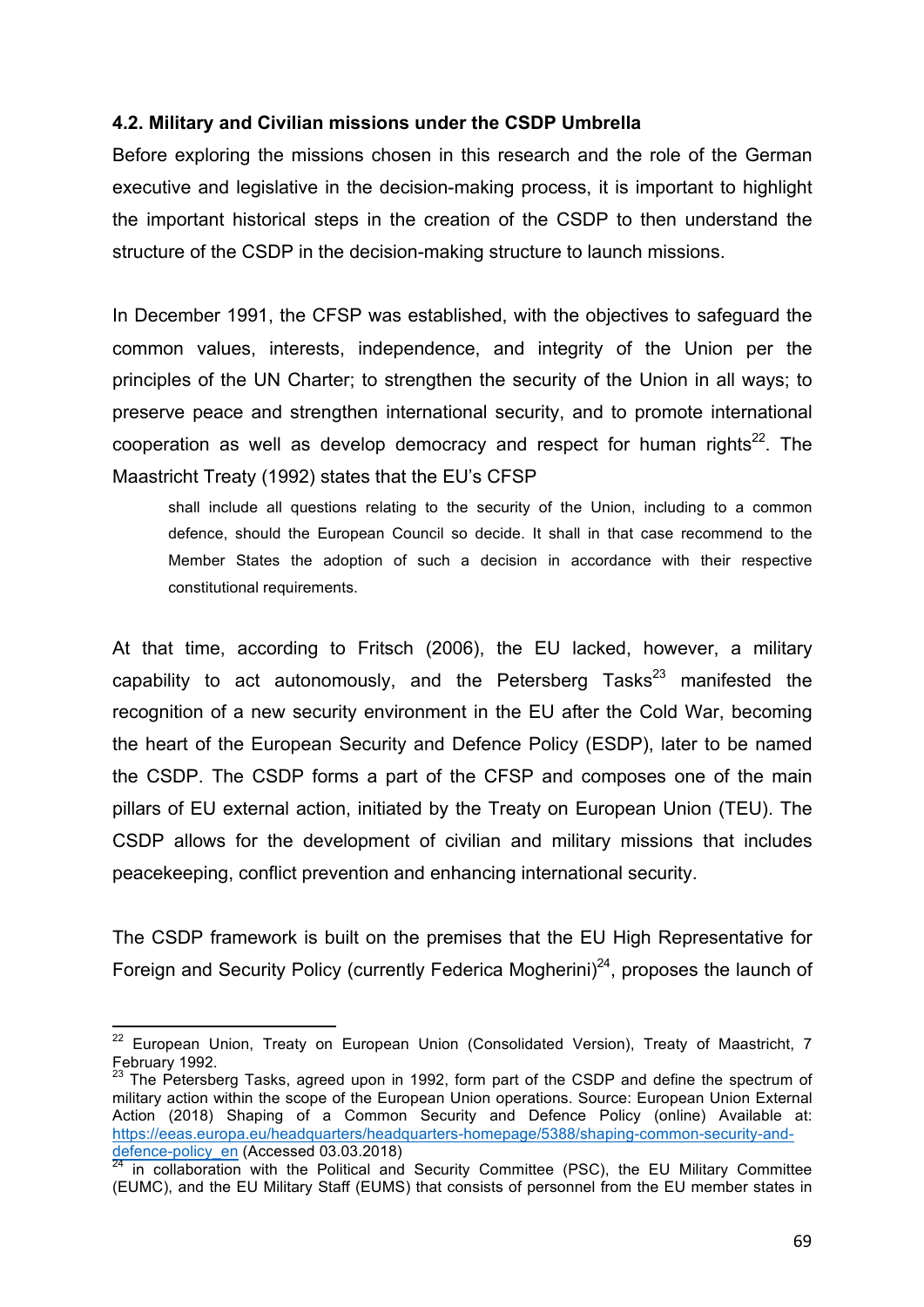a mission and Member States can provide a first indication if they are interested to contribute with forces. Once the decision to launch a mission has been agreed upon, Member States can join the CSDP mission. Political and military solidarity among the EU member states was reinforced through the inclusion of the "solidarity clause" in Article 222 of the Treaty on the Functioning of the European Union (TFEU):

The Union and its Member States shall act jointly in a spirit of solidarity if a Member State is the object of a terrorist attack or the victim of a natural or man-made disaster. The Union shall mobilise all the instruments at its disposal, including the military resources made available by the Member States…

As declared in Article 42 (1) of the Treaty of Lisbon, the CSDP framework "shall be an integral part of the common foreign and security policy" and is to provide "an operational capacity drawing on civilian and military assets" for the EU to use for crisis-management missions. Most notably, considering the scope of this research on the role of the executive-legislative relations in the decision-making process on security affairs, Article 42 (2) that declares that the EU member states should adopt the decision on CSDP matters in line with their constitutional regulations:

The common security and defence policy shall include the progressive framing of a common Union defence policy. This will lead to a common defence, when the European Council, acting unanimously, so decides. It shall in that case recommend to the Member States the adoption of such as decision in accordance with their respective constitutional requirements.

The most notable fact about the CSDP framework and the decision-making process to launch a mission is that the CSDP requires the unanimous support of all EU member states on decisions on military issues. This decision to participate in missions under the CSDP umbrella, however, is made by the national executives, giving them a full right to decide, leaving the national parliaments with a rather marginal role to play. However, Moelling and von Voss (2015) argue that the area of security has a "serious parliamentary dimension", in terms of both the decision on the use of armed forces and decisions on defence procurements that can affect defence cooperation. Moelling and von Voss (2015) further argue that even though national parliaments have little influence on the framework conditions and the conditions under which troops are being sent abroad, national parliaments still have

<sup>&</sup>lt;u> 1989 - Jan Sarajević, politički predsjednik i politički politički politički politički politički politički po</u> which the latter two are involved in the military planning of an operation and the proper execution of the military mission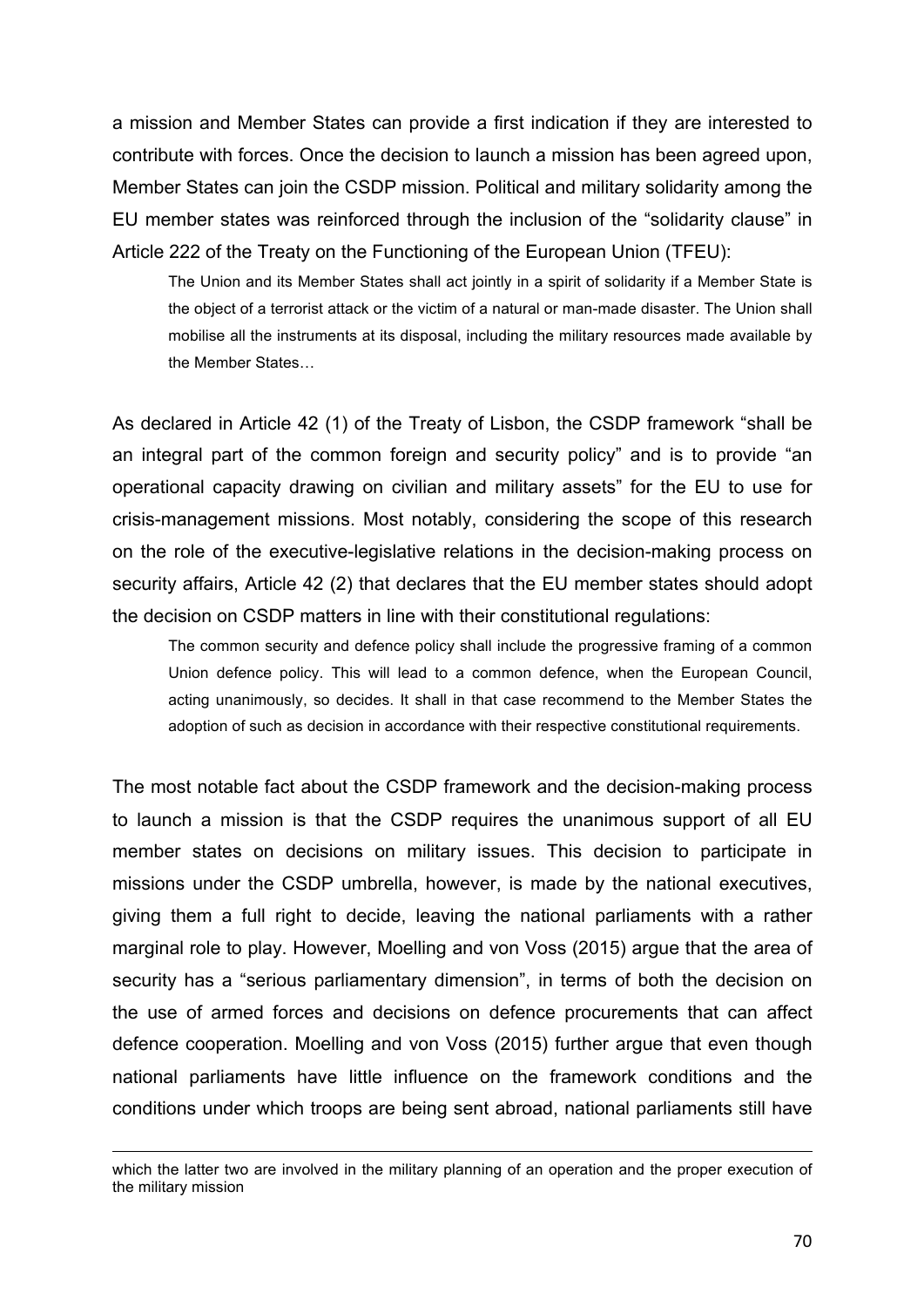basic scrutiny mechanisms at hand to engage in monitoring national troops in various operations.

The missions that are launched under the CSDP umbrella allow the EU to play a principal role in peace-keeping, conflict prevention, and overall strengthening of international security (European External Action Service, 2018a). In the Somalian area, the EU has especially focused on 3 different sectors: state building and securing peace, food security, and education (European Union External Action 2018b). The 2 missions that were chosen for the analysis – NAVFOR Atalanta and EUCAP Somalia – fit very well with the overall goal of the CSDP framework and within the scope of this research. Even though both missions fulfil different purposes and are different in nature – NAVFOR Atalanta is a military mission and EUCAP Somalia is a civilian mission – both aim to secure, stabilise, and support the development of security at the seaways at the Horn of Africa and Western Indian Ocean by fighting Somali-based piracy and armed robberies (EUNAVFOR, 2018).

### *Mission selection- NAVFOR Atalanta and EUCAP Somalia*

There are several reasons why the German Bundestag was chosen. As already mentioned, it plays a vital part in the decision-making process about the deployment of German troops abroad, a privilege that is not granted to every national parliament within the EU. For this study, two CSDP missions have been selected to examine the role of the German Bundestag within the decision-making process, one military mission and one civilian mission. The reason for choosing two different types of mission lies in the nature of the regulations. For military missions, the German Bundestag has the legal right to participate and authorise the deployment of military troops abroad, granted by the Parliamentary Participation Act. For civilian missions, however, there is no official right for the Bundestag to be heard before participation, which makes it particularly interesting in the context of this study.

Germany has participated in several military and civilian missions under the CSDP umbrella. Because the scope of the present study is limited, it will answer the research question based on two chosen operations. The rationale behind choosing these missions – and the reasons why they suit the scope of this study – lies in their nature. NAVFOR Atalanta is a military mission, and as the Bundestag has a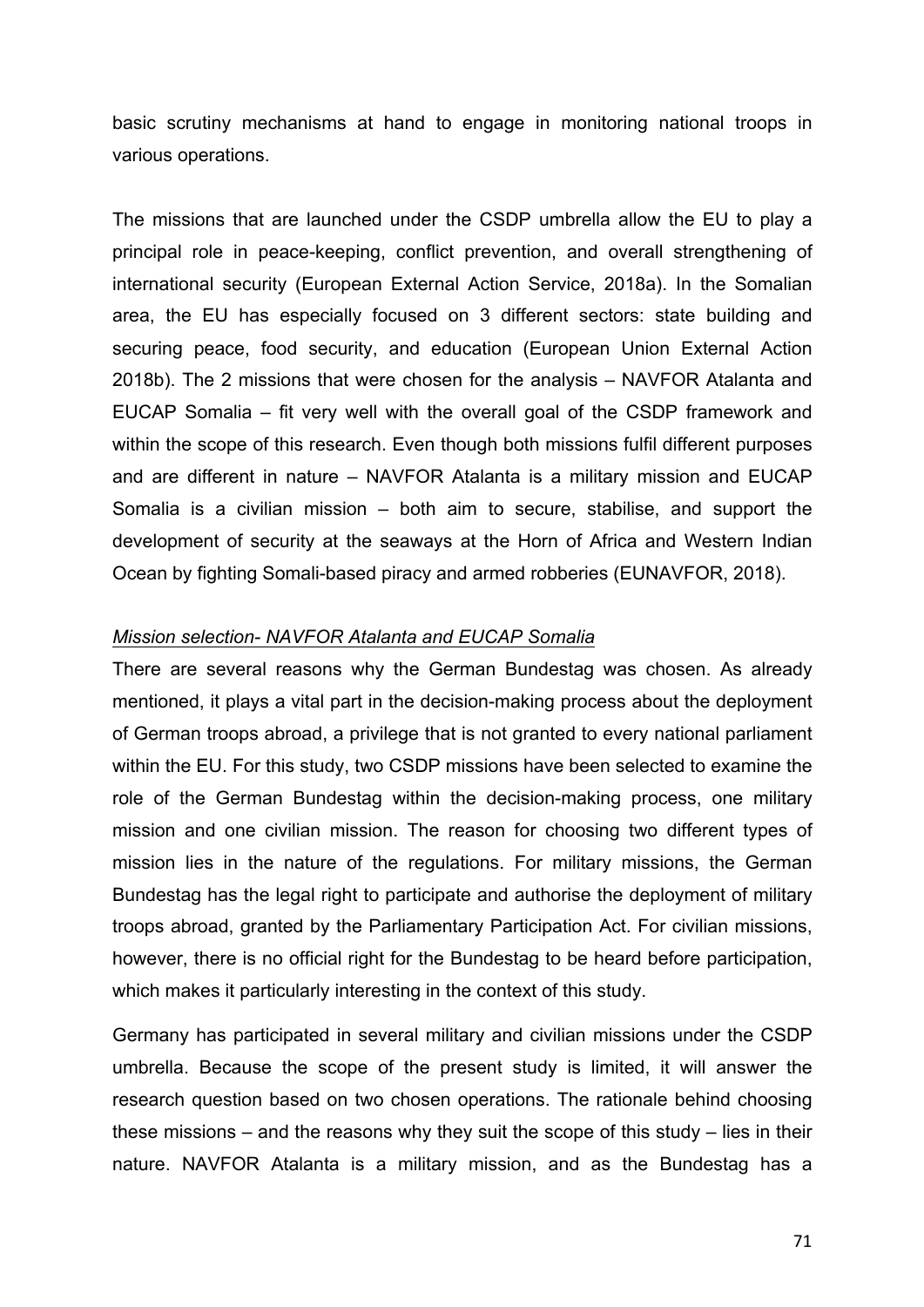parliamentary prerogative to approve troop deployment, parliamentary scrutiny may be based on formal aspects. EUCAP Somalia is a civilian mission, so the Bundestag has no formal say in the matter, and it is likely to have resulted in informal scrutiny. These missions are analysed to understand the formal and informal parliamentary scrutiny mechanisms.

The literature argues that the prior authorisation of military troop deployments grants parliaments a powerful oversight tool. The right to approve or reject the government's proposal for the deployment of military troops is the strongest asset of parliamentary oversight (Born & Haenggi, 2005). Born and Haenggi (2005) established four models regarding parliamentary involvement in the deployment of military troops. They examined the German Bundestag as a 'strong' parliament, belonging to the group that has the right to decide on, or give prior authorisation of, the deployment of military troops. In a typology of parliamentary war powers, Dieterich, Hummel, and Marschall (2015) ranked the German Bundestag to be 'comprehensive' and highly influential in security policy, due to its parliamentary prerogative. As the legal war power right has been discussed throughout the thesis, the focus for discussion of this chapter is more related to the other two factors of Born and Haenggi's triad framework; ability and attitude.

It is interesting to investigate a civilian mission to look beyond the parliamentary prerogative. Wagner et al. (2010) argue that MPs should exercise their given authority tools, but also use their resources. The latter refers to obtaining information on security and CSDP-related matters, which will ensure the opportunity for MPs to engage in security policy decision-making processes. As formal powers form a key feature of the scrutiny process, the parliamentarians' abilities and attitudes may essentially adjust it (Maatsch & Galella, 2016). While the existing literature often focuses on the formal mechanism in effective parliamentary scrutiny, the concepts of ability and attitude have been subject to limited research (Huff, 2015). Parliaments, therefore, ought to have certain resources that allow them to increase effective scrutiny, as well as to become engaged in exercising their authority and resources (Wagner, Peters & Glahn, 2010).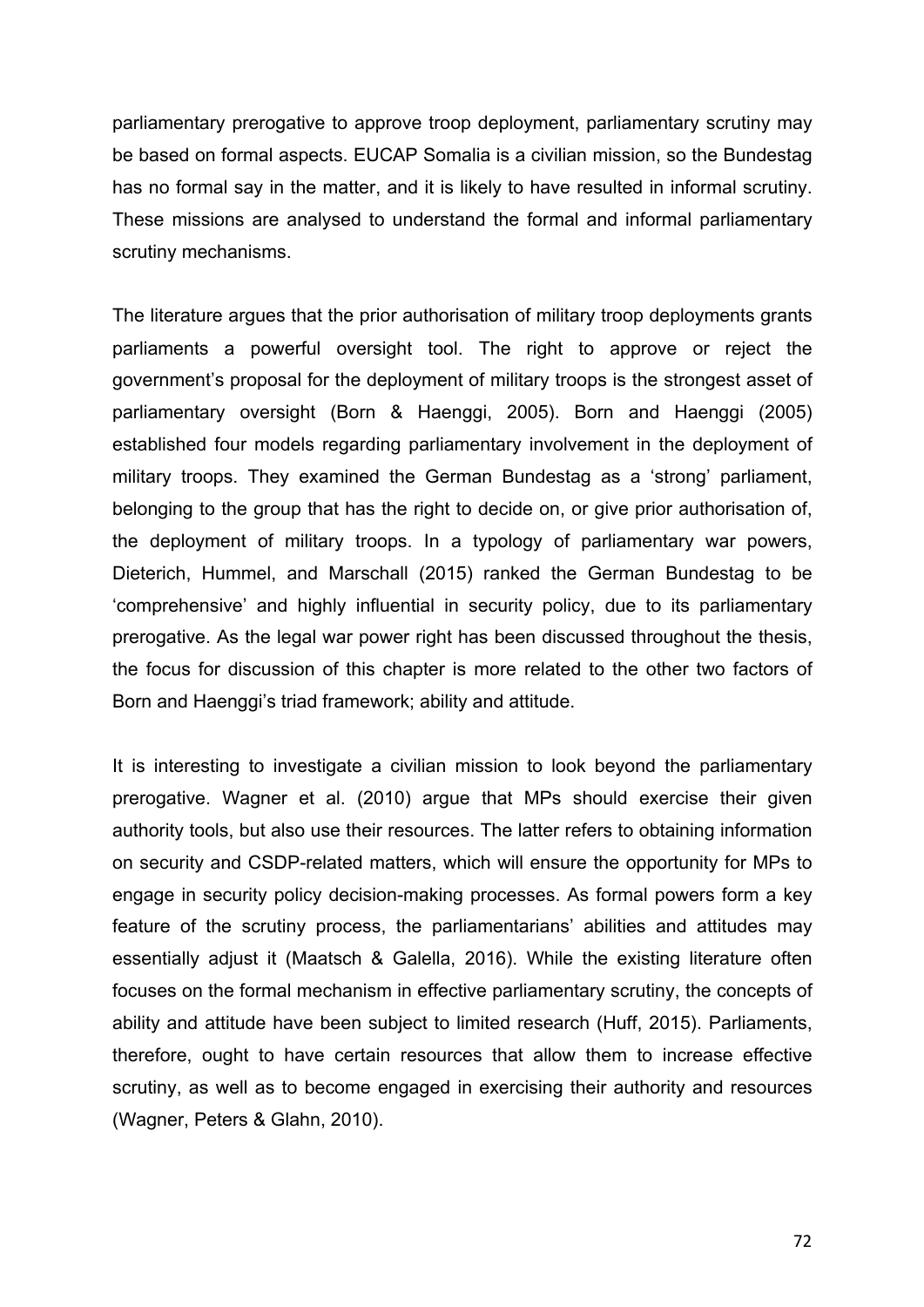Both missions were primarily chosen as they are being conducted in a region that has attracted the attention of, and fostered cooperation among, EU member states and other international institutions. Therefore, a key factor is multilateral cooperation and German responsibility to participate. The region is particularly important for Germany, as it affects sea routes and the German economy is primarily exportbased. In sum, the two operations chosen for this research are interesting for a variety of reasons. They share several similarities: a) both missions were launched under the **CSDP umbrella**; b) they are both **ongoing**; c) and they are being conducted in the **same geographical location** (see **Figure 4.1.**) – the coast of Somalia– with the main aim of fighting against piracy. However, the decisive factor for choosing these missions is that they **differ in their nature**; NAVFOR Atalanta is a military mission, while EUCAP Somalia is a civilian mission.

|  | <b>Operation</b> | <b>Status</b>       | <b>German Participation</b> | <b>Mission Type</b> |
|--|------------------|---------------------|-----------------------------|---------------------|
|  | NAVFOR Atalanta  | Ongoing, since 2008 | December 2008               | Militarv            |
|  | EUCAP Somalia    | Ongoing, since 2012 | August 2012                 | Civilian            |

**Table 4.1. The selected CSDP missions for this study**

**Figure 4.1. CSDP missions EUCAP Somalia and NAVFOR Atalanta. Source: www.eeas.com**



Most research on the role of national parliaments has drawn on quantitative studies of EU affairs (for a detailed overview, see Auel, Rozenberg & Tacea, 2015), or parliamentary prerogatives and parliaments' involvement in the CSDP (Maurer & Wessels, 2001), both applying a cross-country comparison. Although previous research has looked at the NAVFOR Atalanta operation and parliamentary involvement (Peters, Wagner & Glahn, 2014), the focus of this research is solely on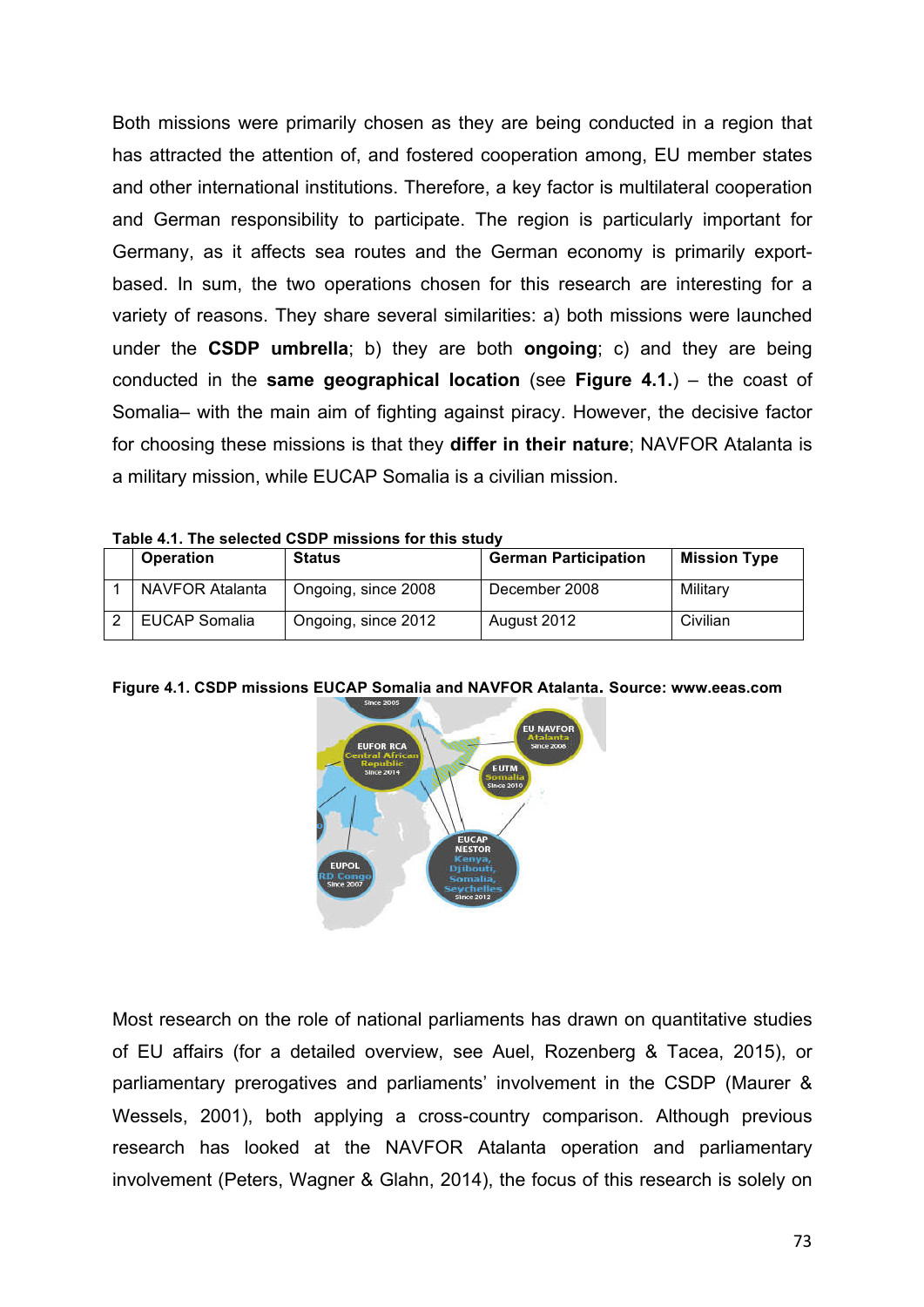the role of the parliamentary prerogative in a cross country comparison, and did not look at informal channels for parliamentary participation. Little attention has been paid to parliamentary scrutiny over civilian missions. One possible explanation for this could be that approval by the Bundestag is not required for the country to participate in civilian missions abroad. Therefore, other factors may provide clues about opportunities for parliamentary scrutiny over security policy and explore other mechanisms available to Bundestag members to enhance the scrutiny mechanisms related to both military and civilian missions.

## **4.2.1. Background of the Operations NAVFOR Atalanta and EUCAP Somalia**

In 2008, the CSDP-grounded 'Operation Atalanta' was launched to safeguard the sea routes in the Pacific region that have been afflicted by pirates and organised crime, leading to a humanitarian crisis. Its role is to "contribute to the deterrence, prevention and repression of acts of piracy and armed robbery off the Somali coast" (Council Decision 2008/918/CFSP). The decision to launch the mission was based on a serios of previous United Nations Security Council (UNSC) resolutions:

- ¥ **Resolution 1814 (2008)** The Security Council *reiterates its support… to protect the World Food Programme maritime convoys, calls upon States and regional organizations…to take action to protect shipping involved with the transportation and delivery of humanitarian aid to Somalia*… 25
- ¥ **Resolution 1816 (2008)** The Security Council was *gravely concerned by the threat that acts of piracy and armed robbery against vessels pose to the promt, safe and effective delivery of humanitarian aid to Somalia, the safety of commercial maritime routes and to international navigation…<sup>26</sup>*
- **Resolution 1838 (2008)** The Security Council recalled on the previous Resolutions 1814 and 1816 and commended on *the establishment by the European Union of a coordination unit with the taks of supporting the surveillance and protection activities carried out by some member States of the European Union off the coast of Somalia, and the ongoing planning process towards a possible European Union naval operation…<sup>27</sup>*
- ¥ **Resolution 1844 (2008)** The Security Council emphasised *the continued contribution made to Somalia's peace and security*…and recalls *its intention…to take measure against those who seek to prevent or block peaceful political process…that undermines stability in Somalia or the region.*<sup>2</sup>
- **Resolution 1846 (2008)** The Security Council expressed *again its determination to ensure the long- term security of World Food Programme (WFP) maritime deliveries to Somalia*…and recalled *the establishment by the European Union (EU) of a coordination unit with the task of supporting the surveillance and protecting activities carried out by some member States of the European Union off the coast of Somalia*… 29

 $^{25}_{\sim}$ S/RES/1814 (2008) available at: https://undocs.org/S/RES/1814(2008)

 $^{26}$  S/RES/1816 (2008) available at: https://undocs.org/S/RES/1816(2008)

<sup>27</sup> S/RES/1838 (2008) available at: https://undocs.org/S/RES/1838(2008)

 $^{28}$  S/RES/1844 (2008) available at: https://undocs.org/S/RES/1844(2008)

 $^{29}$  S/RES/1846 (2008) available at: https://undocs.org/S/RES/1846(2008)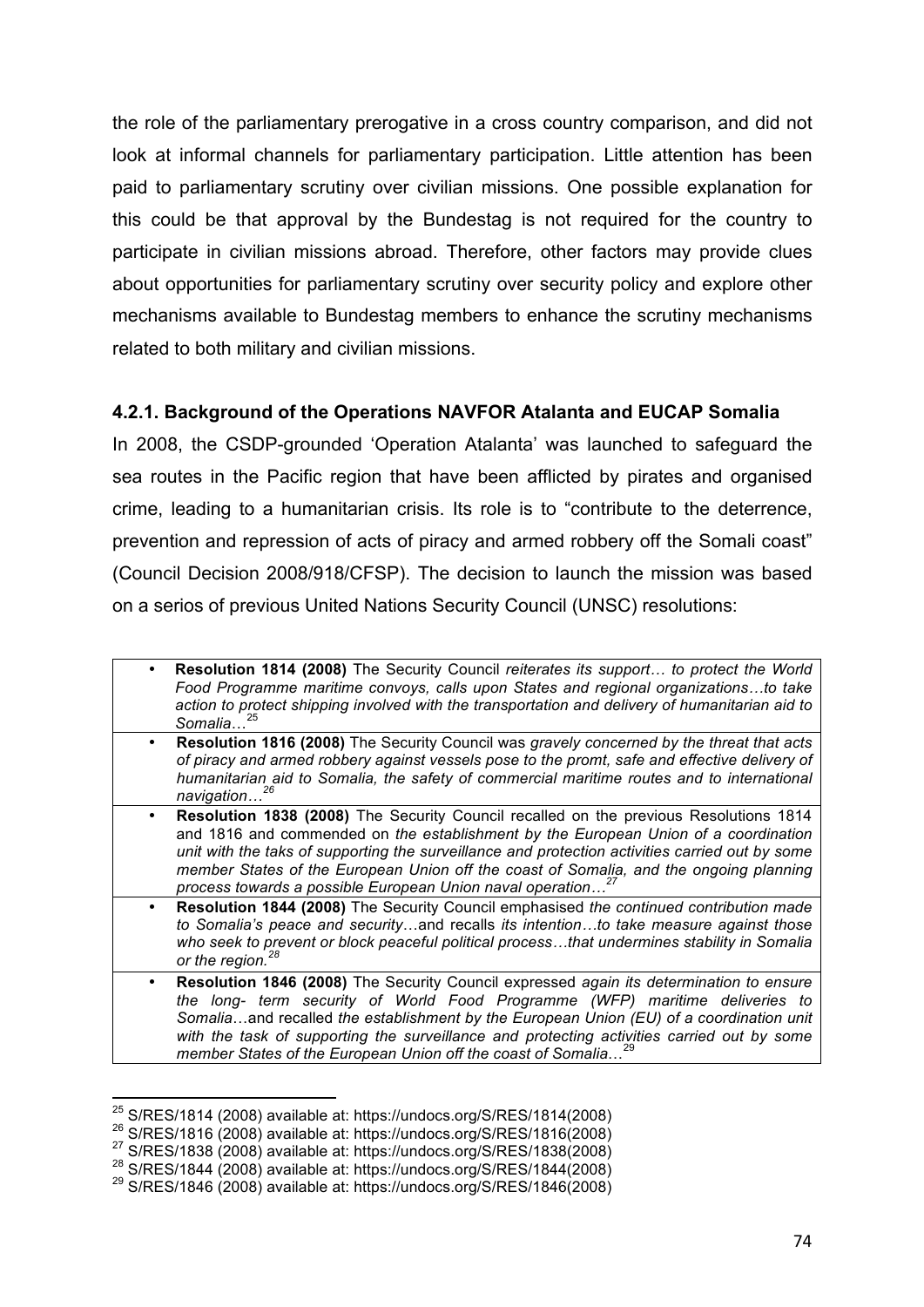Later, in 2012, the civilian mission, EUCAP Somalia, was launched to support the area around the Somalian Coast. German armed forces participated at the launch of both missions.

The launch of the EU-led naval mission at the Horn of Africa and the Western Indian Ocean was prompted by the increasing activity of Somali-based piracy and armed robbery (EEAS, 2018). Somalia has been one of the largest humanitarian crisis areas in the world and as of September 2017, more than three million people here relied on urgent humanitarian aid (World Food Programme, 2018). While the aid was primarily provided by the United Nations World Food Program (WFP), attacks by pirates on ships that carried urgent humanitarian aid hindered the operations to provide the supplies to the suffering Somali population. In addition to these humanitarian considerations, another reason for sending a European naval mission was that the pirates operating in this area were an increasing threat to security and international shipping (EEAS, 2018). This was especially the case with the area around the Gulf of Aden that provides an important sea route between Europe and Asia. Heading to and from the Suez Canal, the area sees the passing of up to 30,000 ships each year (Reuters, 2011). In fact, millions of tonnes of crude oil, petroleum, gas and coal is among the freight that is ferried every month through this area. However, the leading operatives of the global merchant fleet that carries 90 percent of the world´s freight have been forced to consider bypassing the Gulf of Aden and the Suez Canal (Reuters, 2011).

Piracy and the attendant concern for Somalia's development -- in terms of both humanitarian and security aspects -- began to deepen after the overthrow of the Somali President, Siad Barre, in 1991 (Novaky, 2018). The overthrow of the dictatorial Barre led to the collapse of the Somali central government and left Somalia and its coastlines largely ungoverned, which allowed self-appointed militias to roam freely in the country´s territory and in its waters (Novaky, 2018). In fact, following the downfall of President Siad Barre, civil war broke out between the supporters of President Ali Mahdi Mohamed and the supporters of General Mohamed Farah. Collaborating with the Organisation of African Unity (OAU), the UN subsequently tried to solve the conflict, providing humanitarian aid and leading the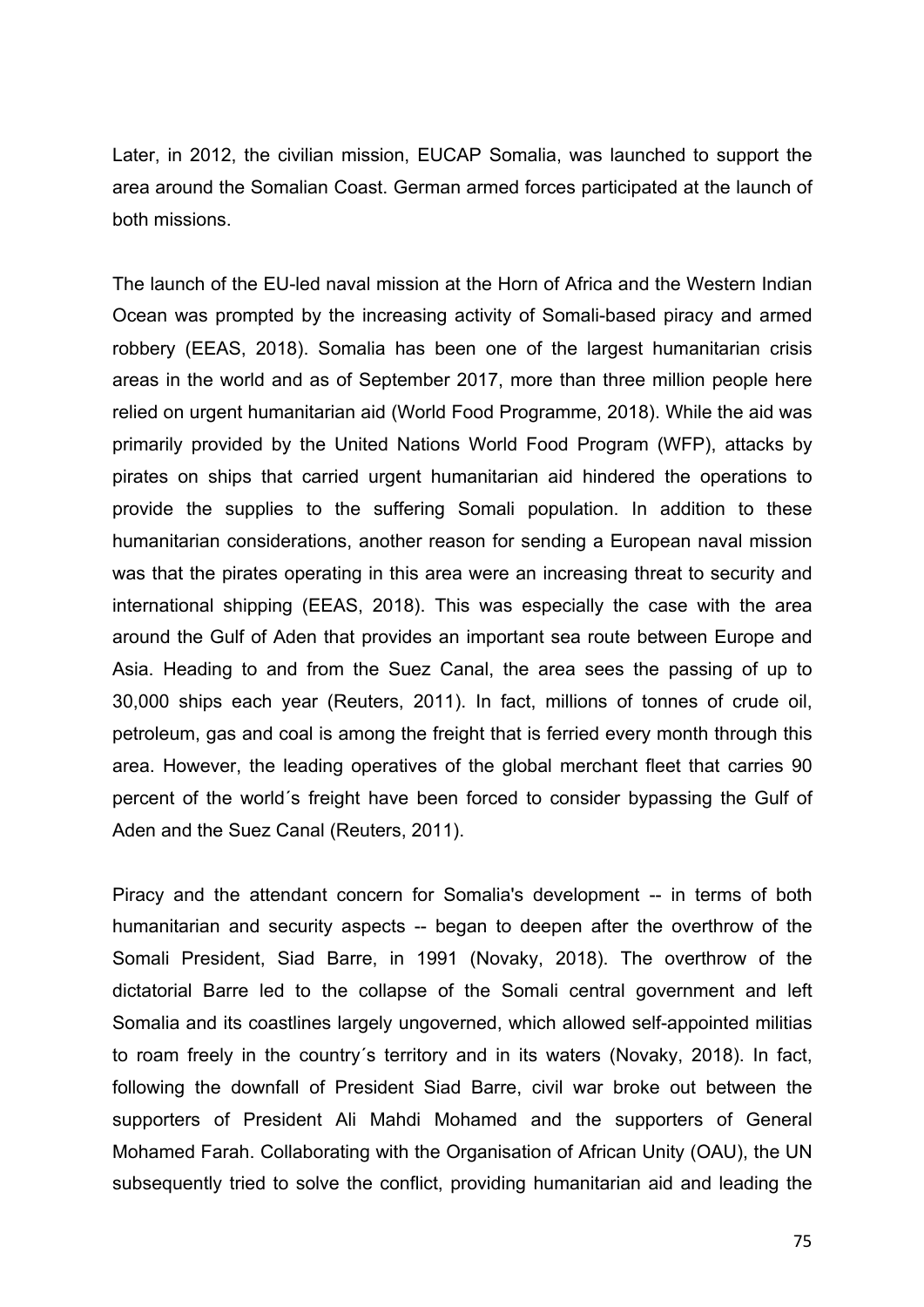arms embargo imposed by the Security Council in 1992 against Somalia as well as establishing the 'United Nations Operation in Somalia' (UNOSOM) (United Nations, 2018).

The Security Council… decides, under Chapter VII of the Charter of the United Nations, that all states shall, for the purpose of establishing peace and stability in Somalia, immediately implement a general and complete embargo on all deliveries of weapons and military equipment to Somalia until the Council decides otherwise (UN Resolution 733, 1992)

In UN Resolution 814<sup>30</sup>, the UN Security Council expressed its concerns for the continuing violations of international humanitarian law and authorized to expand UNOSOM. In 2004, a transitional government was appointed, yet has been incapable to uphold order within Somalia (Geiss and Petrig, 2011). Meanwhile, in January 2007, the peace mission known as the 'African Union Mission in Somalia' (AMISOM) was launched. This mission was created by the African Union´s Peace and Security Council with the aims of supporting the stabilization of the country and providing peacekeeping forces (African Union Mission in Somalia, 2018).

Piracy is not a new phenomenon to Somali waters, as stated in 'the Report of the Monitoring Group on Somalia pursuant to Security Council resolution 1811<sup>31</sup>, Piracy in Somalia's waters has developed from a 'domestic nuisance' into a 'sophisticated and well- organised industry'. An estimated 30,000 vessels passing through the sea lanes of the Gulf of Aden every year<sup>32</sup>. In February 2008, the Somalian government asked the UN Security Council for help in the fight against piracy (Bundeswehr, 2018) and the Security Council subsequently took up the issue by proposing several resolutions:

On May 15, 2008, the UNSC called for action in terms of the general protection of humanitarian aid:

…underlining the importance of providing and maintaining stability and security throughout Somalia, and underscoring the importance of disarmament, demobilisation and reintegration of militia and ex-combatants in Somalia (UN Resolution 1814).

 $\frac{30}{2}$  S/RES/814 (1993) available at: http://unscr.com/en/resolutions/doc/814

<sup>31</sup> Available at: http://www.un.org/ga/search/view\_doc.asp?symbol=S/2008/769

 $32$  United Nations "Report of the Monitoring Group on Somalia pursuant to Security Council Resolution 1811 (2008), available at: http://www.un.org/ga/search/view\_doc.asp?symbol=S/2008/769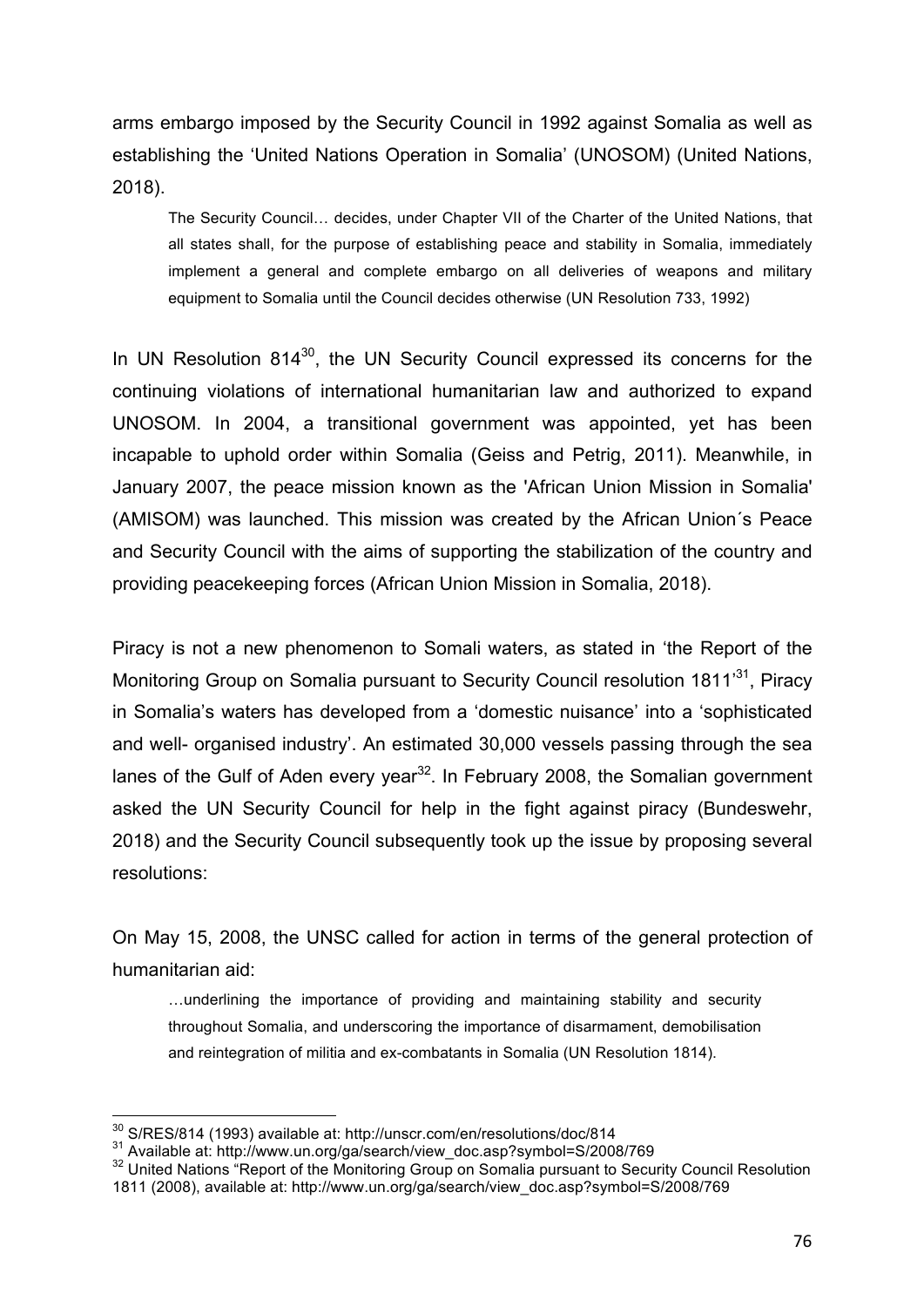The UN Resolution 1816 of June 2008 then went into more detail and particularly focused on the impact of piracy in this region and its threat to the humanitarian aid efforts:

…gravely concerned by the threat that acts of piracy and armed robbery against vessels pose to the prompt, safe and effective delivery of humanitarian aid to Somalia, the safety of commercial maritime routes and to international navigation…

The UN Resolution 1838 of October 2008 then highlighted the fact that the threat of piracy was increasing:

…gravely concerned by the recent proliferation of acts of piracy and armed robbery at sea against vessels off the coast of Somalia…noting with concern also that increasingly violent acts of piracy are carried out with heavier weaponry, in a larger area off the coast of Somalia...demonstrating more sophisticated organisation and methods of attack…

On 8 December 2008, the EU adopted the naval mission, 'Atalanta', which included the participation and contribution of several European member states. This mission was launched to "contribute to the deterrence, prevention and repression of acts of piracy and robbery off the Somali coast" (Council Decision 2008/ 918/ CFSP). The CSDP military missions were derived from several UNSC Resolutions:

Condemning all acts of violence and extremism inside Somalia and expressing its concern regarding the continued violence inside Somalia (UNSC 1801, 2008).

Reaffirming the importance of the sovereignty, territorial integrity, political independence and unity of Somalia (UNSC 1811, 2008; 1831, 2008).

…reiterates its support for the contribution made by some States to protect the World Food Programme maritime convoys, call upon States and regional organizations…to take action to protect shipping involved with the transportation and delivery of humanitarian aid to Somalia and United Nations-authorized activities… (UNSC 1814, 2008).

…condemns and deplores all acts of piracy and armed robbery against vessels in territorial waters and the high seas off the coast of Somalia (UNSC 1816, 2008.)

Meanwhile, German support for the mission came as no surprise, given the fact that Germany is, alongside China and the US, among the world's leading trading nations.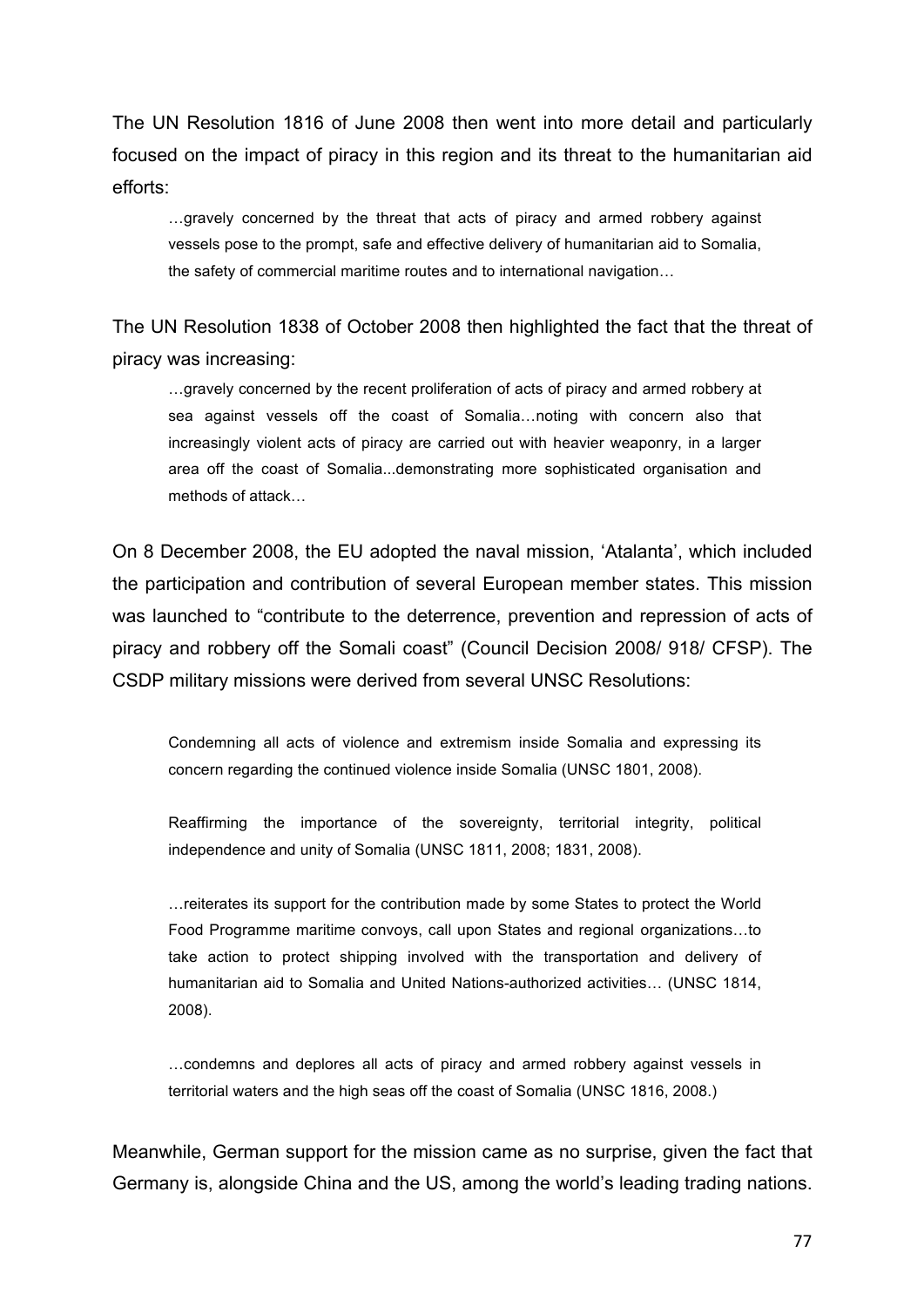Along with the protection of their own economic interests, Germany was also concerned with ensuring a secure naval passage alongside the Somali coast for their trading partners (Bergstrand and Engelbrekt, 2016). On December 10, 2008, the federal government proposed to participate with the German armed forces by providing up to 1400 soldiers in the Atalanta operation (BT-Drs. 16/ 11337). On December 19, the Bundestag accepted the government proposal by a large majority (Plenary protocol 16/ 197). Since then, there have been several mandate extensions<sup>33</sup>, all with German Bundestag approval, and the current mandate for the provision of German armed forces in the Atalanta mission with an upper limit of 600 soldiers runs until 31 May 2018 (Bundeswehr, 2018).

In line with the Atalanta mission's aim of aiding the Horn of Africa, the civilian mission, 'EUCAP Somalia' was established in 2012. On August 15 of that year, the German Federal Cabinet agreed to German participation. The aim of the mission was to assist the Somali government by sending experts to perform actions such as establishing a coastal police force for the country and providing support for legal issues related to maritime safety. However, its overall aim was not to fight the pirates directly (Foreign Office, 2017a). The civilian mission, EUCAP Somalia was finally launched On July 16, 2012 to assist the development in the Horn of Africa and the Western Indian Ocean States in terms of their self-sustainable capacity for continued enhancement of their maritime security, including counter-piracy and maritime governance (Council Decision 2012/ 389/ CFSP). EUCAP Somalia had an initial geographic focus on Djibouti, Kenya, the Seychelles and Somalia, while it was also to be deployed in Tanzania, following the receipt of an invitation from the Tanzanian authorities (Article 2) by the Union. From 2012 to 2015, German armed forces participated in this mission, before military participation was suspended in April 2015. However, up to five officials of the federal and state police as well as several civilian experts remain on the mission (Bundeswehr, 2015).

<sup>33</sup>BT- Drs. 17/ 179 (09.12.2009), BT- Drs. 17/ 3691 (10.11.2010), BT- Drs. 17/ 7742 (16.11.2011), BT-Drs. 17/ 9339 (18.04.2012), BT- Drs. 17/ 13111 (17.04.2013), BT- Drs. 18/ 1282 (30.04.2014), BT-Drs. 18/ 4769 (29.04.2015), BT- Drs. 18/ 8091 (13.04.2016), BT- Drs. 18/ 11621 (22.03.2017)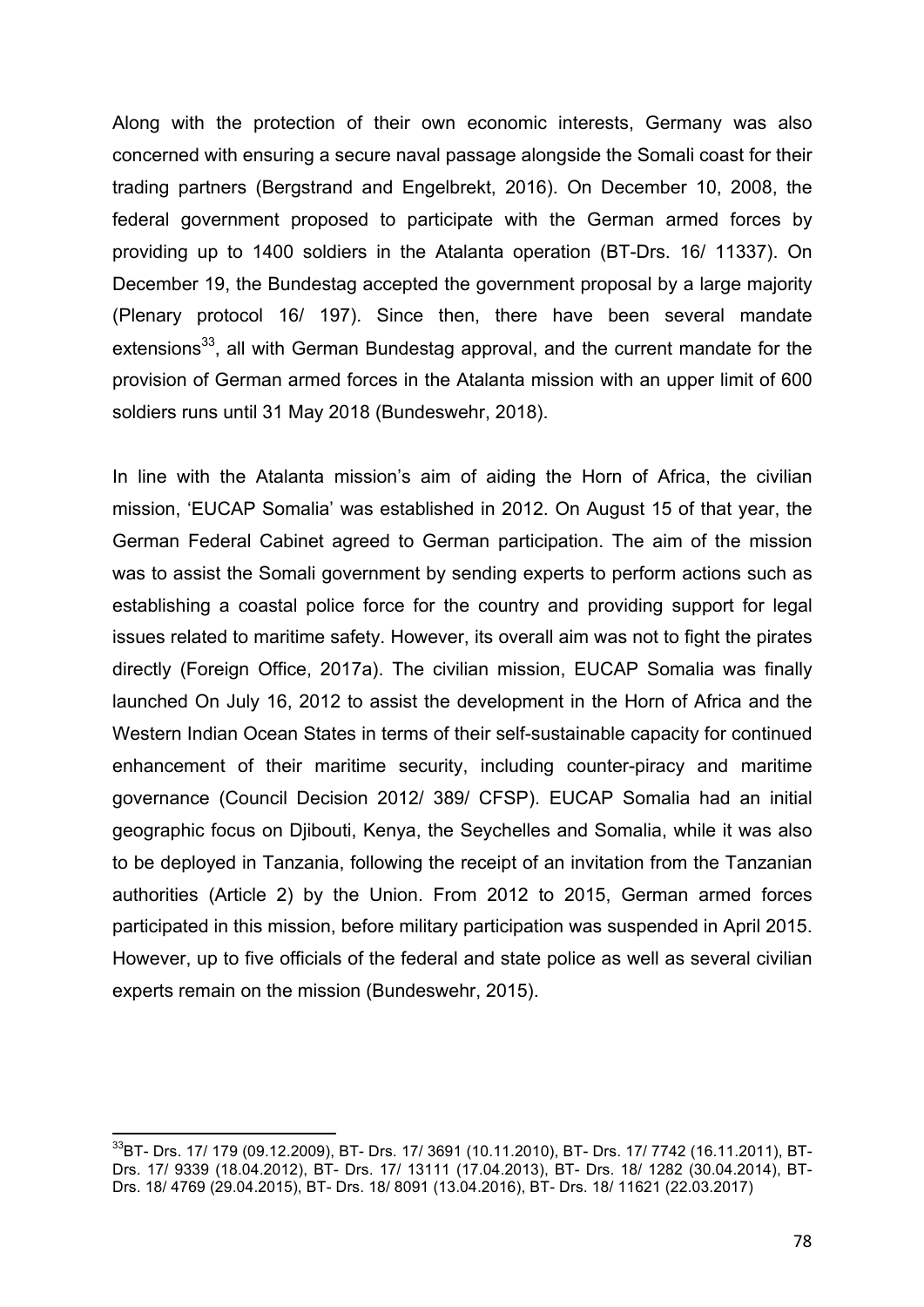# **4.3. The executive's proposal to deploy German armed forces and Parliamentary activities prior operations**

*..How useful is free trade do if you cannot reach your destination by ship? …* Chancellor Angela Merkel<sup>34</sup>

On 19 December 2008, the German Bundestag decided that Germany would participate in the EU's anti-piracy mission. Chancellor Angel Merkel emphasised the connection between 'classical security and the security of the economy'. For the latter, the Chancellor explicitly counted on the security of transport routes. These would be endangered by pirates. For this reason, the Federal government assumed its responsibility. According to Merkel, the German mission is not least due to its own interests. Foreign Minister Steinmeier and Defence Minister Jung gave details on the design of the German contribution to Atalanta in a letter that became publicly available on 5 December 2008. Both, Steinmeier and Jung, showed particularly in the operational orientation of the German contributions. The letter, so Brummer (2013), contained defensive elements, such as the prevention and the defence of the pirate attacks as well as offensive elements, such as a direct plan for an attack on the pirates.

The Atalanta mission was in line with Germany's national interest and thus in support of the German public as the mission would protect vessels shipping humanitarian aid and commercial goods. In 2008, when the Atalanta mission was launched, the public poll of the *Sozialwissenschaftliches Institut der Bundeswehr* shows that every second German supports an active foreign and security policy even though many Germans 'have no concrete knowledge of current Bundeswehr missions abroad, or have never even hear of them' (Bulman, 2009 p. 11-12). Despite the lack of knowledge, Bundeswehr missions are supported by a large majority of the German population because of their confidence in the German armed forces (Bulman, 2009 p. 12). German politicians highlighted humanitarian reasons as a key reason for participating in several plenary debates as well as its' economic interests which were

<sup>34</sup> Original: *was nützt uns ein freier Handel, wenn man mit einem Schiff nicht dahin kommt, wohin man will?* Bulletin der Bundesregierung Nr. 128-1, 26 November 2008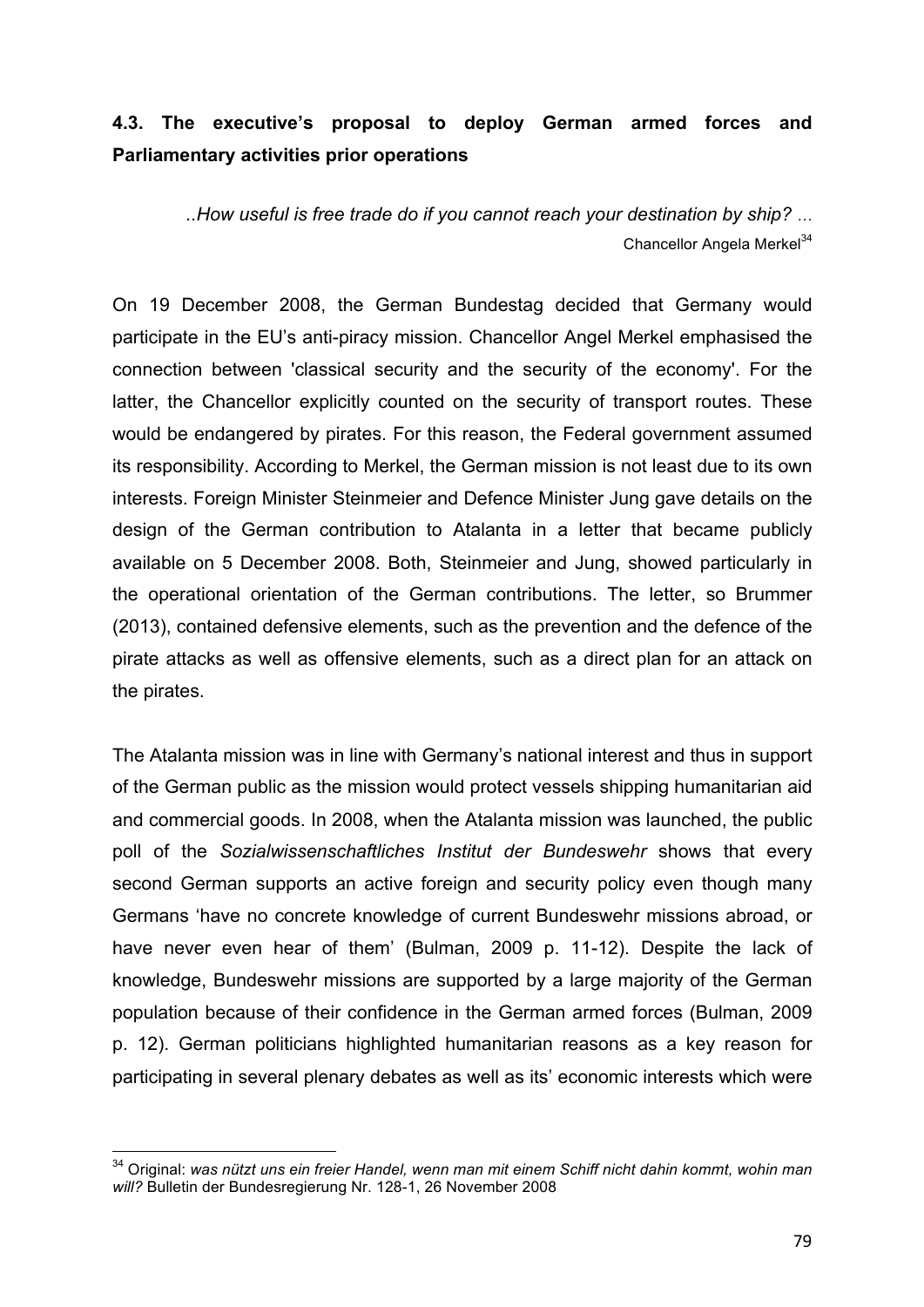affected by the developments in the Horn of Africa. The fight against piracy in the Horn of Africa was an opportunity to provide a service in this regard.

# **4.3.1. Plenary debates and discussions on whether to participate in NAVFOR Atalanta and EUCAP Somalia**

Plenary debates in the German Bundestag provide a platform for information exchange and discussions that ultimately lead to the decision-making of daily matters during the sittings. The plenary is made up of all the members of the Bundestag and divided according to the voting results of the general election (see Table 4.4.1.); each sitting is conducted by the President of the Bundestag or the deputy (Deutscher Bundestag, 2018a). In the German parliament, it is the plenary session that ultimately decides on troop deployment, which contrasts to other countries such as Austria or Spain, where the decision to send troops abroad is taken in committees (Wagner, 2017).

Plenary debates are public, as demanded by the German Constitution. That means that they are broadcast live in the media, and viewers can watch them unfold. On the one hand, this guarantees transparency about the events taking place, awakens interest among the population concerning the activities of the parliament, and increases the self-control of the deputies, but according to Schiller (2002), it is also appropriate that the discussions conducted in the plenum are directly influenced by the voters' preferences. On the other hand, the live transmissions change the content, style, and atmosphere of the Bundestag and mean that the actual work of the parliament, which takes place in committees – and in particular German security policy – cannot be overshadowed (Schiller, 2002).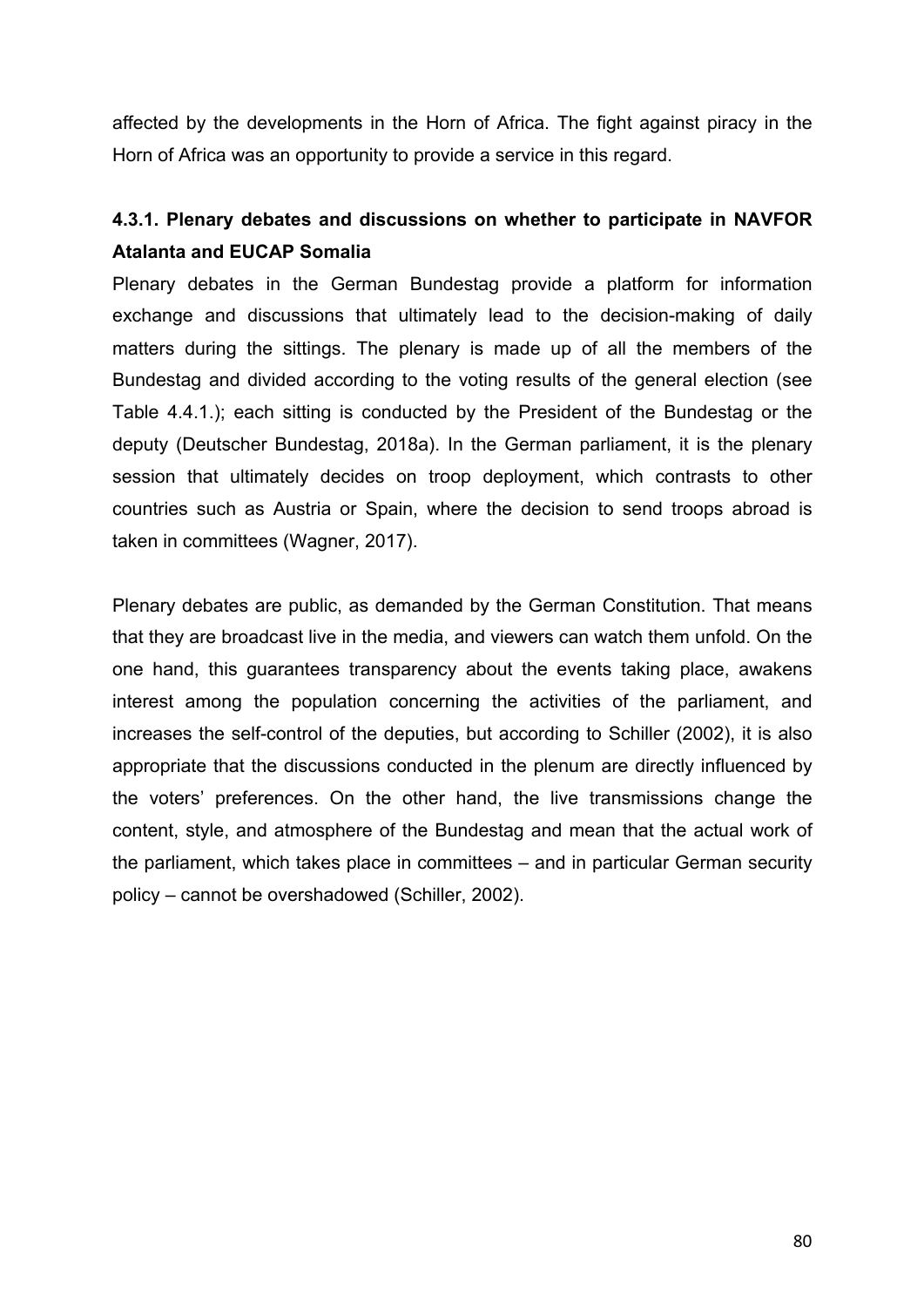

**Figure 4.2. Distribution of seats in the Bundestag, 2005<sup>35</sup>**

Foreign policy and international issues make up a considerable proportion of the plenary debates of the Bundestag, and define the Federal Government's foreign and security policy course vis-à-vis other states and in international negotiations (Ismayer, 2007). Plenary sessions serve to induce the government and administration to provide factual information, expose the deficits, intentions, and priorities of government policy, and examine government and administrative action both in detail and conceptually. Often, the initiative to hold a plenary debate comes from the opposition, but the government often makes use of its ability to issue a government bill to the Bundestag at any time, which is followed by a regular debate. Foreign and European policy dominates, with more than half of all government declarations being made by the Federal Chancellor or the Foreign Minister (Ismayer, 2007).

In the debate about whether to participate in the NAVFOR Atalanta mission, there were several plenary debates to discuss the executive's proposal and wish for the Bundestag to approve the foreign deployment of German armed forces. Participation in the civilian mission EUCAP Somalia did not require formal approval by the German Bundestag, but the overall positive resonance of parliamentarians, as well as the government, was evident. Germany, being an advocate for human rights and humanitarian aid, as enshrined in Article 1 of the German Basic Law, supports the general objective of both missions on the Somalian coast. The focus of the

<sup>35</sup> Source: Tagesschau (2005); *Bundestagswahl 2005* (online). Available at: https://wahl.tagesschau.de/wahlen/2005-09-18-BT-DE/index-content.shtml (Accessed 03.03.2018)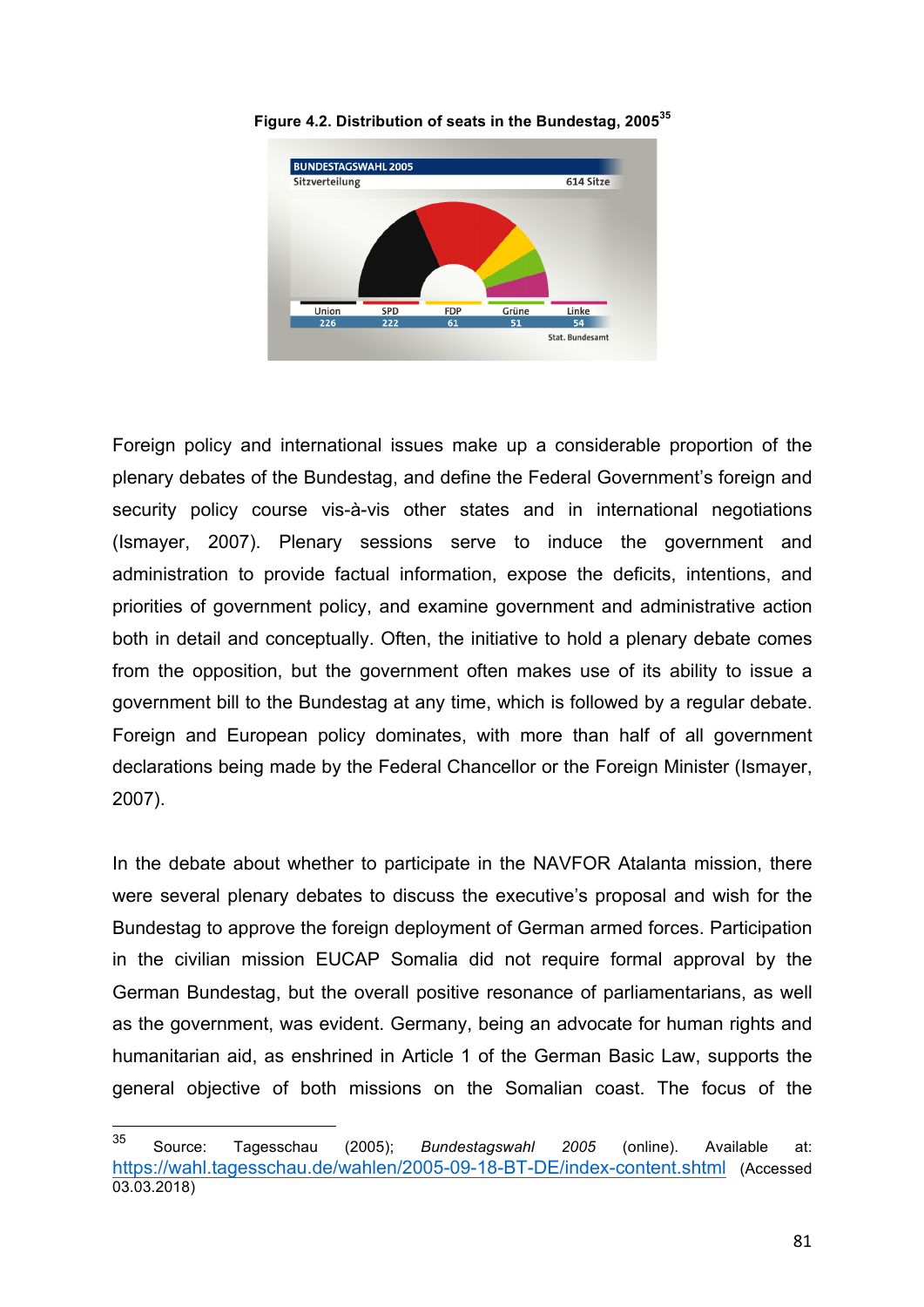humanitarian nature of the operations was evident in the numerous speeches given by the German executive in plenary sessions, in particular on December 17, 2008, seven days after the proposal by the executive to participate in the NAVFOR Atalanta mission.

Defence Minister Franz Josef Jung and Foreign Minister Franz- Walter Steinmeier emphasised the humanitarian characteristics of the operation and thus requested the approval of the Bundestag for German participation. Steinmeier argued in the plenary debate on December 17, 2008<sup>36</sup> that the criminal activities undertaken by the pirates attacking ships in the Horn of Africa threatened the stability that the people of Somalia depend on. Steinmeier stated that in his opinion, this should not be allowed to continue:

The pirates are attacking ships in the Horn of Africa and this year alone, [have] already [attacked] more than 200 ships ... these criminal acts threaten the last remnants of order that people in Somalia depend on. I think we should not just allow that to happen. That is what the world community says, and we too must say that with conviction.<sup>37</sup>

In acknowledgement of the fact that millions of people in the Somalian region are dependent on foreign aid, Steinmeier highlighted the fact that Germany had decided to participate and support the EU-led NAVFOR Atalanta mission in order to secure both the transportation of humanitarian aid to Somalia and civilian shipping. By securing civilian shipping, one important aspect in terms of the German national interest was mentioned by Steinmeier when he argued that:

Through the Gulf of Aden goes... the main trade route between Europe and Asia: 20,000 ships a year with this destination. Many of them belong to German shipping companies, or transport cargo to or from Germany.<sup>38</sup>

Steinmeier further highlighted the importance of supporting the international community with German participation:

<sup>&</sup>lt;sup>36</sup> BT- plenary protocol 16/195, December 17, 2008.

<sup>37</sup> Own translation; original: *Die Piraten ueberfallen Schiffe am Horn von Afrika, allein in diesem Jahr sind das bereits ueber 200 Schiffe… mit diesen kriminellen Umtrieben werden die letzten Reste von ordnung bedroht, auf die die Menschen in Somalia angewiesen sind. Ich finde, wir duerfen das nicht einfach geschehen lassen. Das sagt die Weltgemeinschaft, und das muessen auch wir mit Ueberzeugung sagen.*

<sup>38</sup> Own translation; original: *Durch den Golf von Aden verlaeuft naemlich…der Hauptstrang der Handelsstroehme zwischen Europa und Asien: 20.000 Schiffe jaehrlich mit dieser Destination. Viele davon gehoeren deutschen Reedereien oder transportieren Fracht aus oder fuer Deutschland.*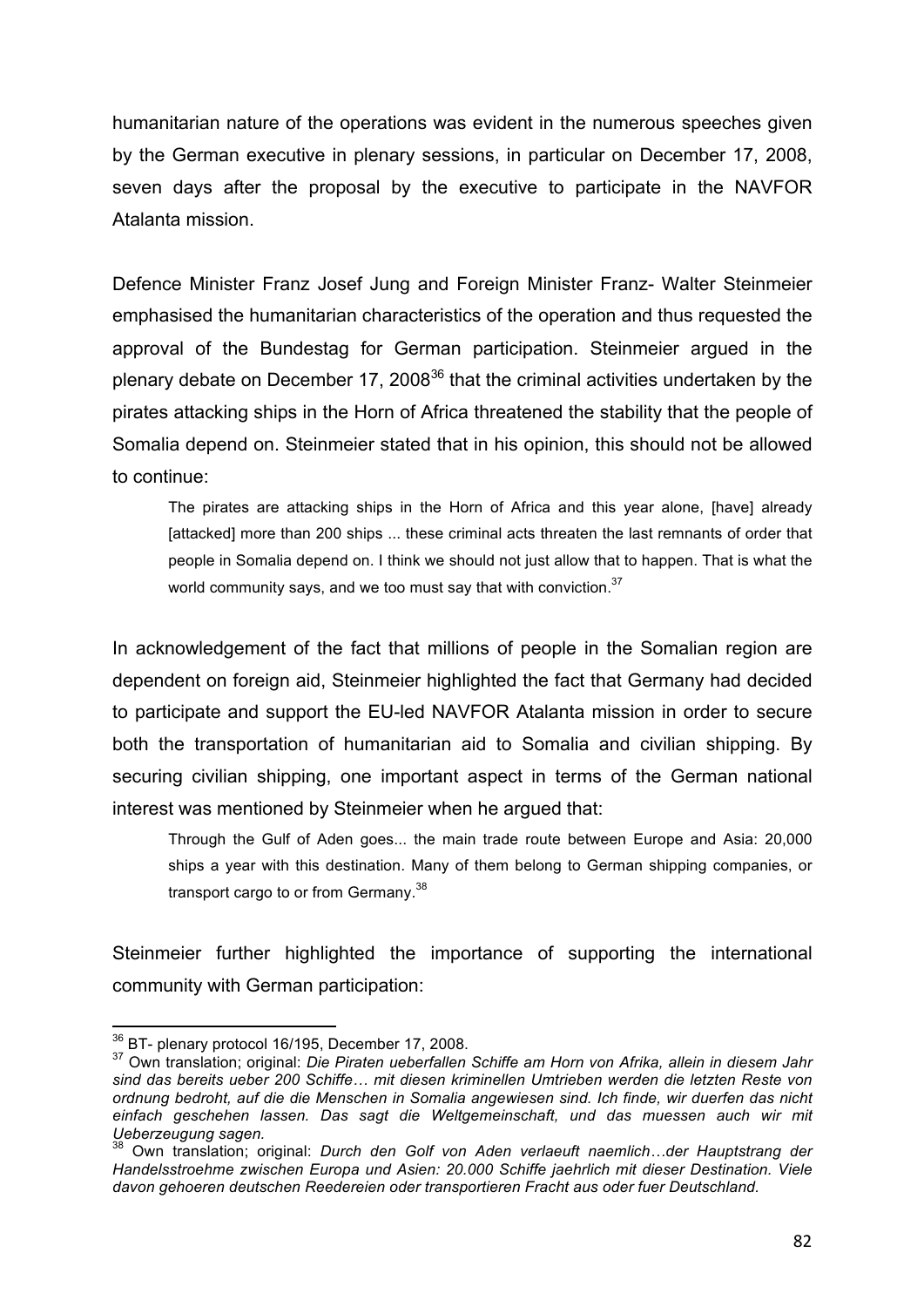We support every effort that leads to a political understanding in Somalia ... I think our job is huge. It's about the end of the civil war, the eradication and building of state institutions in the police and judiciary ... It will be a long journey ... but we also know that we cannot just leave regions like Somalia to their fate ... [We are] in one world that is gathering people ever closer, all of us. $39$ 

In the final part of his speech, in his role as a member of the Federal Government, Foreign Minister Steinmeier asked the Bundestag to agree to the deployment of German armed forces in Operation Atalanta (BT- plenary protocol 16/195, December 17, 2008). His main arguments included the fact that in this way, Germany and the EU would send out an important message in three ways: for the people in Somalia, for the security in the region, and for international solidarity. Defence Minister Jung was of the same opinion as Steinmeier in the plenary session, arguing that it is an urgent matter and in German interests to effectively counter the scourge of piracy and ensure military security and free maritime trade, as well as for humanitarian reasons. Thus, the perspective of the German executive towards participation in the NAVFOR Atalanta mission sent a clear message to the German Bundestag to give its approval for participation (BT- plenary protocol 16/195, December 17, 2008).

Members of the German Bundestag questioned the executive about its proposal to participate in the mission. One point was raised by Rainer Stinner (FDP) in the session (BT- plenary protocol 16/195, December 17, 2008). Though Stinner acknowledged the many correct and important points in the executive's mandate and that the executive's proposal was promising, he raised the question as to *how* German armed forces would be able to fight piracy on the Somalian coast. Stinner stated that he expected the Federal Government to use military means so that it could complete all necessary tasks, including the responsibilities described in points 3d) and 3e) of the executive's proposal (BT- Drs. 16/11337) of December 10, 2018:

<sup>&</sup>lt;sup>39</sup> Own translation; original: *Wir unterstuetzen jede Anstrengung, die zu einer politischen Verstaendigung in Somalia fuehrt… Ich glaube unsere Aufgabe ist riesig. Es geht um das Ende des Buergerkrieges, um Aussoehnung und um den Aufbau von staatlichen Institutionen in Polizei und Justiz…Das wird ein langer Weg… aber wir wissen auch, dass wir Regionen wie Somalia nicht einfach ihrem Schicksal ueberlassen duerfen…Das beruehrt in einer Welt, die immer enger zusammenrueckt, nun einmal uns alle.* BT- plenary protocol 16/195, December 17, 2008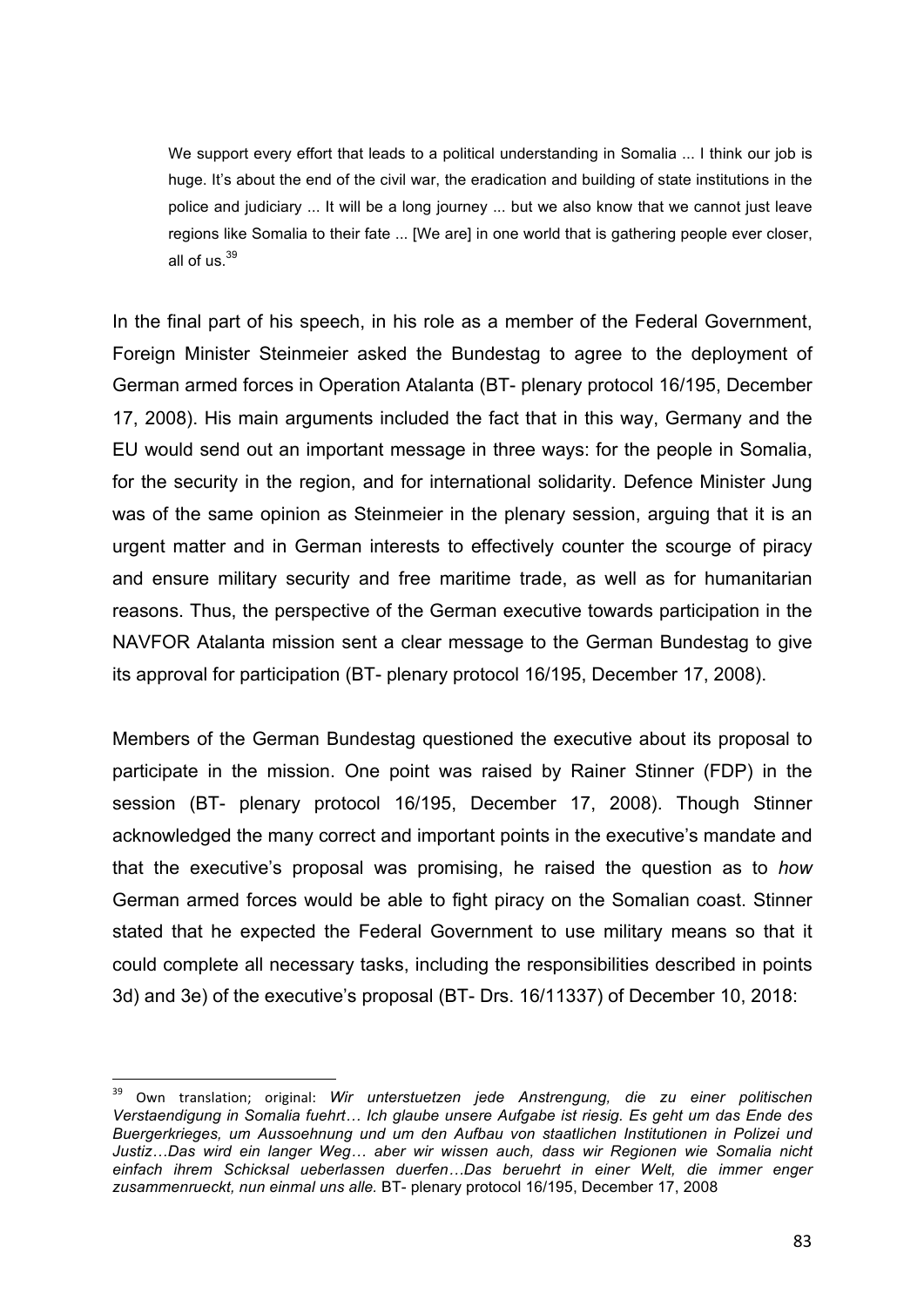3 a) Provide protection for World Food Program (WFP) vessels, among other aims, through the presence of armed forces on board these ships, especially if they pass through the territorial waters of Somalia.

3 e) Monitoring areas off the coast of Somalia, including the Somalian territorial waters that present dangers to maritime activities, in particular maritime transport.

Stinner's first point of critique included the fact that German armed forces would be focused on the safeguarding of single ships. Stinner argued that German interests were not primarily related to the safeguarding of individual ships, even though this was important and correct. Rather, their focus should be on securing the freedom of the seas and sea routes, which can only be achieved through an active fight against piracy. Stinner concluded his statement in the plenary session by claiming that it would lead to an 'endless mission' if ships were only to be accompanied, and that it was more important to destroy the pirates' ships (BT- Drs. 16/11337).

In civilian missions, the German Bundestag's approval is not required. Yet, according to a EU-wide survey on parliamentary oversight of CSDP operations, German legislative staff 'noted the willingness of their parliament to exercise oversight of both civilian and military ESDP missions' (Born et al., 2007, p. 25). Germany has interests in civilian missions and has highlighted the significance of a civilian operational component and been the main supporter of a 'civilian CSDP' (Simon, 2017). As Germany is often described as having a 'culture of restraint', following increasing pressure from German allies, the deployment of forces for humanitarian reasons have evolved to focus on civilian tools above military (Chappell, 2012). Germany's contribution is marked by the money spent and personnel deployed to strengthen the civilian aspect of the CSDP (Simon, 2017).

Plenary sessions provide a platform for the Bundestag to scrutinise the decisionmaking process concerning the deployment of military forces abroad. While the parliamentary prerogative and plenary session form vital parts of the scrutiny of government proposals, the Bundestag has never rejected any executive's proposal because it is questionable whether in such a case, the parliament-leading coalition would turn against the government (Wagner, 2017). Wagner (2017) further argues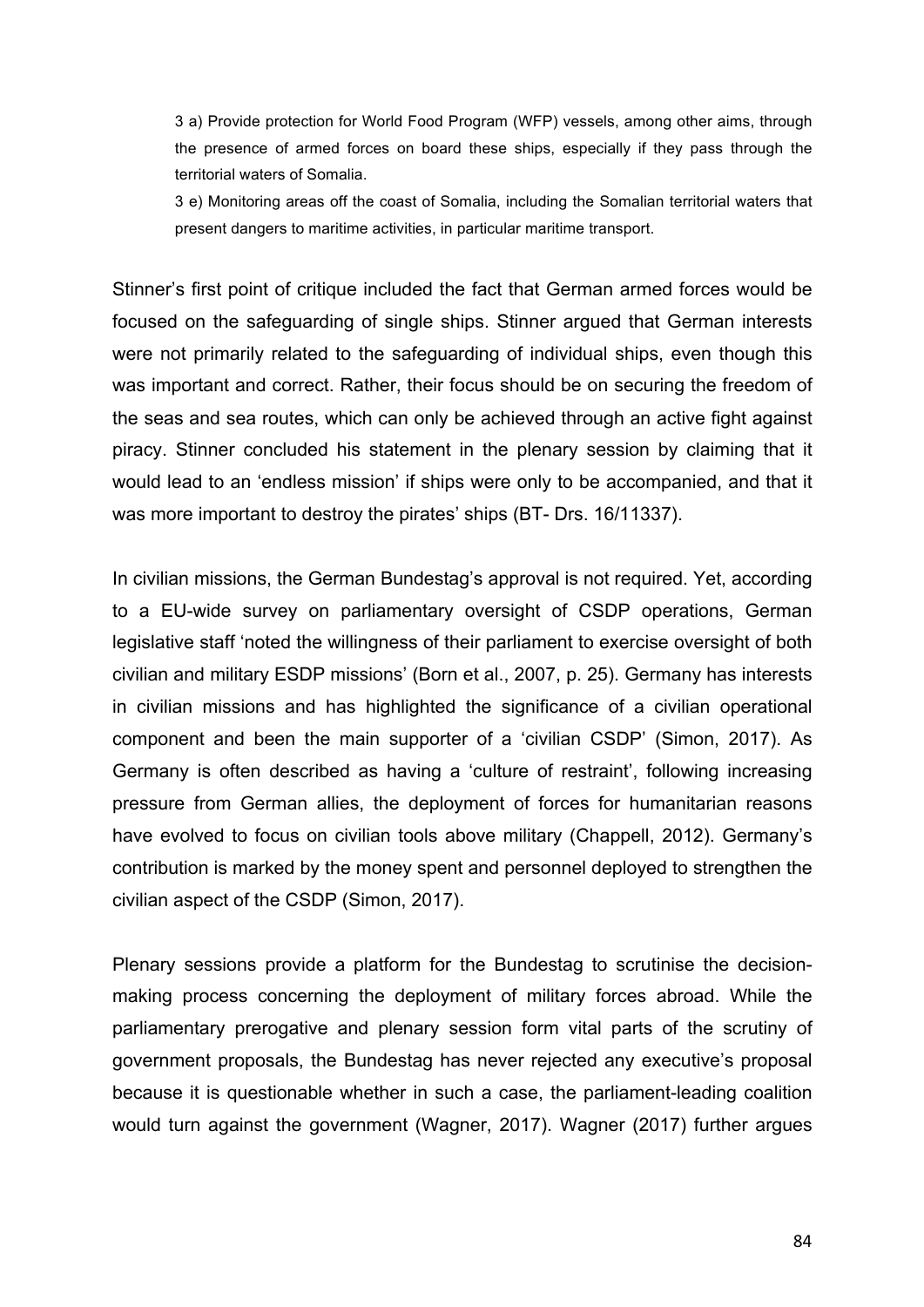that this is not only a German phenomenon but that outside Germany, legislative votes against participation in military missions are particularly uncommon.

# **4.3.2. Parliamentary voting on participation in the Atalanta mission and the relevance of Party discipline**

The principal mechanism to influence the executive is, according to Peters, Wagner and Glahn (2014, p.435), the German Bundestag's constitutional right (parliamentary prerogative) to decide on German armed forces deployment abroad. In the case of the Atalanta operation, MPs of the leading party voted in favour of the government's proposal to deploy German armed forces abroad. On 19 December 2008, the German Bundestag voted with a clear majority in favour of participation and deploying German armed forces in the Atalanta mission. By examining the voting results, it is noticeable that the leading parliamentary parties voted in favour of their government<sup>40</sup>. Table 4.2. shows the Bundestag's voting results for the different mandates on NAVFOR Operation Atalanta, emphasising that the parties of the leading coalition voted in favour of German troop deployment almost without any 'no' votes.

The fact that the Bundestag voted in balance with the German executive strengthens the claim that the leading political party in the Bundestag belongs to the executive's political party, and thus the leading coalition would support the government's decision regardless. Parliamentarians of the leading coalition are also more likely to have had additional access to information channels, such as using the opportunity for parliamentary questions, before providing their approval of the Atalanta operation. They are also able to visit the German armed forces that are stationed abroad in Djibouti (Peters, Wagner & Glahn, 2014).

| Table 4.2. Bundestag vote on Participation in the EU- led Atalanta Mission <sup>41</sup> |  |  |  |  |
|------------------------------------------------------------------------------------------|--|--|--|--|
|------------------------------------------------------------------------------------------|--|--|--|--|

| <b>Political Party</b> | 'Yes' votes | 'No' votes | <b>Abstentions</b> |
|------------------------|-------------|------------|--------------------|
| <b>CDU/CSU</b>         | 209         |            |                    |
| <b>SPD</b>             | 194         |            |                    |

 $^{40}$  (leading German parties: 2005- 2009 CDU & SPD, 2009- 2013 CDU & FDP, 2013- present CDU & SPD).

 $41$  The Bundestag website, plenary session on 19.12.2008,

https://www.bundestag.de/blob/190412/6de99d14142d85ed693ea9fd0f2c4b7c/20071219\_atalanta-data.pdf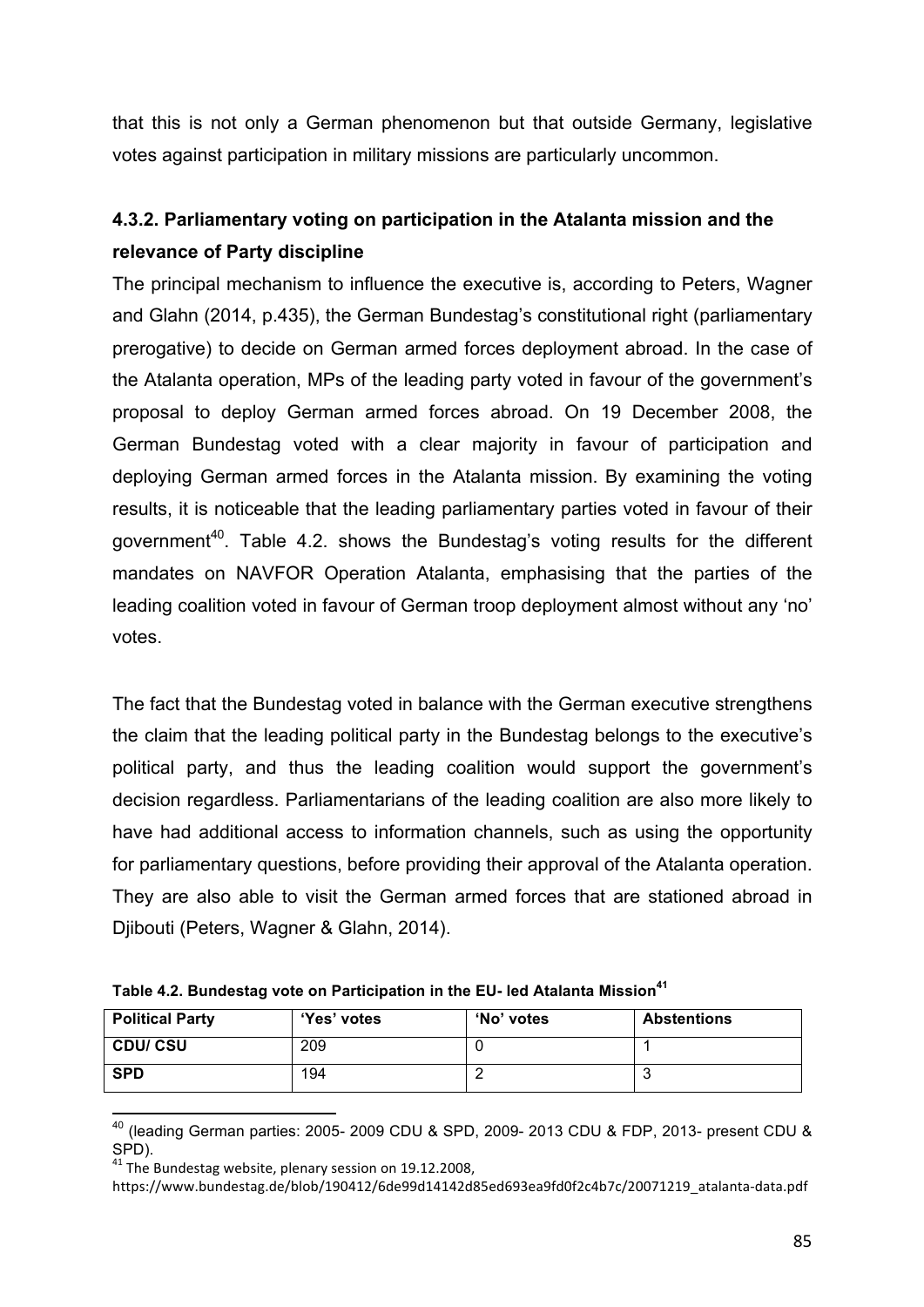| <b>FDP</b>              | 53 |    |  |
|-------------------------|----|----|--|
| Die Linke (Left)        |    | 46 |  |
| <b>B. 90/The Greens</b> | 35 |    |  |

Party discipline is a crucial factor to scrutinise the executive (Born & Haenggi, 2005). Huff (2015) agrees and argues that in cases of party dissension, parliamentarians are of greater importance to hold the government accountable for their actions (Huff, 2015). In a study by Peters, Wagner and Glahn (2014) over parliamentary scrutiny on the Atalanta mission, German MPs argued that they can exercise influence over the executive, even before the mandate is formally written. This is done through communication between the executive and the parliamentary majority, to elaborate whether the parliamentary majority would support a mandate to deploy armed forces abroad, resulting in parliamentary influence of the content of the mandate. In their study, parliamentarians argued that the 'flow of information' is reduced with the parliamentary opposition, in that the executive informs their own majority earlier, compared to the opposition. Even though there is no formal, legal requirement to parliamentary approval before participation and hence no information required, parliamentarians were informed also about the EUCAP Somalia mission as both missions, EUCAP Somalia and NAVFOR, are operating in the same region, thus they are interlinked.

Party discipline plays a role in the distribution of information. Crum and Fossum (2013) argue that the flow of information is more intense with the parliamentary majority and less with the opposition. The intensity of the flow of information aims also for the executive to get an idea of the overall support of participation in military operations including sending German armed forces abroad. This gives the executive an insight of how the mandate to deploy troops abroad should be organised and written (Crum and Fossum, 2013). The fact that the parliamentarians are involved in the mandate writing process by assessing their positions and their point of views in participating in troop deployment, gives the German MPs a certain influence (Crum and Fossum, 2013).

As parliaments represent the public, public opinion is especially important for the parliamentarians as they are the representatives of the electorate. Thus, the opinion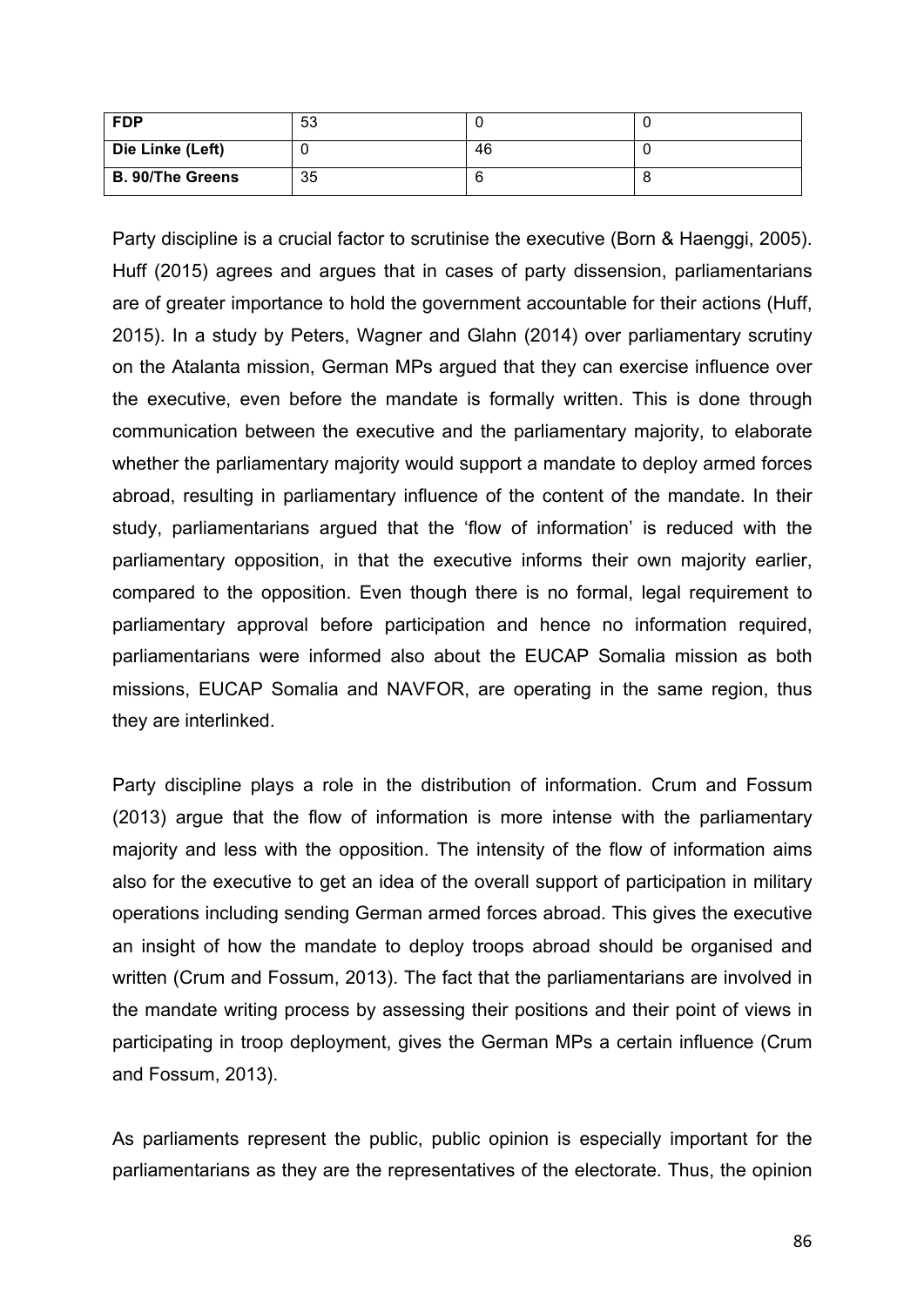of the German public plays a key role in the parliamentary scrutiny on CSDP related decisions. A 2017 report by the European Commission (**Figure 4.3.**) on the topic of whether one is in favour or against of a common defence and security policy among EU Member States, indicates a clear preference of the German public (84%) to support the CSDP.



**Figure 4.3.: Opinion on a common defence and security policy among EU Member States (%), 2017**

Source: European Commission (2017). Special Eurobarometer 461 Report. *Designing Europe's future: Security and Defence*. Available: http://ec.europa.eu/commfrontoffice/publicopinion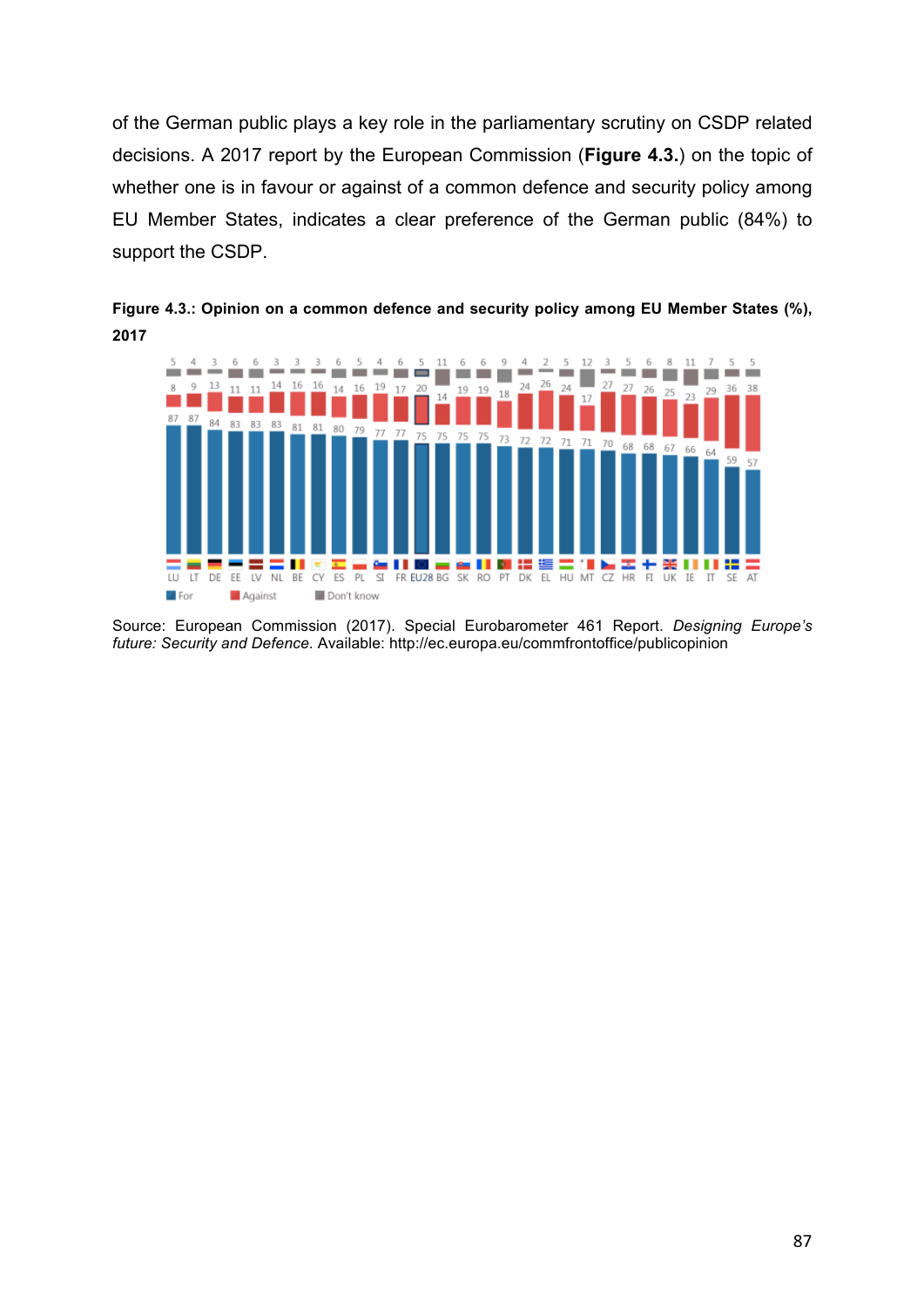**Figure 4.4.: Opinion on a common defence and security policy among EU Member States (%), 2010**



Source: European Commission (2010). Eurobarometer 70, Public opinion in the European Union. Available: http://ec.europa.eu/commfrontoffice/publicopinion/archives/eb/eb70/eb70\_full\_en.pdf

The fact that the German public is in favour of a common defence and security policy is not a new phenomenon, already in 2008 when the NAVFOR Atalanta mission was deployed, the German public opinion proportion of support was at a high of 82% (with the overall EU proportion of 75% in favour of a common defence and security policy (**Figure 4.4.**), according to Fieldwork undertaken in October- November 2008 and published in 2010 by the European Commission Eurobarometer 70.

## **4.3.3. The German Bundestag's activities prior to both selected missions**

The focus of this research is to observe the extent to which the German Bundestag can scrutinise the decision-making process for sending troops abroad. As such, is it vital to explore the tools that are available to parliament for doing so.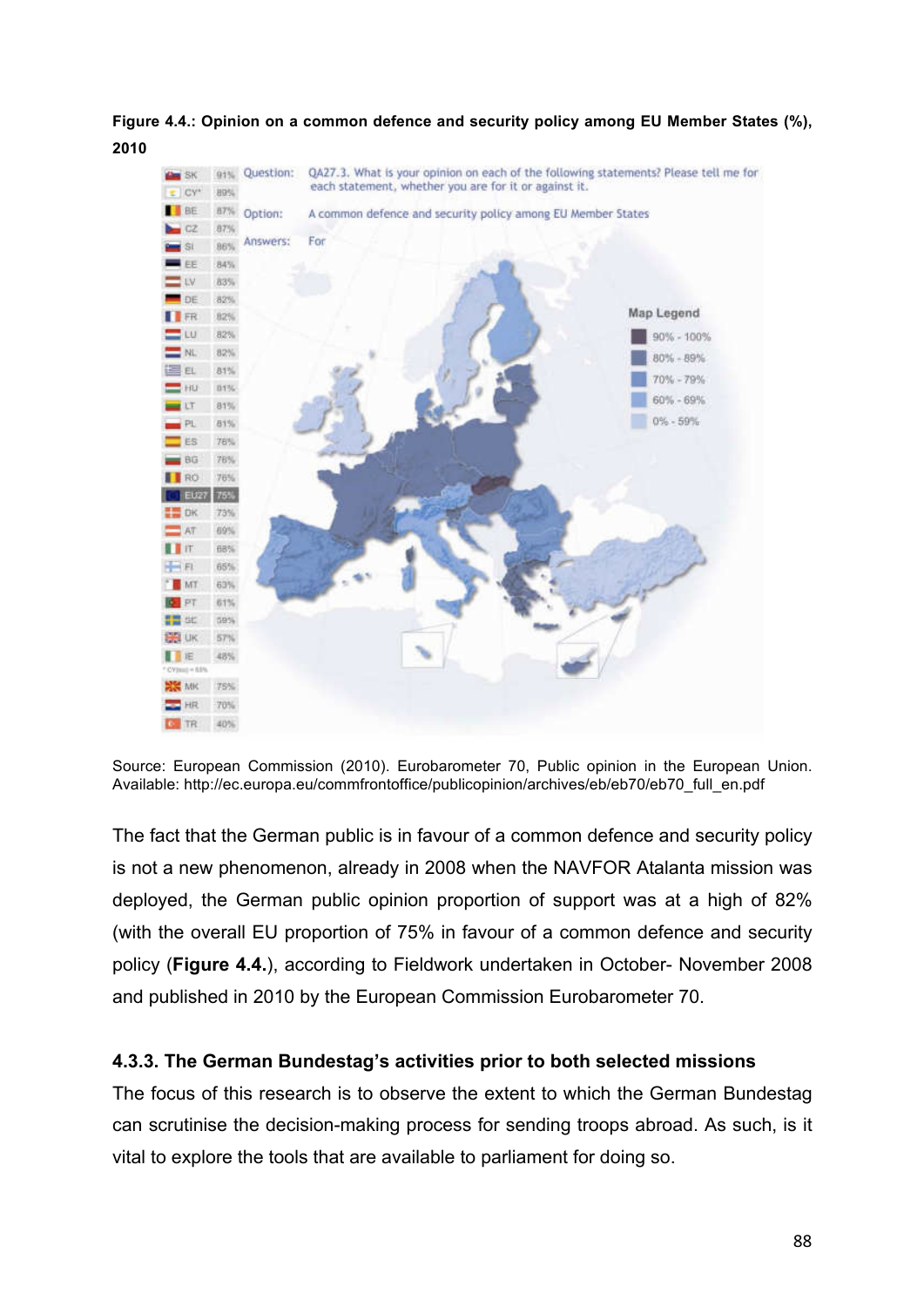The large scope of information is essential to the scrutiny process, which can be claimed by the members of both the leading coalition, as well as opposition parties (Deutscher Bundestag, 2018b). The German Bundestag can raise *kleine anfragen* (small inquiries) and *grosse anfragen* (large inquiries) as means for questioning the government on selected issues, both forms of inquiries are frequently used to scrutinise the government's decisions (Deutscher Bundestag, 2018b). Small inquiries are answered by the government in writing only, whereas large inquiries are debated in the Bundestag. As major issues are primarily political issues, opposition parties have the opportunity to question the government in public plenaries, and express their views (Deutscher Bundestag, 2018b).

More tools available to the Bundestag in the scrutiny process include written questions and question times, *aktuelle stunde* (current hour), and surveying the government. Each member of the Bundestag can present up to four questions a month to be answered by the government, in writing, within a week of receipt. The questions raised, as well as their answers, are published in the weekly plenary document. In addition, each member of parliament has the right to present up to two questions per week to the government during so-called 'question time'. Members of parliament also have the opportunity to request a *aktuelle stunde* (current hour) if they are dissatisfied with the information provided by the government during question time. Finally, immediately after the federal government's internal meeting, parliamentarians have another opportunity to present questions about current issues to the members of the German executive (Deutscher Bundestag, 2018b).

### Parliamentary activities prior to Operation Atalanta

It is particularly important to observe parliamentary activities prior to the German Bundestag approving participation in the Atalanta mission, to observe whether indications are present for acknowledging parliament as a 'rubber stamp' or an active scrutiniser. In total, three small queries were submitted to be answered by the German executive (see Table 4.3.).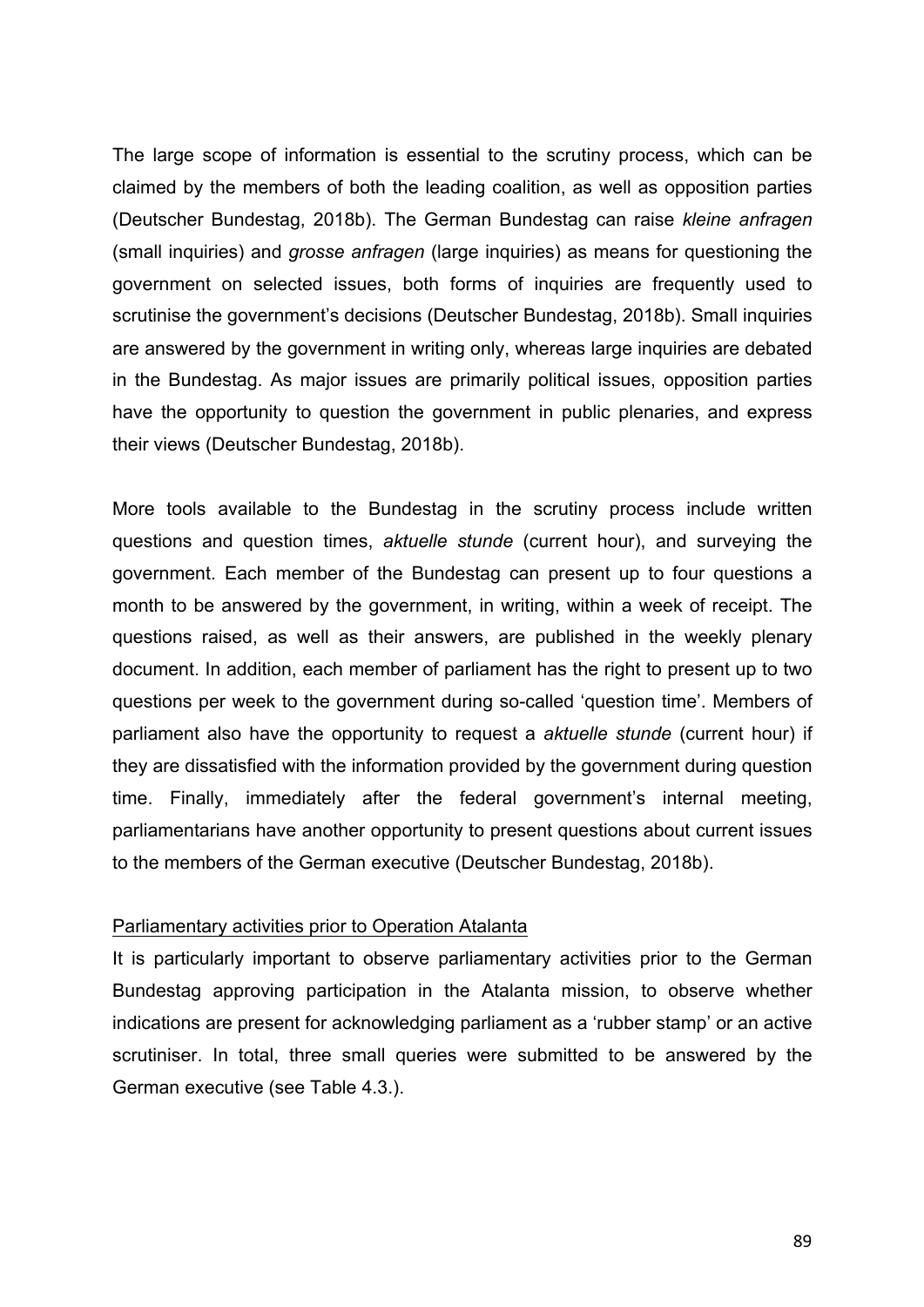| <b>Date</b> |          | <b>Parliamentary activity</b>                                                                                                                                                                                                    |
|-------------|----------|----------------------------------------------------------------------------------------------------------------------------------------------------------------------------------------------------------------------------------|
| 24<br>2008  | November | BT-Drs. 16/11021<br><b>Small inquiry</b> on the use of armed forces against pirates and measures to<br>prevent piracy off the coast of Somalia<br><b>Initiative: The Left</b>                                                    |
| 25<br>2008  | November | BT-Drs. 16/11088<br><b>Small request</b> on the participation of German soldiers in the planned EU<br>mission 'Atalanta'<br><b>Initiative: FDP</b><br>Response from the federal government BT-Drs. 16/11352, 12 December<br>2008 |
| 28<br>2008  | November | BT-Drs. 16/11150<br><b>Small request</b> on piracy offensive in the Horn of Africa<br><b>Initiative: Group Alliance 90/Greens</b><br>Response from the federal government BT-Drs. 16/11382, 17 December<br>2008                  |

**Table 4.3. Parliamentary activities prior to German participation in NAVFOR Atalanta.**

In the three small questions raised by the opposition parties *Die Linke* (the left), the FDP, and The Greens used the opportunity to ask the government for German participation in the Atalanta mission. *Die Linke* (BT-Drucksache 16/11021) criticised the EU decision on the military operation, which raised questions about the political meaning of constitutional and international law, for example, about dealing with captured persons and the legal basis for the participation of German armed forces. In addition, the party criticised the states who wanted to participate in the military fight against piracy, but who have to date shown little initiative in addressing the structural causes of avoidance and the long-term processing of piracy. Thus, *Die Linke* raised several question with the German executive, in particular regarding the scope and background of the mission. This included the development of ship traffic in the international waters off the Somali coast during the past five years, and in particular, the deployment of, e.g., the German Bundeswehr, and according to what criteria the federal government will evaluate whether the Bundeswehr's involvement in the EU military operation Atalanta could actually contribute to minimising the piracy risk.

The small request of the FDP, made on 25 November 2008 (BT- Drs. 16/11088) to the federal government, explained that according to the federal government, the right to take action against active pirates is a general rule of international law under Article 25 of the German Basic Law. Additionally, the FDP was also more broadly interested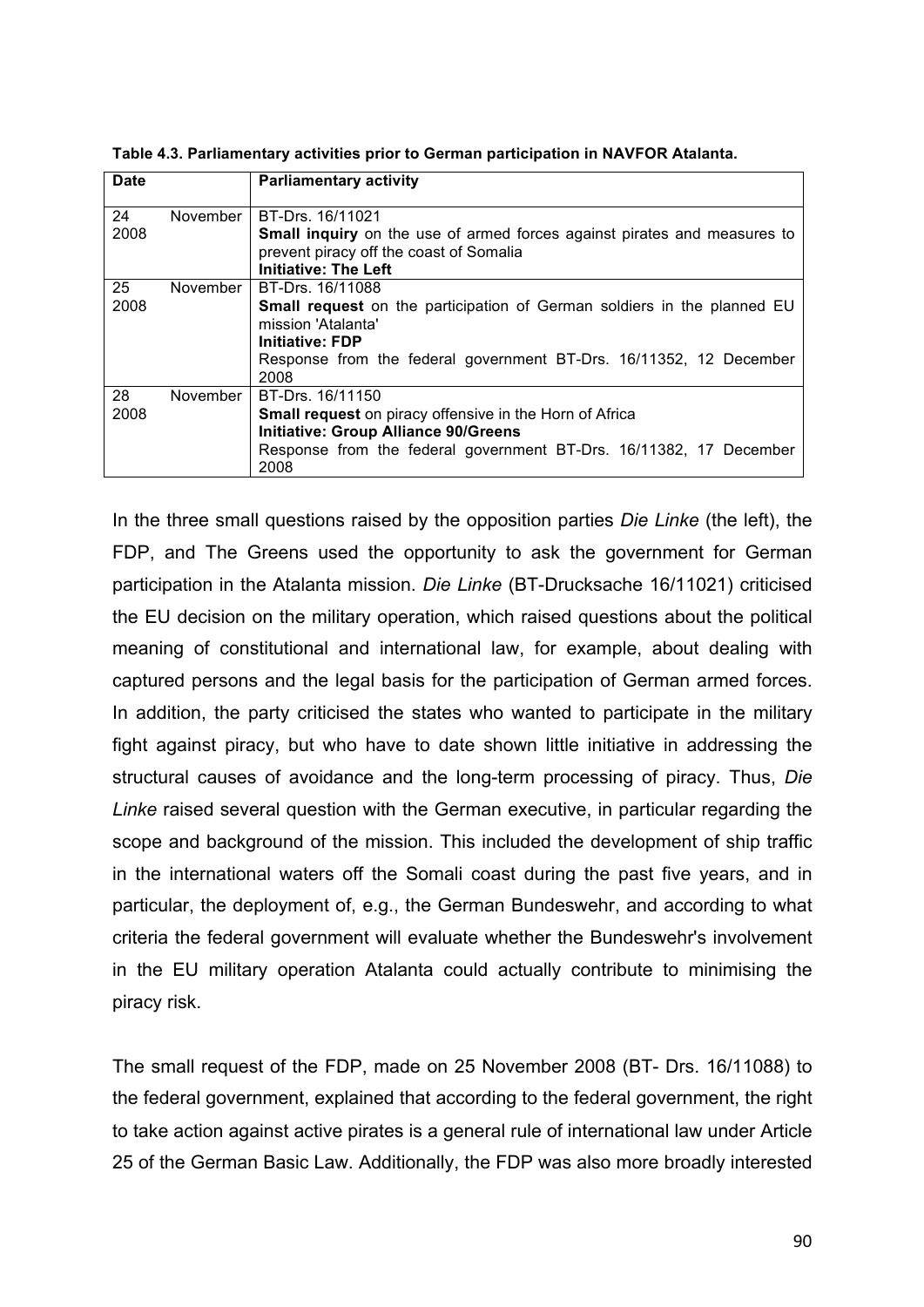in the future of the Atalanta operation, and asked the German executive whether, according to the federal government, further activities planned by NATO would in the future mandate the area in which Atalanta would be executed, and if so, how this was in accordance with the European Union?

The Greens were also interested in more details about the Atalanta mission. They posed questions to the federal government on 28 November 2008 about the reason NATO is leading a stand-alone mission to combat piracy in the Horn of Africa, which is being conducted exclusively by European armed forces, and in particular wanted to know if this would make coordination on the ground more difficult. In addition, the FDP had an interest in exactly how the individual mission operations – Atalanta (EU), the allied operation (NATO), and the US-led anti-terror Operation Enduring Freedom – differed (BT- Drs. 16/11150).

Between the request of the federal government on 10 December 2008 for German troops to participate in the Atlanta mission, the recommendation of the foreign committee on 17 December (BT-Drs. 16/11416), and the approval of the German Bundestag on 19 December 2008, the Bundestag continued asking questions of the government. For example, on 17 December 2008 (BT- Drs. 16/11424), The Greens demanded that the government guarantee that the deployment of German forces takes place on a clear and legal basis at all times, and that prosecution in practice takes place in accordance with mandates and fundamental rights, and that the Bundestag will be adequately addressed in the event of significant changes such as new UN Security Council resolutions. In addition, the Bundestag called upon the German Government to receive information earlier and more comprehensively, and to present the principles, goals, and means of deployment more extensively than had previously been the case.

*Die Linke* party asked the German executive on 17 December 2008 (BT- Drs. 16/11423) not to provide German forces for the fight against piracy, not as part of the framework for the EU military mission Atalanta, NATO, or in the framework of Operation Enduring Freedom, and instead to leave the control of piracy to German police forces. In addition, *Die Linke* requested the German executive call for a general end to military intervention in Somalia, and to support negotiations between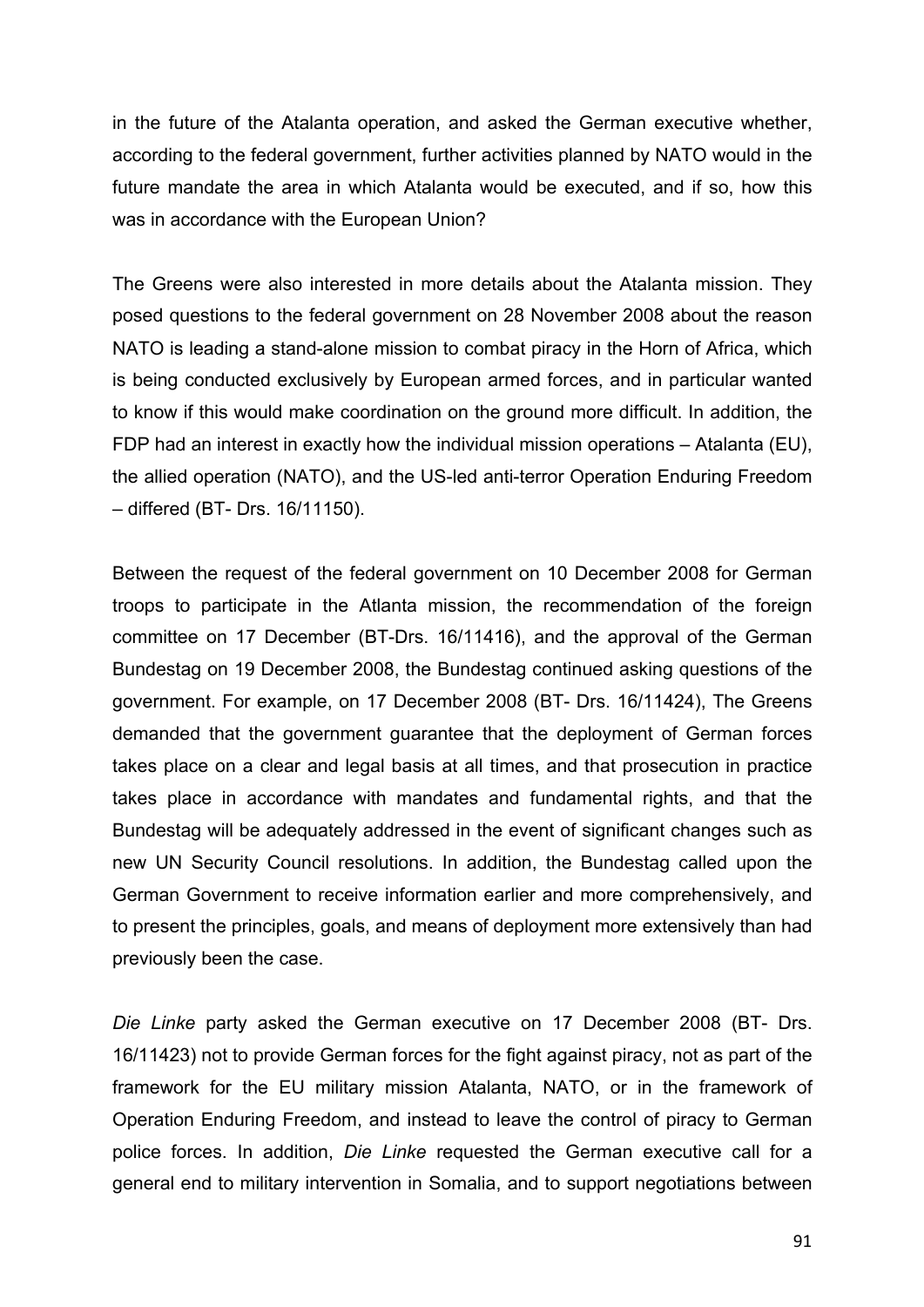all political actors of the country that focus on creating a Somali Government. Contrarily, on 17 December 2008 (BT- Drs. 16/11422), the FDP supported the mandate and requested that Germany actively participate in the EU-led mission, Atalanta, within its full scope.

In summary, prior to approving German armed forces being deployment as part of the Atalanta mission, the German Bundestag made use of mechanisms in place to scrutiny such decisions. This was done by having political parties raise three small inquiries, to be answered by the German executive. Notably, these questions were raised by the opposition parties in parliament.

## Parliamentary activities prior to EUCAP Somalia

 

Operation EUCAP Somalia is not a military mission and thus not a use of armed forces within the meaning of the *Parliamentary Participation Act*. Thus, the participation of German armed forces in EUCAP Somalia did not require the approval of the German Bundestag (Federal Government, 2012). Though, German parliamentarians have shown an interest in the government's actions which was noticeable during the Bundestag's questioning of the executive regarding their commitment to combating piracy at the Horn of Africa (BT- Drs. 18/1326, 06 May 2014). The questions raised by the parliamentarians concerned the challenges to Operation EUCAP Somalia, such as whether the mission can be successful and if any adjustments needed to be made<sup>42</sup>. Furthermore, the parliamentarians of the Bundestag were also interested in the geographical area, and whether Somalia and neighbouring countries were cooperating in the mission to secure the Somalian coast and the trade routes. The executive responded that Somalia and Djibouti were partner states in the civilian mission $43$ .

MPs have also shown their interest in the German engagement to fight piracy at the Horn of Africa through a *kleine Anfrage* (small inquiry). One question regarded whether the various European missions, such as EUCAP Somalia, would be

<sup>&</sup>lt;sup>42</sup> Original: Mit welchen Herausforderungen ist die Zivil- militaerische Ausbildungsmission EUCAP Somalia konfrontiert, und inwiefern haben sich das Missionsdesign und der Gesamtansatz der Mission bewaehrt? Wo git es nach Ansicht der Bundesregierung Aenderungsbedarf? BT- Drs. 18/1326, 06.05.2014

<sup>&</sup>lt;sup>43</sup> Original: Kooperieren Somalia and weitere Staaten, wie Diibouti, Eritrea, Jemen oder Kenia, mit der EU zur Bekaempfung von Piraterie? BT- Drs. 18/1326, 06.05.2014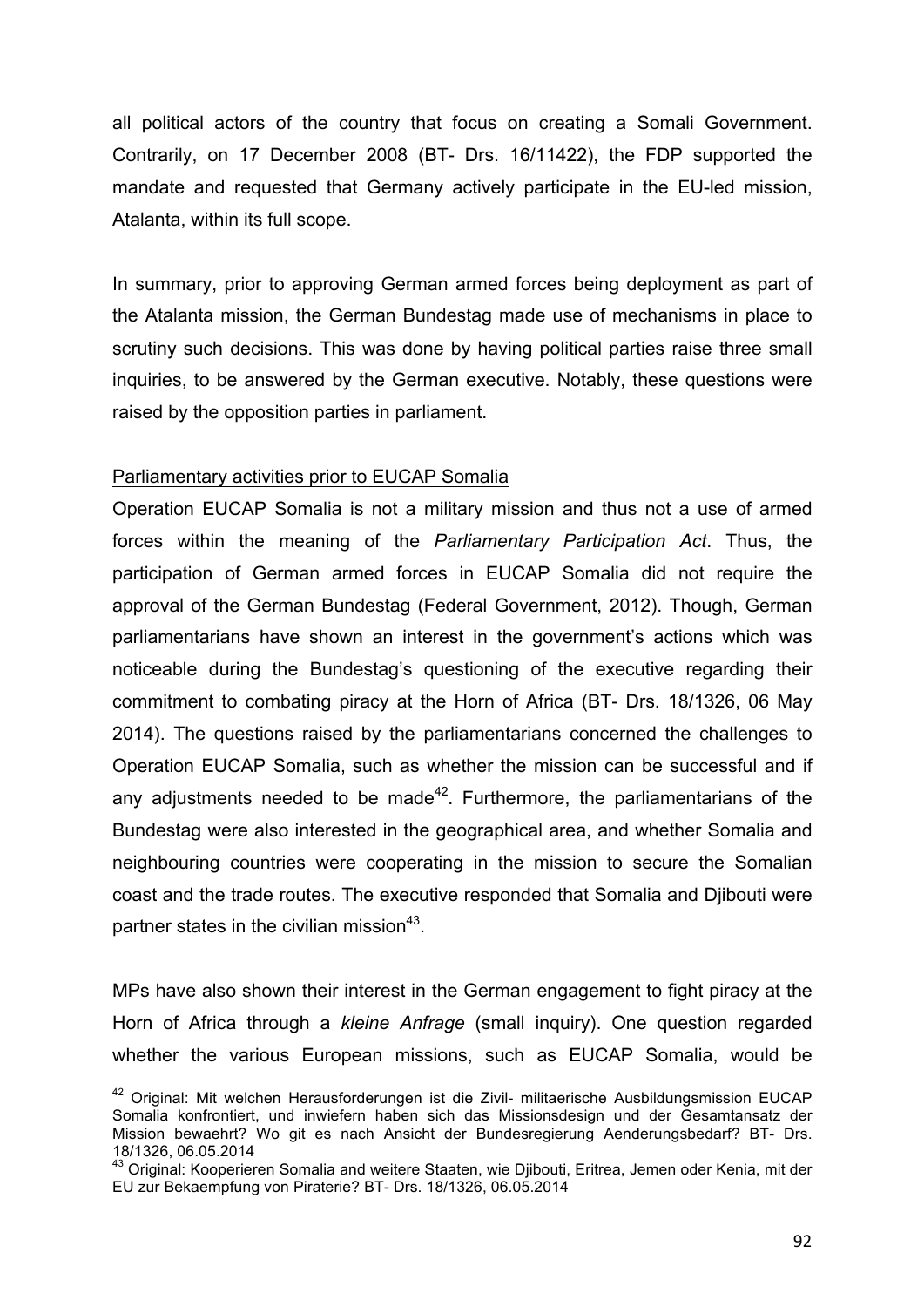modified, adapted or terminated as part of the EU's maritime security strategy<sup>44</sup>. The German parliamentarians were also interested in the measures and initiatives in civilian cooperation that have so far been taken by the EU and the Federal Government, and what they are specifically planning to counter piracy at the Horn of Africa<sup>45</sup>. Lastly, questions were raised regarding the extent to which the Federal Government plan to present comprehensive mandates in the future also includes civilian measures.<sup>46</sup>

In contrast to the large inquiries, the small inquiries are not discussed in a plenary session. Though, the small inquiries are a popular method to be used by the opposition to ask questions about the government's activities because the questions and answers are publicly accessible (Siefken, 2010). Questions to the government about their activities by the opposition fulfils two main purposes- to receive information and to the control the government (Schiebe, 2016). One significant potential of the small inquires lies in the unpredictability as they can be raised ad-hoc by the opposition which puts the government in the situation to be faced with questions at any time (Schiebe, 2016). The government is obliged to answer questions of the opposition which gives the opposition an important role in controlling the government's activities by receiving information on the one hand. One the other hand, the opposition cannot be sure about the truthfulness and the completeness of the government's answers (Schiebe, 2016).

# **4.4. Conclusion- Parliamentary influence over the decision- making process to participate in NAVFOR Atalanta and EUCAP Somalia?**

This chapter has analysed the military Operation NAVFOR Atalanta and the civilian mission EUCAP Somalia. The aim was to establish whether the German Bundestag can scrutinise the government's decision on CSDP related matters, including deploying German armed forces abroad prior, during, and post-operations.

<sup>&</sup>lt;sup>44</sup> Original: Sollen die verschiedenenen europaeischen Missionen with EUCAP Somalia, EUTM Somalia and EU NAVFOR Somalia im Rahmen der in Entwicklung befindlichen maritimen Sicherheitsstrategie der EU veraendert, angepasst oder beendet werden? BT- Drs. 18/ 1326, 06.05.2014

<sup>&</sup>lt;sup>45</sup> Original: Welche Massnahmen und Initiativen im Bereich der zivilen Zusammenarbeit haben die EU und die Bundesregierung bisher ergriffen, und welche planen sie konkret, um der Piraterie am Horn von Afrika zu begegen? BT- Drs. 18/1326, 06.05.2014

<sup>&</sup>lt;sup>46</sup> Original: Inwiefern plant die Bundesregierung vor diesem Hintergrund, in Zukunft umfassende Mandate vorzulegen, die auch die zivilen Massnahmen enthalten? BT- Drs. 18/1326, 06.05.2014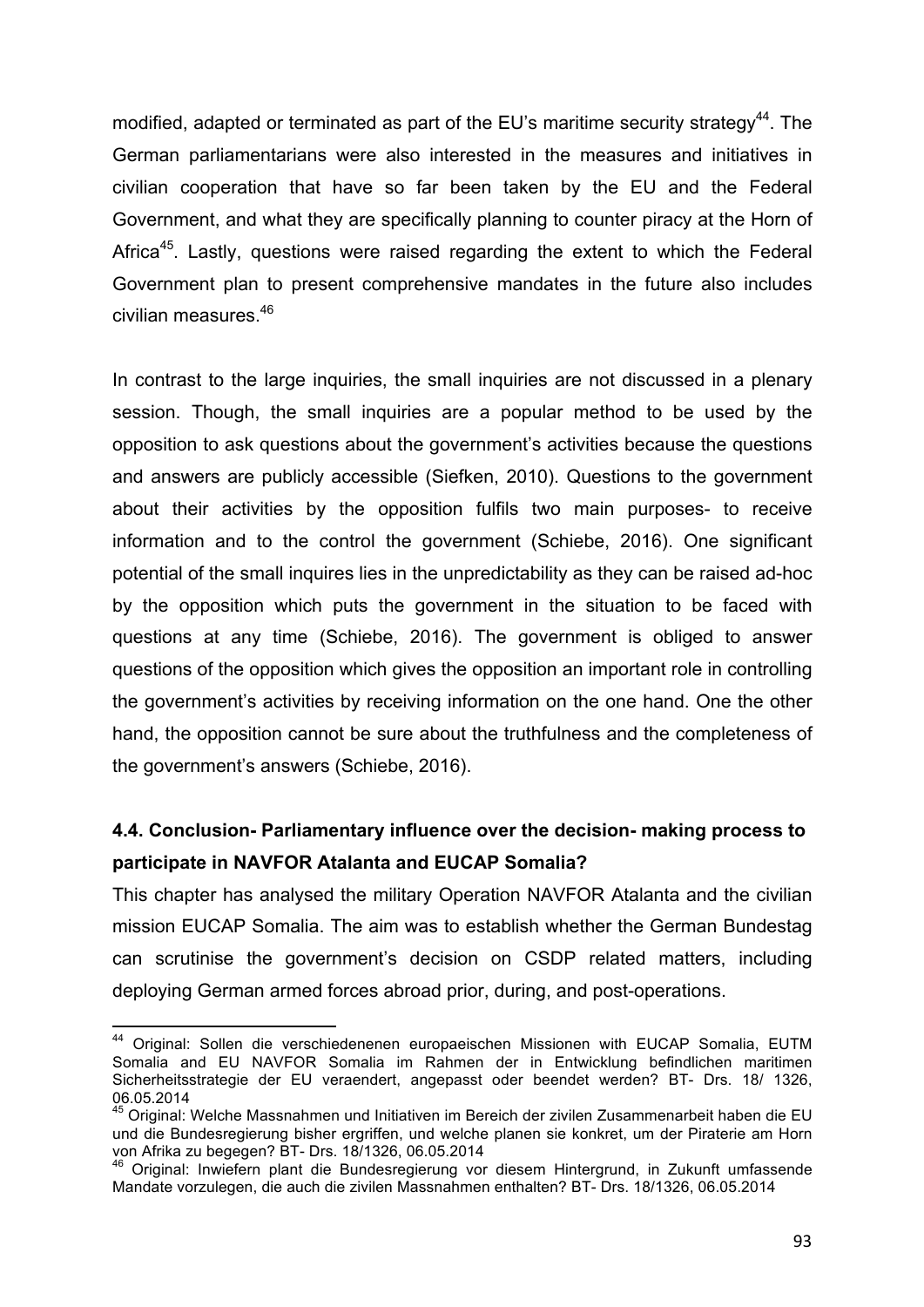From the perspective of authority, the German Bundestag has an advantage over other national parliaments, as it has the legal authority to scrutinise decisions, as parliament must give approval before participation in any military mission. Such parliamentary scrutinising power has been applied to the Atalanta mission, as this is classified as a military mission. Contrarily, as EUCAP Somalia is a civilian mission, the parliament was not able to exercise its scrutinising power.

Given that the parliament has the legal authority to decide on troop deployment, it requires the correct flow of information to exercise its role to the full extent. The German Bundestag has been granted formal rights to be informed by the executive in a timely matter. In the Atalanta operation, parliament had the opportunity to receive information through parliamentary plenary debates, which the parliamentarians used for information exchange. Because Operation Somalia is a civilian mission, and does not need parliamentary approval, there was less information exchange. However, as the EUCAP Somalia mission is linked to the NAVFOR Atalanta mission, information channels were provided to the parliamentarians and the opportunity was given to raise questions, used by the opposition parties, in small inquiries.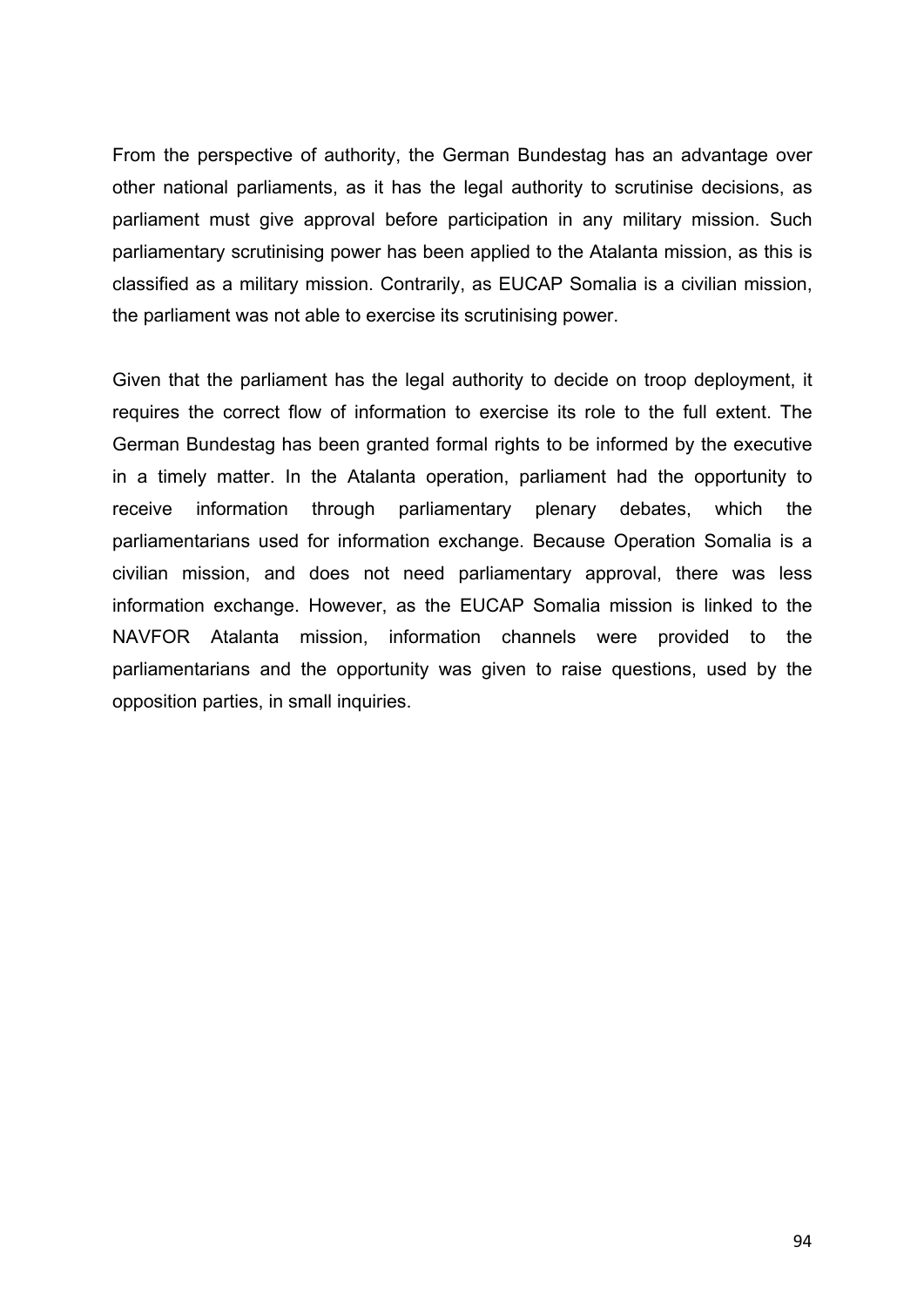# Chapter 5: Conclusion – a role for the German Bundestag in the decision-making process?

## **5.1. Introduction**

This thesis sought to examine the scrutiny abilities of the German Bundestag in the decision-making process concerning sending troops abroad. By doing so, it was possible to gain insight about the degree to which the German Bundestag can influence German security policy, and how this may affect German participation in multilateral CSDP-led operations. This study offers insight into the role of the German Bundestag in the decision-making process with regards to security policy. The German Bundestag was the chosen case for this study, as it presents an interesting example. On the one hand, Germany is the largest EU member state and the economic powerhouse of Europe; on the other, the German executive's mandate requires the Bundestag's approval prior to any military troop deployment, granted by the Federal Constitutional Court.

This study focused on the scrutiny mechanisms that the German Bundestag can activate in legislative-executive relations in the decision-making process when participating in CSDP operations by answering the primary research question: *To what extent can the German Bundestag scrutinise decisions on common security and defence policy operations?* This thesis argues that the German Bundestag has an influential role to play in the legislative-executive relations in the decision-making process, as it pertains to CSDP-related affairs. This chapter's objectives are to link the established factors and mechanisms in a bid to investigate the role of the German Bundestag in security affairs, in particular, the impact of the German Bundestag on decisions related to troop deployment abroad. By doing so, the chapter will illustrate its contribution to the existing literature on EU studies, German foreign policy and EU security studies.

This conclusion chapter includes four parts. The first part emphasises the findings of this research and discusses the impact of the German Bundestag in the decisionmaking process by answering the two sub-research questions. The second part situates the findings of this research in the de- and reparliamentarisation thesis and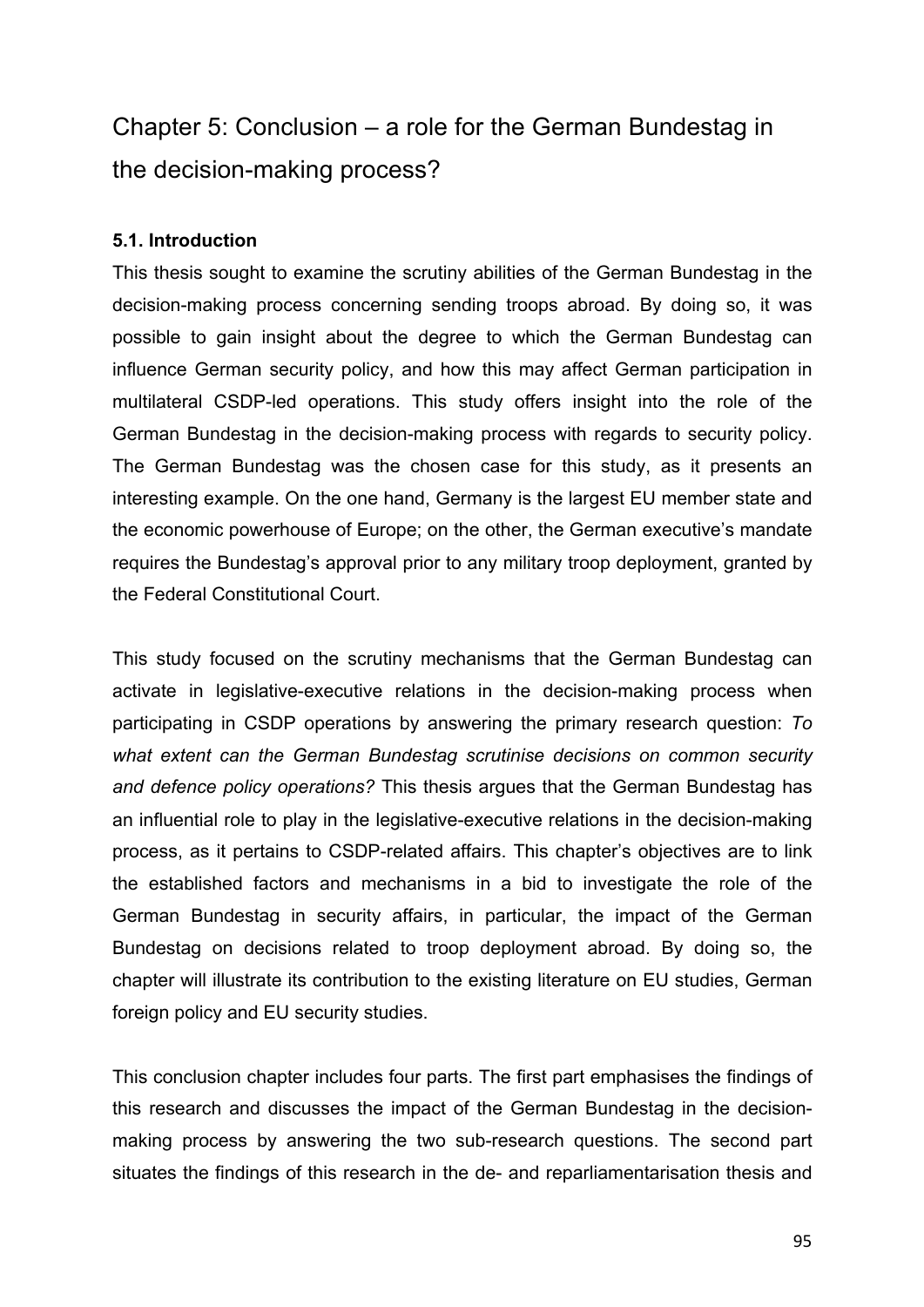concludes whether the German Bundestag can be regarded as a rubber stamp or active scrutiniser in the decision- making process. The last part of this chapter presents ideas for future research paths regarding the role of the German Bundestag, and notions pertaining to national parliaments in the decision-making process as it concerns security affairs.

### **5.2. Factors that can influence decisions about troop deployment**

To understand the legislative- executive relations and the scope of the Bundestag to influence security policy, this thesis has evaluated factors that have an impact on the decisions to deploy troops abroad.

*Political party orientation* is a vital factor in the decision-making process, and in legislative-executive relations. The role of party discipline is interesting to observe, as parliamentarians are believed to have a greater interest in holding executives accountable for their actions in cases of party dissension (Huff, 2015). Thus, the leading opposition in the German Bundestag is most likely to support the government's proposal. This dissertation has shown that in the case of military operation regarding NAVFOR Atalanta, parliament's voting results indicated a clear preference in favour of the executive's proposal, as the decision to participate in the mission was supported by overall approval, with no dissenting votes. Political parties of the leading coalition tend to support the government in its decisions, as shown by the example of the NAVFOR Atalanta mission, which indicated that the CDU and SPD (the leading coalition at the time) supported the government's proposal to participate in the mission. Across political party votes, military missions were contested among the radical left (*Die Linke*), and more support was given from the centre and right spectrum, with the political parties of the SPD and CDU supporting the leading government in its decision to deploy military troops. As parliaments and thus the political parties represent the public, *public opinion* is another crucial factor that can influence the decision- making process as parliamentarians are representatives of the electorate.

A third factor that can influence the decisions about troop deployment is the *nature of deployment*. The Parliamentarians of the Bundestag, in particular of the opposition,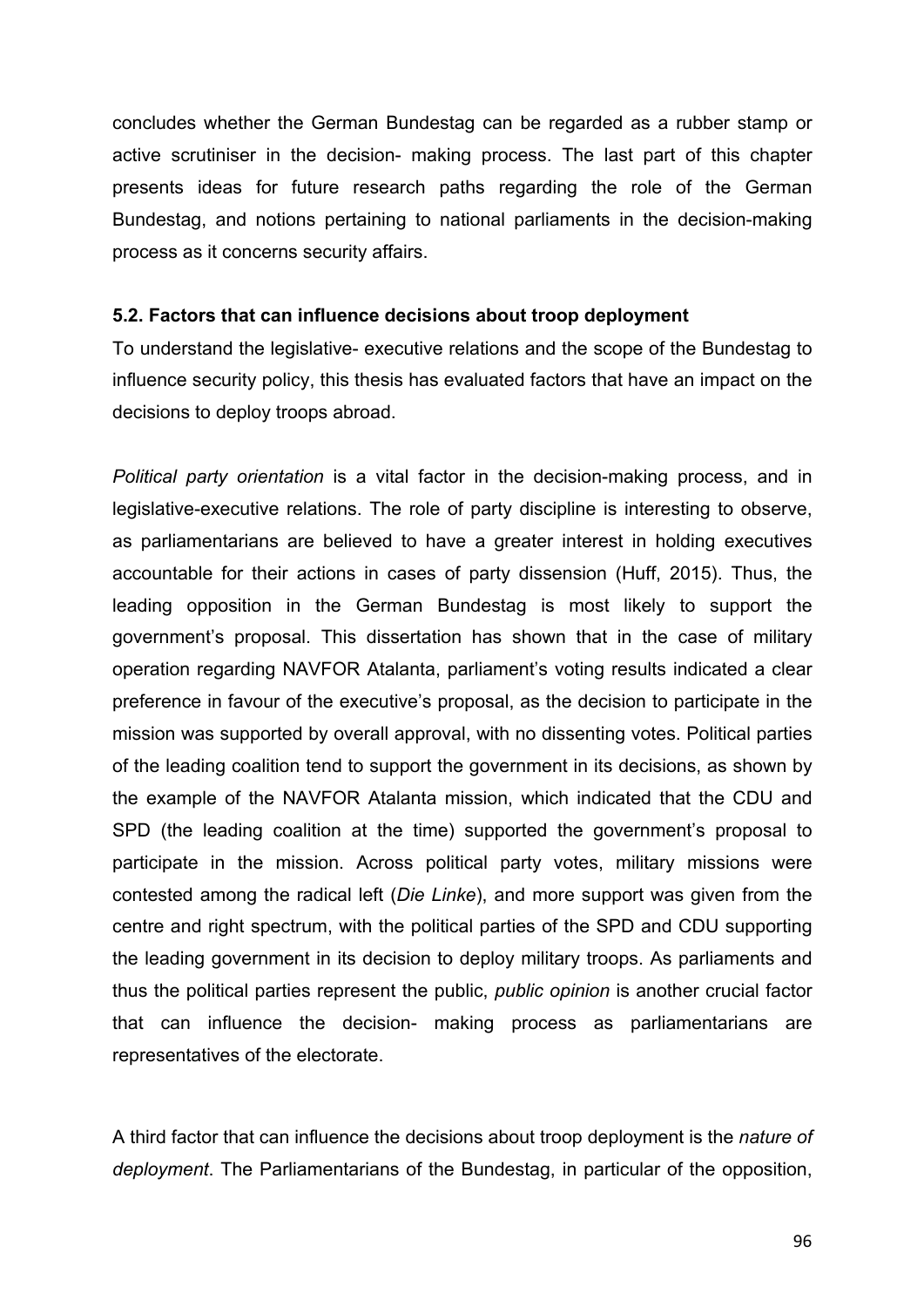have the right of information about the ongoing work and projects of the German executive. Information can be obtained by asking questions in form of large inquiries which then will be discussed during the plenary sessions as well as small inquiries to which the executive has to give answers in form of written statements that are publicly accessible. The analysis of the plenary debates to discuss the deployment of German troops to participate in the NAVFOR Atalanta as well as the EUCAP Somalia shows that parliamentarians were particularly engaged when German national interests -humanitarian aid as well as economic interests to safeguard important sea ways- were in line with the overall purpose of the missions.

# **5.3. Parliamentary scrutiny mechanisms to influence decisions about troop deployment**

There are several mechanisms available to the German Bundestag to influence decisions on the deployment of troops. In particular, this thesis has evaluated the Triple- A framework of Born and Haenggi (2005) that is based on authority, ability, and attitude.

*Authority:* In some EU member state countries, national parliaments have the legal right to contribute to decision-making prior to troop deployment; nonetheless, the fact that decision-making often is in the hands of executives plays in favour for the claim that security policy is an executive domain, and as such, the role of national parliaments remains marginal. This imbalance in national security policies may affect the successful outcome of CSDP operations; for example, when decisions have to be brought before parliament, the process can hinder the rapid deployment of troops. In France or Britain, decision-making that involves deploying military troops are made by national executives. In the German case, the Bundestag has the legal right to prior approval before sending military troops abroad. The evaluation of the German Bundestag offers a substantial account on the role that legislative powers can play in decision-making regarding security affairs.

*Ability:* The right of the German Bundestag to information is a crucial mechanism for parliamentary influence in the decision-making process regarding sending military troops abroad. Chapter 3 outlines the German Bundestag's right to information from the German executive regarding missions granted, whereby parliament is informed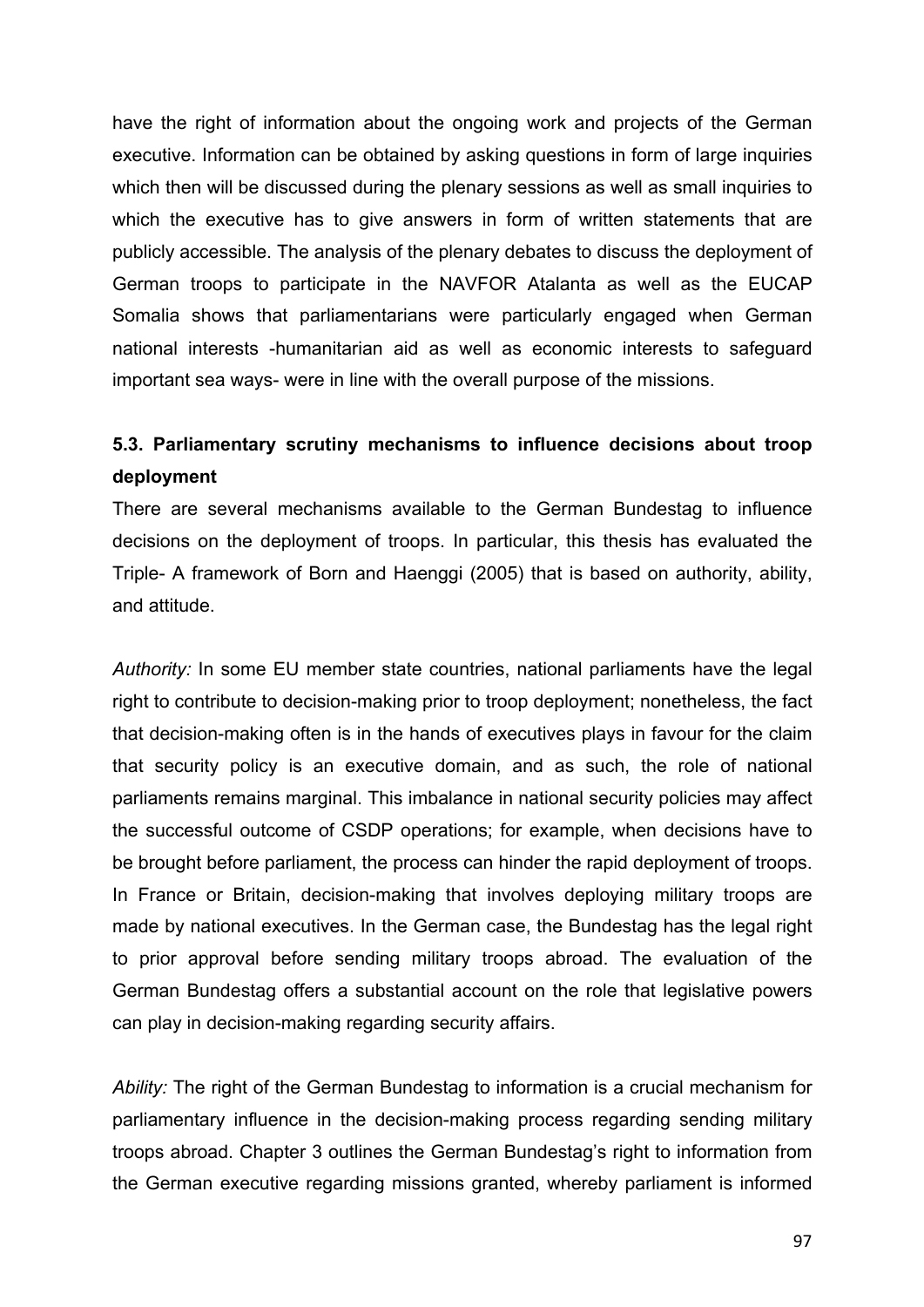weekly of planned and current missions. Despite parliament's right to information, there is still room for the executive to control, to a certain extent, the amount of information that parliament receives. Chapter 3 argues that reports to German Bundestag committees were often kept simple and reduced to provide basic information only. Peters, Wagner and Glahn (2014) note that the government briefs committees and answers queries posed by parliamentarians regarding planned and ongoing missions. The analysis of the two chosen CSDP missions shows that Bundestag parliamentarians raised questions and concerns during plenary debates.

*Attitude:* A not- surprising finding of this study were the voting results related to Germany participating in the NAVFOR Atalanta mission, where the government's proposal to deploy troops abroad was clearly supported by the leading party in the Bundestag. This finding can be understood as parliament not playing a decisionmaking role as such, but simply following what the executive proposes. However, this study has shown that the process of approving participation in a mission is more complex. Chapter 4 indicates that the German Bundestag is much more than simply a rubber stamp actor, as MPs clearly highlighted their interest in both evaluated missions for this study, Atalanta and Somalia, by continuously demanding questions and information about their details, such as the amount of troops to be deployed, and details regarding budget planning for the mission.

# **5.4. Thesis findings: the German Bundestag's role in the decision-making process for deploying troops abroad**

#### *De- or re-parliamentarisation?*

Chapter two discusses the role of national parliaments from a theoretical perspective, which contributes to an understanding of the possibilities for developing legislative mechanisms in order to scrutinise the executive's decisions regarding troop deployment. The literature on EU integration claims a lack of democratic legitimacy, as competencies have been transferred from the national to the European level. Some scholars refer to this phenomenon as de-parliamentarisation, as national parliaments have lost power in the decision-making process regarding European matters. One strand of literature on EU integration argues that national parliaments have been described as 'victims', or 'losers' in the EU integration process (Andersen and Burns, 1996; Schuettemeyer, 2003; Labitzke, 2016), and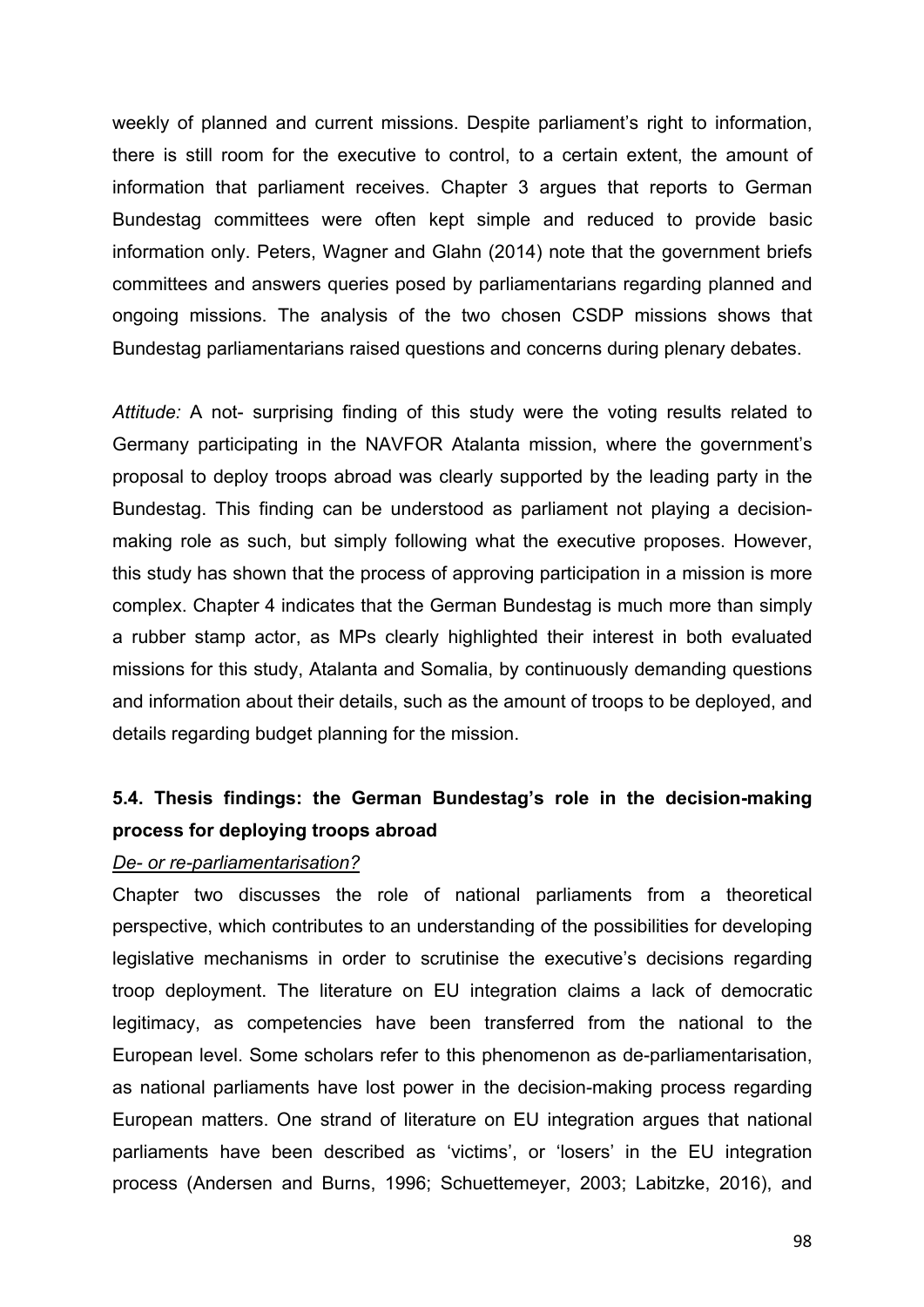that channels for gaining access to information appear hindered. Chapter two also highlights the difficulty of exercising mechanisms when decisions, such as those in the framework of the CSDP, are made at a European level by national executives. Both factors make it more difficult for national parliaments, and thus for the German Bundestag, to exercise mechanisms for a successful scrutiny process.

In contrast, the re-parliamentarisation opinion argues that national parliaments are viewed as instrumental in increasing democratic legitimacy, and thus have different mechanisms available for scrutinising their governments in order to avoid executives overpowering the negotiation process on EU matters (Herbel, 2017). This strand of literature argues that national parliaments have 'fought their way back' and have established methods for scrutinising European politics (Auel and Benz, 2005; O'Brennan and Raunio, 2007; Auel and Christiansen, 2015).

The idea that the area of security policy is executive-led was reinforced by examining existing discussions and theories on EU integration, using the argument that the area of security policy is considered to have limited openness and a high level of secrecy, and is thus restricted within parliament, which is meant to be much more transparent. Yet the literature on EU integration and security policy has also established parliamentary influence through the 'war powers', which describes the legal right to veto decisions regarding troop deployment. Scholars have examined the presence of parliamentary veto rights (Wagner et al., 2010; Born et al., 2008) and the various parliamentary control competencies within security policy (Peters and Wagner, 2014), and have found that effective parliamentary scrutiny of CSDPrelated matters should be grounded in an understanding of institutional factors such as parliamentary prerogative (Maurer and Wessels, 2001; Huff, 2015).

The German Bundestag was granted such parliamentary prerogative. The fact that the German Bundestag can only approve or disapprove the deployment of military forces abroad, and cannot amend any government's proposal on the deployment of troops, weakens the position of parliament in the decision-making process. This study, however, contends the rather marginal role of parliament in the decisionmaking process purely based on the fact that no military troops can be deployed without the consent of the German Bundestag. This was particularly noticeable when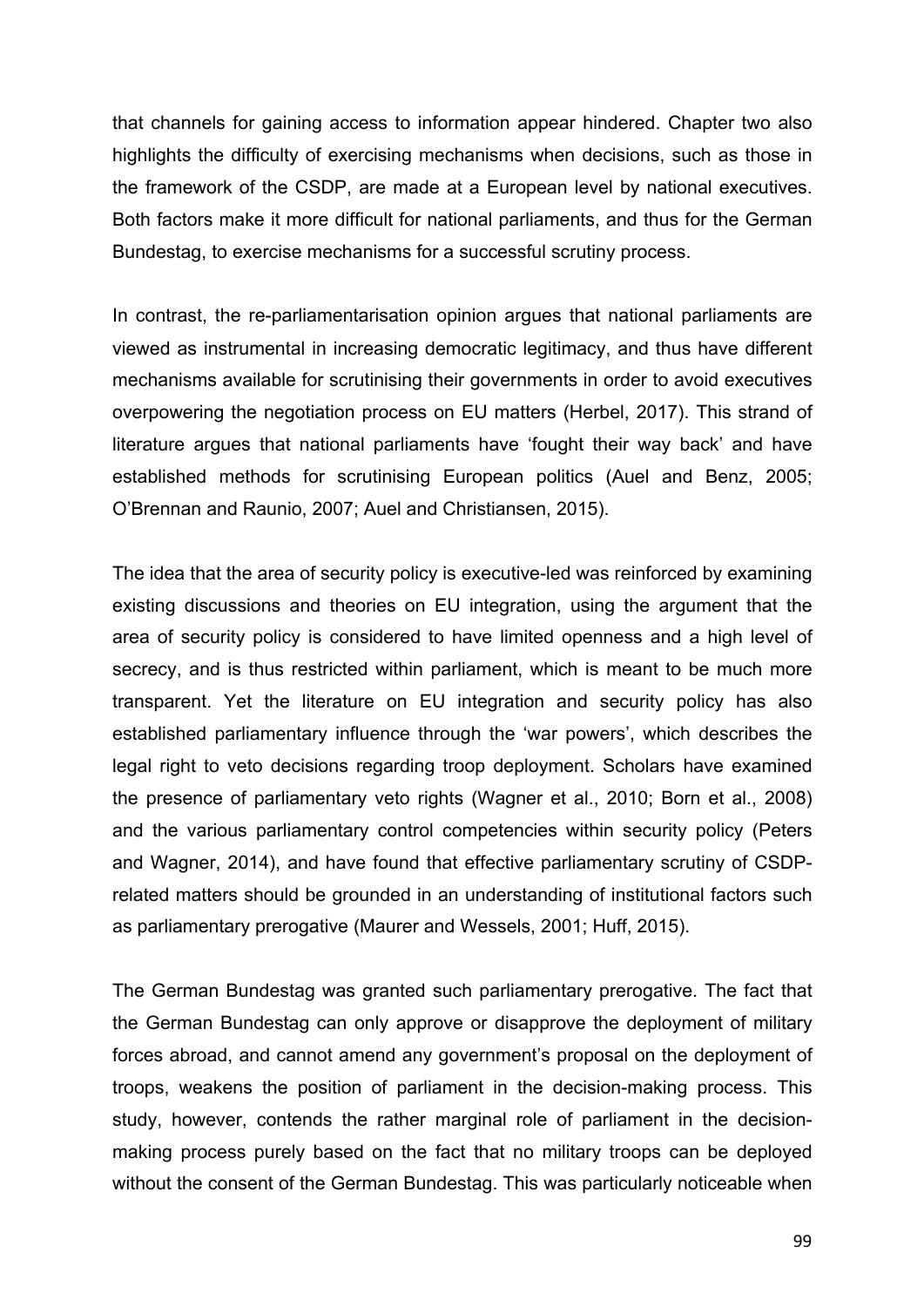examining the NAVFOR Atalanta mission, which had been important to German nationals, as well as having European and international interest.

### *Rubber stamp or active scrutiniser?*

The Bundestag has no active say in decisions regarding civilian missions and the parliament cannot amend the mandates made by the executive to deploy troops abroad. However, this study suggests that it is more accurate to label the Bundestag an 'active scrutiniser'. Despite the fact that the Bundestag has no right for approval regarding civilian missions, and thus no official power in the decision-making process, the chosen civilian mission (EUCAP Somalia) indicates that parliamentarians used the Bundestag plenary as a forum for discussion and information gathering. It can be argued, however, that this interest had been evoked because it was part of larger multilateral cooperation in the geographical area that also included the NAVFOR Atalanta mission, the latter being of particular importance to Germany, both as part of its multilateral cooperation, and for the country's own national interests – to safeguard seaways, owing to Germany being among the world's largest export nations.

Overall, this study shows that the German Parliamentary Participation Act (2005) affects the degree to which the Bundestag can affect the decision-making process, as decisions to deploy troops are not only the responsibility of the executive, but also that of legislative powers. This renders the decision-making process more complex, as it may result in lengthy decision-making periods. However, it also highlights German security policy, as it has been described in the literature, of rather being 'shy'. In evaluating the NAVFOR Atalanta mission and the EUCAP Somalia mission, which represent both a military mission in which parliamentary approval is required, and a civilian mission in which parliamentary approval is not required, respectively, it was established that the German Bundestag had a real interest in participation, as it wanted to use the German Bundestag as a platform for discussions and demanding answers during several plenary debates. The study concludes that the German Bundestag can be regarded as an active scrutiniser, rather than a rubber stamp actor, via the application of several mechanisms: a) having legal authority prior to the deployment of German armed forces; b) the legal right and the interests of the Bundestag's MPs of receiving information from the executive prior to, as well as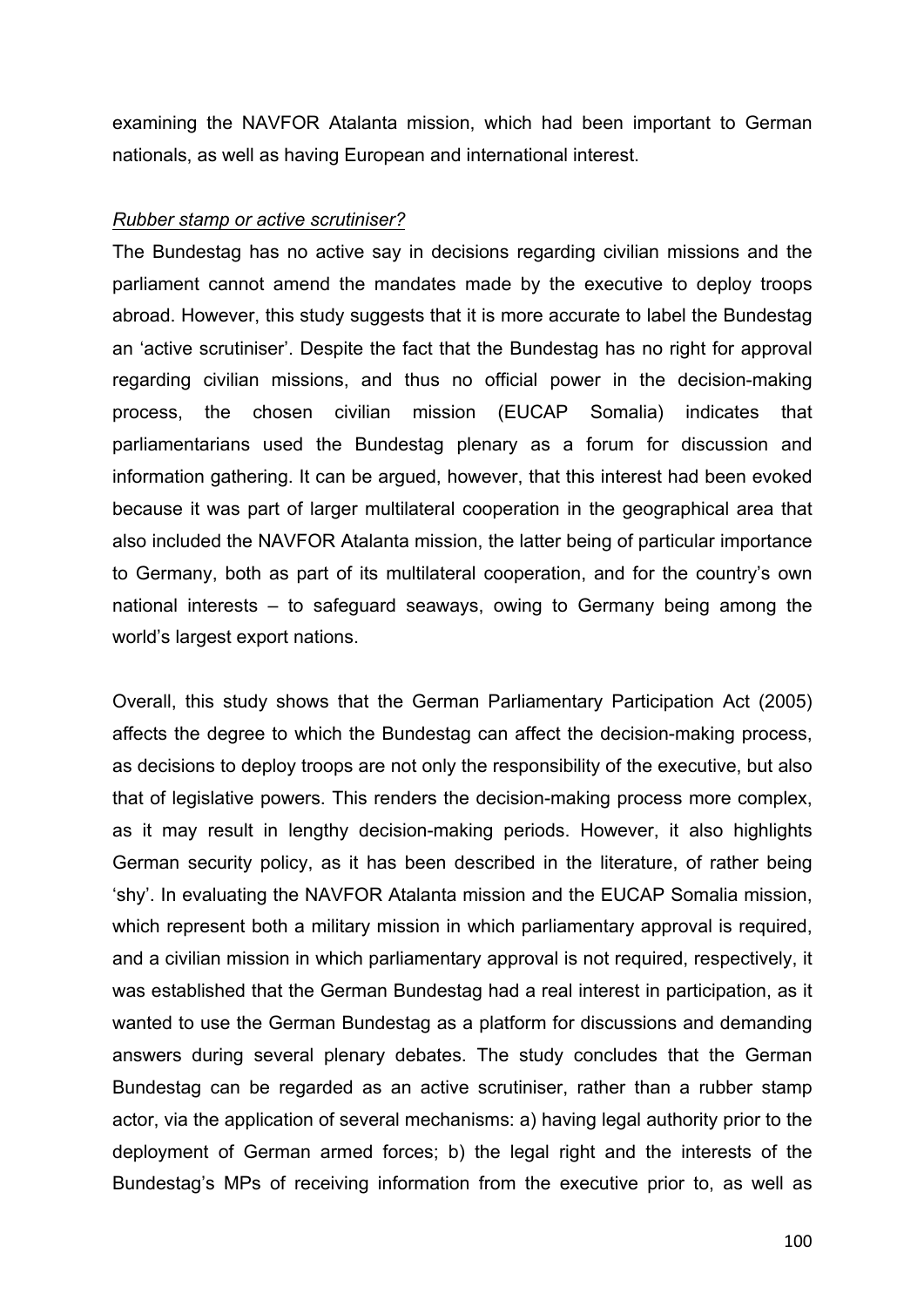during military and civilian operations; c) the influence of political party orientation; and the influence of the German public opinion- the German MPs represent the German public's opinion towards military participation and can act accordingly. To sum, the analysis of the two chosen CSDP operations, NAVFOR Atalanta and EUCAP Somalia, showed that the German legislature has a role to play in the decision-making process.

## **5.5. Recommendations for future research**

This research examined the mechanisms that the German Bundestag can activate to influence the decision-making process on the deployment of military troops abroad under the CSDP umbrella. There are several additional research paths that can contribute to a better overall understanding of the role of national parliaments in legislative-executive relations as it pertains to security affairs.

This research shows that parliamentary prerogative provides a strong mechanism for influencing the decision-making process regarding security affairs, as parliaments have the right to approve the deployment of troops prior to such action being effected. Thus, as the study focus is on Germany, where parliament is granted the right to give approval prior to military deployment, this study is limited to national parliaments in the EU that also require parliamentary approval, and cannot contribute to a general discussion on the nature of national parliaments in the EU decision-making process. Thus, additional research on the role of national parliaments in security affairs can address how, and to what extent, national parliaments can participate in the decision-making process if they are not granted a parliamentary prerogative. The factors and mechanisms available for national parliaments, as well as the motives for engaging in the legislative-executive decisionmaking process may vary, and depend on each country's national policy arrangements. As noted in Chapter two, not all all national parliaments in the EU have same tools available for participating in the decision-making process as it concerns missions under the CSDP framework. While some scholars have already explored this phenomenon, studies remain limited, and as such, future research is required.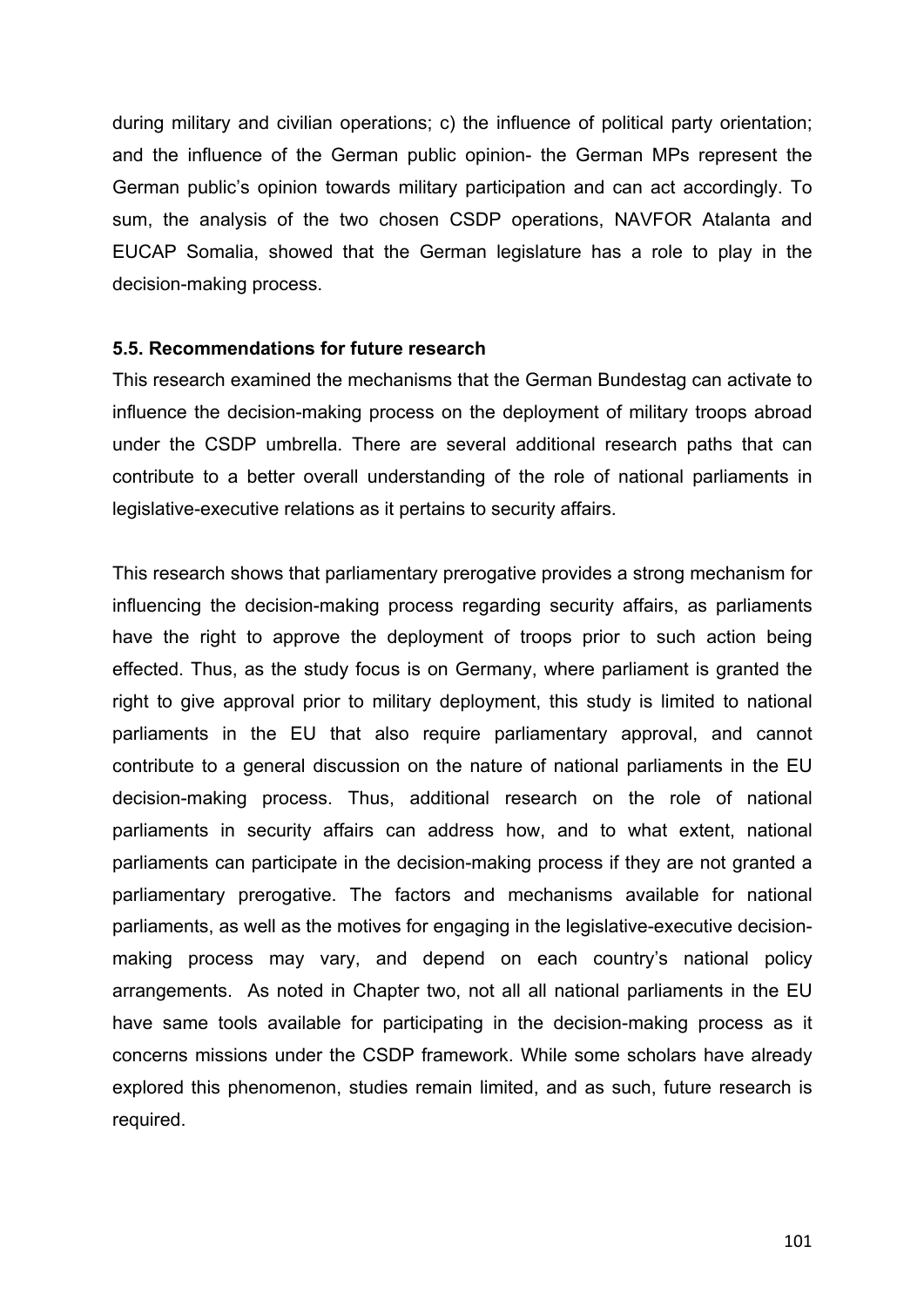A second area of research includes exploring the different types of parliamentary actors in the scrutiny process, such as the role of individual MPs or parliamentary committees. This thesis evaluated the strategies of political parties from a limited perspective, that is, from the opposition and from the leading coalition perspective in the plenary sessions of the German Bundestag. Although there is a small amount of literature with a focus on parliamentarians in EU policy-making (e.g., Sprungk, 2007; Auel and Christiansen, 2016), little attention has been given to the field of security policy. Auel and Christiansen (2016), for example, explore the incentives and driving forces of parliamentary actors, with their main argument being that in order to understand parliamentary actions, it is important to understand the parliamentary actors themselves. The researchers note that parliamentarians can act as rational actors with preferences, making decisions based on costs and benefits. Further research can involve the area of security policy to examine whether parliamentarians have certain preferences in this context, too, and will therefore be willing to enhance parliamentary scrutiny in the decision-making process.

A third research path could include the analysis of a variety of missions, with different geographical locations, or different purposes of deployment. The study only examined two missions conducted by the CSDP, one military and one civilian mission, which both occurred in the same geographical area (the Horn of Africa), and both had a very similar mission aim: to safeguard the area from piracy. It is therefore questionable whether the decision-making process can be compared to other missions in which Germany has participated. The selection of the NAVFOR Atalanta and EUCAP Somalia missions was made due to the high level of German participation in the Horn of Africa area. It is also possible that the civilian mission in Somalia sparked particular interest among German parliamentarians, due to its longstanding and important links from a German perspective, as it affects seaways that are particularly important for the nation's exports. In other civilian cases, the German Bundestag may have had less interest, particularly as no parliamentary approval is required prior to participation, and as such, indicate a difference from military missions.

A fourth area of future research can expand this research by including more countries in which the national parliament also has parliamentary prerogative. The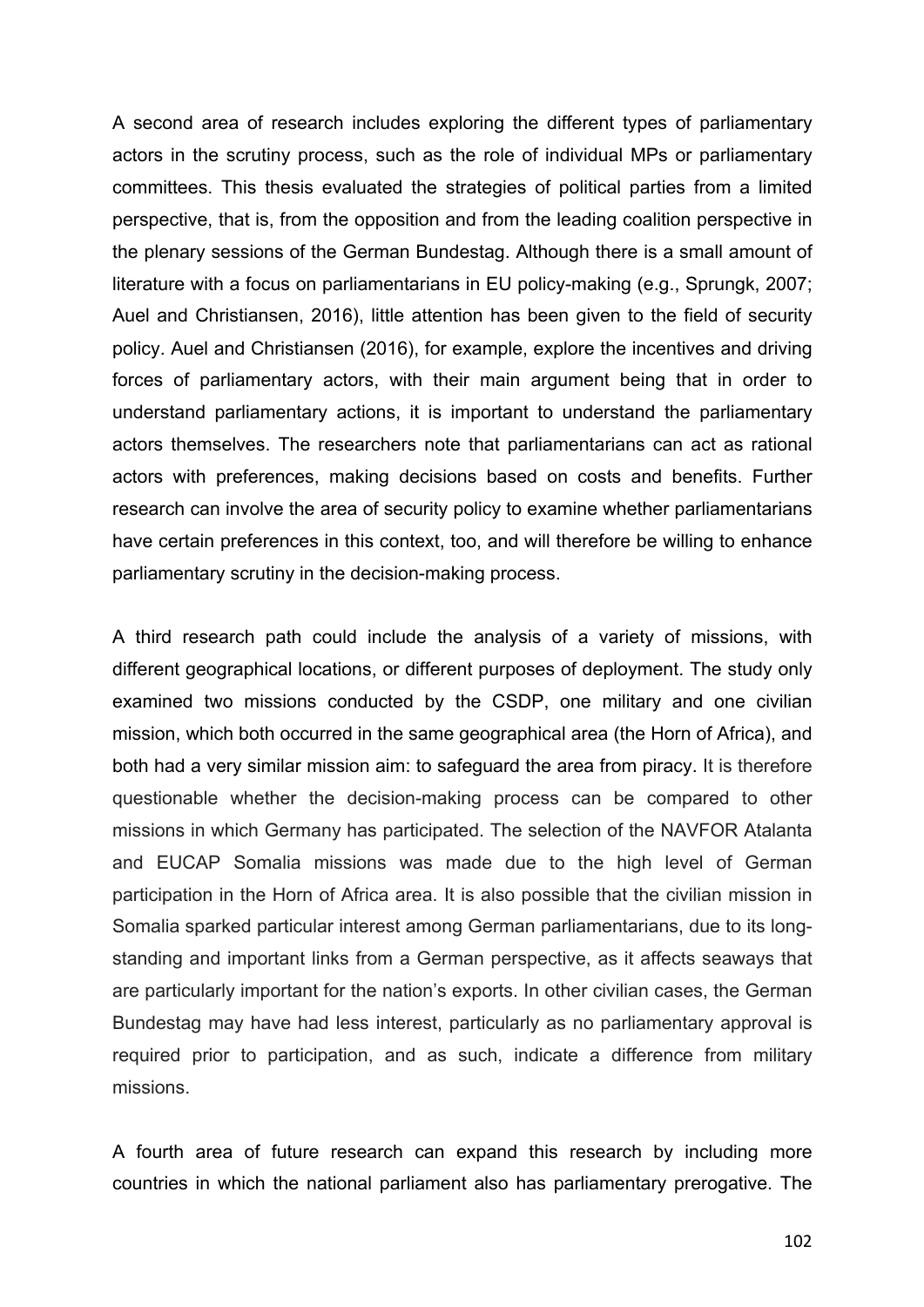study focused only on the role of the German Bundestag. Single case studies allow for a deeper examination of the phenomenon being studied than investigations including two or more countries. This study is limited, as it only allows for investigation of the German parliament, rather than including a cross-country comparison. To properly construct an analysis of the German Bundestag in the legislative-executive relationship in the decision-making process regarding participation in missions under the CSDP umbrella, more operations if not every single one in which German armed forces have participated are needed for analysis. Furthermore, the operations under investigation are both performed under the CSDP umbrella and exclude UN- or NATO missions which could be helpful in order to establish whether there is a difference in Germany's objectives. This dissertation focused on the role of the German Bundestag only, and therefore does not represent a comprehensive assessment of all national parliaments in the EU in which a prior parliamentary prerogative is required to deploy armed forces. By doing so, it would be possible to ascertain whether the scrutiny mechanisms that have been established for this particular research on the German Bundestag match those in other countries; alternatively, different mechanisms can be established that have the same or even a different influence on the legislative-executive relationship as it concerns security affairs.

Even though this section highlights several paths for future research, the findings of this thesis provide an indication of the role of the German Bundestag in decisions on CSDP-related matters, and thus contributes to knowledge regarding the field of European integration studies, EU security studies, and literature on German security policy. This in turn provides a deeper understanding of how and to what extent the German Bundestag can participate in the decision- making process on CSDP-related matters, regarding both military and civilian operations. Although this research does not predict the behaviour of all national parliaments of the member states, by taking the example of the German Bundestag, the research findings point towards several aspects through which national parliaments are able to exercise scrutiny regarding decisions on troop deployment.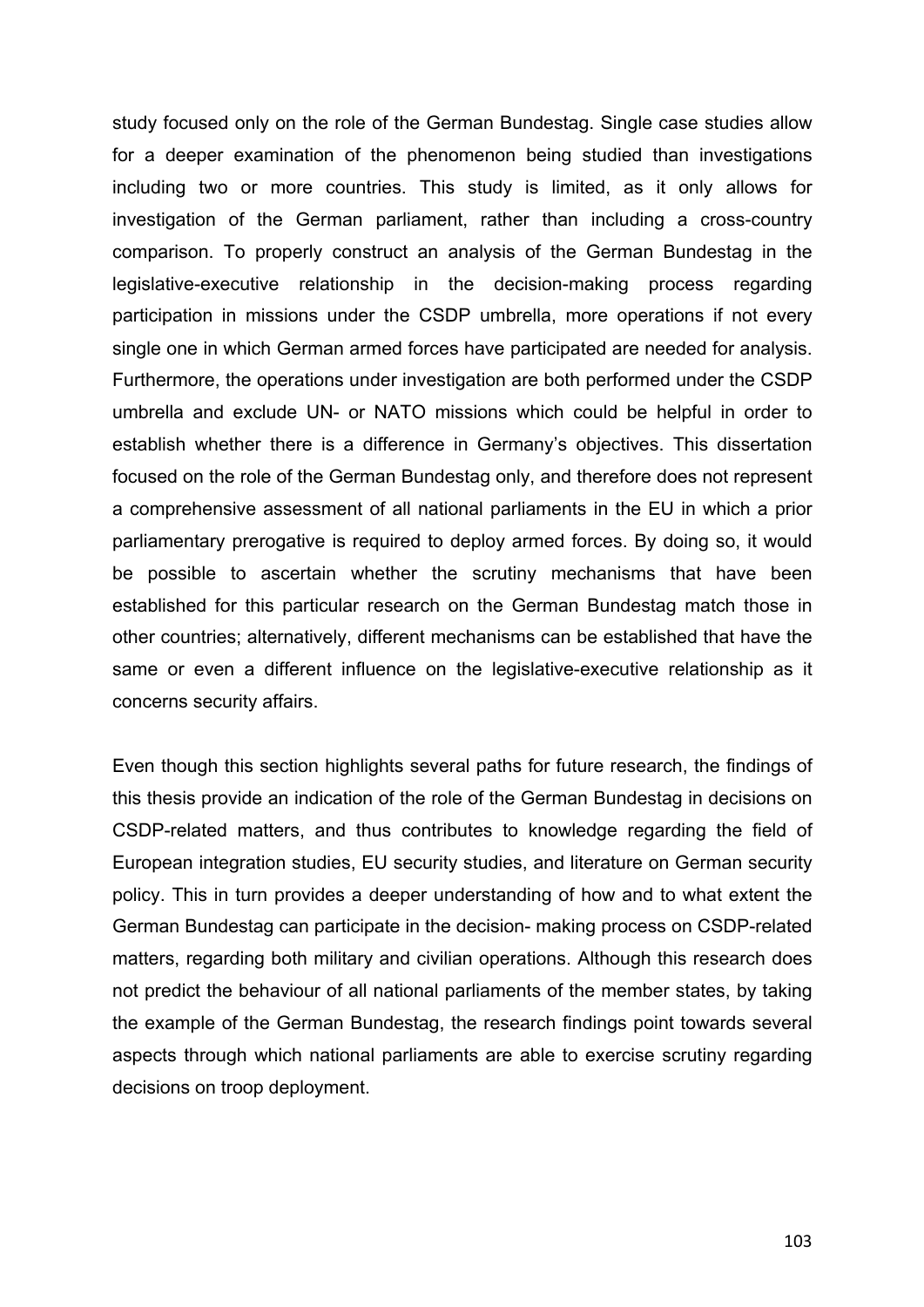## **5.6. Conclusion**

This chapter has provided the overall conclusion of this thesis. This dissertation aims to contribute to the already existing literature by analysing the role of the German Bundestag in the decision-making process, by establishing the scrutiny mechanisms that can influence legislative-executive relations in decisions regarding CSDP-related affairs. This dissertation analysed two CSDP missions, one military and one civilian, in a bid to assess legislative-executive relations in the decision-making process, in order to establish to what extent the German Bundestag can influence the executive's decision to deploy German troops abroad. The importance of the German parliamentary prerogative, which was implemented as a result of Germany's war past was emphasised. This prerogative provides opportunities for the Bundestag to become involved in the decision-making process and thus can be regarded as an active scrutiniser. This thesis has also established that even though there has been a shift in German security policy from 'never again' to actively participating in armed conflicts with German armed forces, the German focus remains on the focus of humanitarian aid. Germany wishes to safeguard its parliamentary prerogative as it has become part of German security policy. At the same time, Germany wishes to uphold its responsibilities in multilateral cooperation in CSDP matters.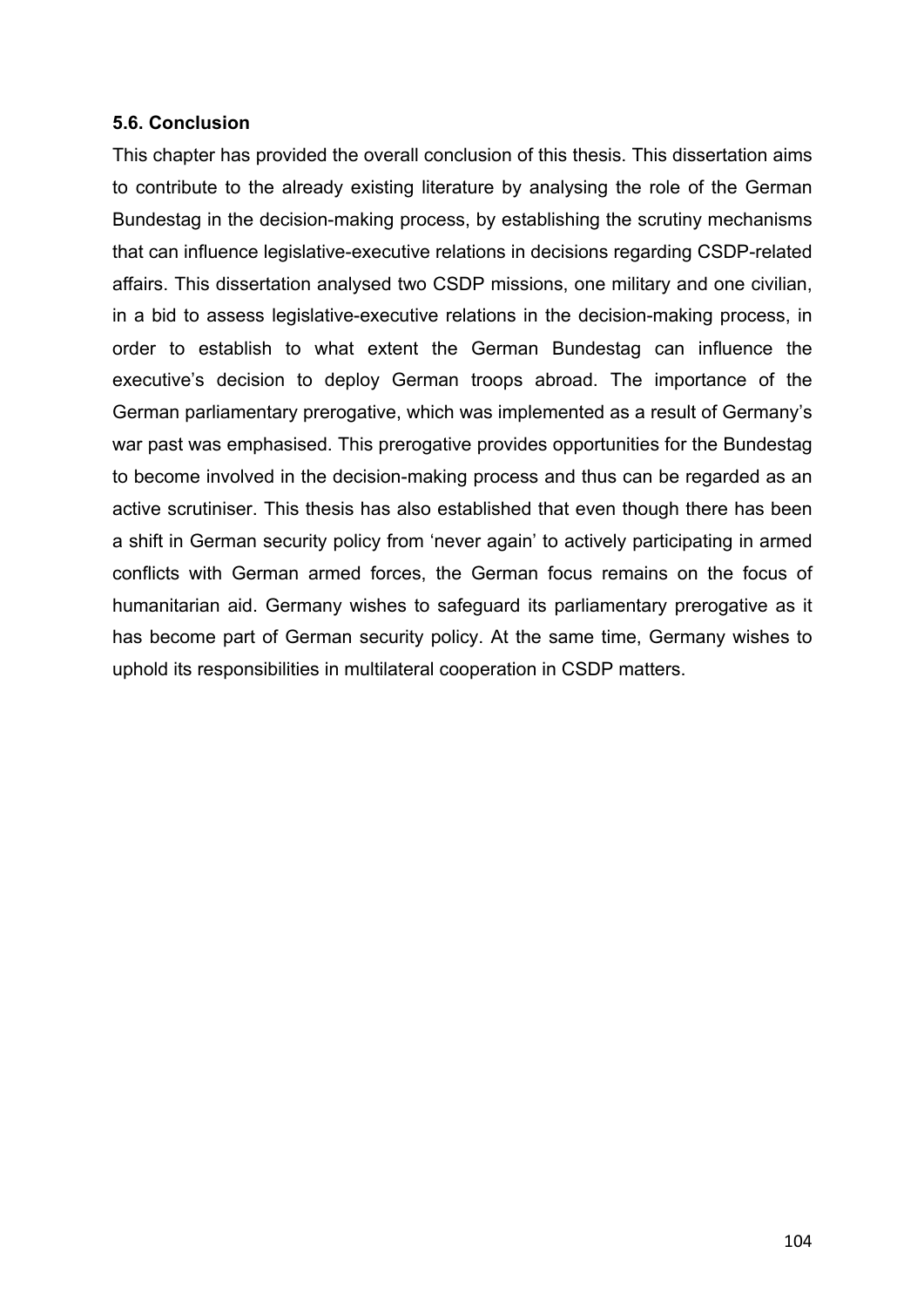List of references

- Adler, E. (1997) Seizing the Middle Ground: Constructivism in World Politics. *European Journal of International Relations* 3 (3) pp. 319- 363
- African Union Mission in Somalia. (2018). AMISOM: Background. (online). Available at: http://amisom-au.org/amisom-background/ [Accessed 03.03.2018]
- Andersen, S. & Burns, T. (1996) The European Union and the Erosion of Parliamentary Democracy: A Study of Post- Parliamentary Governance. IN: Andersen and Eliassen. *The European Union: How Democratic is it?* London: SAGE Publications
- Anghel, S., Born, H., Dowling, A. & Fuior, T. (2008) National parliamentary oversight of ESDP missions. IN: Peters, Wagner and Deitelhoff. *The Parliamentary Control of European Security Policy*. ARENA Report No 7
- Auel, K. (2007) Democratic Accountability and National Parliaments: Redefining the Impact of Parliamentary Scrutiny in EU Affairs. *European Law Journal* 13 (4) pp. 487- 504
- Auel, K. (2017) Able and Willing? Early Warning System and Political Dialogue in the Bundestag and the Nationalrat. IN: Cornell and Goldoni. *National and Regional Parliaments in the EU- Legislative Procedure Post- Lisbon The Impact of the early warning mechanism*. London: Bloomsbury Publishing
- Auel, K. & Benz, A. (2005) The politics of adaption: The Europeanisation of national parliamentary systems. *The Journal of Legislative Studies* 11 (3-4) pp. 372- 393
- Auel, K. & Christiansen, T. (2015) After Lisbon: National parliaments in the European union. *West European Politics* 38 (2) pp. 261- 281
- Auel, K., Rozenberg, O. & Tacea, A. (2015) To Scrutinise or Not to Scrutinise? Explaining Variations in EU- related activities in national parliaments. *West European Politics* 38 (2) pp. 282- 304
- Bache, I., Bulmer, S., George, S. & Parker, O. (2015) *Politics in the European Union*. Oxford: Oxford University Press
- Baldwin, N. (2004) Concluding observations: legislative weakness, scrutiny strength? *The Journal of Legislative Studies* 10 (2-3) pp. 295- 302
- Benz, A. (1998) Postparlamentarische Demokratie? Demokratische Legitimation im kooperativen Staat. IN: Greven. *Demokratie- eine Kultur des Westens?* Opladen: Westdeutscher Verlag
- Born, H. & Haenggi, H. (2005) *The Use of Force under International Auspices: Strengtening Parliamentary Accountability*. Geneva Centre for the Democratic Control of Armed Forces, Policy Paper No 7
- Born, H., Anghel, S., Dowling, A. & Fuior, T. (2008) *Parliamentary Oversight of ESDP Missions*. Geneva: Centre for the Democratic Control of the Armed Forces. Policy Paper No 28
- Brettschneider, F. (1996) Public opinion and parliamentary action: responsiveness of the German Bundestag in comparative perspective. International Journal of Public Opinion Research 8 (2)
- Brummer, K. & Froehlich, S. (2011) *Zehn Jahre Deutschland in Afghanistan*. Wiesbaden: Zeitschrift fuer Aussen- und Sicherheitspolitik.

Bulletin der Bundesregierung (2008) Rede von Bundeskanzlerin Dr. Angela Merkel. Nr. 128-1 (online) Available at:

https://www.bundesregierung.de/Content/DE/Bulletin/2008/11/Anlagen/128-1-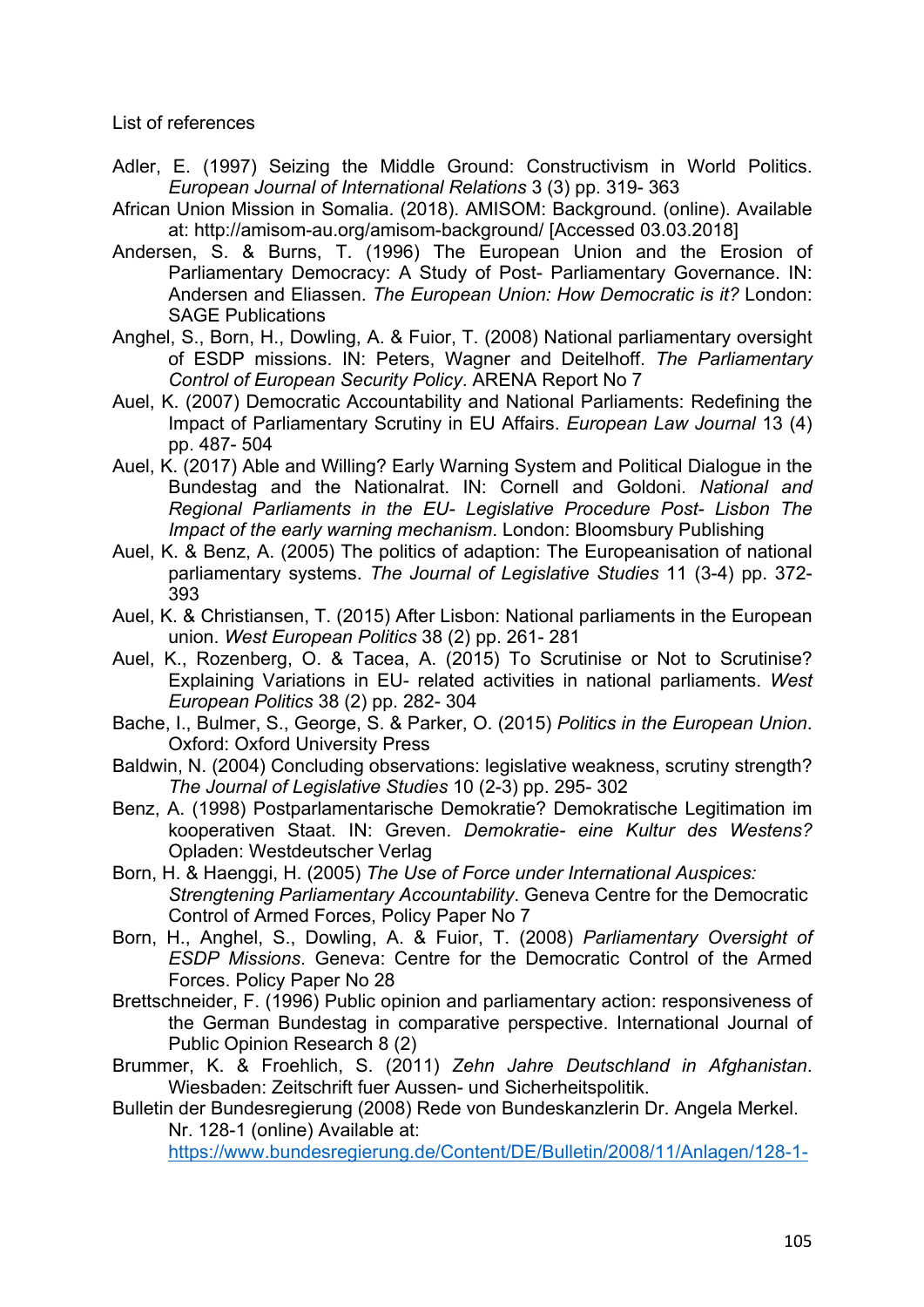bk.pdf;jsessionid=9EEF122179E1E5599D7FC1D553F79E45.s7t2?\_\_blob=pu blicationFile&v=1 (Accessed 13.02.2018).

- Bulmer, S. (1993) The Governance of the European Union: A New Institutionalist Approach. *Journal of Public Policy* 13 (4) pp. 351- 380
- Bundeswehr (2015) *Die EU- gefuehrte zivile Mission am Horn von Afrika- EUCAP Nestor (Regional Maritime Capacity Building for the Horn of Africa and the Western Indian Ocean)* (online) Available at: http://www.einsatz.bundeswehr.de/portal/a/einsatzbw/start/abgeschlossene\_e insaetze/eucapnestor (Accessed 25.08.2017).
- Bundeswehr. (2018). Der Einsatz am Horn von Afrika. (online). Available at http://www.einsatz.bundeswehr.de/portal/a/einsatzbw/start/aktuelle\_einsaetze /somalia/info\_somalia [Accessed 13.03.2018]
- Chappell, L. (2012) *Common Security and Defence Policy Converging Security and Defence Perspectives in an Enlarged EU*. Basingstoke: Palgrave Macmillan
- Checkel, J. (2006) Tracing Causal Mechanisms. *International Studies Review* 8 (2) pp. 362- 370
- Collier, D. (2011) Understanding Process Tracing. *Political Science and Politics* 44 (4) pp. 823- 30
- Colvin, S. (2015) *The Routledge Handbook of German Politics & Culture*. London: **Routledge**
- Comelli, M. (2011) The Common Security and Defence Policy and the Issue of Democratic Accountability: What Role for the European Parliament? *European Democracy and Cosmopolitan Democracy*, The Ventotene Papers pp. 51- 67
- Costa, O. & Jorgensen, K. (2012) *The Influence of International Institutions on the EU: When Multilateralism hits Brussels*. London: Palgrave
- Crotty, M. (1998) *The Foundations of Social Research: Meaning and Perspective in the research process*. London: SAGE Publications
- Crum, B. & Fossum, E. (2013) Practices of Inter- Parliamentary Coordination in International Politics: the European Union and beyond. Colcester: ECPR Press
- Cygan, A. (2013) *Accountability, Parliamentarism and Transparency in the EU. The Role of National Parliaments*. Cheltenham, UK: Edward Elgar Publishing Limited
- Dalgaard- Nielsen, A. (2006) Germany, Pacifism and peace enforcement. Manchester: Manchester University Press
- Denscombe, M. (2003) *The good research guide for small- scale social research projects*. Berkshire: Open University Press
- Denters, B., van Heffen, O., Huisman, J. & Klok, P.J. (2003) *The Rise of Interactive Governance and Quasi- Markets*. London: Kluwer Academic Publishers Dieterich, S., Hummel, H. & Marschall, S. (2015) Bringing democracy back in: The democratic peace, parliamentary war powers and European participation in the 2003 Iraq War. *Cooperation and Conflict* 50 (1) pp. 87- 106
- Deutscher Bundestag (2018a) *Parliament- Plenary* (online) Available at: https://www.bundestag.de/en/parliament/plenary#url=L2VuL3BhcmxpYW1lbn QvcGxlbmFyeS9wbGVuYXJ5LzE5NzY0Ng==&mod=mod454240 (Accessed 04.30.2018)
- Deutscher Bundestag (2018b) Parlament- Instrumente der Kontrolle (online) Available at: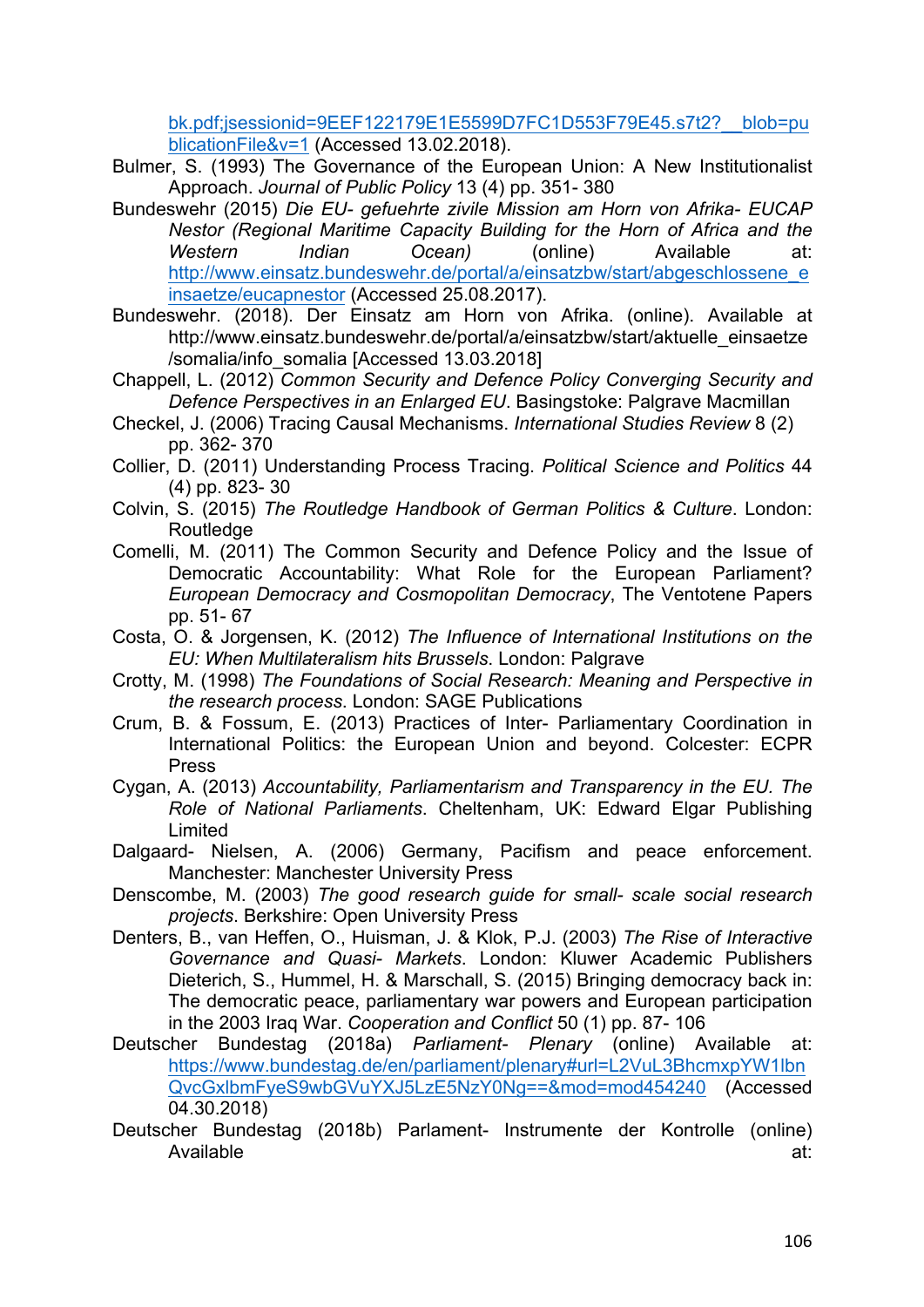https://www.bundestag.de/parlament/aufgaben/regierungskontrolle\_neu/kontr olle/instru/255462 (Accessed 10.03.2018)

- Dieterich, S., Hummel, H. & Marschall, S. (2008) *Streghtening Parliamentary 'War Powers' in Europe: Lessons from 25 National Parliaments*. Geneva Centre for the Democratic Control of Armed Forces, Policy Paper No 27
- Dieterich, S., Hummel, H. & Marschall, S. (2009) *Kriegsspielverderber? Europaeische Parlamente und der Irakkrieg 2003*, Zeitschrift fuer Internationale Beziehungen 16 (1) pp. 7- 40
- Dieterich, S., Hummel, H. & Marschall, S. (2010) *Parliamentary War Powers: A Survey of 25 European Parliaments*. Geneva Centre for the Democratic Control of Armed Forces. Occasional Paper No. 21
- Dieterich, S., Hummel, H. & Marschall, S. (2015) Bringing democracy back in: The democratic peace, parliamentary war powers and European participation in the 2003 Iraq War. *Cooperation and Conflict* 50 (1) pp. 87- 106
- Doerfler- Dierken, A. & Portugall, G. (2010) Friedensethik und Sicherheitspolitik Weissbuch 2006 und EKD- Friedensdenkschrift 2007 in der Diskussion. Wiesbaden: VS Verlag fuer Sozialwissenschaften
- Douglas, N., 2014. Demokratisches Defizit Zur Debatte ueber Aenderungen des Parlamentsbeteiligungsgesetzes, *Wissenschaft & Frieden* 3, pp. 50-53
- Drent, M. (2014) *Sovereignty, parliamentary involvement and European defence cooperation*. Clingendael Report, The Hague
- Dunn, K. (2006) Examining Historical Representations. *International Studies Review* 8 (2) pp. 370- 381
- EEAS. (2018). European Union Naval Force Somalia Operation. Somalia. (online). Available at: http://www.eeas.europa.eu/archives/docs/csdp/missions-andoperations/eu-navfor-somalia/pdf/factsheet\_eunavfor\_en.pdf [Accessed 03.03.2018]
- EUNAVFOR (2018) Mission (online) Available at: http://eunavfor.eu/mission/ (Accessed 03.03.2018)
- European External Action Service (2017) EU Battlegroups (online) Available at: https://eeas.europa.eu/headquarters/headQuarters-homepage/33557/eubattlegroups\_en (Accessed 14.01.2018)
- European External Action Service (2018a) *The Common Security and Defence Policy* (CSDP) (online) Available at: https://eeas.europa.eu/topics/commonsecurity-and-defence-policy-csdp\_en (Accessed 03.03.2018)
- European External Action Service (2018b) Why investing in security in Somalia matters for Europe (online) Available at: https://eeas.europa.eu/headquarters/headquarters-homepage/36574/voicesfield-why-investing-security-somalia-matters-europe\_en (Accessed 03.03.2018)
- Fahey, E. & Curtin, D. (2014) *A Transatlantic Community of Law. Legal Perspectives on the Relationship between the EU and US legal Orders*. Cambridge: University Press
- Federal Foreign Office (2016) *Common Security and Defence Policy (CSDP)*. Available at: http://www.auswaertigesamt.de/EN/Europa/Aussenpolitik/GSVP/GSVP-Start\_node.html (Accessed 10.12.2016)
- Flick, U. (2014) *Qualitative Data Analysis*. London: SAGE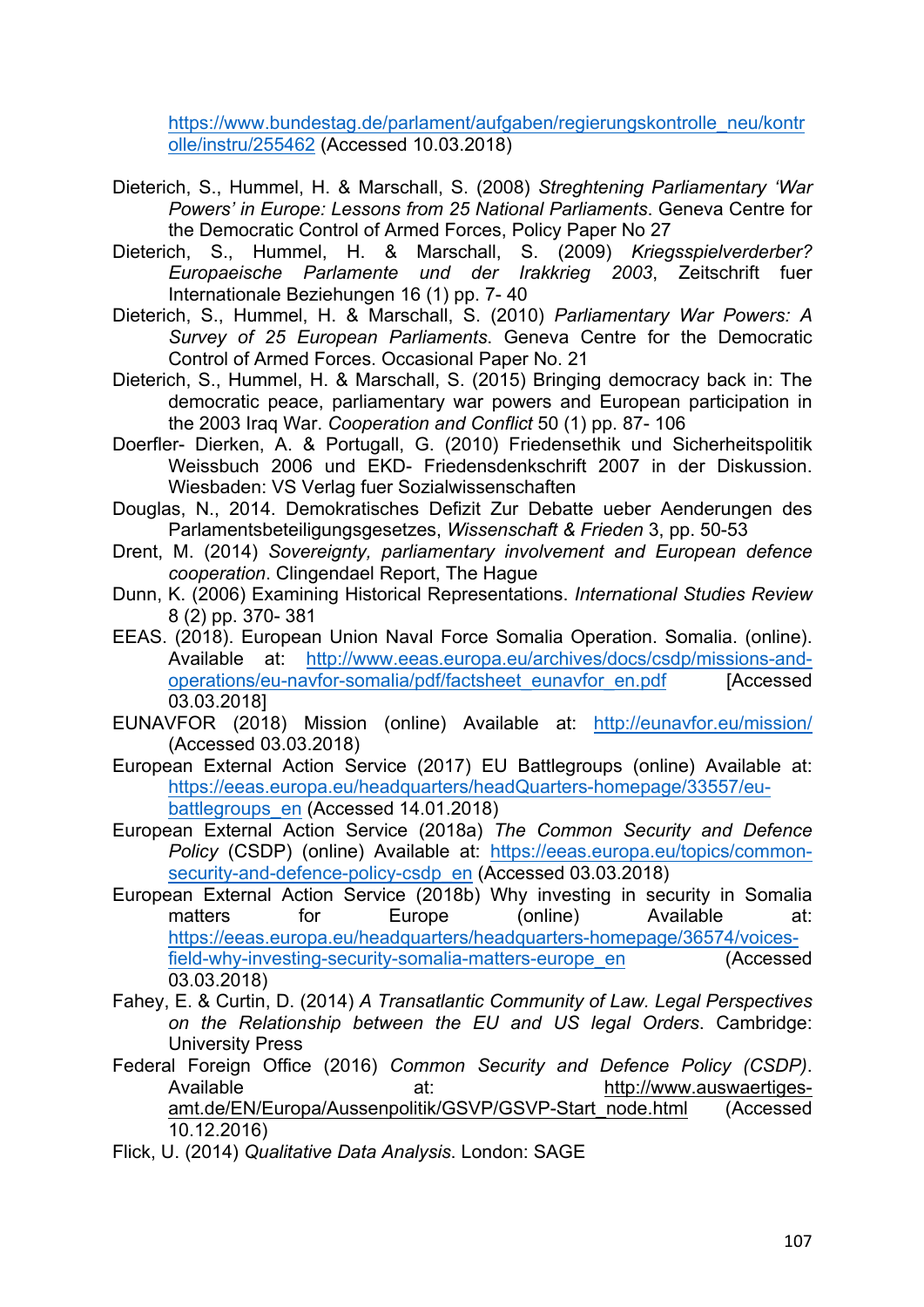- Flockhart, T. (2004) Maters and Novices: Socialization and Social Learning through the NATO Parliamentary Assembly. *International Relations* 18 (3) pp. 361- 380
- Gareis, S. (2010) Zwischen Buendnisraeson und Parlamentsvorbehalt- Wer entscheidet ueber Auslandseinsaetze der Bundeswehr? IN: Doerfler- Dierken & Portugall. *Friedensethnik und Sicherheitspolitik Weissbuch 2006 und EKD-Friedensdenkschrift 2007 in der Diskussion.* Wiesbaden: VS Verlag fuer Sozialwissenschaften GWV Fachverlag GmbH
- Gay, O. & Winetrobe, B. (2003) *Parliamentary Audit Scrutiny: Innovative and effective*. London: The Constitution Unit School of Public Policy University College London
- Haas, E. (1970) The Study of Regional Integration: Reflections on the Joy and Anguish of Pretheorizing. *International Organization* 24 (4) pp. 606- 646
- Hall, P. & Taylor, R. (1996) Political Science and the three new institutionalisms. *Political Studies* 44 (5) pp. 936- 957
- Herranz- Surralles, A. (2014) The EU's Multilevel Parliamentary (Battle)Field: Interparliamentary Cooperation and Conflict in Foreign and Security Policy. *West European Politics* 37 (5) pp. 957- 975
- Herzog, D., Rebensdorf, H. & Wessels, B. (1993) *Parlament und Gesellschaft. Eine Funktionsanalyse der repraesentativen Demokratie*. Opladen: Westdeutscher Verlag.
- Hoegenauer, A.-L. & Neuhold, C. (2013) *National Parliaments after Lisbon: Administrations on the Rise?* OPAL Online Paper Series.
- Howorth, J. (2011) *Decision- Making in Security and Defence Policy Towards Supranational Intergovernmentalism?* KFG Working Paper No. 25
- Huff, A. (2013) *Problems and Patterns in Parliamentary Scrutiny of the CFSP and CSDP*. OPAL Online Paper Series 14.
- Huff, A. (2015) Executive Privilege Reaffirmed? Parliamentary Scrutiny of the CFSP and CSDP. *West European Politics* 38 (2) pp. 396- 415
- Immergut, E. (1998) The Theoretical Core of the New Institutionalism. *Politics & Society* 26 (1) pp. 5- 34
- Ismayer, W. (2007) Bundestag. IN: Schmidt, Hellmann & Wolf. Handbuch zur deutschen Aussenpolitik. Wiesbaden: Verlag fuer Sozialwissenschaften
- Jans, T. & Piedrafita, S. (2009) *The role of national parliaments in European decision- making*, EIPASCOPE 2009/1 working paper.
- Jund and Daase (2013) *Germany* IN: Biehl, Giegerich and Jonas (). Strategic Cultures in Europe: Security and Defence Policies Across the Continent. P. 143
- Jorgensen, K. & Laatikainen, K. (2013) *Routlege Handbook on the European Union and International Institutions Performance, Policy, Power*. Abingdon: **Routledge**
- Kaczynski, P. (2011) *Paper tigers or sleeping beauties? National parliaments in the post- Lisbon European Political System*. CEPS Special Report
- Kaarbo, J. & Kenealy, D. (2015) No, prime minister: explaining the House of Commons' vote on intervention in Syria. *European Security* 25 (1)
- Kaarbo, J. & Kenealy, D. (2016) Precedents, parliaments, and foreign policy: historical analogy in the House of Commons vote on Syria. *West European Politics* 40 (1)
- Kirschniok- Schmidt, G. (2010) *Das Informationsrecht des Abgeordneten nach der Brandenburgischen Landesverfassung*. Frankfurt am Main: Peter Lang GmbH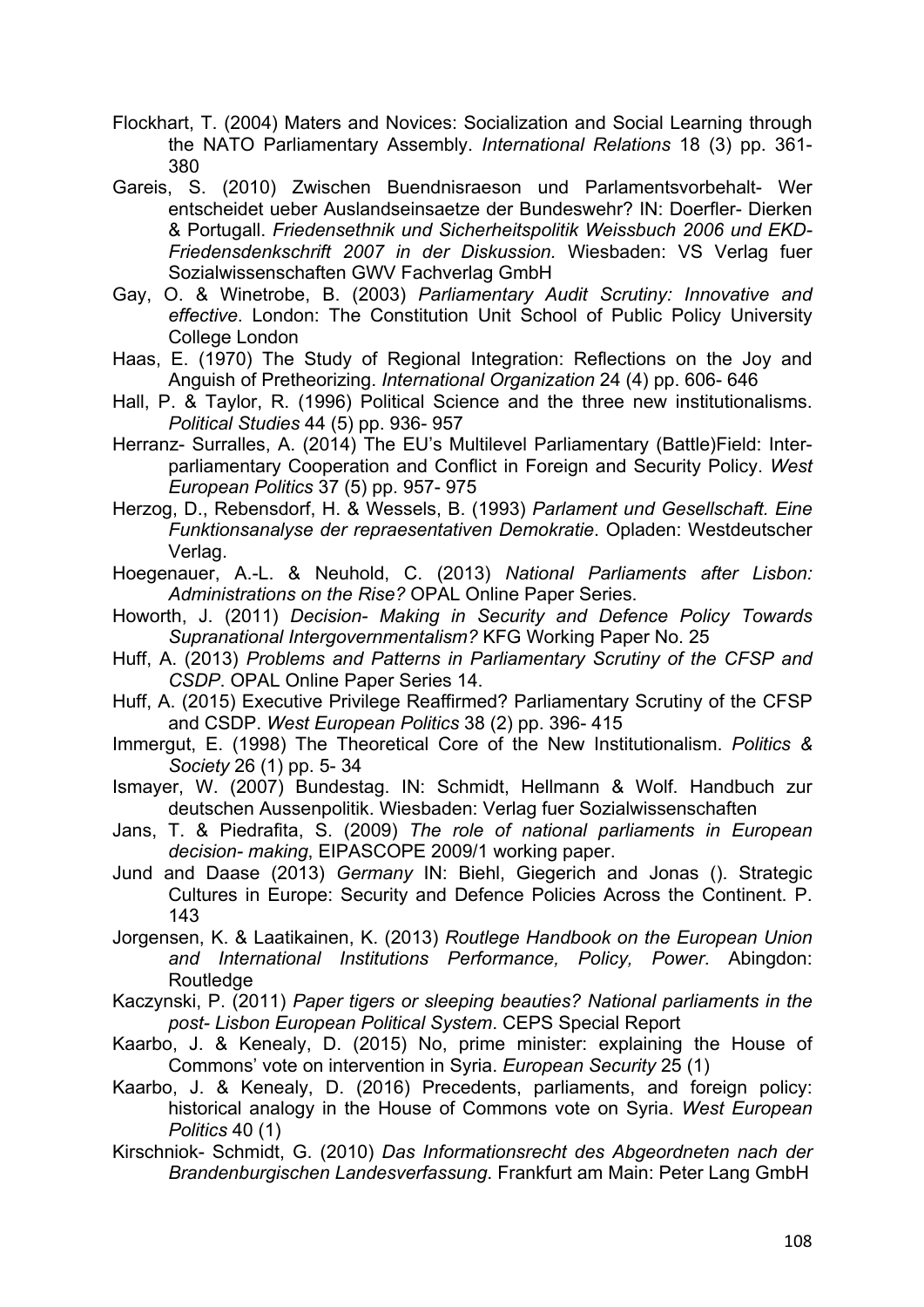- Kraft- Kasack, C. (2008) Transnational Parliamentary Assemblies: A Remedy for the Democratic Deficit of International Governance? *West European Politics* 31 (3) pp. 534- 557
- Labitzke, J. (2016) *Mehr partizipative Demokratie wagen. Zum Umgang der Europaeischen Kommission mit Online- Konsultationen*. Wiesbaden: Springer VS
- Linnenkamp, H. (2015) Germany and the CSDP. IN: Fiott. *The Common Security and Defence Policy: National Perspectives*. Egmont Royal Institute for International Relations. Gent: Academia Press
- Maatsch, A. & Galella, P. (2016) *Parliamentary Oversight of European Security and Defence Policy: A Matter of Formal Competences or the Will of Parliamentarians?* PADEMIA: Parliamentary Democracy in Europe
- March, J. G. & Olsen, J. P. (1989) *Rediscovering Institutions*. New York: Free Press.
- March, J. G. & Olsen, J. P. (1995) *Democratic Governance*. New York: Free Press.
- Marschall, S. (1999) *Parlamentsreform Ziele, Akteure, Prozesse*. Opladen: Leske and Budrich
- Marschall, S. (2002) Niedergang und Aufstieg des Parlamentarismus im Zeitalter der Denationalisierung. *Zeitschrift fuer Parlamentsfragen* 33, pp. 377- 90
- Marschall, S. (2009) Policy matters! Reformpotenziale und grenzen hinsichtlich der Rolle von Parlamenten in der militaerischen Sicherheitspolitik. IN: Von Blumenthal und Broeckler. *Muessen Parlamentsreformen scheitern?* Wiesbaden: VS Verlag fuer Sozialwissenschaften
- Marschall, S. (2016) *Parlamentarismus Eine Einfuehrung*. Baden- Baden: Nomos Verlagsgesellschaft
- Martinez, M. M. M. (1996) *National Sovereignty and International Organizations*. London: Kluwer Law International
- Maurer, A. & Wessels, W. (2001) *National parliaments on their ways to Europe: losers or latecomers?* Baden- Baden: Nomos Verlagsgesellschaft
- Mello, P. (2012) Parliamentary Peace or Partisan Politics? Democracies' Participation in the Iraq War. *Journal of International Relations and Development* 15 (3) pp. 420- 53
- Mello, P. & Peters, D. (2018) Parliaments in security policy: Involvement, politicisation, and influence. *The British Journal of Politics and International Relations* 20 (1) pp. 3- 18
- Moelling, C. (2007) EU- Battlegroups. Stand und Probleme der Umsetzung in Deutschland und fuer die EU. Berlin: SWP
- Moelling, C. & Voss, v. A. (2015) *Parliamentary approval: This does not pave the way for a European Army*. Stiftung Wissenschaft und Politik
- Moravcsik, A. (1993) Preferences and Power in the European Community: A Liberal Intergovernmentalist Approach. *Journal of Common Market Studies* 31 (4) pp. 473- 524
- Moravcsik, A. (1994) *Why the European Union Strenghtens the State: Domestic Politics and International Cooperation*. Center for European Studies, Harvard University, Working Paper 52
- Moravcsik, A. (2002) In Defence of the 'Democratic Deficit': Reassessing Legitimacy in the European Union. JCMS 40 (4) pp. 603- 624
- Neuhold, C. & Dobbels, M. (2015) Paper keepers or policy shapers? The conditions under which EP officials impact on the EU policy process. *Comparative European Politics* 13 (5) pp. 577- 595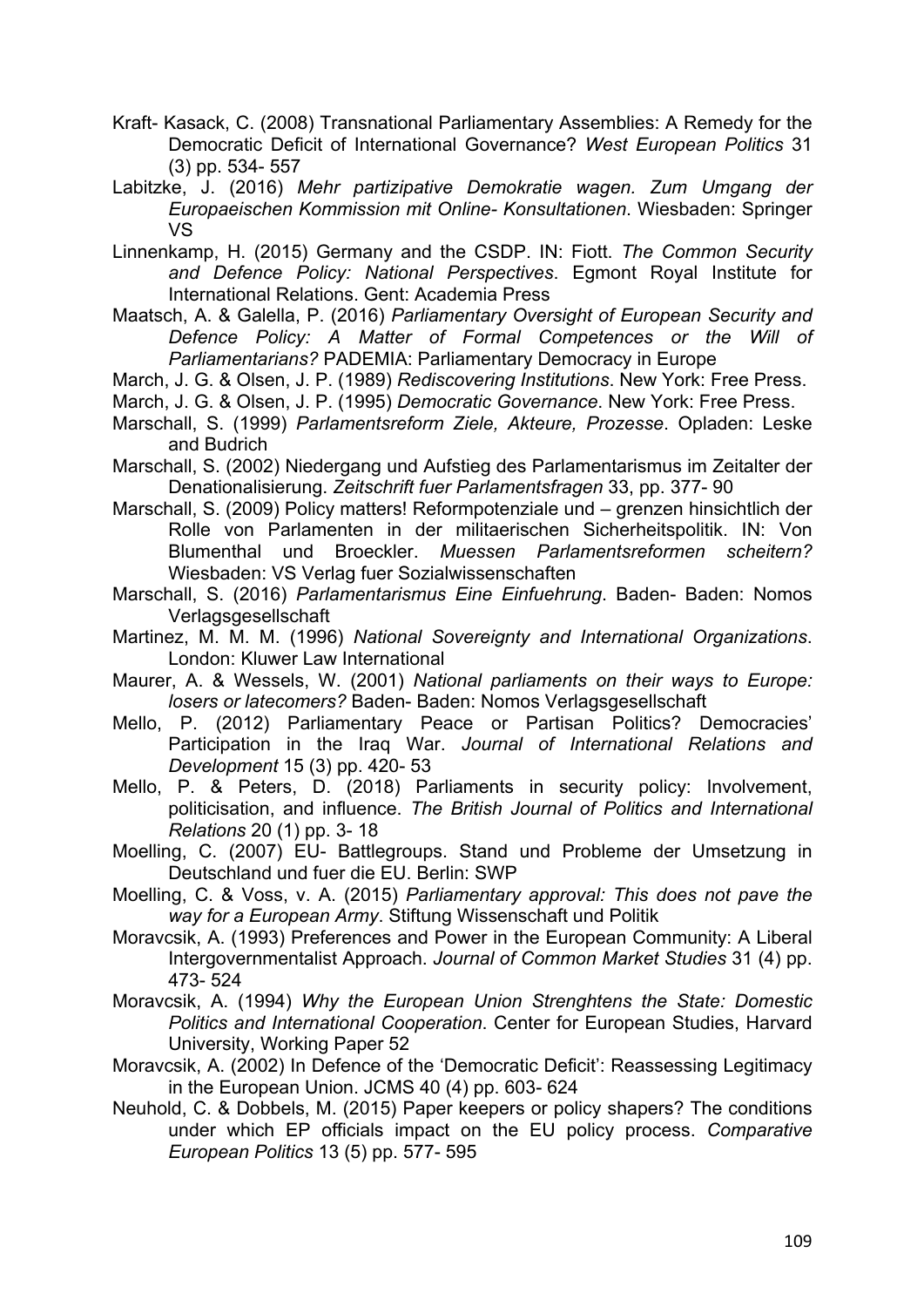- Noetzel, T. & Schreer, B. (2007) Vernetzte Kontrolle: Zur Zukunft des Parlamentsvorbehalts. IN: Mair. Auslandeinsaetze der Bundeswehr. Leitfragen, Entscheidungsspielraeume und Lehren. Berlin: SWP- Studie.
- North, D. (1990) *Institutions, Institutional Change and Economic Performance*. Cambridge: Cambridge University Press
- Norton, P. (2000) Reforming parliament in the United Kingdom: The report of the commission to strengthen parliament. *The Journal of Legislative Studies* 6 (3) pp. 1- 14
- Noulas, G. (2011) The Role of Parliamentary Diplomacy in Foreign Policy. *Foreign Policy Journal*. October 22.
- Novaky, N. (2018). *European Union Military Operations*. Abingdon: Routledge.
- O'Brennan, John, and Tapio Raunio (2007). National parliaments within the enlarged European Union: from victims of integration to competitive actors?, London: Routledge.
- Peters, D. & Wagner, W. (2011) Between Military Efficiency and democratic legitimacy: mapping parliamentary war powers in contemporary democracies, 1989- 2004. *Parliamentary Affiars* 64 (1) pp. 175- 92
- Peters, D. & Wagner, W. (2011) Between Military Efficiency and Democratic Legitimacy: Mapping Parliamentary War Powers in Contemporary Democracies 1989- 2004. *Parliamentary Affairs* 64 (1) pp. 175- 92
- Peters, D., Wagner, W. & Deitelhoff, N. (2008) *The Parliamentary Control of European Security Policy*. ARENA Report 7/08
- Peters, D., Wagner, W. & Glahn, C. (2014) Parliamentary control of CSDP: the case of the EU's fight against piracy off the Somali coast. *European Security* 23 (4) pp. 430- 448
- Peters, G. (2012) *Institutional Theory in political science: the new institutionalism*. London: Continuum
- Raube, K. & Wouters, J. (2016) *The many facets of parliamentary involvement and interaction in EU external relations*. Leuven Centre for Global Governance Studies, Working Paper No 174
- Raunio, T. (1999) Always one step behind? National legislatures and the European Union. *Government and opposition* 34 (2) pp. 180- 202
- Raunio, T. (2009) *National Parliaments and European Integration What we know and what we should know*. ARENA Working Paper ISSN 1890- 7741
- Raunio, T. & Hix. S. (2000) Backbenchers learn to fight back: European integration and parliamentary government. *West European Politics* 23 (4) pp. 142- 168
- Raunio, T. & Wagner, W. (2016) Towards parliamentarisation of foreign and security policy? West European Politics 40 (1) pp. 1- 19
- Reuters. (2011). Factbox -- The Dangerous Gulf of Aden. (online). Available at: https://www.reuters.com/article/somalia-piracy-adenidAFLDE70Q19S20110127 [Accessed 02.03.2018]
	-
- Ritchie, J. & Lewis, J. (2003) Qualitative Research Practice A Guide for Social Science Students and Researchers. London: SAGE Publications
- Rittberger, B. (2005) *Building Europe's parliament: democratic representation beyond the nation- state*. Oxford: Oxford University Press.
- Rosamond, B. (2016) Theorising the European Union after Integration Theory. IN: Cini and Perez- Solorzano Borragan. *European Union Politics*. Oxford: Oxford University Press
- Rosen, G. (2014) *Secrecy versus Accountability. Parliamentary Scrutiny of EU Security and Defence Policy*. ARENA Working Paper 1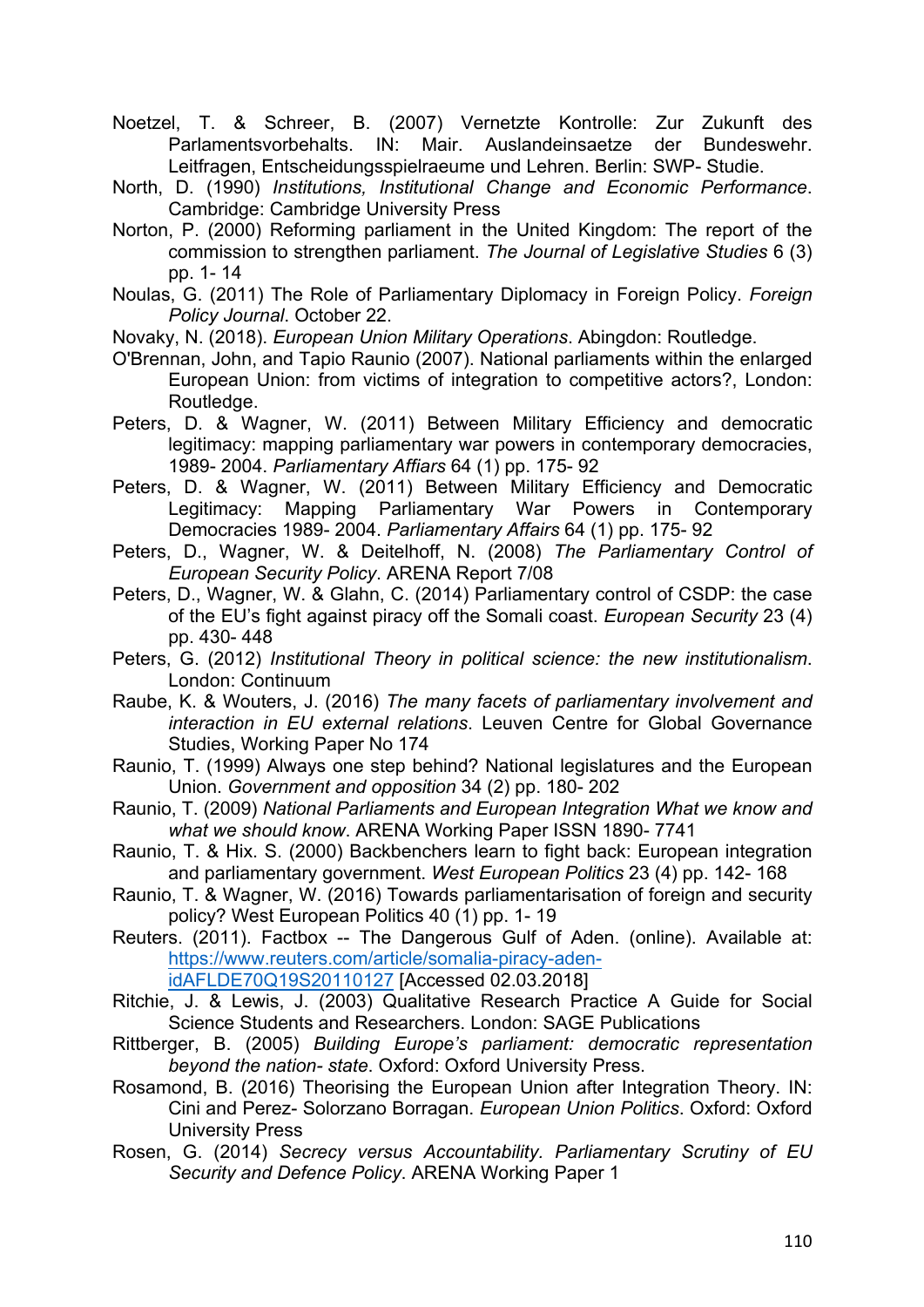- Saalfeld, T. (2004) The German Houses of Parliament and European Legislation. IN:Norton. National Parliaments and the European Union. Abingdon: **Routledge**
- Saideman, S. & Auerswald, D. (2012) Comparing Caveats: Understanding the Sources of National Restrictions upon NATO's Mission in Afghanistan. *International Studies Quarterly* 56 (1) pp. 67- 84
- Santopinto, F. & Price, M. (2013) *National Visions of EU Defence Policy Common Denominators and Misunderstandings.* Brussels: Centre for European Policy Studies<br>Schiebe. A.
- A. (2016) Oppositionelle Regierungskontrolle Parlamentarische *Regierungskontrolle durch Kleine und Grosse Anfragen*. Hamburg: Diplomica Verlag GmbH
- Schiller, D. (2002) *Brennpunkt Plenum. Die Praesentation von Parlamenten im Fernsehen. Britishes House of Commons und Deutscher Bundestag im Vergleich.* Wiesbaden: Springer Fachmedien
- Schmidt, S., Hellmann, G. & Wolf, R. (2007) *Handbuch zur deutschen Aussenpolitik*. Wiesbaden: VS Verlag fuer Sozialwissenschaften
- Schmidt- Radefeldt, R. (2009) *Die parlamentarische Dimension der Europaeischen Sicherheits- und Verteidigungspolitik- Pluralitaet von demokratischer Legitimation in einer europaeischen Mehrebenendemokratie*. Zeitschrift fuer Parlamentsfragen 40 (4) pp. 773- 787
- Schuettemeyer, S. (2003) Vergleichende Parlamentarismusforschung. IN: Berg-Schlosser and Mueller- Rommel. *Vergleichende Politikwissenschaft Ein einfuehrendes Studienhandbuch*. Wiesbaden: VS Verlag fuer Sozialwissenschaften
- Schwab, M. (1999) *Rechtsfragen der Politikberatung im Spannungsfeld zwischen Wissenschaftsfreiheit und Unternehmensschutz*. Tuebingen: J.C.B. Mohr
- Schwarzmeier, M. (2002) 'Nur' Stilfragen? Informale Verhaltensregeln und Handlungsnormen im Deutschen Bundestag. IN: Oberreuter, Kranenpohl & Sebaldt. *Der Deutsche Bundestag im Wandel. Ergebnisse neuerer Parlamentarismusforschung*. Opladen: Westdeutscher Verlag
- Schweiger, C. (2004) British- German Relations in the European Union after the War on Iraq. *German Politics*, 13 (1) pp. 35-55
- Scott, J. M. & Carter, R. G. (2014) The Not-So-Silent Partner: Patterns of Legislative-Executive Interaction in the War on Terror, 2001- 2009. *International Studies Perspectives* 15 pp. 186- 208
- Siefken, S. (2010) Parlamentarische Frageverfahren- Symbolpolitik oder wirksames Kontrollinstrument? *Zeitschrift fuer Parlamentsfragen* vol. 41 No. 1 pp. 18-36.
- Simon, L. (2013) *Geopolitical Change, Grand Strategy and European Security: The EU- NATO Conundrum*. Palgrave Macmillan
- Sprungk, C. (2003) *National Parliamentary Scrutiny in the European Union: The German Bundestag and the French Assemblee Nationale Key Players or Side-Show?* Paper prepared for the EUSA Conference, Nashville
- Sprungk, C. (2010) Ever more or even better scrutiny? Analysing the conditions of effective national parliamentary involvement in EU affairs. *European Integration online Papers* (EIoP), vol. 14, article 02.
- Sprungk, C. (2016) National Parliaments in the European Union: Moving towards more 'cooperative' institutions? *Comparative European Politics* 14 (2) pp. 177- 195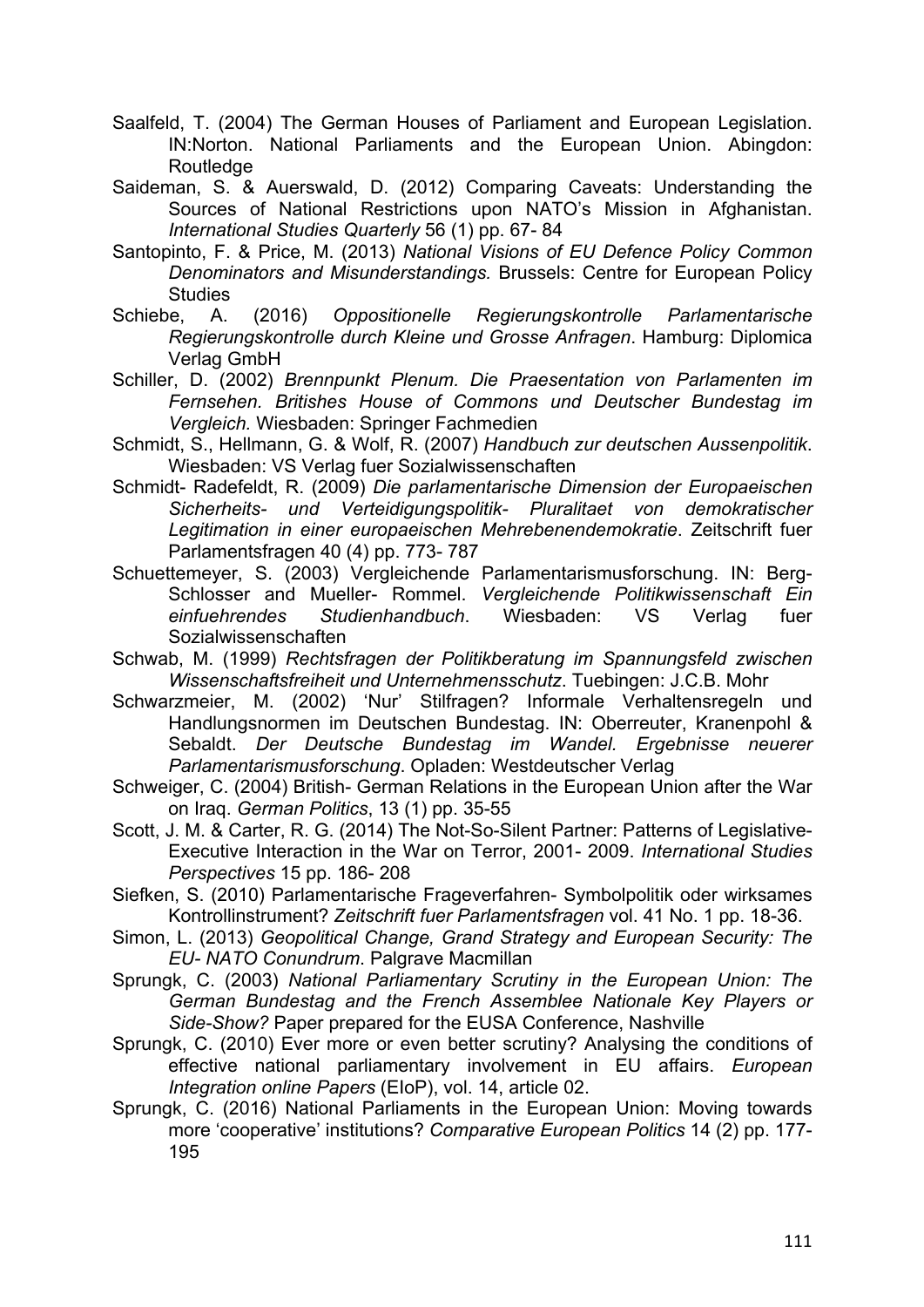- Stuetzle, P. (2014) *Ausnahmen von der Regel. Auslandseinsaetze Kommission soll Mandatierungspraxis pruefen, Opposition sieht Parlamentsrechte bedroht*. Das Parlament Nr. 12
- Thomas, P. (2007) Measuring the Effectiveness of a Minority Parliament. *Canadian Parliamentary Review* 30 (1) pp. 22- 31
- United Nations. (2018). Somalia UNOSOM I: Background. (online). Available at: https://peacekeeping.un.org/mission/past/unosom1backgr2.html [Accessed] 12.03.2018]
- United Nations Security Council (2008) Resolution 1801, 20 February 2008, S/RES/1801

United Nations Security Council (2008) Resolution 1811, 29 April 2008, S/RES/1811

United Nations Security Council (2008) Resolution 1814, 15 May 2008, S/RES/ 1814

- United Nations Security Council (2008) Resolution 1816, 02 June 2008, S/RES/1816
- United Nations Security Council (2008) Resolution 1831, 19 August 2008, S/RES/1831
- United Nations Security Council (2008) Resolution 1838, 07 October 2008, S/RES/1838
- Vennesson, P. (2008) Case studies and process tracing: theories and practices. IN: Della Porta and Keating. *Approaches and Methodologies in the Social Sciences A Pluralist Perspective*. Cambridge: Cambridge University Press
- Von Blumenthal, J. & Broechler, S. (2009) Muessen Parlamentsreformen scheitern? Wiesbaden: VS Verlag fuer Sozialwissenschaften
- Von Bredow, W. (2015) Sicherheit, Sicherheitspolitik und Militaer. Deutschland seit der Vereinigung. Wiesbaden: Springer VS p.193
- Von Krause, U. (2011) *Die Afghanistaneinsaetze der Bundeswehr. Politischer Entscheidungsprozess mit Eskalationsdynamik*. Wiesbaden: VS Verlag fuer Sozialwissenschaften
- Von Krause, U. (2013) Die Bundeswehr als Instrument deutscher Aussenpolitik. Wiesbaden: Springer VS
- Von Krause, U. (2015) *Das Parlament und die Bundeswehr Zur Diskussion ueber die Zustimmung des Deutschen Bundestages zu Auslandseinsaetzen*. Wiesbaden: Springer VS
- Wagner, W. (2006) *Parliamentary Control of Military Missions: Accounting for Pluralism*. Geneva Centre for the Democratic Control of Armed Forces. Occasional Paper 12
- Wagner, W. (2007) The democratic control of military power Europe. IN: Sjursen. *Civilian or Military Power? European Foreign Policy in Perspective*. Abingdon: **Routledge**
- Wagner, W. (2017) The Bundestag as a Champion of Parliamentary Control of Military Missions. *Sicherheit und Frieden* 35 (2) pp. 60 -65
- Wagner, W., Herranz- Surralles, A., Kaarbo, J. & Ostermann, F. (2017) The party politics of legislative- executive relations in security and defence policy. *West European Politics* 40 (1) pp. 20-41
- Wagner, W. & Kantner, C. (2014) Introduction to the Forum 'The EU's Common Security and Defence Policy and Wendler, F. (2016) *Debating Europe in National Parliaments: Public Justification and Political Polarization*. London: Palgrave Macmillan
- Waldner, D. (2012) Process tracing and causal mechanisms. IN: Kincaid. *The oxford handbook of philosophy of social science*. Oxford: Oxford Univeristy Press